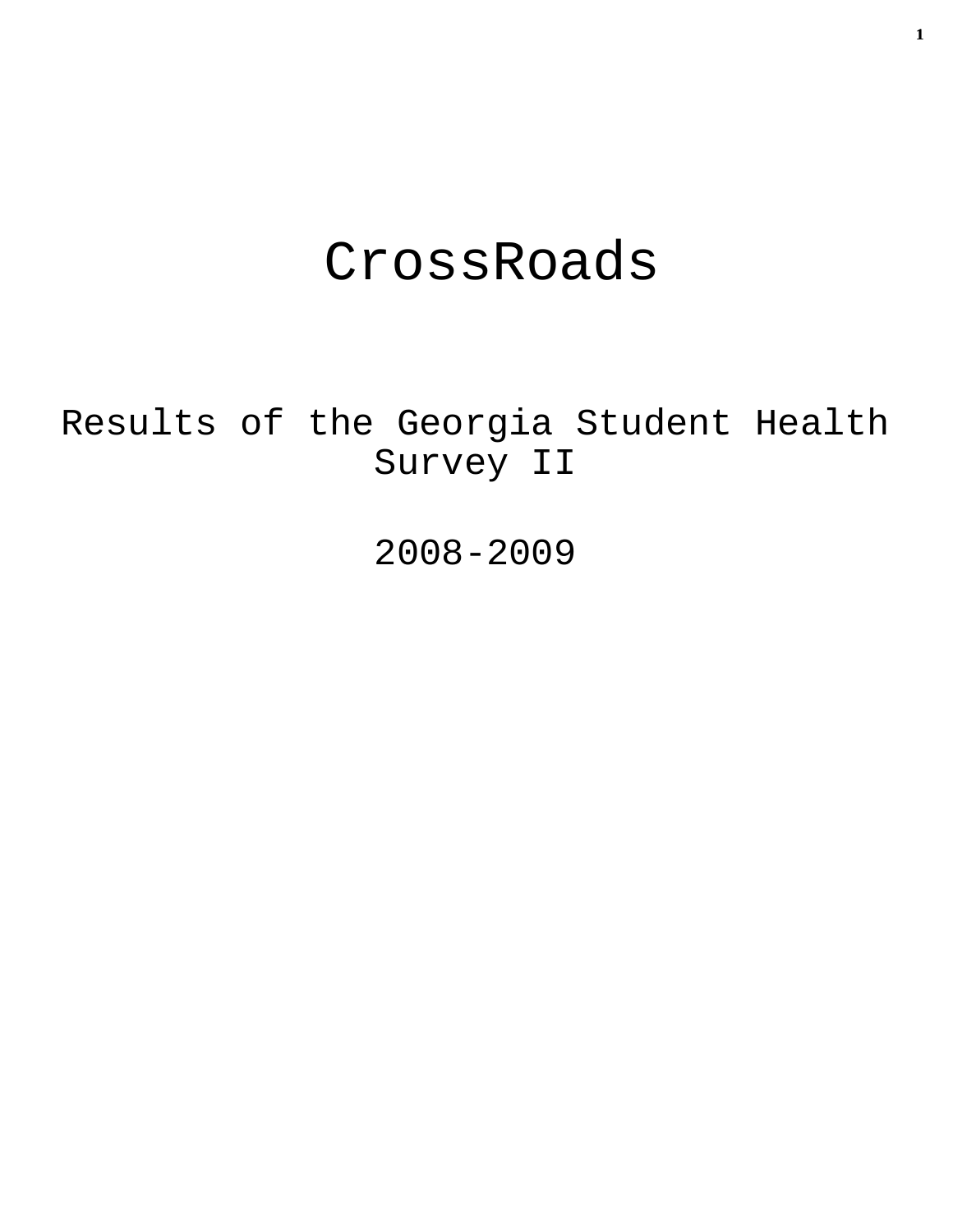# *Demographics* **2**

| Grade |                          |  |  |
|-------|--------------------------|--|--|
|       | <b>Grade   Frequency</b> |  |  |
| 8     | Р                        |  |  |
| 10    | 11                       |  |  |
| 12    |                          |  |  |

| Frequency      | <b>Table of Gender by Grade</b> |              |            |           |              |  |
|----------------|---------------------------------|--------------|------------|-----------|--------------|--|
| <b>Col Pct</b> |                                 | Grade(Grade) |            |           |              |  |
|                | Gender(Gender)                  | 8            | <b>10</b>  | <b>12</b> | <b>Total</b> |  |
|                | <b>Female</b>                   | 3<br>100.00  | 3<br>27.27 | 40.00     | 8            |  |
|                | <b>Male</b>                     | 0.00         | 8<br>72.73 | 60.00     | 11           |  |
|                | <b>Total</b>                    | 3            | 11         | 5         | 19           |  |

| Frequency      | <b>Table of Ethnicity by Grade</b> |              |        |        |              |
|----------------|------------------------------------|--------------|--------|--------|--------------|
| <b>Col Pct</b> |                                    | Grade(Grade) |        |        |              |
|                | <b>Ethnicity</b> (Ethnicity)       | 8            | 10     | 12     | <b>Total</b> |
|                | White                              | 100.00       | 100.00 | 100.00 | 19           |
|                | <b>Total</b>                       | 3            |        |        |              |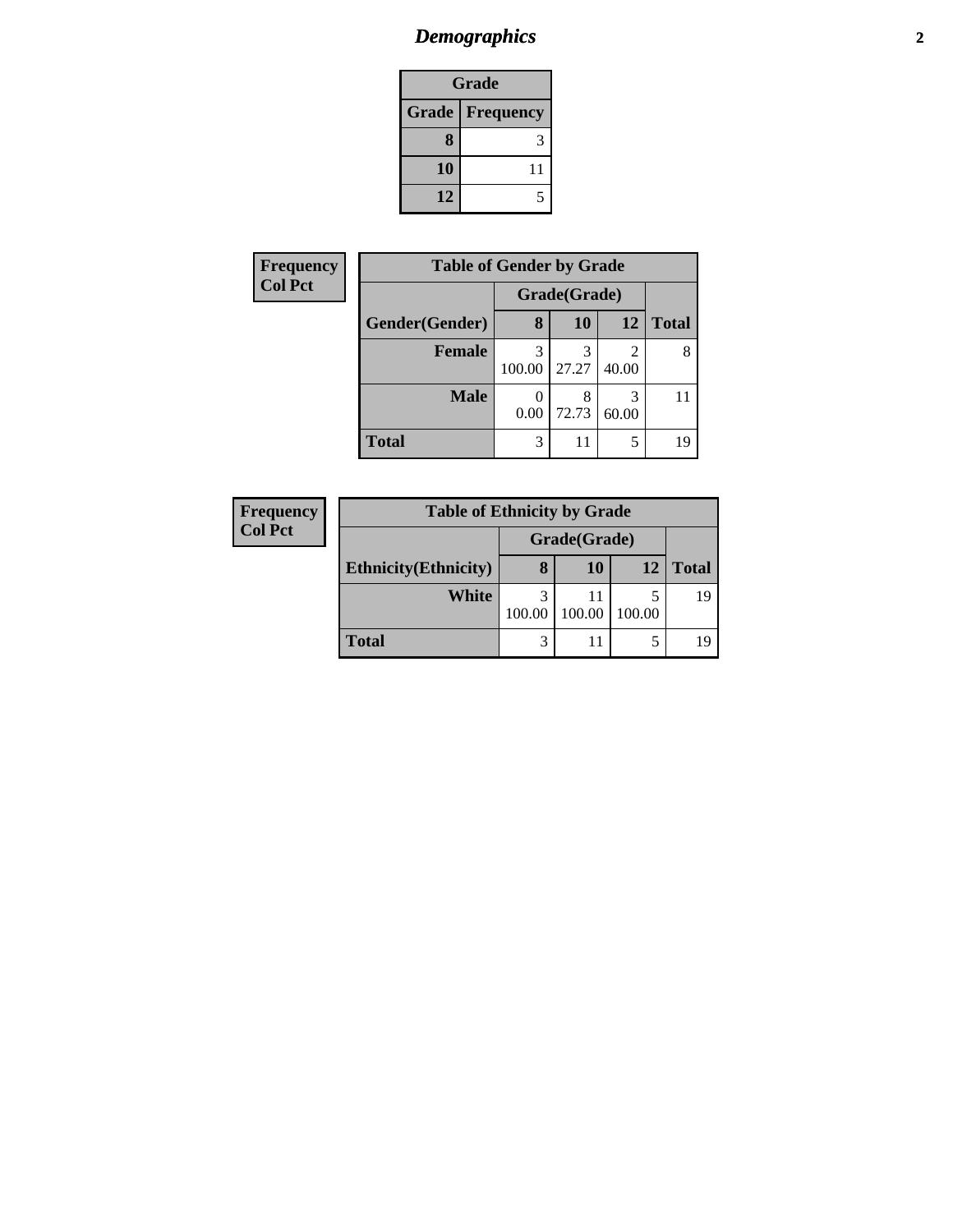### *Title IV, Part A, Schedule A* **3** *Goal 1: Ensure that all schools are drug-free Baseline Data: Year 2008-2009 Prevalence of Drug Use*

| Frequency<br><b>Col Pct</b> | <b>Table of AlcoholAlt by Grade</b> |            |              |            |              |  |
|-----------------------------|-------------------------------------|------------|--------------|------------|--------------|--|
|                             | AlcoholAlt(Alcohol                  |            | Grade(Grade) |            |              |  |
|                             | use, past 30 days)                  | 8          | 10           | <b>12</b>  | <b>Total</b> |  |
|                             | Yes                                 | 33.33      | 63.64        | 20.00      | q            |  |
|                             | N <sub>0</sub>                      | 2<br>66.67 | 4<br>36.36   | 4<br>80.00 | 10           |  |
|                             | Total                               | 3          | 11           | 5          | 19           |  |

| Frequency<br><b>Col Pct</b> | <b>Table of TobaccoAny by Grade</b> |       |              |            |              |
|-----------------------------|-------------------------------------|-------|--------------|------------|--------------|
|                             | TobaccoAny(Tobacco                  |       | Grade(Grade) |            |              |
|                             | use, past 30 days)                  | 8     | 10           | <b>12</b>  | <b>Total</b> |
|                             | <b>Yes</b>                          | 33.33 | 5<br>45.45   | 3<br>60.00 | q            |
|                             | N <sub>0</sub>                      | 66.67 | 6<br>54.55   | 2<br>40.00 | 10           |
|                             | Total                               | 3     | 11           | 5          | 19           |

| Frequency      | <b>Table of MarijuanaAlt by Grade</b>        |              |            |       |              |  |
|----------------|----------------------------------------------|--------------|------------|-------|--------------|--|
| <b>Col Pct</b> | MarijuanaAlt(Marijuana<br>use, past 30 days) | Grade(Grade) |            |       |              |  |
|                |                                              | 8            | 10         | 12    | <b>Total</b> |  |
|                | Yes                                          | 0.00         | 45.45      | 20.00 | 6            |  |
|                | N <sub>0</sub>                               | 3<br>100.00  | 6<br>54.55 | 80.00 | 13           |  |
|                | <b>Total</b>                                 | 3            | 11         | 5     | 19           |  |

| <b>Frequency</b> | <b>Table of OtherDrugAny by Grade</b> |            |              |             |              |
|------------------|---------------------------------------|------------|--------------|-------------|--------------|
| <b>Col Pct</b>   | OtherDrugAny(Other<br>drug use,       |            | Grade(Grade) |             |              |
|                  | past 30 days)                         | 8          | <b>10</b>    | 12          | <b>Total</b> |
|                  | Yes                                   | 33.33      | 6<br>54.55   | 0.00        | 7            |
|                  | N <sub>0</sub>                        | 2<br>66.67 | 45.45        | 5<br>100.00 | 12           |
|                  | <b>Total</b>                          | 3          | 11           | 5           | 19           |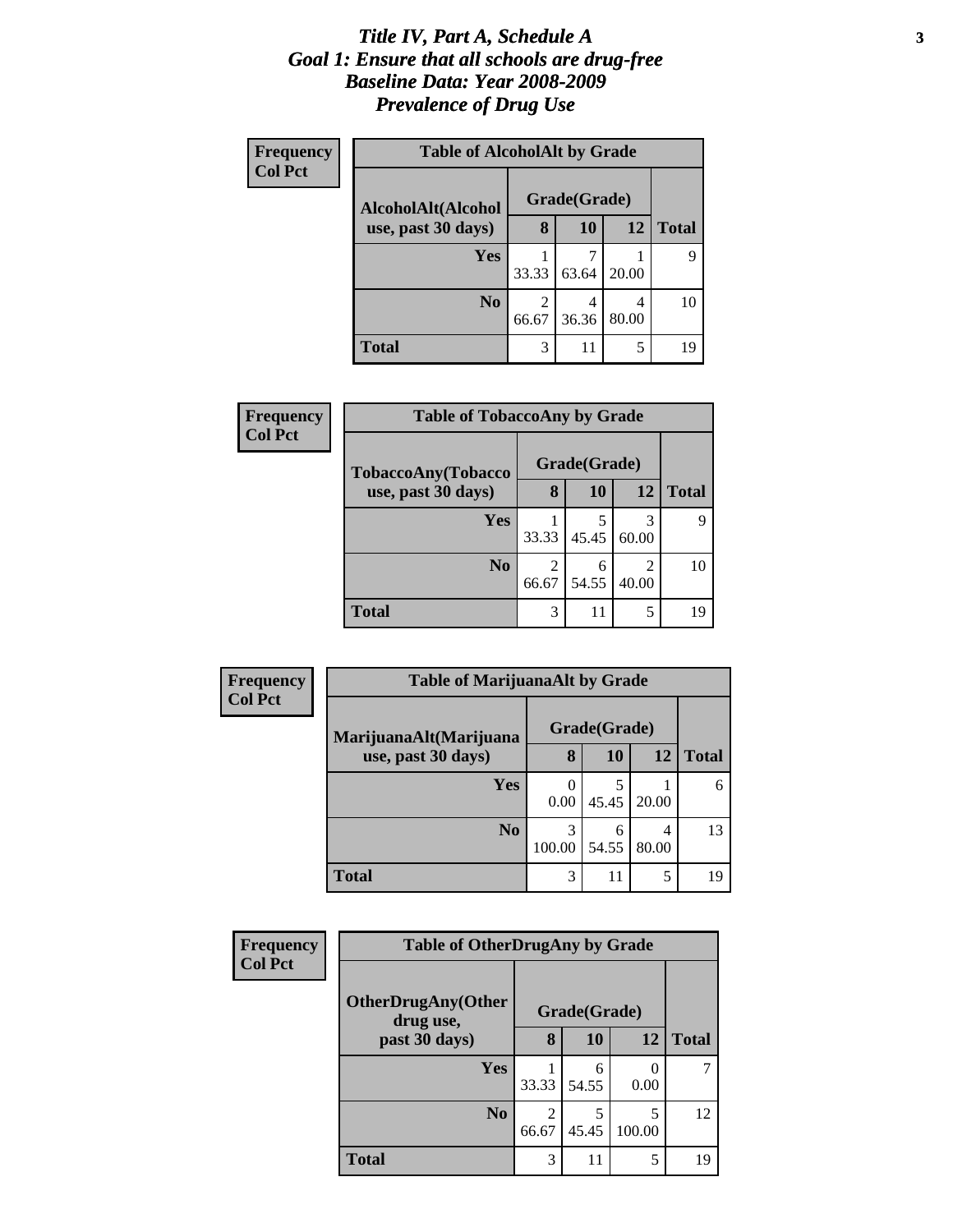### *Average Age of Onset of Use* **4** *Results for "Average Age of Onset of Use" questions exclude students who said they did not use that substance*

| <b>Variable</b>    | Label                                                              | <b>Mean</b> |
|--------------------|--------------------------------------------------------------------|-------------|
| Alcoholinit2       | I started using alcohol when I was                                 | 13.64       |
| Cigarettesinit2    | I started smoking tobacco when I was                               | 13.18       |
| Smokelessinit2     | I started chewing tobacco when I was                               | 12.38       |
| Marijuanainit2     | I started using marijuana when I was                               | 12.71       |
| Cocaineinit2       | I started using cocaine when I was                                 | 15.00       |
| Inhalantsinit2     | I started using inhalants when I was                               | 16.00       |
| Steroidsinit2      | I started using steroids when I was                                |             |
| Ecstasyinit2       | I started using ecstasy when I was                                 | 15.00       |
| Methinit2          | I started using methamphetamines when I was                        | 16.00       |
| Hallucinogensinit2 | I started using hallucinogens when I was                           | 16.00       |
| Prescriptioninit2  | I started using prescription drugs not prescribed to me when I was | 14.20       |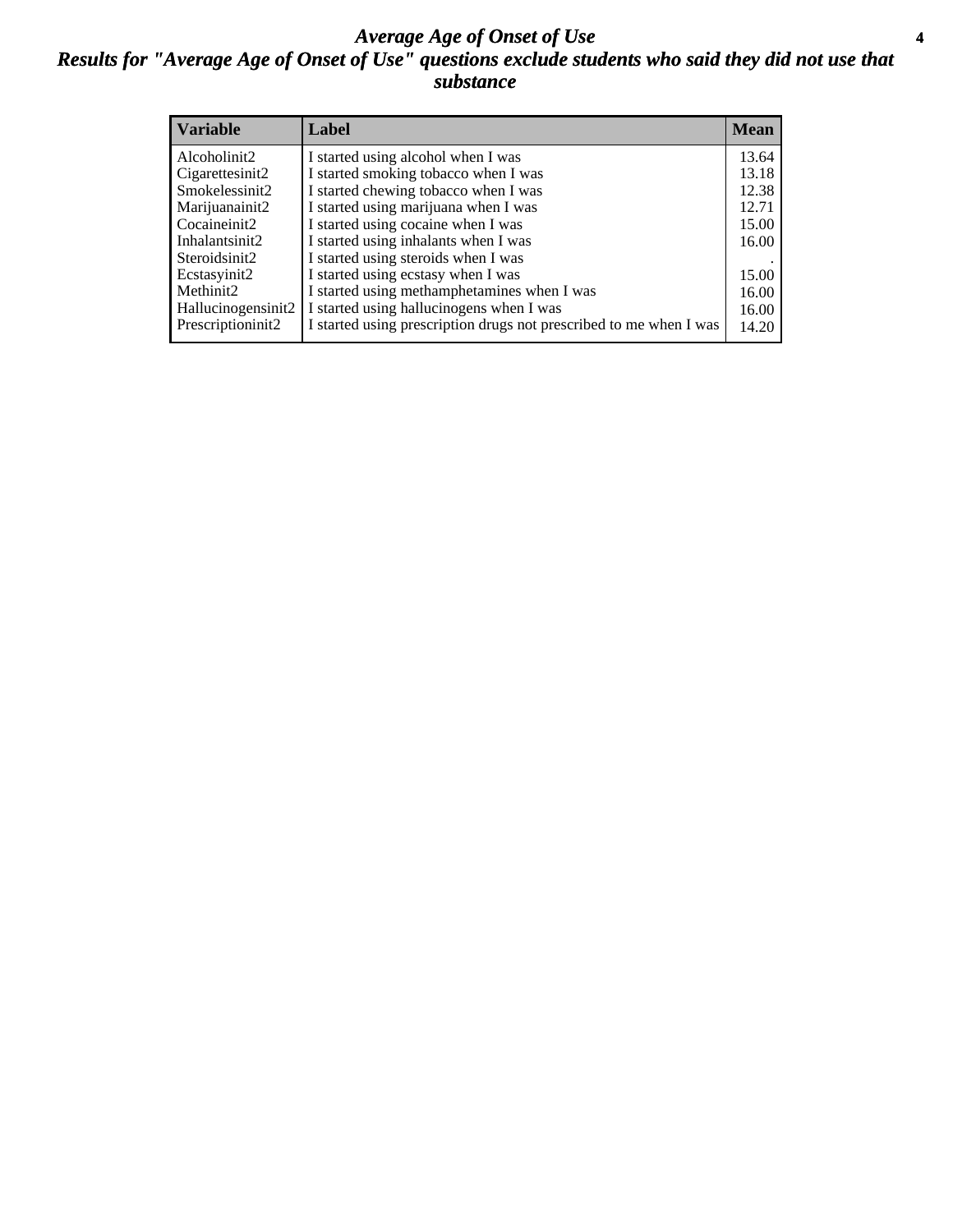# *Perception of Health Risk* **5**

| <b>Frequency</b> | <b>Table of Alcoholharmdich by Grade</b> |             |              |            |                |
|------------------|------------------------------------------|-------------|--------------|------------|----------------|
| <b>Col Pct</b>   | Alcoholharmdich(I<br>think alcohol is    |             | Grade(Grade) |            |                |
|                  | harmful)                                 | 8           | 10           | 12         | <b>Total</b>   |
|                  | <b>Yes</b>                               | 3<br>100.00 | 11<br>100.00 | 3<br>60.00 | 17             |
|                  | N <sub>o</sub>                           | 0.00        | 0.00         | 2<br>40.00 | $\overline{2}$ |
|                  | <b>Total</b>                             | 3           | 11           | 5          | 19             |

| <b>Frequency</b> | <b>Table of Tobaccoharmdich by Grade</b> |             |              |            |              |
|------------------|------------------------------------------|-------------|--------------|------------|--------------|
| <b>Col Pct</b>   | Tobaccoharmdich(I<br>think tobacco is    |             | Grade(Grade) |            |              |
|                  | harmful)                                 | 8           | <b>10</b>    | 12         | <b>Total</b> |
|                  | <b>Yes</b>                               | 3<br>100.00 | 11<br>100.00 | 4<br>80.00 | 18           |
|                  | N <sub>0</sub>                           | 0.00        | 0.00         | 20.00      |              |
|                  | <b>Total</b>                             | 3           | 11           | 5          | 19           |

| Frequency      | <b>Table of Marijuanaharmdich by Grade</b> |       |              |            |              |
|----------------|--------------------------------------------|-------|--------------|------------|--------------|
| <b>Col Pct</b> | Marijuanaharmdich(I<br>think marijuana is  |       | Grade(Grade) |            |              |
|                | harmful)                                   | 8     | 10           | 12         | <b>Total</b> |
|                | <b>Yes</b>                                 | 66.67 | 45.45        | 3<br>60.00 | 10           |
|                | N <sub>0</sub>                             | 33.33 | 6<br>54.55   | 2<br>40.00 | Q            |
|                | <b>Total</b>                               | 3     | 11           | 5          | 19           |

| <b>Frequency</b> | <b>Table of Otherdrugharmdich by Grade</b>   |                         |              |            |                |
|------------------|----------------------------------------------|-------------------------|--------------|------------|----------------|
| <b>Col Pct</b>   | Otherdrugharmdich(I<br>think other drugs are |                         | Grade(Grade) |            |                |
|                  | harmful)                                     | 8                       | 10           | 12         | <b>Total</b>   |
|                  | Yes                                          | $\overline{c}$<br>66.67 | 11<br>100.00 | 4<br>80.00 | 17             |
|                  | N <sub>0</sub>                               | 33.33                   | 0.00         | 20.00      | $\mathfrak{D}$ |
|                  | <b>Total</b>                                 | 3                       | 11           | 5          | 19             |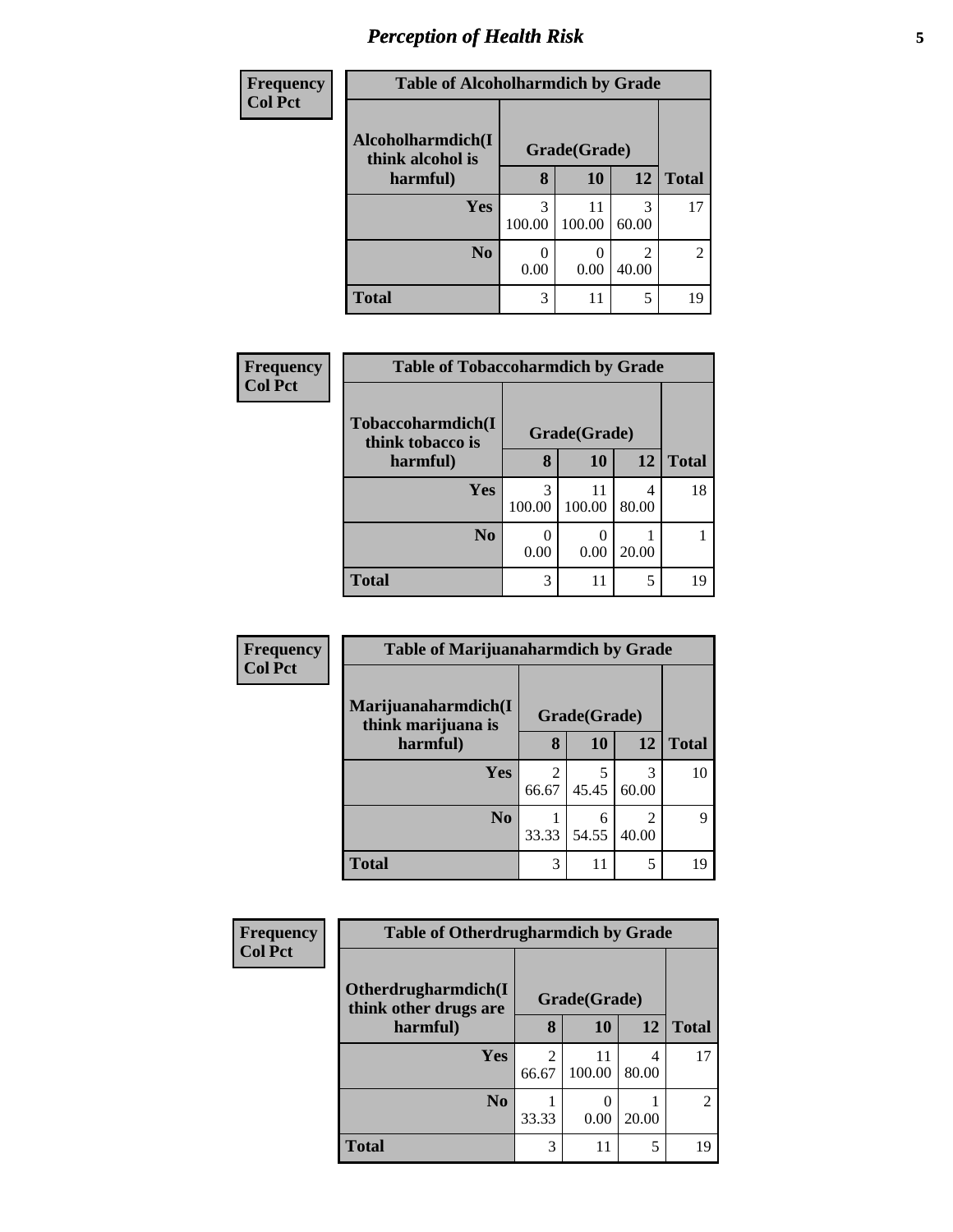# *Social Disapproval* **6**

| Frequency      | <b>Table of Alcoholpeerdich by Grade</b>                    |              |            |            |              |  |  |
|----------------|-------------------------------------------------------------|--------------|------------|------------|--------------|--|--|
| <b>Col Pct</b> | Alcoholpeerdich(My<br>friends would<br>disapprove if I used | Grade(Grade) |            |            |              |  |  |
| alcohol)       |                                                             | 8            | 10         | 12         | <b>Total</b> |  |  |
|                | Yes                                                         | 2<br>66.67   | 3<br>27.27 | 2<br>40.00 |              |  |  |
|                | N <sub>0</sub>                                              | 33.33        | 8<br>72.73 | 3<br>60.00 | 12           |  |  |
|                | <b>Total</b>                                                | 3            | 11         | 5          | 19           |  |  |

| <b>Frequency</b> | <b>Table of Tobaccopeerdich by Grade</b>                            |              |            |                         |              |  |
|------------------|---------------------------------------------------------------------|--------------|------------|-------------------------|--------------|--|
| <b>Col Pct</b>   | <b>Tobaccopeerdich</b> (My<br>friends would<br>disapprove if I used | Grade(Grade) |            |                         |              |  |
|                  | tobacco)                                                            | 8            | 10         | 12                      | <b>Total</b> |  |
|                  | <b>Yes</b>                                                          | 2<br>66.67   | 4<br>36.36 | $\mathfrak{D}$<br>40.00 | 8            |  |
|                  | N <sub>0</sub>                                                      | 33.33        | 63.64      | 3<br>60.00              | 11           |  |
|                  | <b>Total</b>                                                        | 3            | 11         | 5                       | 19           |  |

| Frequency      | <b>Table of Marijuanapeerdich by Grade</b>                    |              |            |            |              |
|----------------|---------------------------------------------------------------|--------------|------------|------------|--------------|
| <b>Col Pct</b> | Marijuanapeerdich(My<br>friends would<br>disapprove if I used | Grade(Grade) |            |            |              |
|                | marijuana)                                                    | 8            | <b>10</b>  | 12         | <b>Total</b> |
|                | <b>Yes</b>                                                    | 3<br>100.00  | 45.45      | 3<br>60.00 | 11           |
|                | N <sub>0</sub>                                                | 0.00         | 6<br>54.55 | 2<br>40.00 | 8            |
|                | <b>Total</b>                                                  | 3            | 11         | 5          | 19           |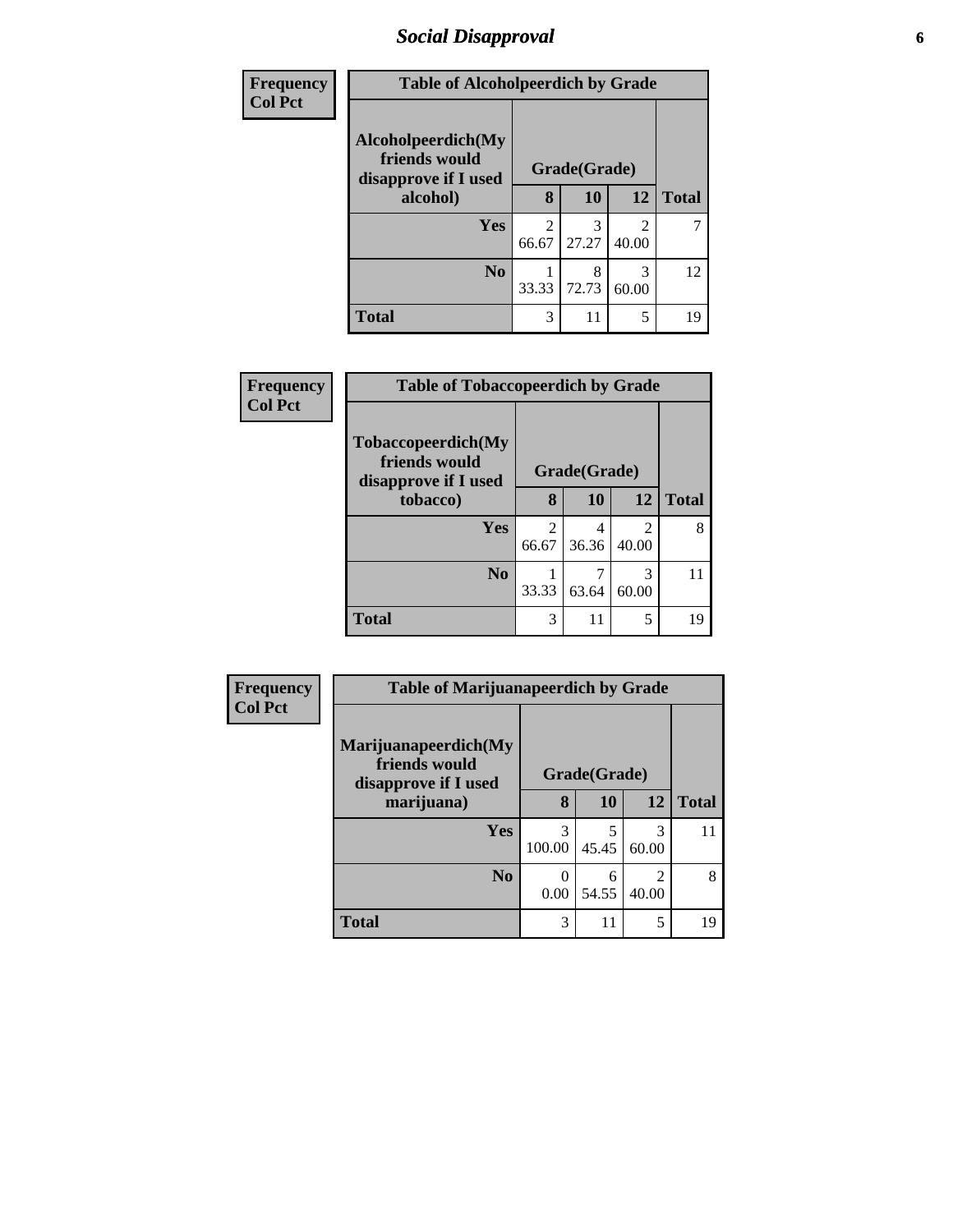### *Social Disapproval* **7**

| <b>Frequency</b> | <b>Table of Otherdrugpeerdich by Grade</b>                    |              |                         |            |              |
|------------------|---------------------------------------------------------------|--------------|-------------------------|------------|--------------|
| <b>Col Pct</b>   | Otherdrugpeerdich(My<br>friends would<br>disapprove if I used | Grade(Grade) |                         |            |              |
|                  | other drugs)                                                  | 8            | 10                      | 12         | <b>Total</b> |
|                  | Yes                                                           | 3<br>100.00  | 9<br>81.82              | 4<br>80.00 | 16           |
|                  | N <sub>0</sub>                                                | 0<br>0.00    | $\mathfrak{D}$<br>18.18 | 20.00      | 3            |
|                  | <b>Total</b>                                                  | 3            | 11                      | 5          | 19           |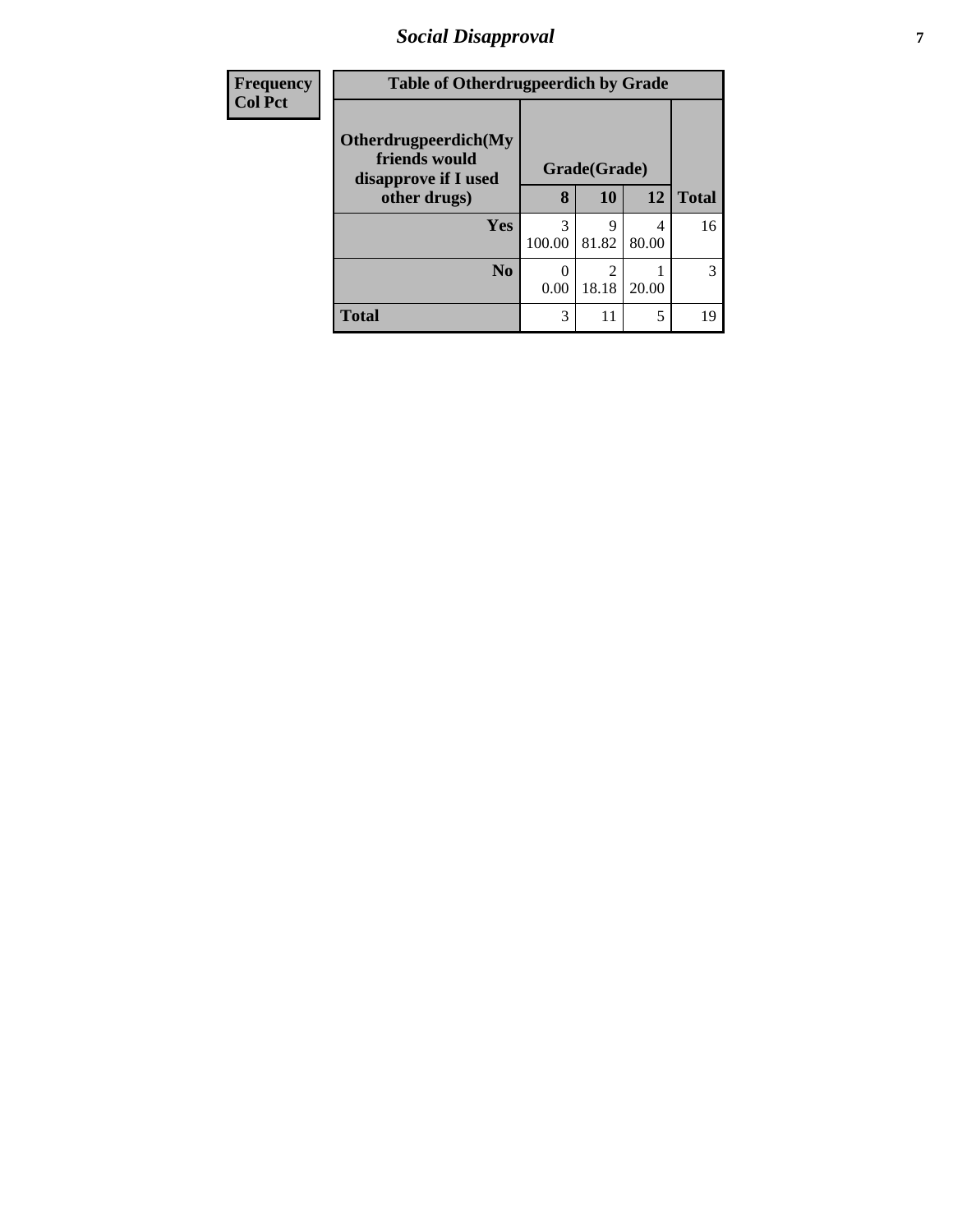### Title IV, Part A, Schedule A **8** *Goal 2: To help ensure that all schools are safe and disciplined Baseline Data: Year 2008-2009 Student Involvement in Gang Activity*

| Frequency      | <b>Table of Gangself by Grade</b>                                                        |              |              |             |              |
|----------------|------------------------------------------------------------------------------------------|--------------|--------------|-------------|--------------|
| <b>Col Pct</b> | Gangself(I<br>have<br>participated<br>in illegal<br>gang<br>activities in<br>the past 30 | Grade(Grade) |              |             |              |
|                | days)                                                                                    | 8            | 10           | 12          | <b>Total</b> |
|                | N <sub>0</sub>                                                                           | 3<br>100.00  | 11<br>100.00 | 5<br>100.00 | 19           |
|                | <b>Total</b>                                                                             | 3            | 11           | 5           | 19           |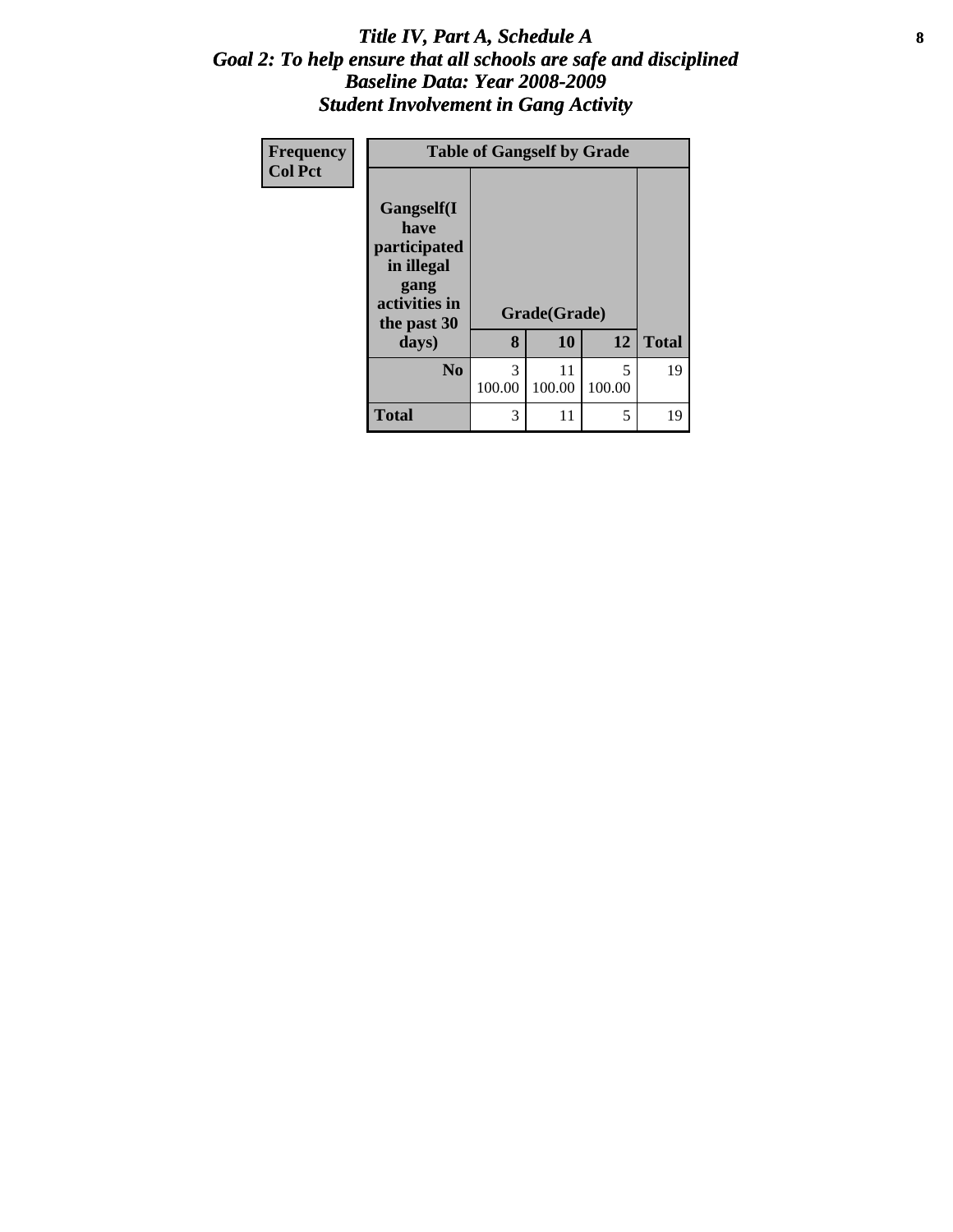### *Student Perception of School Safety* **9**

| <b>Frequency</b> |
|------------------|
| Row Pct          |

| <b>Table of Grade by Safeschool</b> |                                                                                                                             |                                                        |                         |            |                |  |  |  |
|-------------------------------------|-----------------------------------------------------------------------------------------------------------------------------|--------------------------------------------------------|-------------------------|------------|----------------|--|--|--|
|                                     |                                                                                                                             | Safeschool (School is a place at which I feel<br>safe) |                         |            |                |  |  |  |
| Grade(Grade)                        | <b>Strongly</b><br>Somewhat  <br><b>Somewhat</b><br><b>Strongly</b><br><b>Disagree</b><br>Agree<br><b>Disagree</b><br>Agree |                                                        |                         |            |                |  |  |  |
| 8                                   | 0.00                                                                                                                        | $\mathfrak{D}$<br>66.67                                | 33.33                   | 0.00       | 3              |  |  |  |
| 10                                  | 9.09                                                                                                                        | 5<br>45.45                                             | $\mathfrak{D}$<br>18.18 | 3<br>27.27 | 11             |  |  |  |
| 12                                  | 3<br>60.00                                                                                                                  | 20.00                                                  | 20.00                   | 0.00       | $\overline{5}$ |  |  |  |
| <b>Total</b>                        | 4                                                                                                                           | 8                                                      | 4                       | 3          | 19             |  |  |  |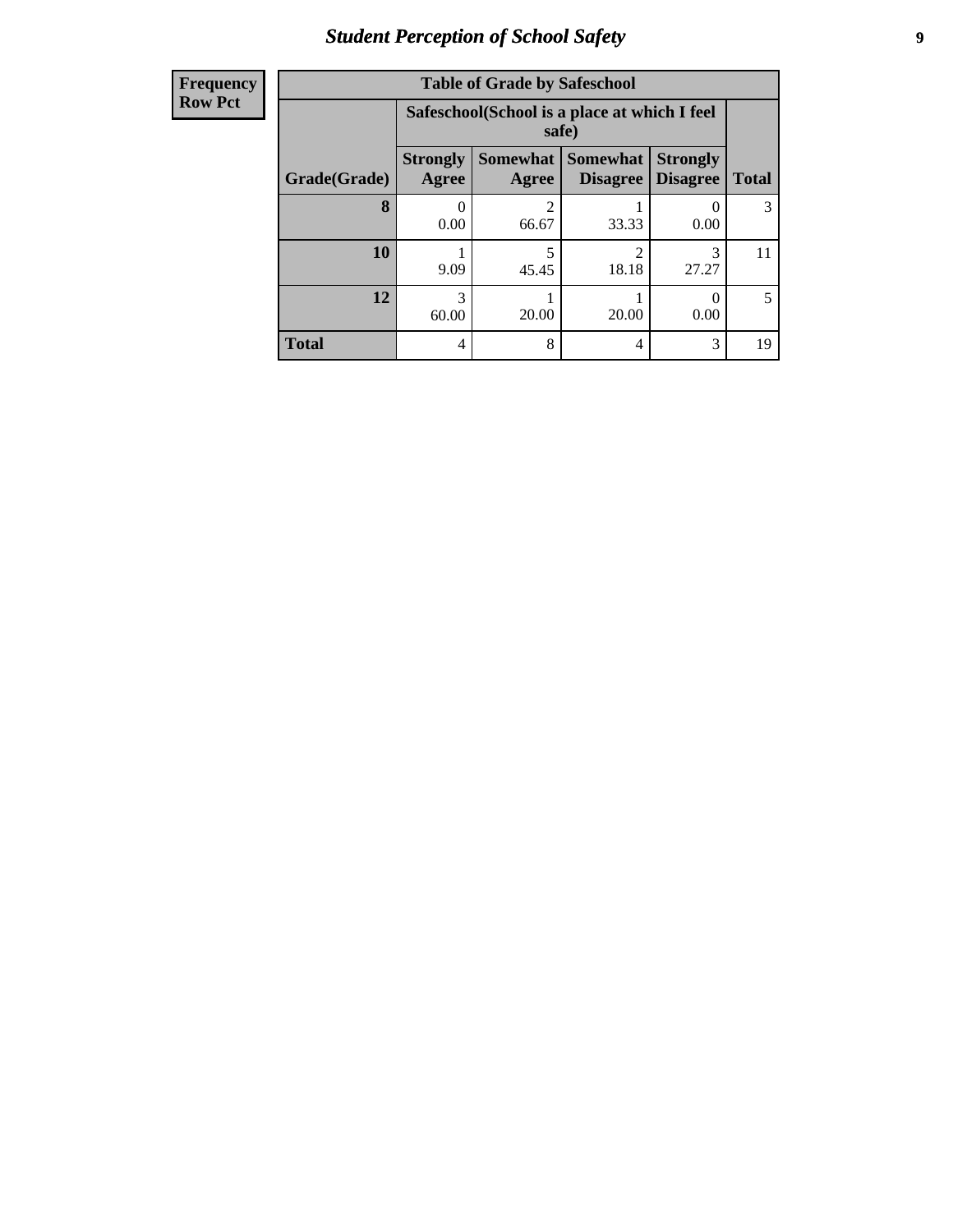### *Students Who Have Been Bullied* **10**

| Frequency      | <b>Table of Grade by Bullied</b> |                                                                                                     |                          |              |  |
|----------------|----------------------------------|-----------------------------------------------------------------------------------------------------|--------------------------|--------------|--|
| <b>Row Pct</b> |                                  | <b>Bullied</b> (I<br>have been<br><b>bullied</b> by<br>other<br>students in<br>the past 30<br>days) |                          |              |  |
|                | Grade(Grade)                     | 0<br><b>Days</b>                                                                                    | <b>All</b><br>30<br>days | <b>Total</b> |  |
|                | 8                                | 3<br>100.00                                                                                         | 0<br>0.00                | 3            |  |
|                | 10                               | 10<br>90.91                                                                                         | 9.09                     | 11           |  |
|                | 12                               | 5<br>100.00                                                                                         | $\Omega$<br>0.00         | 5            |  |
|                | <b>Total</b>                     | 18                                                                                                  | 1                        | 19           |  |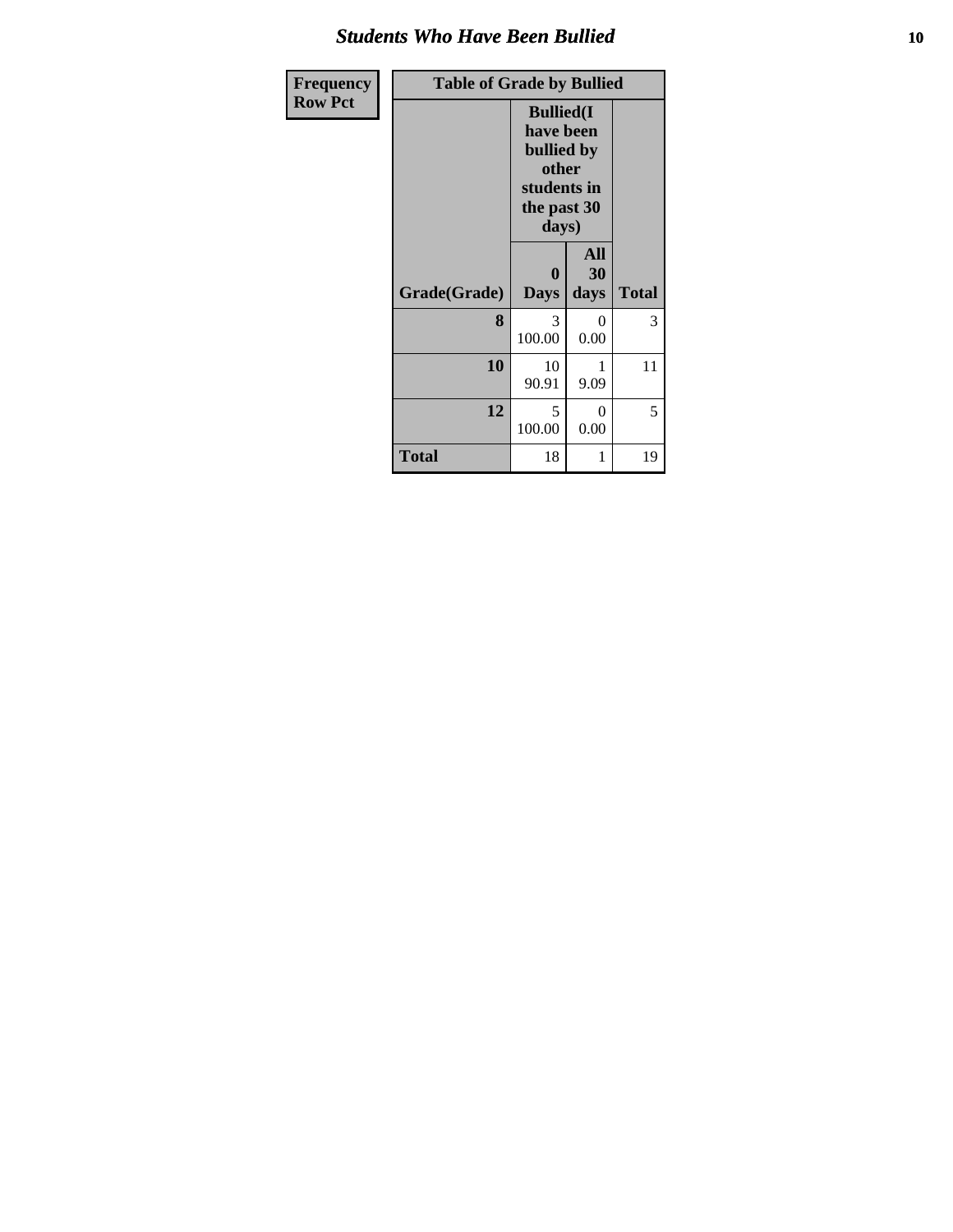### *School Climate* **11**

| Frequency      | <b>Table of SchoolClimate1 by Grade</b> |            |                    |                         |                |  |  |
|----------------|-----------------------------------------|------------|--------------------|-------------------------|----------------|--|--|
| <b>Col Pct</b> | SchoolClimate1(I<br>like school)        | 8          | Grade(Grade)<br>10 | 12                      | <b>Total</b>   |  |  |
|                | <b>Strongly Agree</b>                   | 0<br>0.00  | 9.09               | 20.00                   | $\overline{2}$ |  |  |
|                | <b>Somewhat Agree</b>                   | 0.00       | 4<br>36.36         | 2<br>40.00              | 6              |  |  |
|                | <b>Somewhat Disagree</b>                | 2<br>66.67 | 6<br>54.55         | $_{0}$<br>0.00          | 8              |  |  |
|                | <b>Strongly Disagree</b>                | 33.33      | 0<br>0.00          | $\mathfrak{D}$<br>40.00 | 3              |  |  |
|                | <b>Total</b>                            | 3          | 11                 | 5                       | 19             |  |  |

| <b>Frequency</b> |  |
|------------------|--|
| <b>Col Pct</b>   |  |

| <b>Table of SchoolClimate2 by Grade</b>           |                   |              |            |                |  |  |  |
|---------------------------------------------------|-------------------|--------------|------------|----------------|--|--|--|
| SchoolClimate2(I<br>feel successful at<br>school) | Grade(Grade)<br>8 | <b>Total</b> |            |                |  |  |  |
| <b>Strongly Agree</b>                             | 0<br>0.00         | 9.09         | 20.00      | $\mathfrak{D}$ |  |  |  |
| <b>Somewhat Agree</b>                             | 33.33             | 9<br>81.82   | 3<br>60.00 | 13             |  |  |  |
| <b>Somewhat Disagree</b>                          | 2<br>66.67        | 9.09         | 0.00       | 3              |  |  |  |
| <b>Strongly Disagree</b>                          | 0<br>0.00         | 0<br>0.00    | 20.00      | 1              |  |  |  |
| Total                                             | 3                 | 11           | 5          | 19             |  |  |  |

| Frequency      | <b>Table of SchoolClimate3 by Grade</b>               |                         |                        |            |              |  |  |  |
|----------------|-------------------------------------------------------|-------------------------|------------------------|------------|--------------|--|--|--|
| <b>Col Pct</b> |                                                       |                         |                        |            |              |  |  |  |
|                | SchoolClimate3(My<br>school has high<br>standards for |                         | Grade(Grade)           |            |              |  |  |  |
|                | achievement)                                          | 8                       | 10                     | 12         | <b>Total</b> |  |  |  |
|                | <b>Strongly Agree</b>                                 | $\mathfrak{D}$<br>66.67 | 3<br>27.27             | 3<br>60.00 | 8            |  |  |  |
|                | <b>Somewhat Agree</b>                                 | 0<br>0.00               | 4<br>36.36             | 20.00      | 5            |  |  |  |
|                | <b>Somewhat Disagree</b>                              | 33.33                   | $\mathcal{F}$<br>27.27 | 20.00      | 5            |  |  |  |
|                | <b>Strongly Disagree</b>                              | 0<br>0.00               | 9.09                   | 0<br>0.00  | 1            |  |  |  |
|                | <b>Total</b>                                          | 3                       | 11                     | 5          | 19           |  |  |  |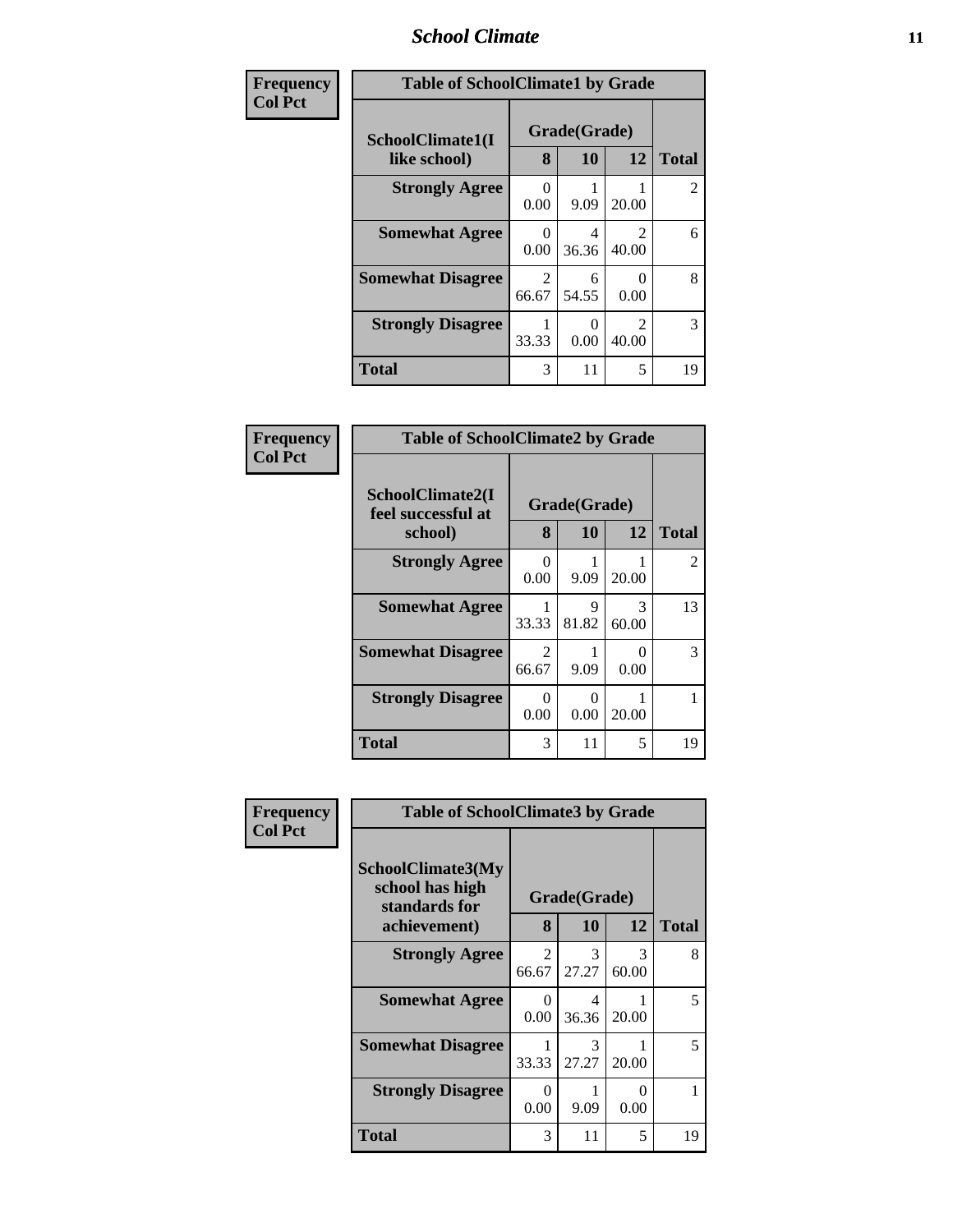### *School Climate* **12**

| Frequency      | <b>Table of SchoolClimate4 by Grade</b>       |                        |              |            |              |
|----------------|-----------------------------------------------|------------------------|--------------|------------|--------------|
| <b>Col Pct</b> | <b>SchoolClimate4(My</b><br>school sets clear |                        | Grade(Grade) |            |              |
|                | rules for behavior)                           | 8                      | 10           | 12         | <b>Total</b> |
|                | <b>Strongly Agree</b>                         | $\mathcal{L}$<br>66.67 | 5<br>45.45   | 4<br>80.00 | 11           |
|                | <b>Somewhat Agree</b>                         | 33.33                  | 6<br>54.55   | 0.00       |              |
|                | <b>Somewhat Disagree</b>                      | 0<br>0.00              | 0.00         | 20.00      |              |
|                | <b>Total</b>                                  | 3                      | 11           | 5          | 19           |

| Frequency      |                                                                      | <b>Table of SchoolClimate5 by Grade</b> |                    |                                      |              |  |
|----------------|----------------------------------------------------------------------|-----------------------------------------|--------------------|--------------------------------------|--------------|--|
| <b>Col Pct</b> | SchoolClimate5(I<br>know what to do in<br>an emergency at<br>school) | 8                                       | Grade(Grade)<br>10 | 12                                   | <b>Total</b> |  |
|                |                                                                      |                                         |                    |                                      |              |  |
|                | <b>Strongly Agree</b>                                                | 2<br>66.67                              | 9<br>81.82         | 3<br>60.00                           | 14           |  |
|                | <b>Somewhat Agree</b>                                                | 33.33                                   | 9.09               | $\mathcal{D}_{\mathcal{A}}$<br>40.00 | 4            |  |
|                | <b>Somewhat Disagree</b>                                             | 0<br>0.00                               | 9.09               | 0.00                                 |              |  |
|                | <b>Total</b>                                                         | 3                                       | 11                 | 5                                    | 19           |  |

| Frequency      | <b>Table of SchoolClimate6 by Grade</b>                  |             |                         |                           |               |
|----------------|----------------------------------------------------------|-------------|-------------------------|---------------------------|---------------|
| <b>Col Pct</b> | <b>SchoolClimate6(Teachers</b><br>treat me with respect) | 8           | Grade(Grade)<br>10      | <b>12</b>                 | <b>Total</b>  |
|                | <b>Strongly Agree</b>                                    | 0<br>0.00   | 18.18                   | 5<br>100.00               |               |
|                | <b>Somewhat Agree</b>                                    | 3<br>100.00 | 45.45                   | 0<br>0.00                 | 8             |
|                | <b>Somewhat Disagree</b>                                 | 0<br>0.00   | っ<br>18.18              | $\mathcal{O}$<br>0.00     | $\mathcal{L}$ |
|                | <b>Strongly Disagree</b>                                 | 0<br>0.00   | $\mathfrak{D}$<br>18.18 | $\mathbf{\Omega}$<br>0.00 | $\mathcal{L}$ |
|                | <b>Total</b>                                             | 3           | 11                      | 5                         | 19            |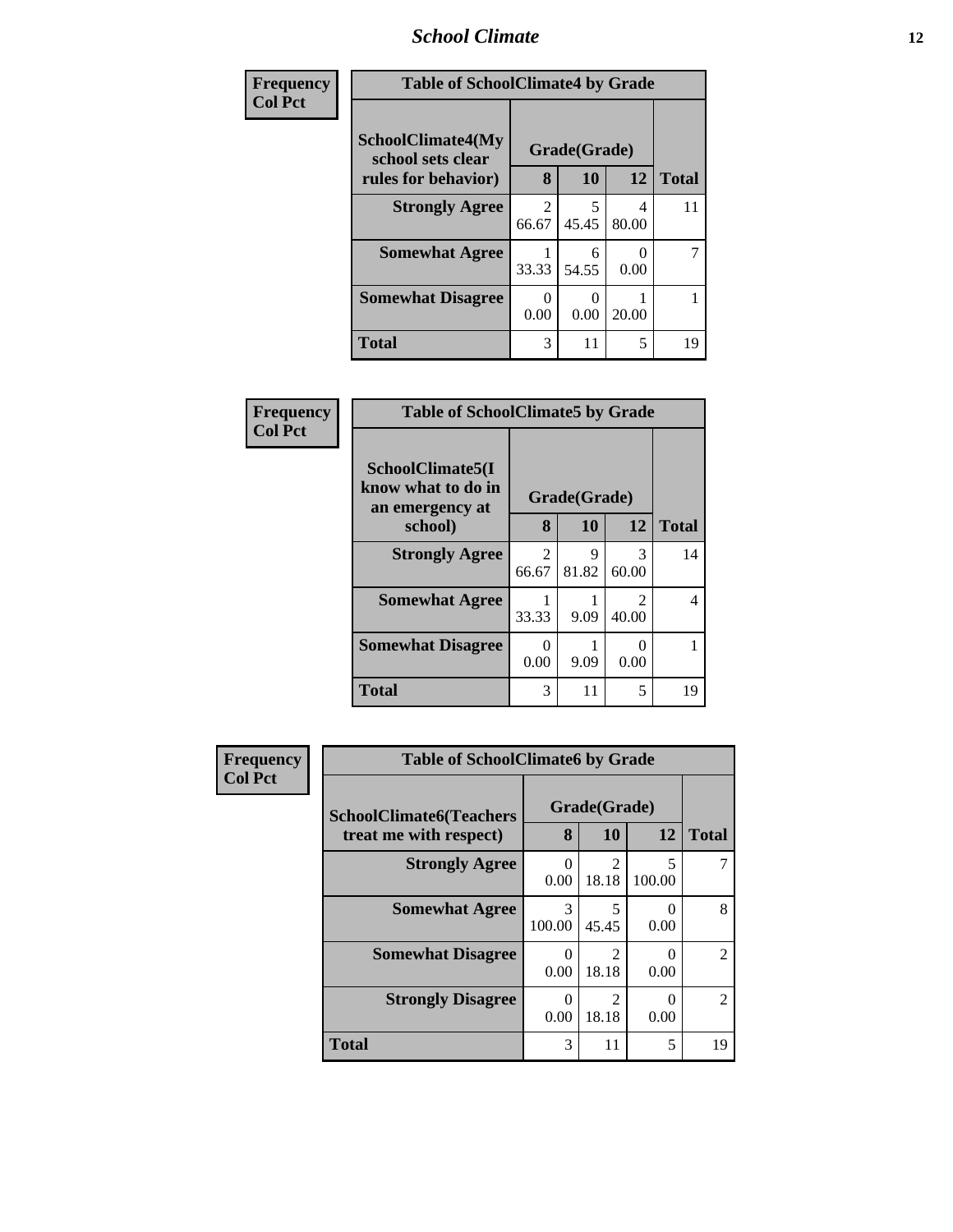### *School Climate* **13**

| Frequency      | <b>Table of SchoolClimate7 by Grade</b>                                       |                         |                                      |                        |                |
|----------------|-------------------------------------------------------------------------------|-------------------------|--------------------------------------|------------------------|----------------|
| <b>Col Pct</b> | <b>SchoolClimate7(Behaviors</b><br>in my class allow the<br>teacher to teach) | 8                       | Grade(Grade)<br>10                   | 12                     | <b>Total</b>   |
|                | <b>Strongly Agree</b>                                                         | 0<br>0.00               | $\mathcal{D}_{\mathcal{L}}$<br>18.18 | $\mathcal{R}$<br>60.00 | 5              |
|                | <b>Somewhat Agree</b>                                                         | $\mathcal{R}$<br>100.00 | 5<br>45.45                           | 20.00                  | 9              |
|                | <b>Somewhat Disagree</b>                                                      | 0<br>0.00               | $\mathfrak{D}$<br>18.18              | 20.00                  | 3              |
|                | <b>Strongly Disagree</b>                                                      | 0<br>0.00               | 2<br>18.18                           | $\Omega$<br>0.00       | $\overline{2}$ |
|                | <b>Total</b>                                                                  | 3                       | 11                                   | 5                      | 19             |

| Frequency      | <b>Table of SchoolClimate8 by Grade</b>                                 |             |                         |                         |              |  |
|----------------|-------------------------------------------------------------------------|-------------|-------------------------|-------------------------|--------------|--|
| <b>Col Pct</b> | <b>SchoolClimate8(Students</b><br>are frequently<br>recognized for good |             | Grade(Grade)            |                         |              |  |
|                | behavior)                                                               | 8           | 10                      | 12                      | <b>Total</b> |  |
|                | <b>Strongly Agree</b>                                                   | 0<br>0.00   | $\mathfrak{D}$<br>18.18 | $\mathfrak{D}$<br>40.00 | 4            |  |
|                | <b>Somewhat Agree</b>                                                   | 3<br>100.00 | $\mathcal{R}$<br>27.27  | 20.00                   |              |  |
|                | <b>Somewhat Disagree</b>                                                | 0<br>0.00   | 5<br>45.45              | $\mathcal{D}$<br>40.00  | 7            |  |
|                | <b>Strongly Disagree</b>                                                | 0<br>0.00   | 9.09                    | 0<br>0.00               |              |  |
|                | Total                                                                   | 3           | 11                      | 5                       | 19           |  |

| Frequency      | <b>Table of SchoolClimate9 by Grade</b>                                           |                  |                         |                  |              |  |
|----------------|-----------------------------------------------------------------------------------|------------------|-------------------------|------------------|--------------|--|
| <b>Col Pct</b> | SchoolClimate9(School<br>counselor would be<br>helpful if I needed<br>assistance) | 8                | Grade(Grade)<br>10      | 12               | <b>Total</b> |  |
|                | <b>Strongly Agree</b>                                                             | $\Omega$<br>0.00 | $\overline{4}$<br>36.36 | 5<br>100.00      | 9            |  |
|                | <b>Somewhat Agree</b>                                                             | 33.33            | 5<br>45.45              | $\Omega$<br>0.00 | 6            |  |
|                | <b>Somewhat Disagree</b>                                                          | 2<br>66.67       | 9.09                    | 0<br>0.00        | 3            |  |
|                | <b>Strongly Disagree</b>                                                          | $\Omega$<br>0.00 | 9.09                    | 0<br>0.00        |              |  |
|                | Total                                                                             | 3                | 11                      | 5                | 19           |  |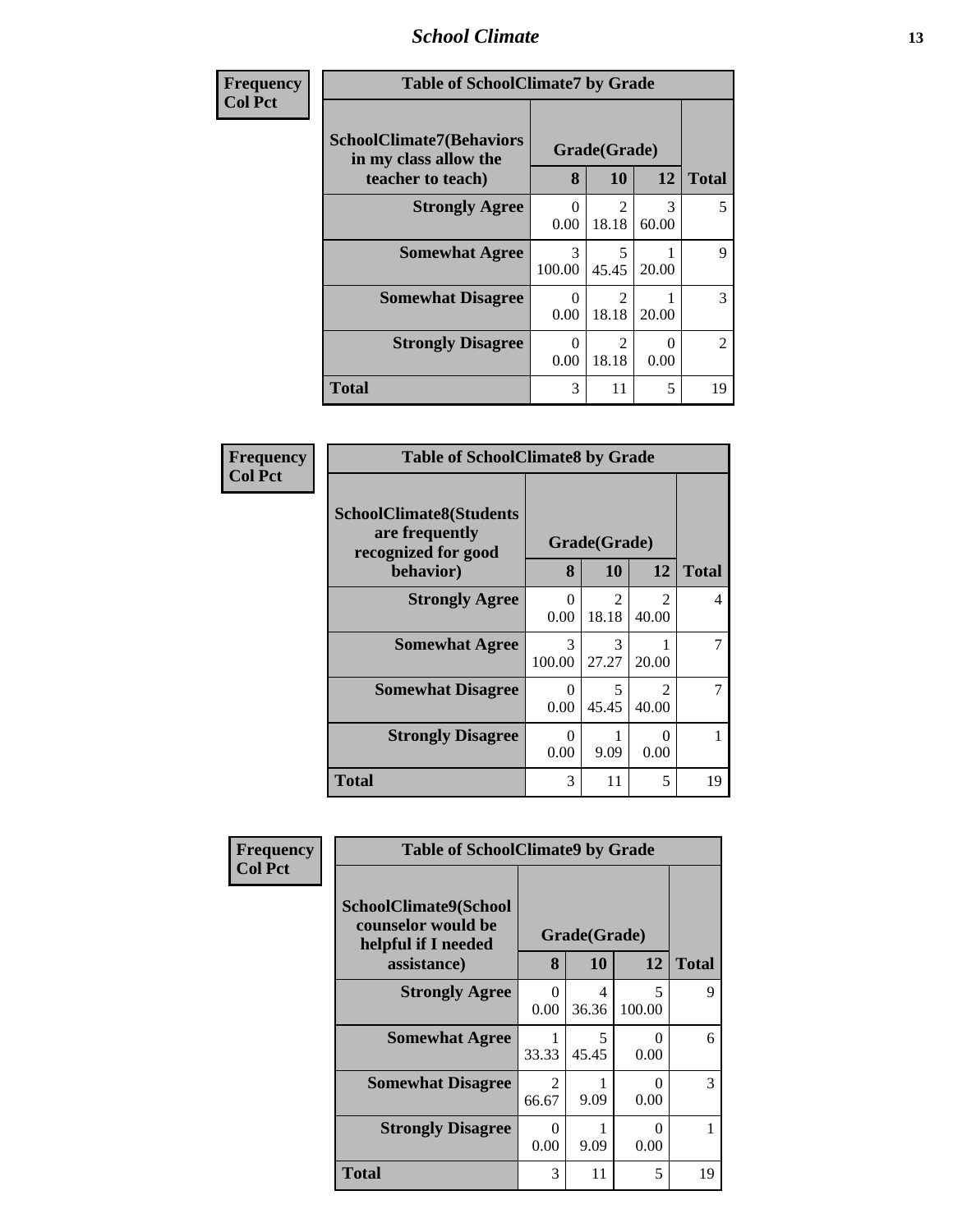### *Reasons for Dropping Out* **14**

| <b>Frequency</b> | <b>Table of Dropoutreason by Grade</b>                                   |           |                    |                         |              |  |
|------------------|--------------------------------------------------------------------------|-----------|--------------------|-------------------------|--------------|--|
| <b>Col Pct</b>   | Dropoutreason(If<br>I dropped out the<br>reason would<br>most likely be) | 8         | Grade(Grade)<br>10 | 12                      | <b>Total</b> |  |
|                  | <b>Won't Drop out</b>                                                    | 0<br>0.00 | 3<br>27.27         | 3<br>60.00              | 6            |  |
|                  | <b>Bored</b>                                                             | 33.33     | 9.09               | $\mathbf{0}$<br>0.00    | 2            |  |
|                  | <b>Family Reasons</b>                                                    | 33.33     | 0<br>0.00          | 0<br>0.00               | 1            |  |
|                  | <b>Other</b>                                                             | 33.33     | 63.64              | $\mathfrak{D}$<br>40.00 | 10           |  |
|                  | Total                                                                    | 3         | 11                 | 5                       | 19           |  |

| <b>Frequency</b><br><b>Col Pct</b> | <b>Table of Dropout by Grade</b>                                       |                  |                    |            |              |  |  |
|------------------------------------|------------------------------------------------------------------------|------------------|--------------------|------------|--------------|--|--|
|                                    | Dropout(I<br>have<br>thought<br>about<br>dropping<br>out of<br>school) | 8                | Grade(Grade)<br>10 | 12         | <b>Total</b> |  |  |
|                                    | <b>Yes</b>                                                             | 3<br>100.00      | 6<br>54.55         | 2<br>40.00 | 11           |  |  |
|                                    | N <sub>0</sub>                                                         | $\Omega$<br>0.00 | 5<br>45.45         | 3<br>60.00 | 8            |  |  |
|                                    | <b>Total</b>                                                           | 3                | 11                 | 5          | 19           |  |  |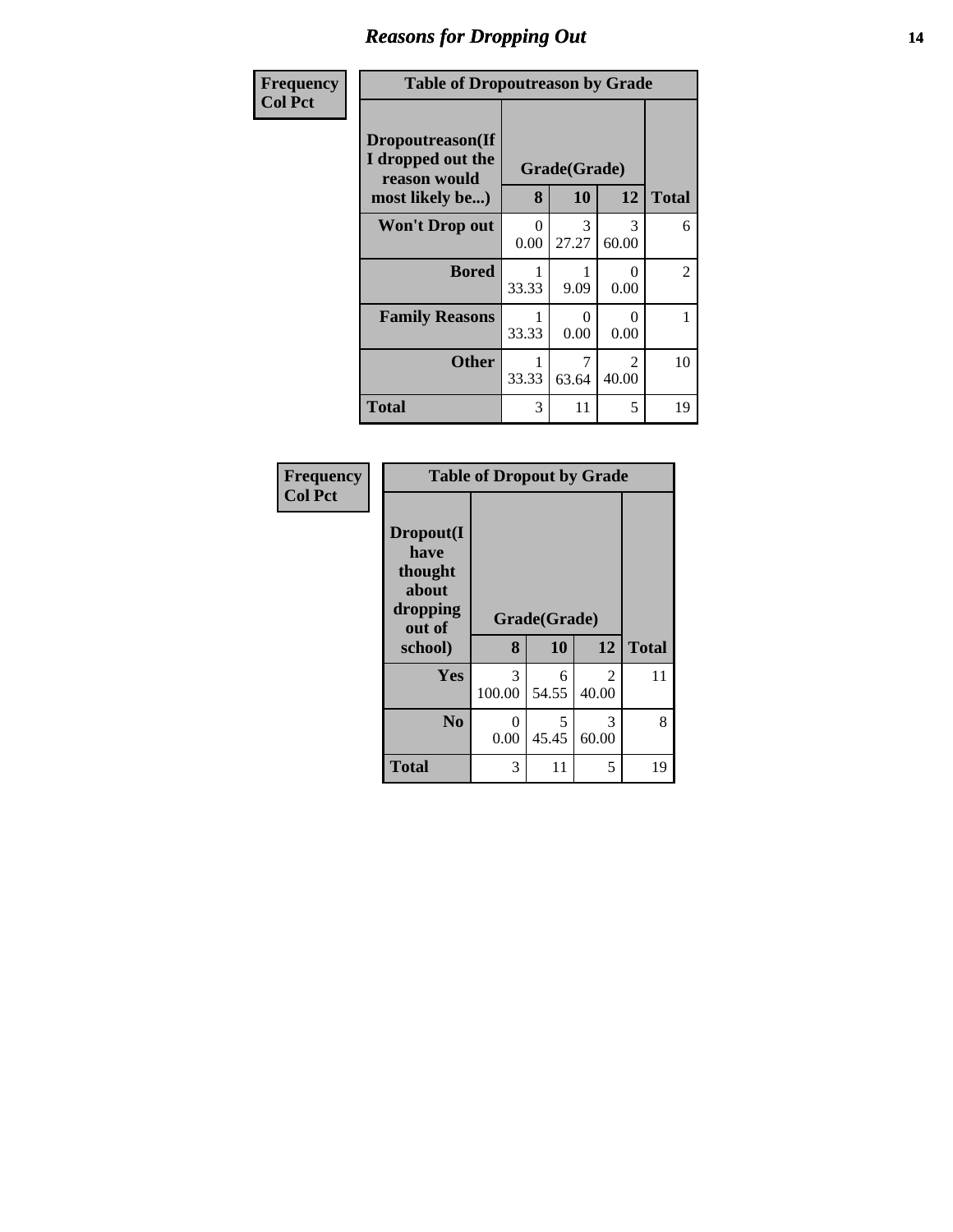*School Safety* **15**

| Frequency      | <b>Table of Gangself by Grade</b>                                                        |             |              |             |              |  |
|----------------|------------------------------------------------------------------------------------------|-------------|--------------|-------------|--------------|--|
| <b>Col Pct</b> | Gangself(I<br>have<br>participated<br>in illegal<br>gang<br>activities in<br>the past 30 |             | Grade(Grade) |             |              |  |
|                | days)                                                                                    | 8           | 10           | 12          | <b>Total</b> |  |
|                | N <sub>0</sub>                                                                           | 3<br>100.00 | 11<br>100.00 | 5<br>100.00 | 19           |  |
|                | <b>Total</b>                                                                             | 3           | 11           | 5           | 19           |  |

| Frequency      | <b>Table of Gangpeers by Grade</b>                                                                                             |             |                    |            |              |  |
|----------------|--------------------------------------------------------------------------------------------------------------------------------|-------------|--------------------|------------|--------------|--|
| <b>Col Pct</b> | <b>Gangpeers</b> (I<br>have friends<br>who have<br>participated<br>in illegal<br>gang<br>activities in<br>the past 30<br>days) | 8           | Grade(Grade)<br>10 | 12         | <b>Total</b> |  |
|                |                                                                                                                                |             |                    |            |              |  |
|                | <b>Yes</b>                                                                                                                     | 0<br>0.00   | 3<br>27.27         | 20.00      | 4            |  |
|                | N <sub>0</sub>                                                                                                                 | 3<br>100.00 | 8<br>72.73         | 4<br>80.00 | 15           |  |
|                | Total                                                                                                                          | 3           | 11                 | 5          | 19           |  |

| Frequency      | <b>Table of Pickedon by Grade</b>                                                  |              |            |            |              |  |  |  |
|----------------|------------------------------------------------------------------------------------|--------------|------------|------------|--------------|--|--|--|
| <b>Col Pct</b> | <b>Pickedon</b> (I have<br>been picked on or<br>teased at school<br>in the past 30 | Grade(Grade) |            |            |              |  |  |  |
|                | days)                                                                              | 8            | <b>10</b>  | 12         | <b>Total</b> |  |  |  |
|                | <b>Strongly Agree</b>                                                              | 0<br>0.00    | 9.09       | 0<br>0.00  |              |  |  |  |
|                | <b>Somewhat Agree</b>                                                              | 0<br>0.00    | 3<br>27.27 | 20.00      | 4            |  |  |  |
|                | <b>Strongly Disagree</b>                                                           | 3<br>100.00  | 7<br>63.64 | 4<br>80.00 | 14           |  |  |  |
|                | Total                                                                              | 3            | 11         | 5          | 19           |  |  |  |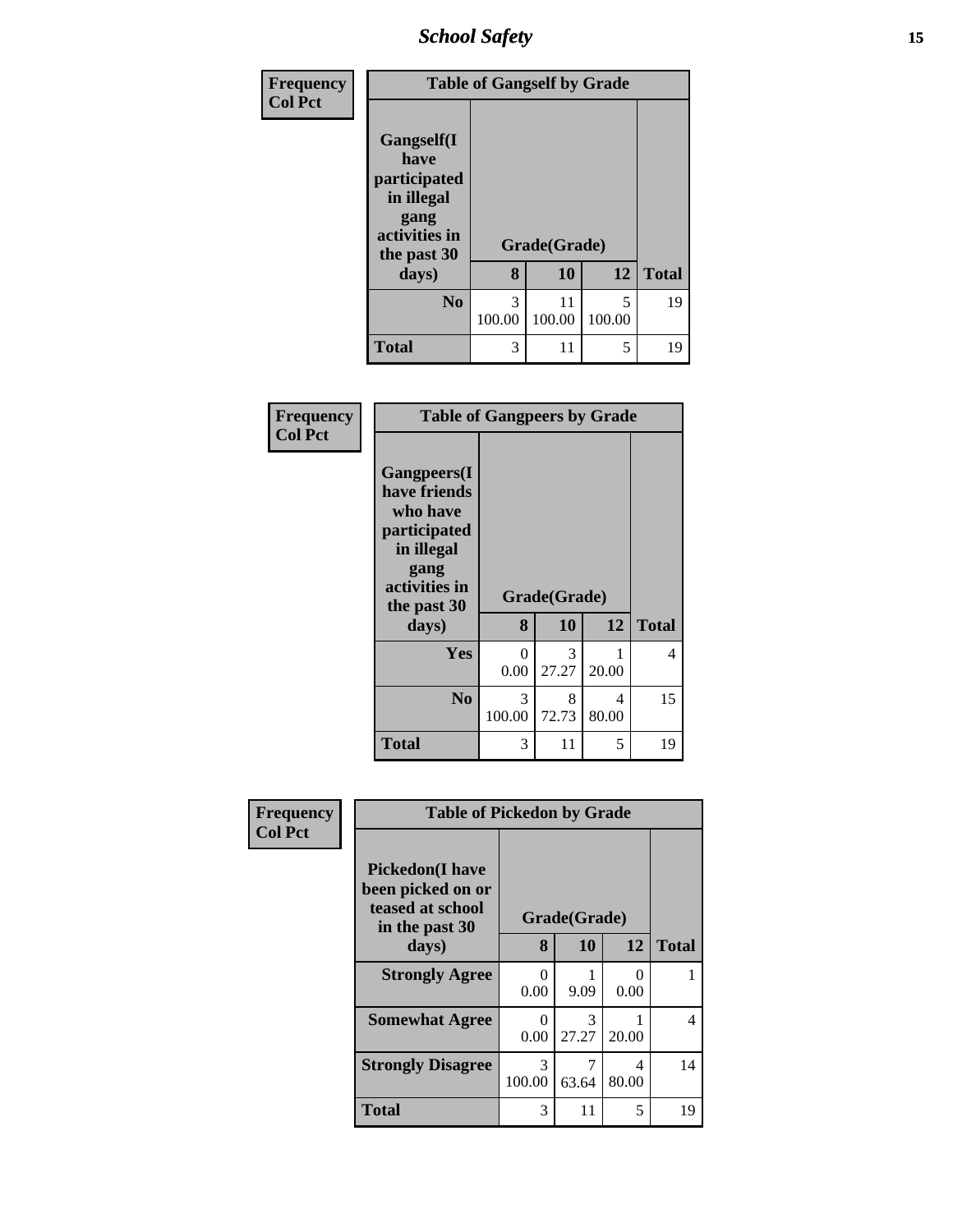*School Safety* **16**

| Frequency      | <b>Table of Safeschool by Grade</b>                      |            |                           |                  |                |  |
|----------------|----------------------------------------------------------|------------|---------------------------|------------------|----------------|--|
| <b>Col Pct</b> | Safeschool(School<br>is a place at which I<br>feel safe) | 8          | Grade(Grade)<br><b>10</b> | 12               | <b>Total</b>   |  |
|                | <b>Strongly Agree</b>                                    | 0<br>0.00  | 9.09                      | 3<br>60.00       | 4              |  |
|                | <b>Somewhat Agree</b>                                    | 2<br>66.67 | 5<br>45.45                | 20.00            | 8              |  |
|                | <b>Somewhat Disagree</b>                                 | 33.33      | 2<br>18.18                | 20.00            | $\overline{4}$ |  |
|                | <b>Strongly Disagree</b>                                 | 0<br>0.00  | 3<br>27.27                | $\Omega$<br>0.00 | 3              |  |
|                | <b>Total</b>                                             | 3          | 11                        | 5                | 19             |  |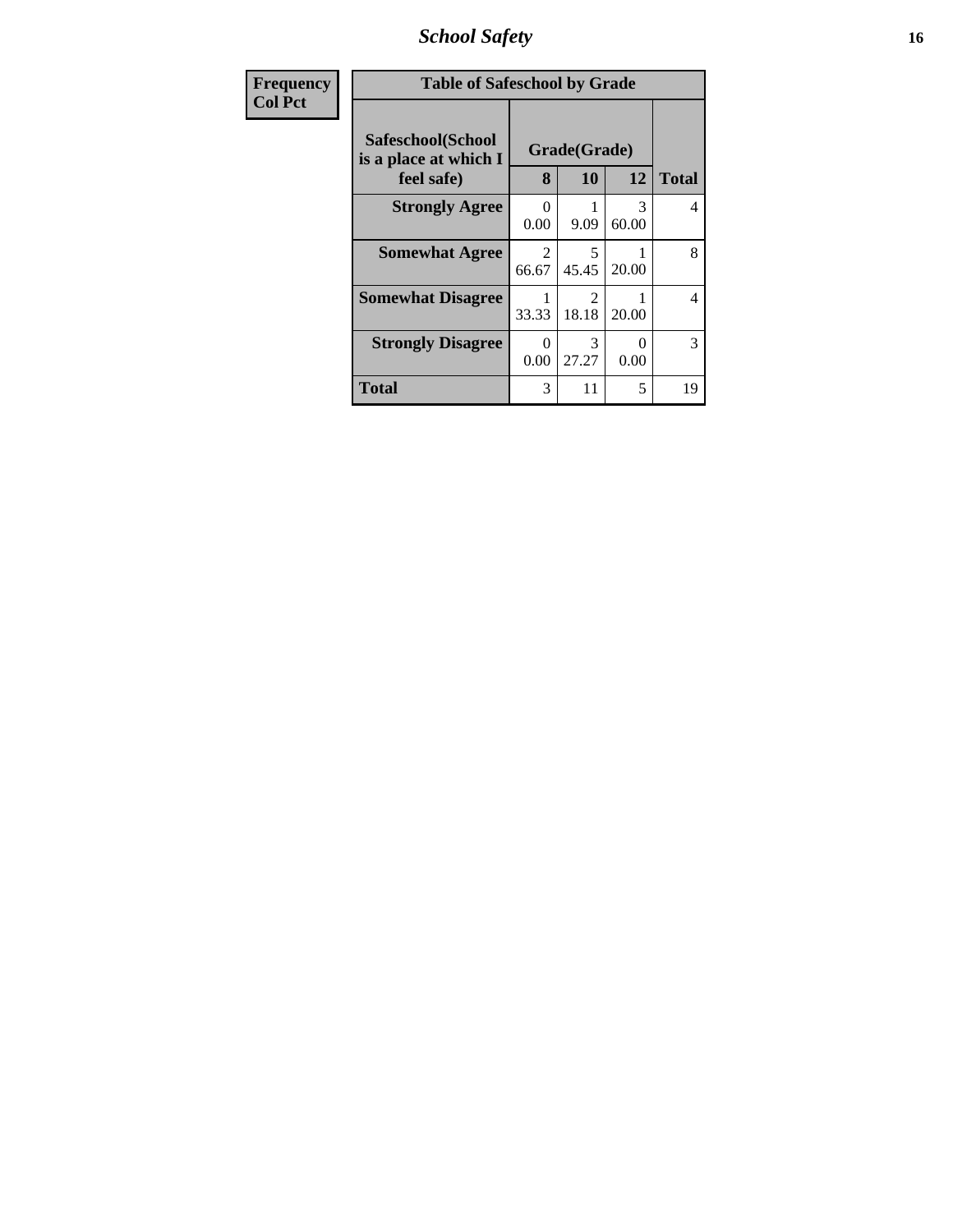*School Safety* **17**

| Frequency      | <b>Table of Grade by Bullied</b> |                                                                                              |                   |              |  |  |
|----------------|----------------------------------|----------------------------------------------------------------------------------------------|-------------------|--------------|--|--|
| <b>Row Pct</b> |                                  | <b>Bullied</b> (I<br>have been<br>bullied by<br>other<br>students in<br>the past 30<br>days) |                   |              |  |  |
|                | Grade(Grade)                     | $\bf{0}$<br><b>Days</b>                                                                      | All<br>30<br>days | <b>Total</b> |  |  |
|                | 8                                | 3<br>100.00                                                                                  | 0<br>0.00         | 3            |  |  |
|                | 10                               | 10<br>90.91                                                                                  | 1<br>9.09         | 11           |  |  |
|                | 12                               | 5<br>100.00                                                                                  | $\theta$<br>0.00  | 5            |  |  |
|                | <b>Total</b>                     | 18                                                                                           | 1                 | 19           |  |  |

| Frequency      | <b>Table of Grade by Bulliedothers</b> |                  |                                                                   |                   |              |  |
|----------------|----------------------------------------|------------------|-------------------------------------------------------------------|-------------------|--------------|--|
| <b>Row Pct</b> |                                        |                  | <b>Bulliedothers</b> (I<br>bullied others in<br>the past 30 days) |                   |              |  |
|                | Grade(Grade)                           | 0<br><b>Days</b> | 10 to<br>19<br>days                                               | All<br>30<br>days | <b>Total</b> |  |
|                | 8                                      | 3<br>100.00      | 0<br>0.00                                                         | 0<br>0.00         | 3            |  |
|                | 10                                     | 9<br>81.82       | 9.09                                                              | 9.09              | 11           |  |
|                | 12                                     | 5<br>100.00      | 0<br>0.00                                                         | 0<br>0.00         | 5            |  |
|                | <b>Total</b>                           | 17               |                                                                   | 1                 | 19           |  |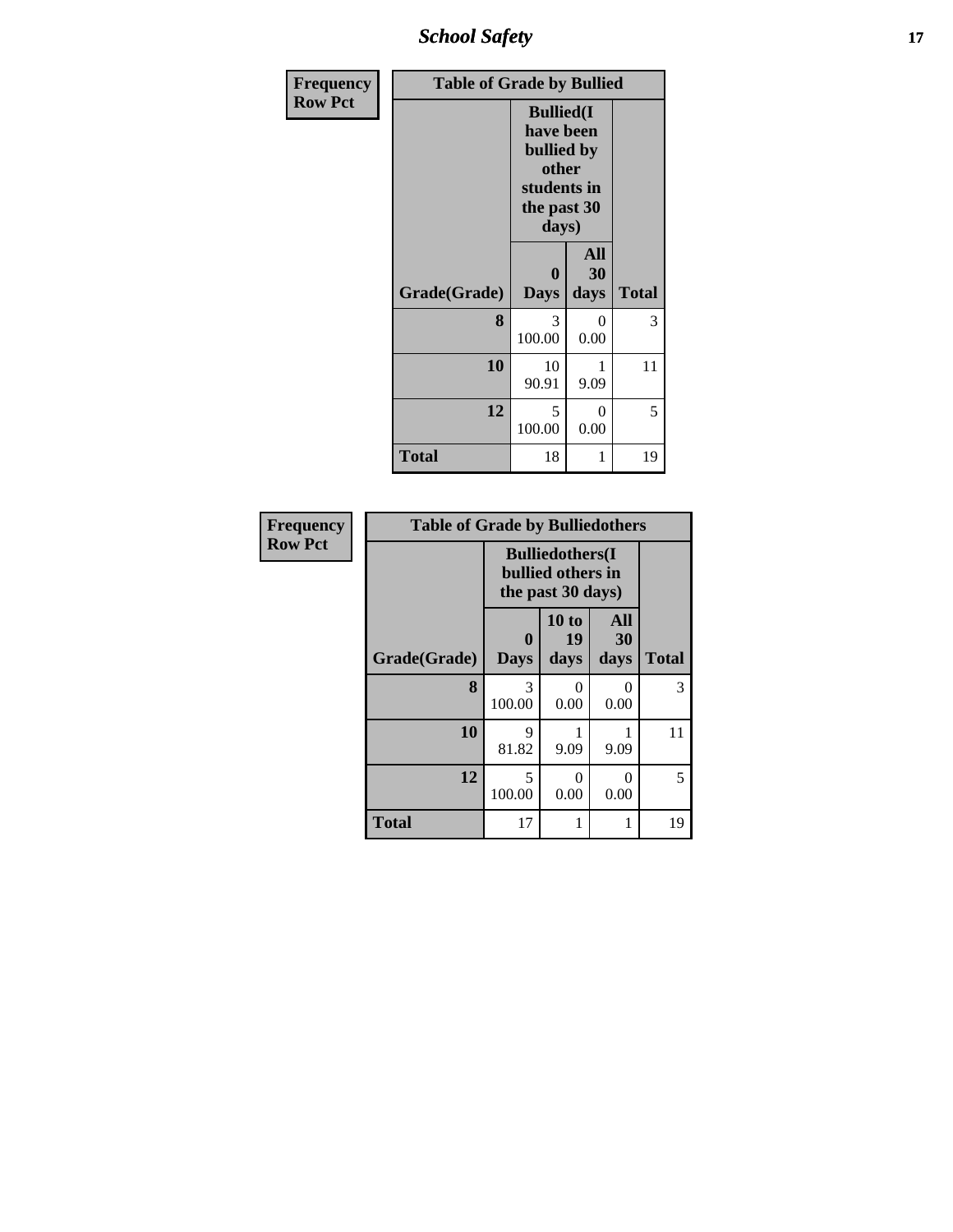*School Safety* **18**

| <b>Frequency</b> | <b>Table of Grade by Weaponschool</b> |                                                                                 |                   |                           |              |
|------------------|---------------------------------------|---------------------------------------------------------------------------------|-------------------|---------------------------|--------------|
| <b>Row Pct</b>   |                                       | <b>Weaponschool</b> (I<br>brought a weapon<br>to school in the past<br>30 days) |                   |                           |              |
|                  | Grade(Grade)                          | 0<br><b>Days</b>                                                                | 1 or<br>2<br>days | <b>All</b><br>30<br>days  | <b>Total</b> |
|                  | 8                                     | $\overline{2}$<br>66.67                                                         | 33.33             | $\mathbf{\Omega}$<br>0.00 | 3            |
|                  | 10                                    | 9<br>81.82                                                                      | 9.09              | 9.09                      | 11           |
|                  | 12                                    | 5<br>100.00                                                                     | 0<br>0.00         | ∩<br>0.00                 | 5            |
|                  | <b>Total</b>                          | 16                                                                              | 2                 |                           | 19           |

| Frequency      | <b>Table of Grade by Absentunsafe</b> |                                                                                           |                   |                   |              |  |  |
|----------------|---------------------------------------|-------------------------------------------------------------------------------------------|-------------------|-------------------|--------------|--|--|
| <b>Row Pct</b> |                                       | Absentunsafe(I)<br>have missed school<br>because I felt<br>unsafe in the past<br>30 days) |                   |                   |              |  |  |
|                | Grade(Grade)                          | $\mathbf 0$<br><b>Days</b>                                                                | 1 or<br>2<br>days | All<br>30<br>days | <b>Total</b> |  |  |
|                | 8                                     | 3<br>100.00                                                                               | $_{0}$<br>0.00    | 0<br>0.00         | 3            |  |  |
|                | 10                                    | 9<br>81.82                                                                                | 9.09              | 9.09              | 11           |  |  |
|                | 12                                    | 5<br>100.00                                                                               | 0<br>0.00         | 0<br>0.00         | 5            |  |  |
|                | <b>Total</b>                          | 17                                                                                        |                   | 1                 | 19           |  |  |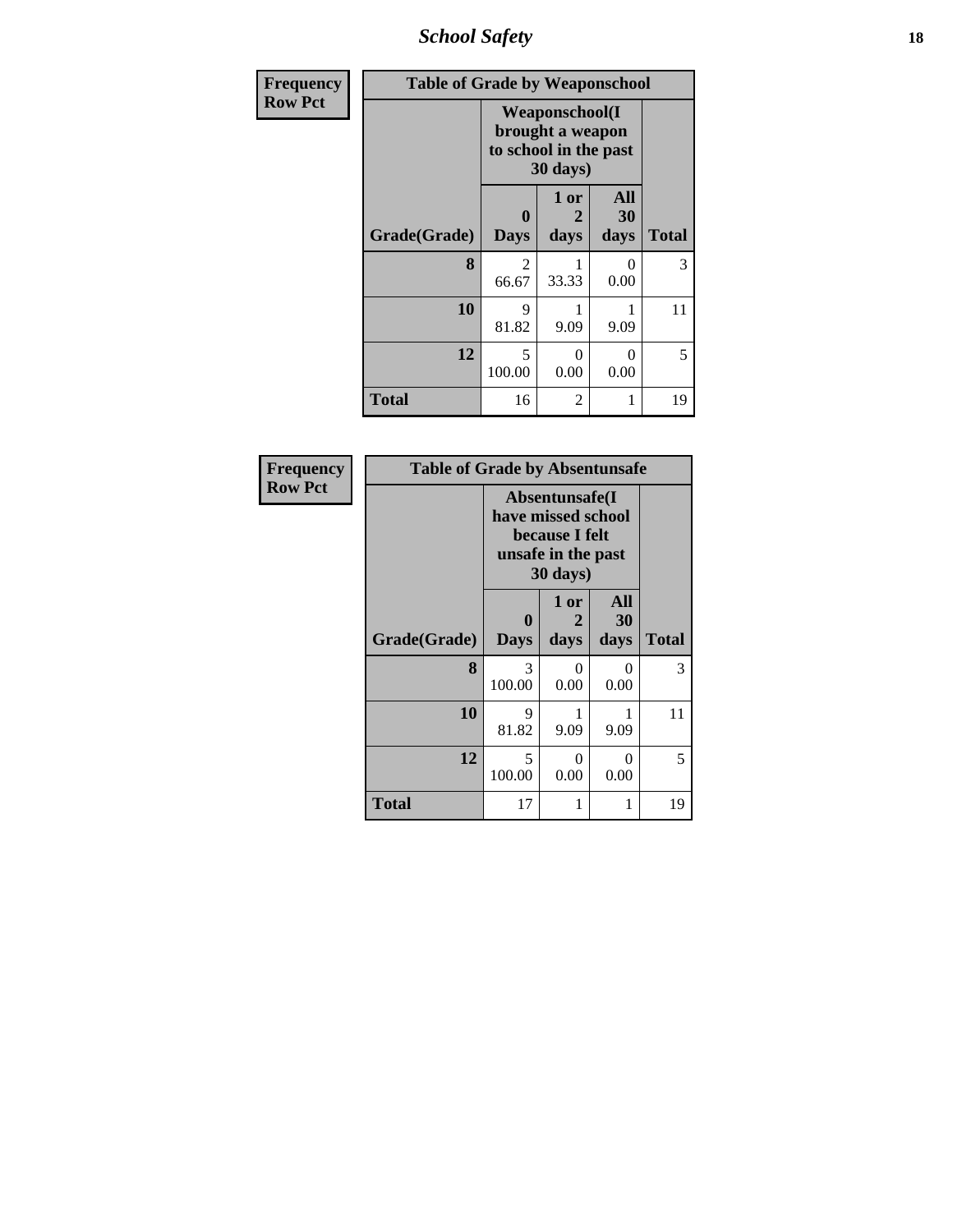### *Drug Use During Last 30 Days* **19**

### **Frequency**

| <b>Table of Grade by Alcohol</b> |
|----------------------------------|
|----------------------------------|

| r requency     | <b>Table of Grade by Alcohol</b> |                                 |                         |                  |                 |                     |                |  |  |
|----------------|----------------------------------|---------------------------------|-------------------------|------------------|-----------------|---------------------|----------------|--|--|
| <b>Row Pct</b> |                                  |                                 |                         |                  |                 |                     |                |  |  |
|                | Grade(Grade)                     | <b>Did</b><br>not<br><b>use</b> | $1 - 2$<br>days         | $3 - 5$<br>days  | $10-19$<br>days | <b>Every</b><br>day | <b>Total</b>   |  |  |
|                | 8                                | $\overline{2}$<br>66.67         | 0<br>0.00               | 33.33            | 0<br>0.00       | 0<br>0.00           | 3 <sup>1</sup> |  |  |
|                | 10                               | 4<br>36.36                      | $\mathfrak{D}$<br>18.18 | 2<br>18.18       | 9.09            | 2<br>18.18          | 11             |  |  |
|                | 12                               | 4<br>80.00                      | 0<br>0.00               | $\Omega$<br>0.00 | 0<br>0.00       | 20.00               | $5^{\circ}$    |  |  |
|                | <b>Total</b>                     | 10                              | $\overline{2}$          | 3                |                 | 3                   | 19             |  |  |

| Frequency      | <b>Table of Grade by Cigarettes</b> |                                                          |                  |                 |                         |              |
|----------------|-------------------------------------|----------------------------------------------------------|------------------|-----------------|-------------------------|--------------|
| <b>Row Pct</b> |                                     | <b>Cigarettes</b> (Smoking<br>tobacco use, past 30 days) |                  |                 |                         |              |
|                | Grade(Grade)                        | <b>Did</b><br>not<br><b>use</b>                          | $1-2$<br>days    | $3 - 5$<br>days | <b>Every</b><br>day     | <b>Total</b> |
|                | 8                                   | 2<br>66.67                                               | $\Omega$<br>0.00 | 33.33           | $\Omega$<br>0.00        | 3            |
|                | 10                                  | 7<br>63.64                                               | 2<br>18.18       | 0<br>0.00       | $\mathfrak{D}$<br>18.18 | 11           |
|                | 12                                  | 3<br>60.00                                               | 0<br>0.00        | 0<br>0.00       | 2<br>40.00              | 5            |
|                | <b>Total</b>                        | 12                                                       | 2                | 1               | 4                       | 19           |

| <b>Frequency</b> | <b>Table of Grade by Smokeless</b> |                                 |                                                         |                 |                     |              |  |
|------------------|------------------------------------|---------------------------------|---------------------------------------------------------|-----------------|---------------------|--------------|--|
| <b>Row Pct</b>   |                                    |                                 | <b>Smokeless</b> (Chewing<br>tobacco use, past 30 days) |                 |                     |              |  |
|                  | Grade(Grade)                       | <b>Did</b><br>not<br><b>use</b> | $1 - 2$<br>days                                         | $10-19$<br>days | <b>Every</b><br>day | <b>Total</b> |  |
|                  | 8                                  | 3<br>100.00                     | 0<br>0.00                                               | 0<br>0.00       | 0<br>0.00           | 3            |  |
|                  | 10                                 | 8<br>72.73                      | 0<br>0.00                                               | 0<br>0.00       | 3<br>27.27          | 11           |  |
|                  | 12                                 | $\mathfrak{D}$<br>40.00         | $\mathfrak{D}$<br>40.00                                 | 1<br>20.00      | 0<br>0.00           | 5            |  |
|                  | <b>Total</b>                       | 13                              | $\overline{2}$                                          | 1               | 3                   | 19           |  |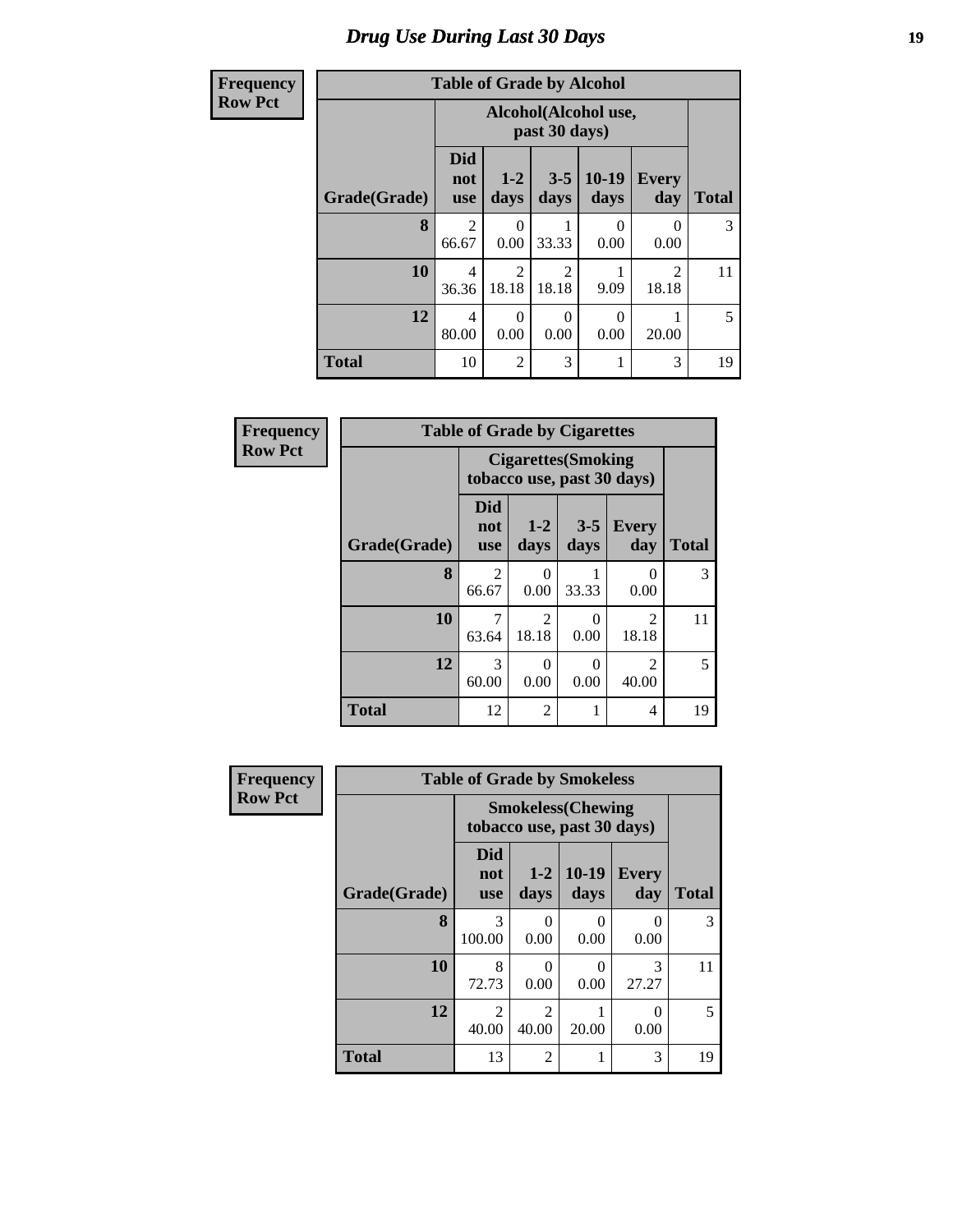#### **Frequency Row Pct**

# **Table of Grade by Marijuana**

| Table of Graue by Marijuana                |                                 |                         |                       |                   |                     |                |  |
|--------------------------------------------|---------------------------------|-------------------------|-----------------------|-------------------|---------------------|----------------|--|
| Marijuana (Marijuana use,<br>past 30 days) |                                 |                         |                       |                   |                     |                |  |
| Grade(Grade)                               | <b>Did</b><br>not<br><b>use</b> | $3 - 5$<br>days         | $10-19$<br>days       | $20 - 29$<br>days | <b>Every</b><br>day | <b>Total</b>   |  |
| 8                                          | 3<br>100.00                     | 0<br>0.00               | 0<br>0.00             | $\Omega$<br>0.00  | $\theta$<br>0.00    | 3              |  |
| 10                                         | 6<br>54.55                      | $\overline{c}$<br>18.18 | $\mathcal{O}$<br>0.00 | 9.09              | 2<br>18.18          | 11             |  |
| 12                                         | 4<br>80.00                      | $\Omega$<br>0.00        | 20.00                 | 0<br>0.00         | 0<br>0.00           | $\mathfrak{H}$ |  |
| <b>Total</b>                               | 13                              | $\overline{2}$          |                       |                   | $\overline{2}$      | 19             |  |

| Frequency      | <b>Table of Grade by Cocaine</b> |                                               |                     |              |  |  |
|----------------|----------------------------------|-----------------------------------------------|---------------------|--------------|--|--|
| <b>Row Pct</b> |                                  | <b>Cocaine</b> (Cocaine<br>use, past 30 days) |                     |              |  |  |
|                | Grade(Grade)                     | Did not<br><b>use</b>                         | <b>Every</b><br>day | <b>Total</b> |  |  |
|                | 8                                | 3<br>100.00                                   | 0<br>0.00           | 3            |  |  |
|                | 10                               | 9<br>81.82                                    | 2<br>18.18          | 11           |  |  |
|                | 12                               | 5<br>100.00                                   | 0<br>0.00           | 5            |  |  |
|                | <b>Total</b>                     | 17                                            | 2                   | 19           |  |  |

| <b>Frequency</b> | <b>Table of Grade by Inhalants</b> |                                                  |                     |              |  |  |
|------------------|------------------------------------|--------------------------------------------------|---------------------|--------------|--|--|
| <b>Row Pct</b>   |                                    | <b>Inhalants</b> (Inhalant<br>use, past 30 days) |                     |              |  |  |
|                  | Grade(Grade)                       | Did not<br><b>use</b>                            | <b>Every</b><br>day | <b>Total</b> |  |  |
|                  | 8                                  | 3<br>100.00                                      | 0.00                | 3            |  |  |
|                  | 10                                 | 9<br>81.82                                       | 2<br>18.18          | 11           |  |  |
|                  | 12                                 | $\overline{\phantom{0}}$<br>100.00               | 0<br>0.00           | 5            |  |  |
|                  | <b>Total</b>                       | 17                                               | $\overline{c}$      | 19           |  |  |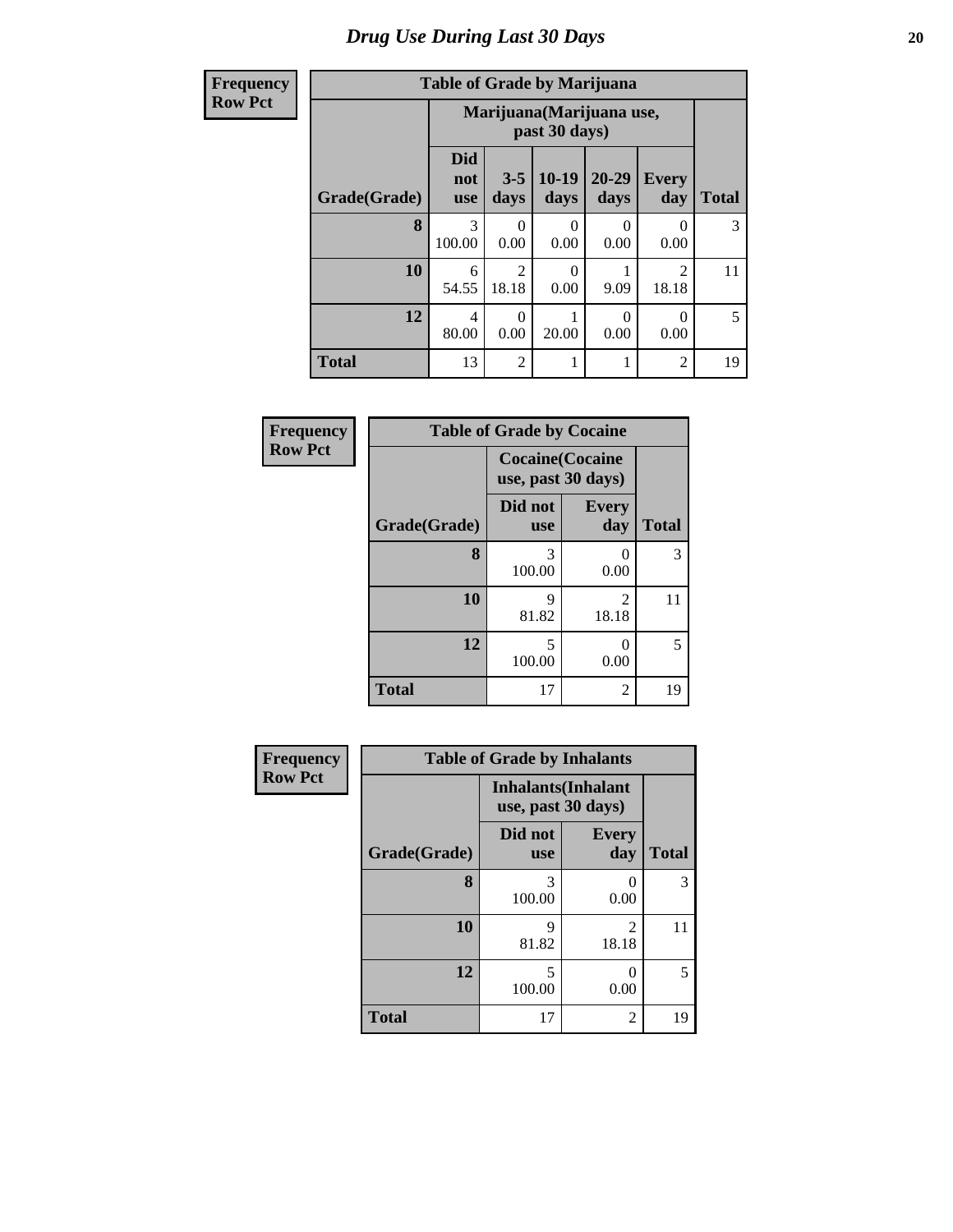| Frequency      | <b>Table of Grade by Steroids</b> |                                                |                     |              |  |  |
|----------------|-----------------------------------|------------------------------------------------|---------------------|--------------|--|--|
| <b>Row Pct</b> |                                   | <b>Steroids</b> (Steroid<br>use, past 30 days) |                     |              |  |  |
|                | Grade(Grade)                      | Did not<br><b>use</b>                          | <b>Every</b><br>day | <b>Total</b> |  |  |
|                | 8                                 | 3<br>100.00                                    | $\theta$<br>0.00    | 3            |  |  |
|                | 10                                | Q<br>81.82                                     | 2<br>18.18          | 11           |  |  |
|                | 12                                | 5<br>100.00                                    | 0<br>0.00           | 5            |  |  |
|                | <b>Total</b>                      | 17                                             | $\overline{2}$      | 19           |  |  |

| Frequency      | <b>Table of Grade by Ecstasy</b> |                                               |                         |              |  |  |  |
|----------------|----------------------------------|-----------------------------------------------|-------------------------|--------------|--|--|--|
| <b>Row Pct</b> |                                  | <b>Ecstasy</b> (Ecstasy<br>use, past 30 days) |                         |              |  |  |  |
|                | Grade(Grade)                     | Did not<br><b>use</b>                         | <b>Every</b><br>day     | <b>Total</b> |  |  |  |
|                | 8                                | 3<br>100.00                                   | 0<br>0.00               | 3            |  |  |  |
|                | 10                               | 9<br>81.82                                    | $\mathfrak{D}$<br>18.18 | 11           |  |  |  |
|                | 12                               | 5<br>100.00                                   | 0<br>0.00               | 5            |  |  |  |
|                | <b>Total</b>                     | 17                                            | $\overline{2}$          | 19           |  |  |  |

| Frequency      | <b>Table of Grade by Meth</b> |                       |                                                    |                         |              |  |  |
|----------------|-------------------------------|-----------------------|----------------------------------------------------|-------------------------|--------------|--|--|
| <b>Row Pct</b> |                               |                       | <b>Meth</b> (Methamphetamine<br>use, past 30 days) |                         |              |  |  |
|                | Grade(Grade)                  | Did not<br><b>use</b> | $3-5$ days                                         | <b>Every</b><br>day     | <b>Total</b> |  |  |
|                | 8                             | 3<br>100.00           | 0.00                                               | 0<br>0.00               | 3            |  |  |
|                | 10                            | 8<br>72.73            | 9.09                                               | $\mathfrak{D}$<br>18.18 | 11           |  |  |
|                | 12                            | 5<br>100.00           | $\mathcal{O}$<br>0.00                              | $\Omega$<br>0.00        | 5            |  |  |
|                | <b>Total</b>                  | 16                    |                                                    | $\overline{c}$          | 19           |  |  |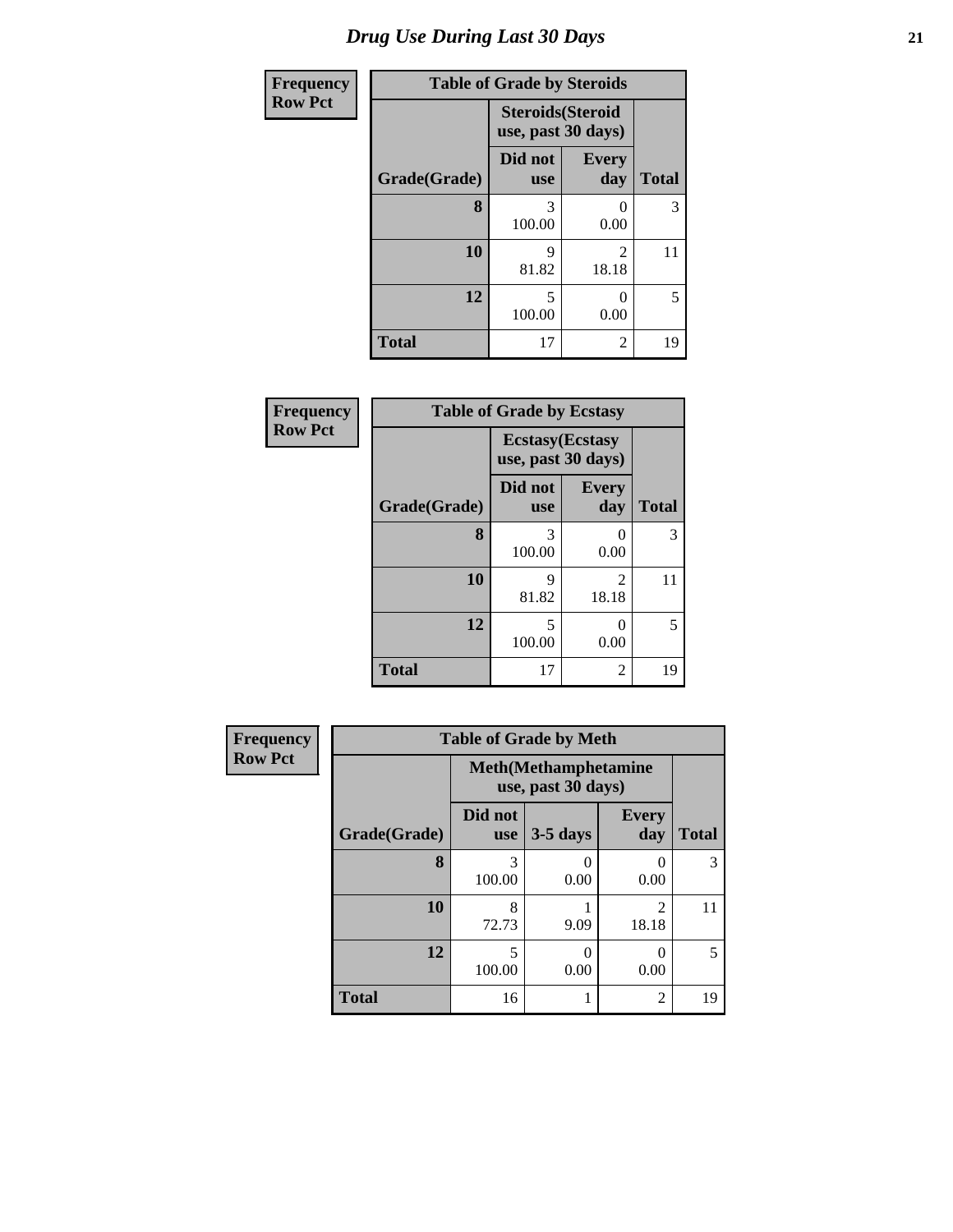# *Drug Use During Last 30 Days* **22**

| <b>Frequency</b> | <b>Table of Grade by Hallucinogens</b> |                                                   |                         |              |  |  |  |
|------------------|----------------------------------------|---------------------------------------------------|-------------------------|--------------|--|--|--|
| <b>Row Pct</b>   |                                        | Hallucinogens (Hallucinogen<br>use, past 30 days) |                         |              |  |  |  |
|                  | Grade(Grade)                           | Did not use                                       | <b>Every day</b>        | <b>Total</b> |  |  |  |
|                  | 8                                      | 100.00                                            | 0.00                    | 3            |  |  |  |
|                  | 10                                     | 9<br>81.82                                        | $\mathfrak{D}$<br>18.18 | 11           |  |  |  |
|                  | 12                                     | 5<br>100.00                                       | 0.00                    | 5            |  |  |  |
|                  | <b>Total</b>                           | 17                                                | 2                       | 19           |  |  |  |

| <b>Frequency</b> | <b>Table of Grade by Prescription</b> |                                                                   |                  |                  |                 |                         |                |  |
|------------------|---------------------------------------|-------------------------------------------------------------------|------------------|------------------|-----------------|-------------------------|----------------|--|
| <b>Row Pct</b>   |                                       | <b>Prescription</b> (Prescription drugs)<br>not prescribed to me, |                  |                  |                 |                         |                |  |
|                  | Grade(Grade)                          | <b>Did</b><br>not<br><b>use</b>                                   | $1-2$<br>days    | $3 - 5$<br>days  | $10-19$<br>days | <b>Every</b><br>day     | <b>Total</b>   |  |
|                  | 8                                     | $\overline{2}$<br>66.67                                           | $\Omega$<br>0.00 | 0<br>0.00        | 0<br>0.00       | 33.33                   | 3              |  |
|                  | 10                                    | 6<br>54.55                                                        | 9.09             | 9.09             | 9.09            | $\mathfrak{D}$<br>18.18 | 11             |  |
|                  | 12                                    | 5<br>100.00                                                       | 0<br>0.00        | $\Omega$<br>0.00 | 0<br>0.00       | 0<br>0.00               | $\mathfrak{S}$ |  |
|                  | <b>Total</b>                          | 13                                                                |                  |                  |                 | 3                       | 19             |  |

I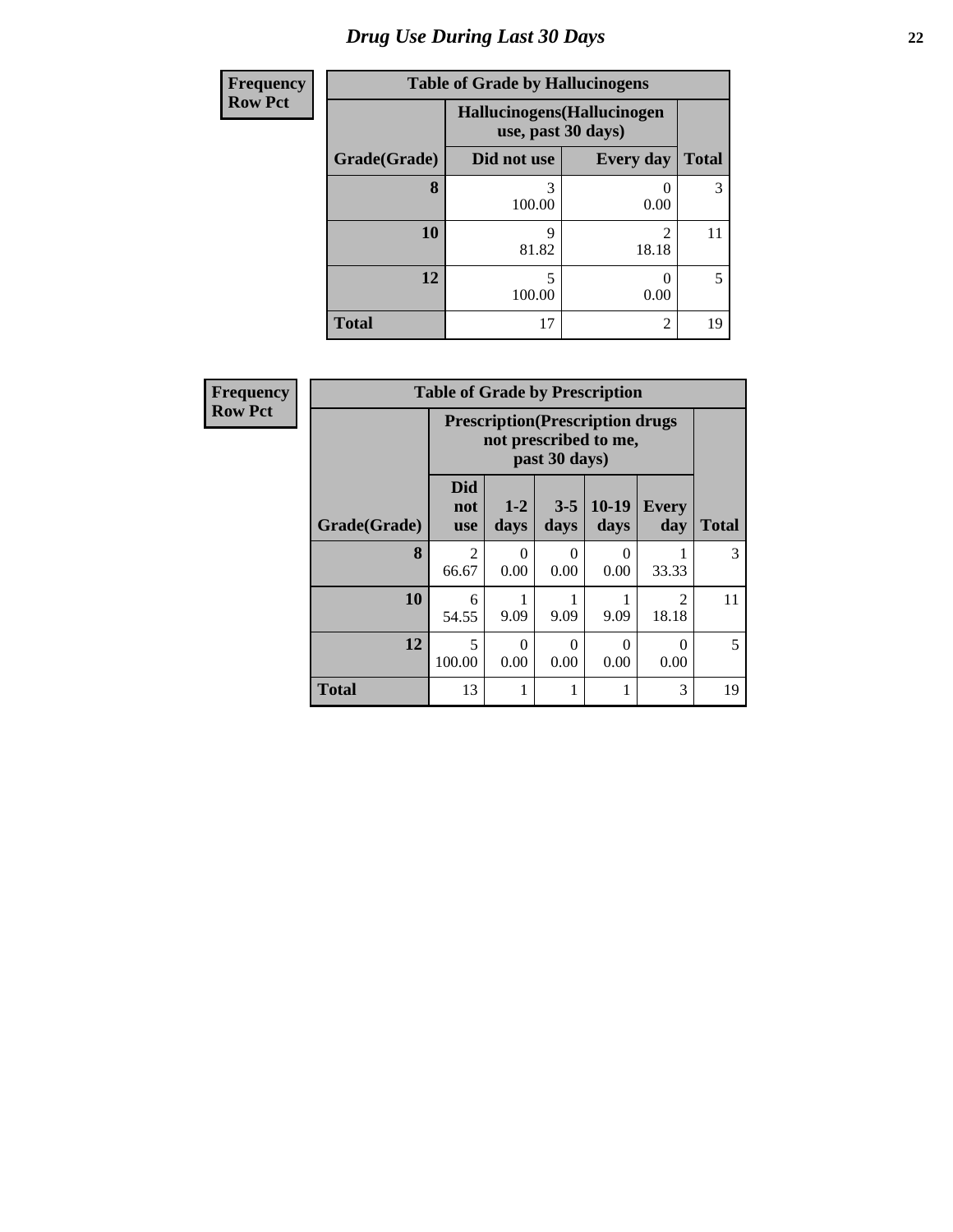#### **Frequency Col Pct**

| <b>Table of Alcoholease by Grade</b> |                         |                        |                         |              |  |  |
|--------------------------------------|-------------------------|------------------------|-------------------------|--------------|--|--|
| Grade(Grade)<br>Alcoholease(It is    |                         |                        |                         |              |  |  |
| easy to get alcohol)                 | 8                       | 10                     | 12                      | <b>Total</b> |  |  |
| <b>Strongly Agree</b>                | 0<br>0.00               | 5<br>45.45             | $\mathcal{L}$<br>40.00  |              |  |  |
| <b>Somewhat Agree</b>                | $\mathfrak{D}$<br>66.67 | $\mathcal{L}$<br>18.18 | 20.00                   | 5            |  |  |
| <b>Somewhat Disagree</b>             | 33.33                   | 3<br>27.27             | 0.00                    | 4            |  |  |
| <b>Strongly Disagree</b>             | 0<br>0.00               | 9.09                   | $\mathfrak{D}$<br>40.00 | 3            |  |  |
| <b>Total</b>                         | 3                       | 11                     | 5                       | 19           |  |  |

| <b>Table of Cigarettesease by Grade</b>                 |                   |              |            |               |  |  |  |
|---------------------------------------------------------|-------------------|--------------|------------|---------------|--|--|--|
| Cigarettesease(It is<br>easy to get smoking<br>tobacco) | Grade(Grade)<br>8 | <b>Total</b> |            |               |  |  |  |
| <b>Strongly Agree</b>                                   | 0<br>0.00         | 8<br>72.73   | 4<br>80.00 | 12            |  |  |  |
| <b>Somewhat Agree</b>                                   | 33.33             | 9.09         | 0<br>0.00  | $\mathcal{L}$ |  |  |  |
| <b>Somewhat Disagree</b>                                | 2<br>66.67        | 2<br>18.18   | 0<br>0.00  | 4             |  |  |  |
| <b>Strongly Disagree</b>                                | 0<br>0.00         | 0<br>0.00    | 20.00      |               |  |  |  |
| <b>Total</b>                                            | 3                 | 11           | 5          | 19            |  |  |  |

| Frequency      | <b>Table of Smokelessease by Grade</b>                         |                               |            |            |              |  |  |
|----------------|----------------------------------------------------------------|-------------------------------|------------|------------|--------------|--|--|
| <b>Col Pct</b> | <b>Smokelessease</b> (It is<br>easy to get chewing<br>tobacco) | Grade(Grade)<br>8<br>10<br>12 |            |            | <b>Total</b> |  |  |
|                | <b>Strongly Agree</b>                                          | 0<br>0.00                     | 8<br>72.73 | 4<br>80.00 | 12           |  |  |
|                | <b>Somewhat Agree</b>                                          | 2<br>66.67                    | 0<br>0.00  | 0<br>0.00  | 2            |  |  |
|                | <b>Somewhat Disagree</b>                                       | 0<br>0.00                     | 2<br>18.18 | 0<br>0.00  | 2            |  |  |
|                | <b>Strongly Disagree</b>                                       | 1<br>33.33                    | 9.09       | 20.00      | 3            |  |  |
|                | Total                                                          | 3                             | 11         | 5          | 19           |  |  |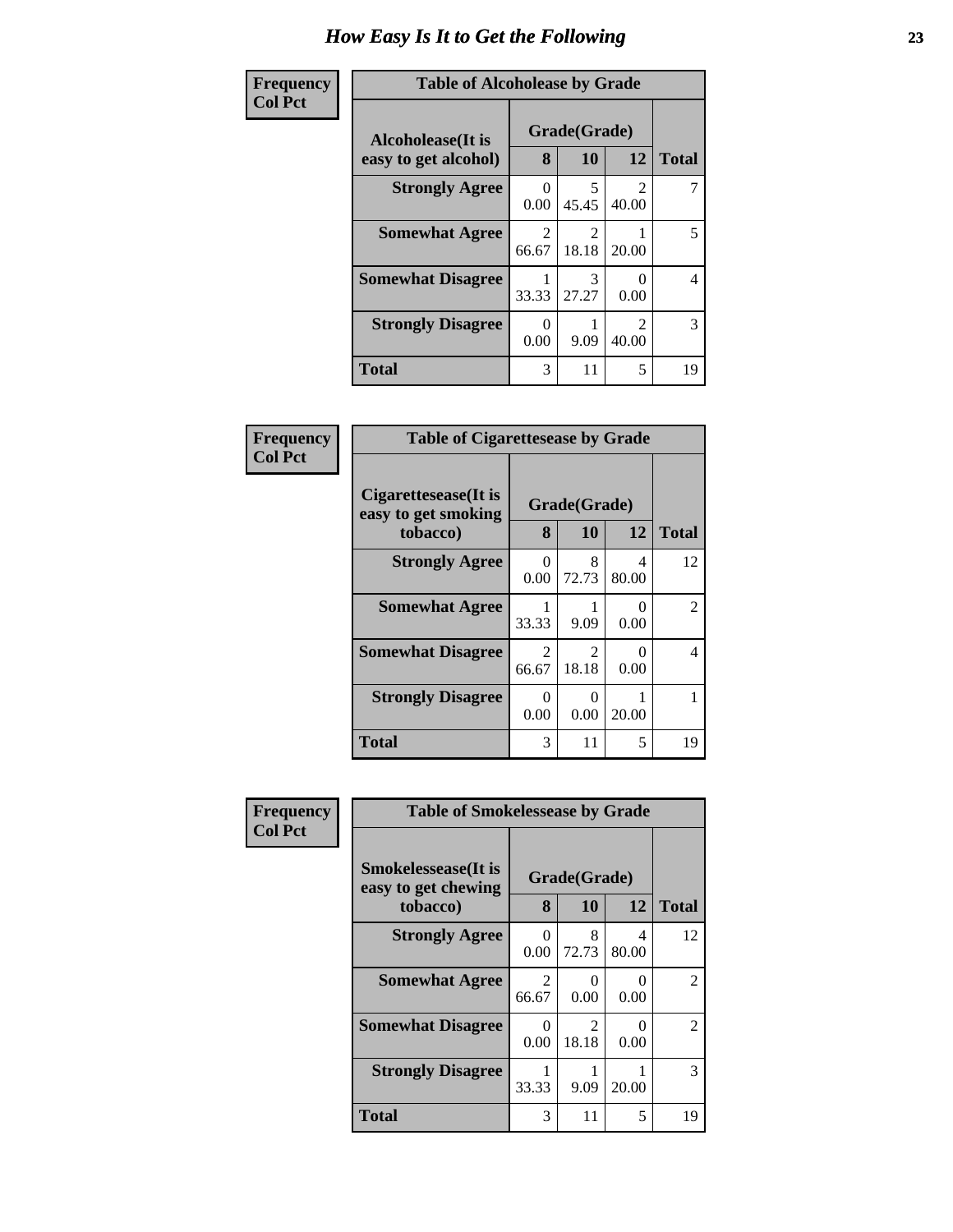#### **Frequency Col Pct**

| <b>Table of Marijuanaease by Grade</b>           |                        |                         |                           |    |  |  |
|--------------------------------------------------|------------------------|-------------------------|---------------------------|----|--|--|
| Marijuanaease(It is<br>easy to get<br>marijuana) | Grade(Grade)<br>8      | <b>Total</b>            |                           |    |  |  |
| <b>Strongly Agree</b>                            | 0<br>0.00              | 4<br>36.36              | 2<br>40.00                | 6  |  |  |
| <b>Somewhat Agree</b>                            | $\mathcal{L}$<br>66.67 | $\overline{4}$<br>36.36 | $\mathbf{\Omega}$<br>0.00 | 6  |  |  |
| <b>Somewhat Disagree</b>                         | 33.33                  | 9.09                    | 20.00                     | 3  |  |  |
| <b>Strongly Disagree</b>                         | $\Omega$<br>0.00       | 2<br>18.18              | $\mathcal{L}$<br>40.00    | 4  |  |  |
| <b>Total</b>                                     | 3                      | 11                      | 5                         | 19 |  |  |

| <b>Table of Cocaineease by Grade</b> |              |            |            |                |  |  |  |
|--------------------------------------|--------------|------------|------------|----------------|--|--|--|
| Cocaineease(It is                    | Grade(Grade) |            |            |                |  |  |  |
| easy to get cocaine)                 | 8            | 10         | 12         | <b>Total</b>   |  |  |  |
| <b>Strongly Agree</b>                | 0<br>0.00    | 2<br>18.18 | 0<br>0.00  | $\mathfrak{D}$ |  |  |  |
| <b>Somewhat Agree</b>                | 33.33        | 3<br>27.27 | 20.00      | 5              |  |  |  |
| <b>Somewhat Disagree</b>             | 33.33        | 9.09       | 0<br>0.00  | $\mathcal{L}$  |  |  |  |
| <b>Strongly Disagree</b>             | 33.33        | 5<br>45.45 | 4<br>80.00 | 10             |  |  |  |
| Total                                | 3            | 11         | 5          | 19             |  |  |  |

| Frequency      |                                    | <b>Table of Inhalantsease by Grade</b> |            |            |                |  |
|----------------|------------------------------------|----------------------------------------|------------|------------|----------------|--|
| <b>Col Pct</b> | Inhalantsease(It is<br>easy to get | Grade(Grade)                           |            |            |                |  |
|                | inhalants)                         | 8                                      | 10         | 12         | <b>Total</b>   |  |
|                | <b>Strongly Agree</b>              | 0<br>0.00                              | 5<br>45.45 | 2<br>40.00 | 7              |  |
|                | <b>Somewhat Agree</b>              | 33.33                                  | 2<br>18.18 | 20.00      | 4              |  |
|                | <b>Somewhat Disagree</b>           | 33.33                                  | 2<br>18.18 | 20.00      | $\overline{4}$ |  |
|                | <b>Strongly Disagree</b>           | 33.33                                  | 2<br>18.18 | 20.00      | 4              |  |
|                | <b>Total</b>                       | 3                                      | 11         | 5          | 19             |  |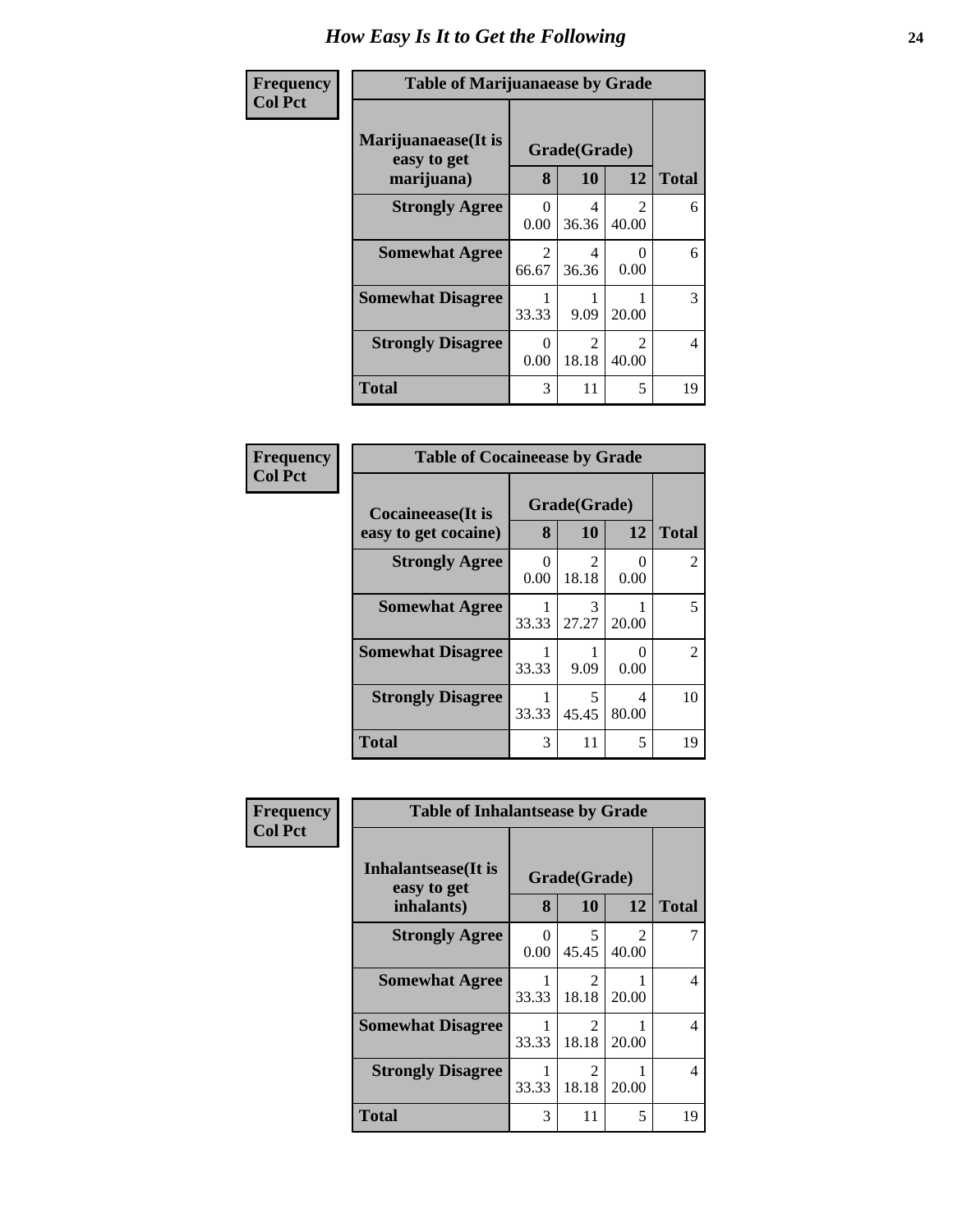| <b>Table of Steroidsease by Grade</b> |                        |                        |                  |                |  |  |
|---------------------------------------|------------------------|------------------------|------------------|----------------|--|--|
| Steroidsease(It is                    |                        | Grade(Grade)           |                  |                |  |  |
| easy to get steroids)                 | 8                      | 10                     | 12               | <b>Total</b>   |  |  |
| <b>Strongly Agree</b>                 | 0<br>0.00              | 3<br>27.27             | 20.00            | 4              |  |  |
| <b>Somewhat Agree</b>                 | $\mathcal{L}$<br>66.67 | $\mathcal{L}$<br>18.18 | $\Omega$<br>0.00 | 4              |  |  |
| <b>Somewhat Disagree</b>              | 0<br>0.00              | 3<br>27.27             | 20.00            | $\overline{4}$ |  |  |
| <b>Strongly Disagree</b>              | 33.33                  | 3<br>27.27             | 3<br>60.00       | 7              |  |  |
| <b>Total</b>                          | 3                      | 11                     | 5                | 19             |  |  |

| Frequency      | <b>Table of Ecstasyease by Grade</b>              |                  |                               |                         |    |  |
|----------------|---------------------------------------------------|------------------|-------------------------------|-------------------------|----|--|
| <b>Col Pct</b> | <b>Ecstasyease</b> (It is<br>easy to get ecstasy) |                  | Grade(Grade)<br>8<br>10<br>12 |                         |    |  |
|                | <b>Strongly Agree</b>                             | $\Omega$<br>0.00 | 4<br>36.36                    | $\mathbf{0}$<br>0.00    | 4  |  |
|                | <b>Somewhat Agree</b>                             | 2<br>66.67       | 3<br>27.27                    | $\mathfrak{D}$<br>40.00 |    |  |
|                | <b>Somewhat Disagree</b>                          | 0<br>0.00        | 2<br>18.18                    | 20.00                   | 3  |  |
|                | <b>Strongly Disagree</b>                          | 33.33            | 2<br>18.18                    | $\mathfrak{D}$<br>40.00 | 5  |  |
|                | <b>Total</b>                                      | 3                | 11                            | 5                       | 19 |  |

| Frequency<br><b>Col Pct</b> | <b>Table of Methease by Grade</b>                          |                  |                    |            |              |  |  |
|-----------------------------|------------------------------------------------------------|------------------|--------------------|------------|--------------|--|--|
|                             | <b>Methease</b> (It is easy<br>to get<br>methamphetamines) | 8                | Grade(Grade)<br>10 | 12         | <b>Total</b> |  |  |
|                             | <b>Strongly Agree</b>                                      | $\Omega$<br>0.00 | 3<br>27.27         | 0<br>0.00  | 3            |  |  |
|                             | <b>Somewhat Agree</b>                                      | 2<br>66.67       | 2<br>18.18         | 20.00      | 5            |  |  |
|                             | <b>Somewhat Disagree</b>                                   | 0<br>0.00        | 2<br>18.18         | 20.00      | 3            |  |  |
|                             | <b>Strongly Disagree</b>                                   | 33.33            | 4<br>36.36         | 3<br>60.00 | 8            |  |  |
|                             | <b>Total</b>                                               | 3                | 11                 | 5          | 19           |  |  |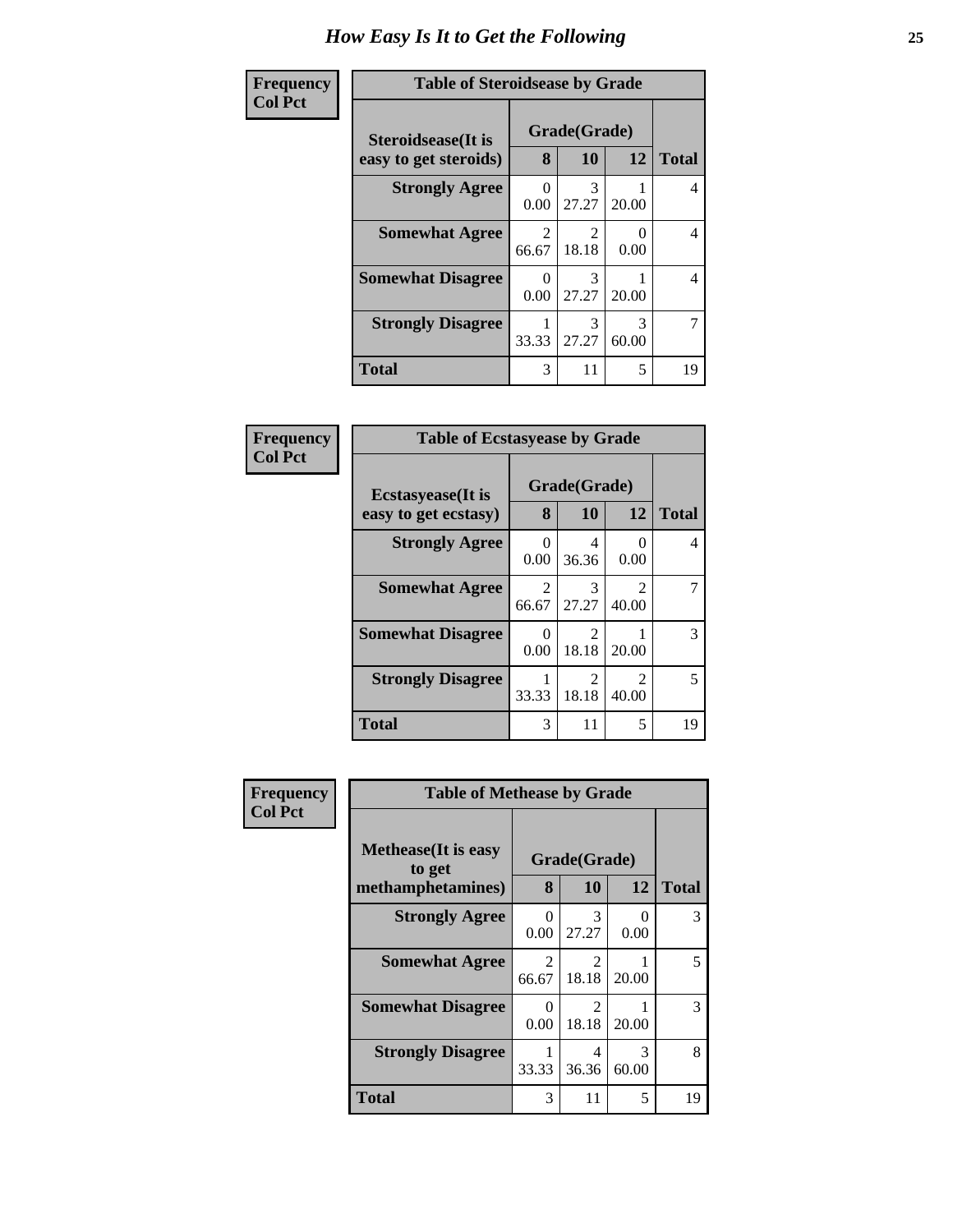| Frequency      | <b>Table of Hallucinogensease by Grade</b>                |           |                           |                        |              |  |  |
|----------------|-----------------------------------------------------------|-----------|---------------------------|------------------------|--------------|--|--|
| <b>Col Pct</b> | Hallucinogensease(It)<br>is easy to get<br>hallucinogens) | 8         | Grade(Grade)<br><b>10</b> | 12                     | <b>Total</b> |  |  |
|                | <b>Strongly Agree</b>                                     | 0<br>0.00 | 5<br>45.45                | $\Omega$<br>0.00       | 5            |  |  |
|                | <b>Somewhat Agree</b>                                     | 33.33     | 9.09                      | $\mathcal{D}$<br>40.00 | 4            |  |  |
|                | <b>Somewhat Disagree</b>                                  | 33.33     | 9.09                      | 20.00                  | 3            |  |  |
|                | <b>Strongly Disagree</b>                                  | 33.33     | 4<br>36.36                | $\mathcal{D}$<br>40.00 | 7            |  |  |
|                | <b>Total</b>                                              | 3         | 11                        | 5                      | 19           |  |  |

| <b>Frequency</b><br>Col Pct |
|-----------------------------|

| <b>Table of Prescriptionease by Grade</b>                                                |                        |              |                         |                             |  |  |  |
|------------------------------------------------------------------------------------------|------------------------|--------------|-------------------------|-----------------------------|--|--|--|
| <b>Prescriptionease</b> (It<br>is easy to get<br>prescription drugs<br>not prescribed to |                        | Grade(Grade) |                         |                             |  |  |  |
| me)                                                                                      | 8                      | 10           | 12                      | Total                       |  |  |  |
| <b>Strongly Agree</b>                                                                    | 0<br>0.00              | 4<br>36.36   | 20.00                   | 5                           |  |  |  |
| <b>Somewhat Agree</b>                                                                    | 1<br>33.33             | 4<br>36.36   | $\mathfrak{D}$<br>40.00 | 7                           |  |  |  |
| <b>Somewhat Disagree</b>                                                                 | 0<br>0.00              | 9.09         | 20.00                   | $\mathcal{D}_{\mathcal{L}}$ |  |  |  |
| <b>Strongly Disagree</b>                                                                 | $\mathcal{L}$<br>66.67 | 2<br>18.18   | 20.00                   | 5                           |  |  |  |
| Total                                                                                    | 3                      | 11           | 5                       | 19                          |  |  |  |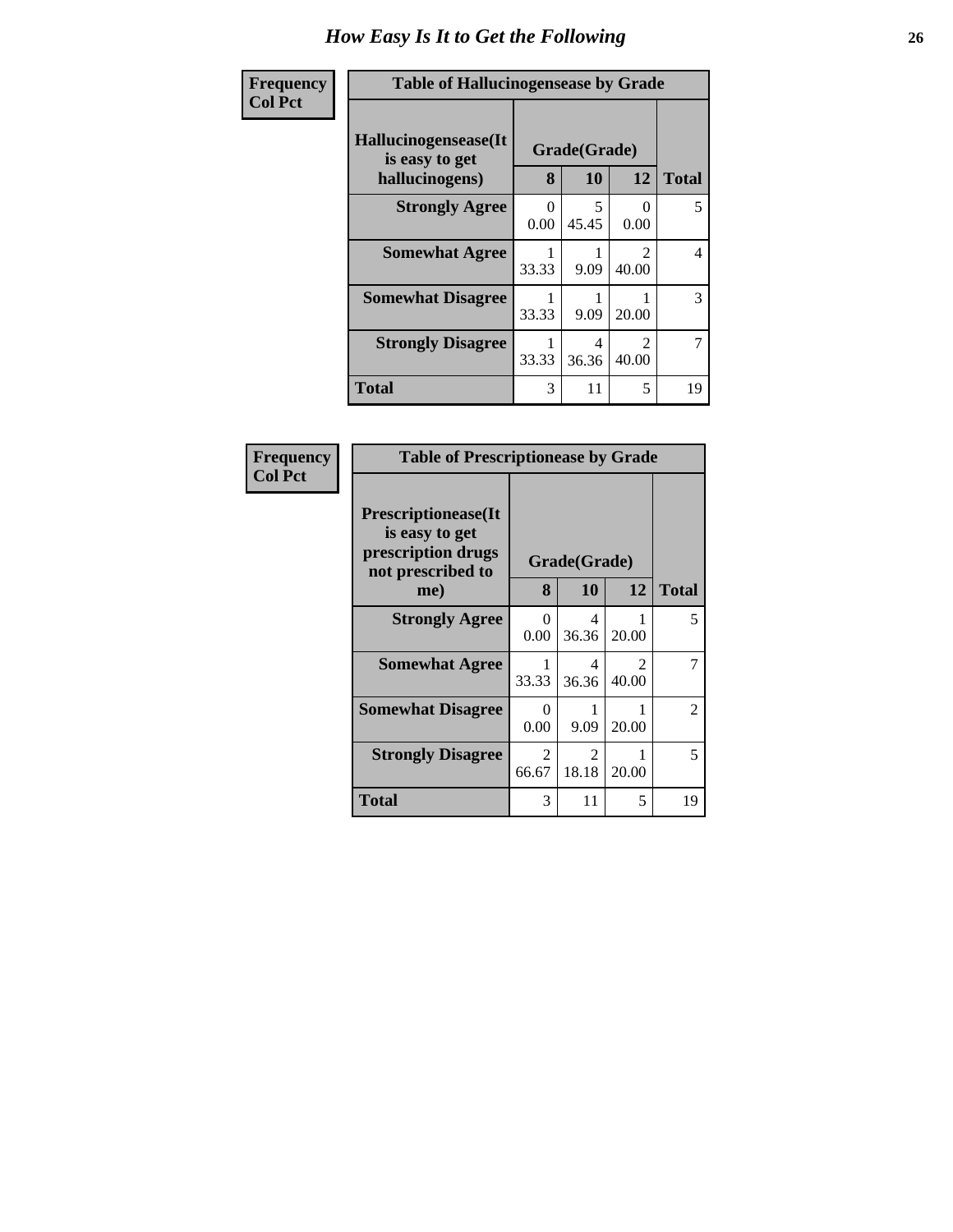### *Age at Onset of Use* **27** *Results for "Age at Onset of Use" questions exclude students who said they did not use that substance*

| Frequency      | <b>Table of Grade by Alcoholinit</b> |                                                     |                  |                  |                              |           |                |              |  |
|----------------|--------------------------------------|-----------------------------------------------------|------------------|------------------|------------------------------|-----------|----------------|--------------|--|
| <b>Row Pct</b> |                                      | Alcoholinit (I started using alcohol<br>when I was) |                  |                  |                              |           |                |              |  |
|                | Grade(Grade)                         | 11                                                  | 12               | 13               | 14                           | 15        | <b>16</b>      | <b>Total</b> |  |
|                | 8                                    | 0<br>0.00                                           | 50.00            | 50.00            | 0<br>0.00                    | 0<br>0.00 | 0.00           | 2            |  |
|                | 10                                   | 14.29                                               | 14.29            | 14.29            | 2<br>28.57                   | 14.29     | 14.29          |              |  |
|                | 12                                   | 0<br>0.00                                           | $\Omega$<br>0.00 | $\Omega$<br>0.00 | 50.00                        | 0<br>0.00 | 50.00          | 2            |  |
|                | <b>Total</b>                         | 1                                                   | $\overline{2}$   | $\overline{2}$   | 3                            |           | $\overline{2}$ | 11           |  |
|                |                                      |                                                     |                  |                  | <b>Frequency Missing = 8</b> |           |                |              |  |

| Frequency      | <b>Table of Grade by Cigarettesinit</b> |                                                          |                  |                              |                         |                  |                  |                       |                |  |
|----------------|-----------------------------------------|----------------------------------------------------------|------------------|------------------------------|-------------------------|------------------|------------------|-----------------------|----------------|--|
| <b>Row Pct</b> |                                         | Cigarettesinit (I started smoking tobacco when I<br>was) |                  |                              |                         |                  |                  |                       |                |  |
|                | Grade(Grade)                            | 8 or<br>younger                                          | 11               | 12                           | 13                      | 14               | <b>15</b>        | <b>18 or</b><br>older | <b>Total</b>   |  |
|                | 8                                       | $\Omega$<br>0.00                                         | $\Omega$<br>0.00 | $\mathfrak{D}$<br>100.00     | $\Omega$<br>0.00        | $\Omega$<br>0.00 | $\Omega$<br>0.00 | $\Omega$<br>0.00      | $\mathfrak{D}$ |  |
|                | 10                                      | 16.67                                                    | 16.67            | $\theta$<br>0.00             | $\mathfrak{D}$<br>33.33 | 2<br>33.33       | 0.00             | 0<br>0.00             | 6              |  |
|                | 12                                      | $\Omega$<br>0.00                                         | $\Omega$<br>0.00 | $\Omega$<br>0.00             | $\Omega$<br>0.00        | $\Omega$<br>0.00 | 2<br>66.67       | 33.33                 | 3              |  |
|                | <b>Total</b>                            |                                                          |                  | $\overline{2}$               | $\overline{2}$          | $\overline{2}$   | $\overline{2}$   |                       | 11             |  |
|                |                                         |                                                          |                  | <b>Frequency Missing = 8</b> |                         |                  |                  |                       |                |  |

| <b>Frequency</b> | <b>Table of Grade by Smokelessinit</b>                        |                          |                         |           |          |           |              |
|------------------|---------------------------------------------------------------|--------------------------|-------------------------|-----------|----------|-----------|--------------|
| <b>Row Pct</b>   | <b>Smokelessinit(I started</b><br>chewing tobacco when I was) |                          |                         |           |          |           |              |
|                  | Grade(Grade)                                                  | <b>10</b>                | 11                      | 13        | 14       | 15        | <b>Total</b> |
|                  | 8                                                             | $\theta$                 | $\theta$                | $\theta$  | $\theta$ | $\Omega$  | $\Omega$     |
|                  |                                                               |                          |                         |           |          |           |              |
|                  | 10                                                            | 0<br>0.00                | $\mathfrak{D}$<br>40.00 | 20.00     | 20.00    | 20.00     | 5            |
|                  | 12                                                            | 33.33                    | 33.33                   | 0<br>0.00 | 33.33    | 0<br>0.00 | 3            |
|                  | <b>Total</b>                                                  |                          | 3                       |           | 2        | 1         | 8            |
|                  |                                                               | Frequency Missing $= 11$ |                         |           |          |           |              |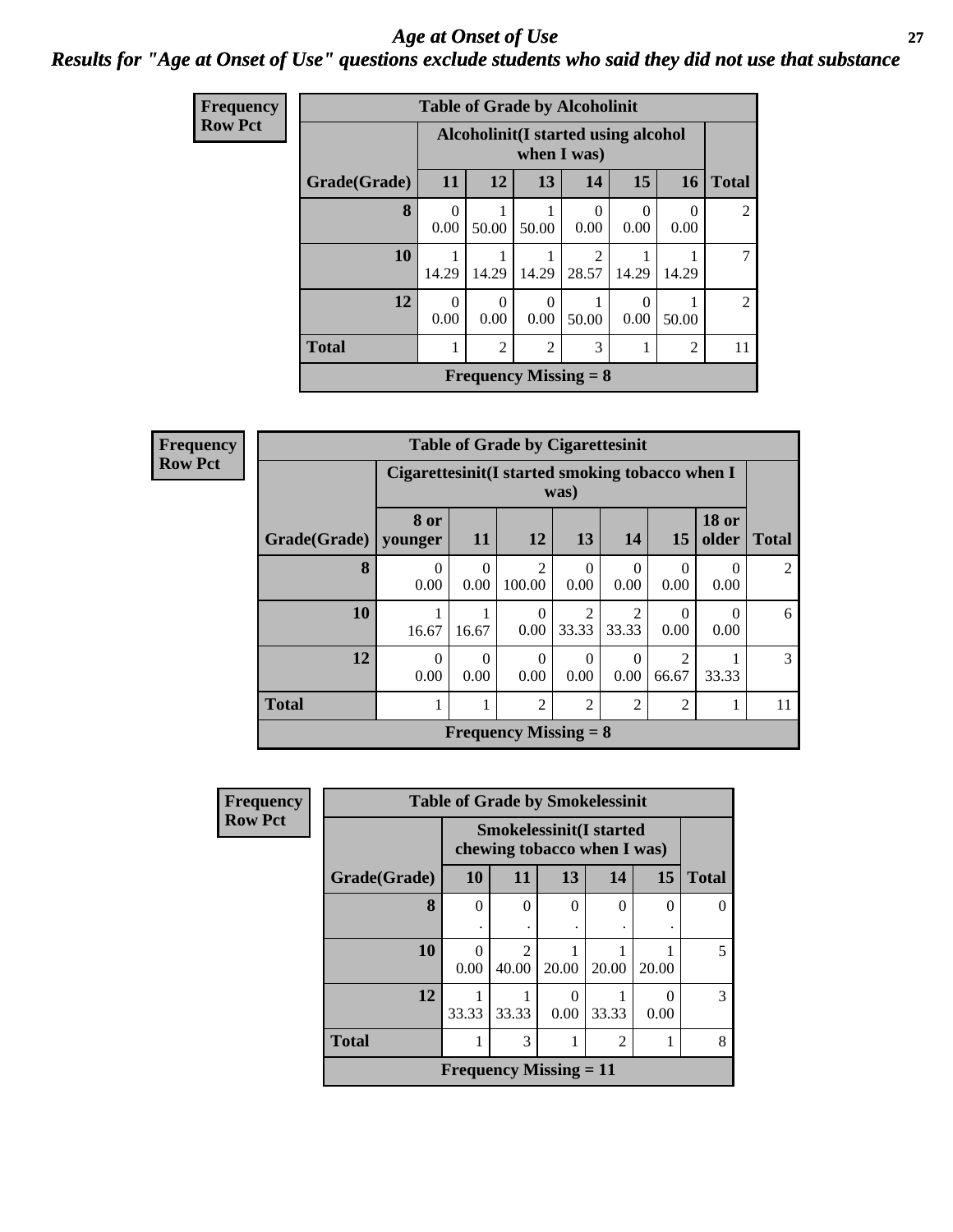#### *Age at Onset of Use* **28**

### *Results for "Age at Onset of Use" questions exclude students who said they did not use that substance*

| Frequency      |              | <b>Table of Grade by Marijuanainit</b> |                                |                  |                  |                |          |              |  |  |
|----------------|--------------|----------------------------------------|--------------------------------|------------------|------------------|----------------|----------|--------------|--|--|
| <b>Row Pct</b> |              |                                        | Marijuanainit (I started using |                  |                  |                |          |              |  |  |
|                | Grade(Grade) | 10                                     | 11                             | 12               | 13               | 14             | 15       | <b>Total</b> |  |  |
|                | 8            | 0                                      | $\Omega$                       | $\theta$         | $\theta$         | $\Omega$       | $\theta$ | 0            |  |  |
|                |              |                                        | ٠                              |                  |                  |                |          |              |  |  |
|                | 10           |                                        |                                |                  |                  | $\mathfrak{D}$ | 0        | 6            |  |  |
|                |              | 16.67                                  | 16.67                          | 16.67            | 16.67            | 33.33          | 0.00     |              |  |  |
|                | 12           | $\left( \right)$<br>0.00               | 0<br>0.00                      | $\Omega$<br>0.00 | $\Omega$<br>0.00 | 0<br>0.00      | 100.00   |              |  |  |
|                | <b>Total</b> |                                        |                                | 1                |                  | 2              |          |              |  |  |
|                |              |                                        | <b>Frequency Missing = 12</b>  |                  |                  |                |          |              |  |  |

| <b>Frequency</b> | <b>Table of Grade by Cocaineinit</b> |                                                          |              |  |  |  |
|------------------|--------------------------------------|----------------------------------------------------------|--------------|--|--|--|
| <b>Row Pct</b>   |                                      | Cocaineinit(I<br>started using<br>cocaine<br>when I was) |              |  |  |  |
|                  | Grade(Grade)                         | 15                                                       | <b>Total</b> |  |  |  |
|                  | 8                                    | 0                                                        | 0            |  |  |  |
|                  | 10                                   | 100.00                                                   |              |  |  |  |
|                  | 12                                   | ∩                                                        | 0            |  |  |  |
|                  | <b>Total</b>                         |                                                          |              |  |  |  |
|                  |                                      | <b>Frequency Missing = 18</b>                            |              |  |  |  |

| Frequency      |              | <b>Table of Grade by Inhalantsinit</b>                       |              |
|----------------|--------------|--------------------------------------------------------------|--------------|
| <b>Row Pct</b> |              | Inhalantsinit(I<br>started using<br>inhalants<br>when I was) |              |
|                | Grade(Grade) | 16                                                           | <b>Total</b> |
|                | 8            | 0                                                            | 0            |
|                | 10           | 100.00                                                       |              |
|                | 12           | 0                                                            | 0            |
|                | <b>Total</b> |                                                              | 1            |
|                |              | <b>Frequency Missing = 18</b>                                |              |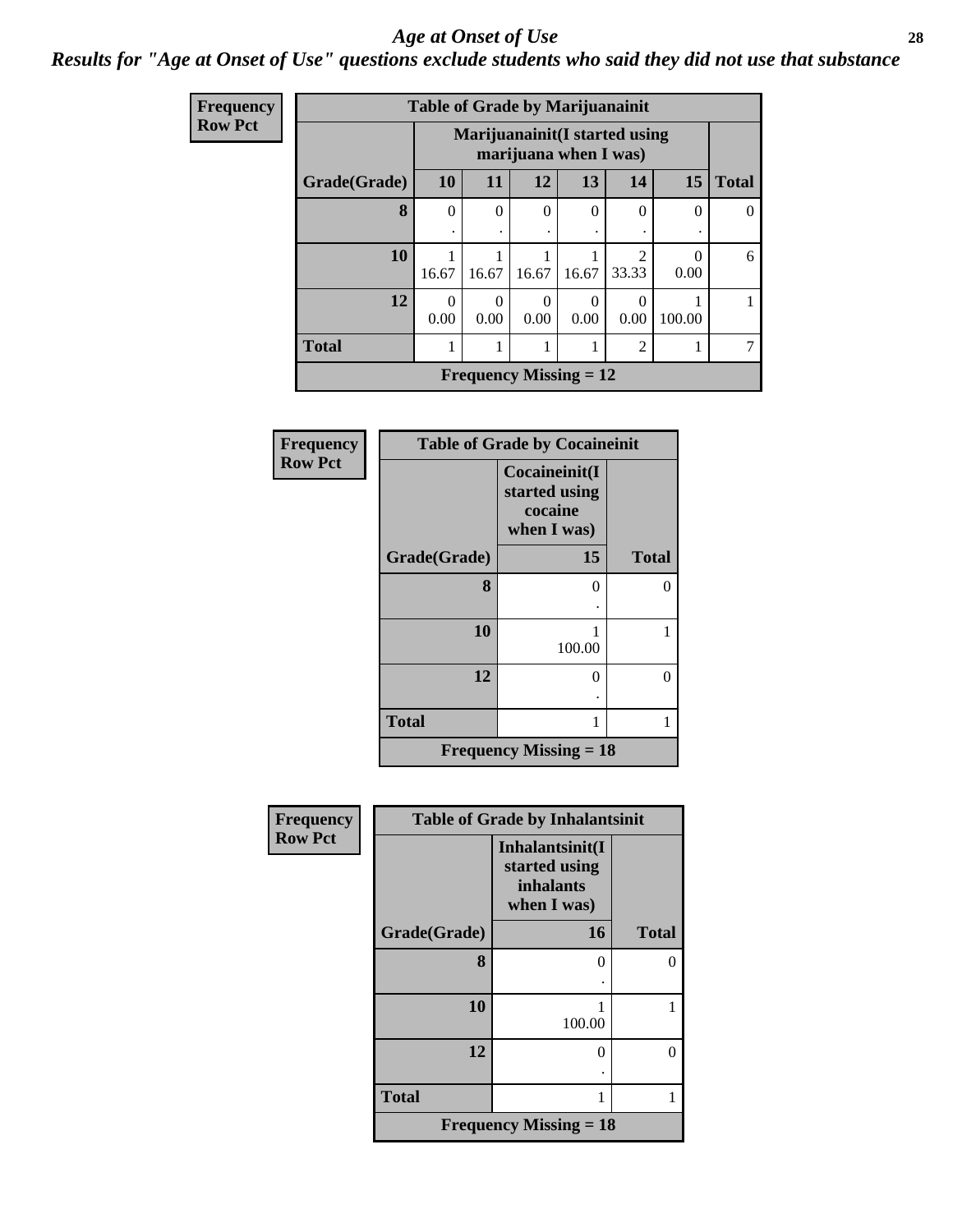#### *Age at Onset of Use* **29**

*Results for "Age at Onset of Use" questions exclude students who said they did not use that substance*

#### *For Grade \* Steroidsinit all data are missing since all the levels of variable Steroidsinit are missing.*

| <b>Frequency</b> | <b>Table of Grade by Ecstasyinit</b> |                                                          |       |              |
|------------------|--------------------------------------|----------------------------------------------------------|-------|--------------|
| <b>Row Pct</b>   |                                      | Ecstasyinit(I<br>started using<br>ecstasy when<br>I was) |       |              |
|                  | Grade(Grade)                         | 14                                                       | 16    | <b>Total</b> |
|                  | 8                                    | 0                                                        | 0     | 0            |
|                  |                                      |                                                          |       |              |
|                  | 10                                   |                                                          |       | 2            |
|                  |                                      | 50.00                                                    | 50.00 |              |
|                  | 12                                   | 0                                                        | 0     | 0            |
|                  |                                      | $\ddot{\phantom{0}}$                                     | ٠     |              |
|                  | <b>Total</b>                         |                                                          | 1     | 2            |
|                  | <b>Frequency Missing = 17</b>        |                                                          |       |              |

| Frequency      | <b>Table of Grade by Methinit</b> |                                                                       |              |  |  |  |
|----------------|-----------------------------------|-----------------------------------------------------------------------|--------------|--|--|--|
| <b>Row Pct</b> |                                   | <b>Methinit(I started</b><br>using<br>methamphetamines<br>when I was) |              |  |  |  |
|                | Grade(Grade)                      | 16                                                                    | <b>Total</b> |  |  |  |
|                | 8                                 | 0                                                                     | ∩            |  |  |  |
|                | 10                                | 100.00                                                                |              |  |  |  |
|                | 12                                | 0                                                                     | 0            |  |  |  |
|                | <b>Total</b>                      |                                                                       |              |  |  |  |
|                |                                   | <b>Frequency Missing = 18</b>                                         |              |  |  |  |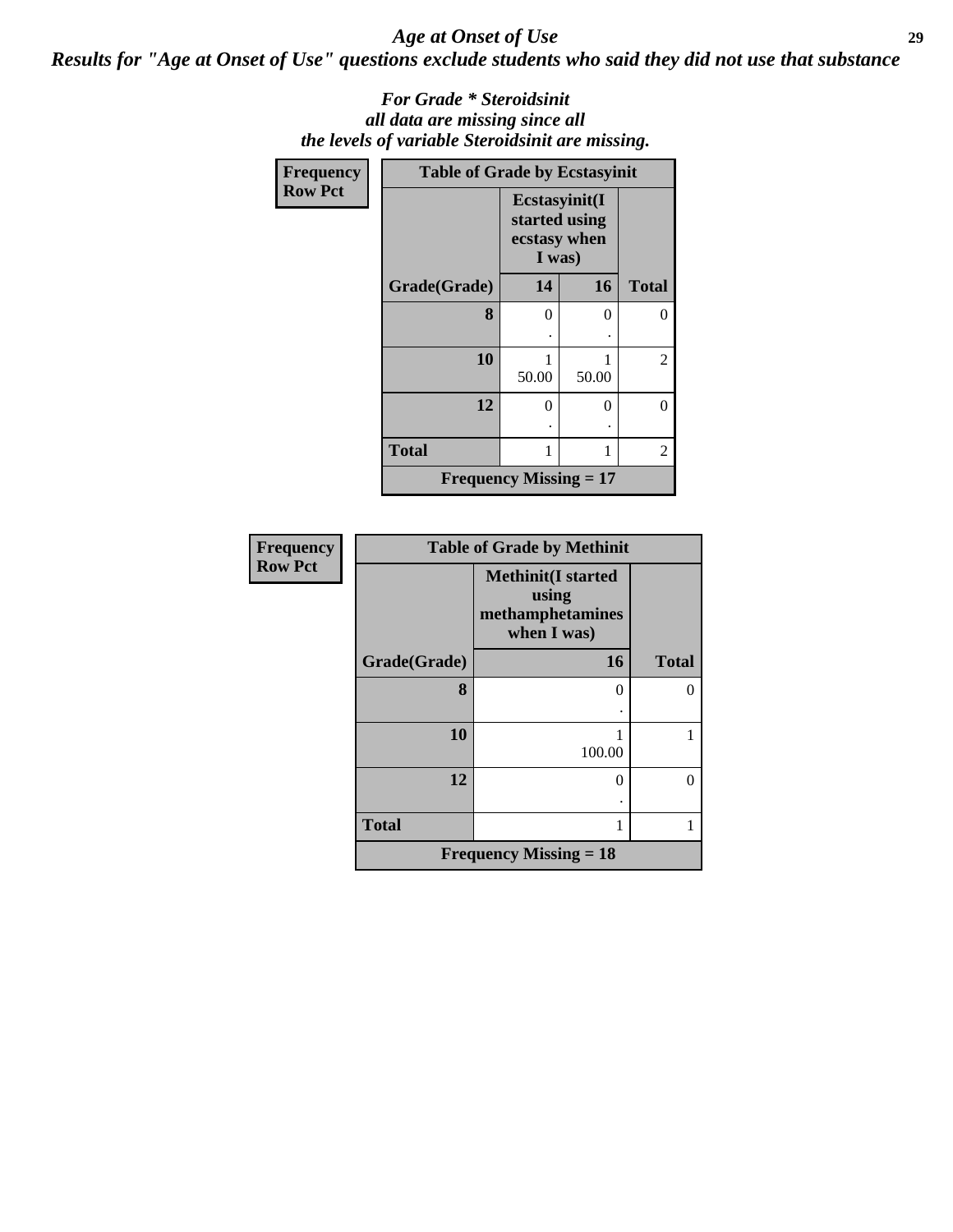#### Age at Onset of Use **30**

*Results for "Age at Onset of Use" questions exclude students who said they did not use that substance*

| Frequency      | <b>Table of Grade by Hallucinogensinit</b> |                                                                      |                |  |  |
|----------------|--------------------------------------------|----------------------------------------------------------------------|----------------|--|--|
| <b>Row Pct</b> |                                            | Hallucinogensinit(I<br>started using<br>hallucinogens<br>when I was) |                |  |  |
|                | Grade(Grade)                               | <b>16</b>                                                            | <b>Total</b>   |  |  |
|                | 8                                          | $\Omega$                                                             | $\Omega$       |  |  |
|                | 10                                         | 1<br>100.00                                                          | 1              |  |  |
|                | 12                                         | 100.00                                                               | 1              |  |  |
|                | <b>Total</b>                               | $\overline{c}$                                                       | $\overline{2}$ |  |  |
|                |                                            | <b>Frequency Missing = 17</b>                                        |                |  |  |

| Frequency      | <b>Table of Grade by Prescriptioninit</b> |                                                                                                  |            |       |              |
|----------------|-------------------------------------------|--------------------------------------------------------------------------------------------------|------------|-------|--------------|
| <b>Row Pct</b> |                                           | Prescriptioninit(I<br>started using<br>prescription drugs<br>not prescribed to me<br>when I was) |            |       |              |
|                | Grade(Grade)                              | 13                                                                                               | 14         | 16    | <b>Total</b> |
|                | 8                                         | 0                                                                                                | 0          | 0     | 0            |
|                | 10                                        | 20.00                                                                                            | 3<br>60.00 | 20.00 | 5            |
|                | 12                                        | 0                                                                                                | $\Omega$   | 0     | 0            |
|                | <b>Total</b>                              | 1                                                                                                | 3          | 1     | 5            |
|                |                                           | <b>Frequency Missing <math>= 14</math></b>                                                       |            |       |              |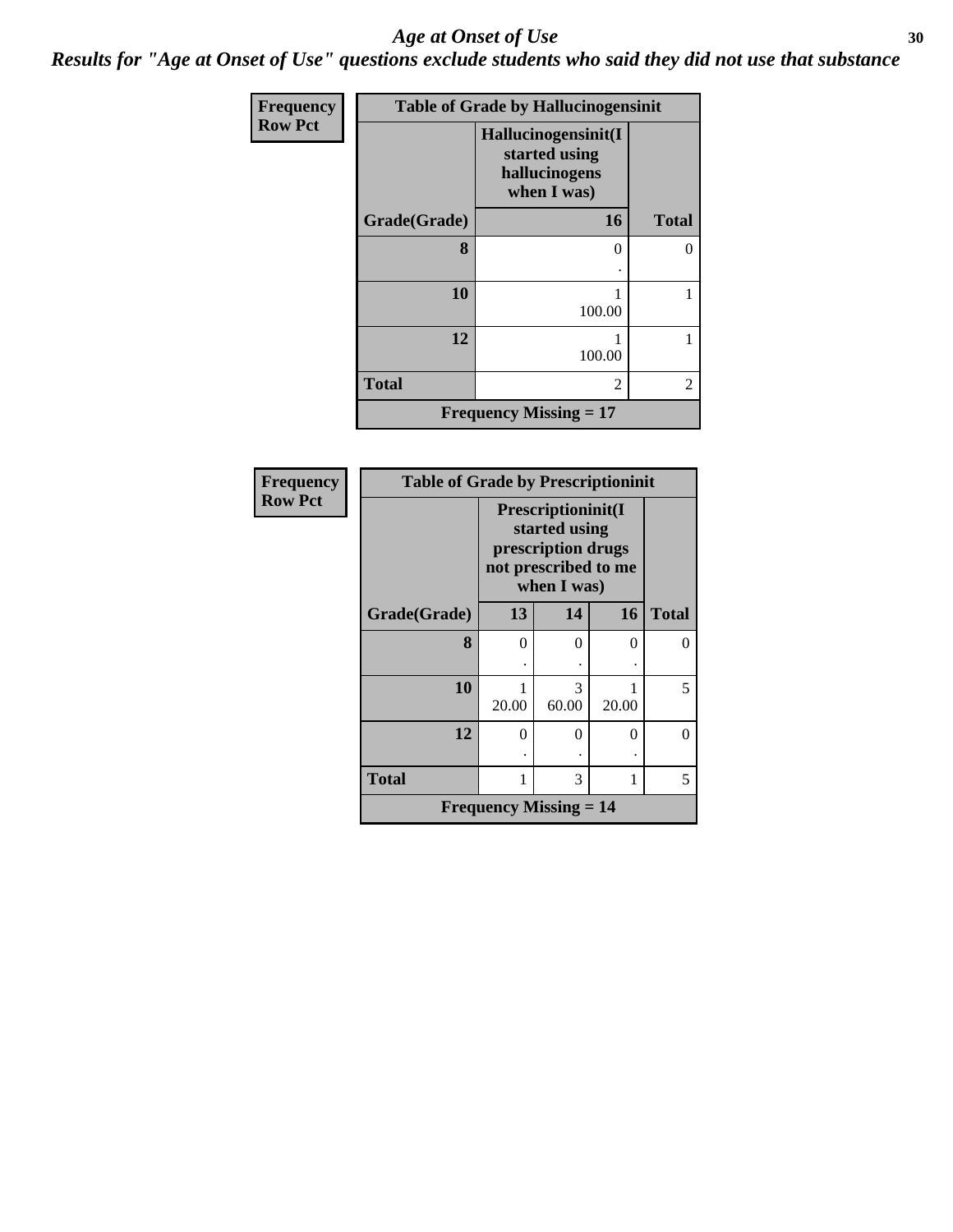| Frequency      | <b>Table of Alcoholharm by Grade</b>          |                  |                    |            |              |  |  |
|----------------|-----------------------------------------------|------------------|--------------------|------------|--------------|--|--|
| <b>Col Pct</b> | Alcoholharm(I<br>think alcohol is<br>harmful) | 8                | Grade(Grade)<br>10 | 12         | <b>Total</b> |  |  |
|                | <b>Strongly Agree</b>                         | 33.33            | 63.64              | 0<br>0.00  | 8            |  |  |
|                | <b>Somewhat Agree</b>                         | 2<br>66.67       | 4<br>36.36         | 3<br>60.00 | 9            |  |  |
|                | <b>Somewhat Disagree</b>                      | 0<br>0.00        | 0<br>0.00          | 20.00      | 1            |  |  |
|                | <b>Strongly Disagree</b>                      | $\Omega$<br>0.00 | 0<br>0.00          | 20.00      | 1            |  |  |
|                | <b>Total</b>                                  | 3                | 11                 | 5          | 19           |  |  |

#### **Frequency Col Pct**

| <b>Table of Cigarettesharm by Grade</b>         |              |             |                        |              |  |  |
|-------------------------------------------------|--------------|-------------|------------------------|--------------|--|--|
| Cigarettesharm(I<br>think smoking<br>tobacco is | Grade(Grade) |             |                        |              |  |  |
| harmful)                                        | 8            | 10          | 12                     | <b>Total</b> |  |  |
| <b>Strongly Agree</b>                           | 2<br>66.67   | 10<br>90.91 | $\mathcal{L}$<br>40.00 | 14           |  |  |
| <b>Somewhat Agree</b>                           | 33.33        | 9.09        | $\mathcal{L}$<br>40.00 | 4            |  |  |
| <b>Strongly Disagree</b>                        | 0<br>0.00    | 0<br>0.00   | 20.00                  |              |  |  |
| <b>Total</b>                                    | 3            | 11          | 5                      | 19           |  |  |

| Frequency      | <b>Table of Smokelessharm by Grade</b> |           |                         |                  |              |  |  |
|----------------|----------------------------------------|-----------|-------------------------|------------------|--------------|--|--|
| <b>Col Pct</b> | Smokelessharm(I<br>think chewing       |           | Grade(Grade)            |                  |              |  |  |
|                | tobacco is harmful)                    | 8         | 10                      | 12               | <b>Total</b> |  |  |
|                | <b>Strongly Agree</b>                  | 33.33     | 9<br>81.82              | 3<br>60.00       | 13           |  |  |
|                | <b>Somewhat Agree</b>                  | 33.33     | $\mathfrak{D}$<br>18.18 | $\Omega$<br>0.00 | 3            |  |  |
|                | <b>Somewhat Disagree</b>               | 33.33     | $\theta$<br>0.00        | 20.00            | 2            |  |  |
|                | <b>Strongly Disagree</b>               | 0<br>0.00 | $\Omega$<br>0.00        | 20.00            |              |  |  |
|                | <b>Total</b>                           | 3         | 11                      | 5                | 19           |  |  |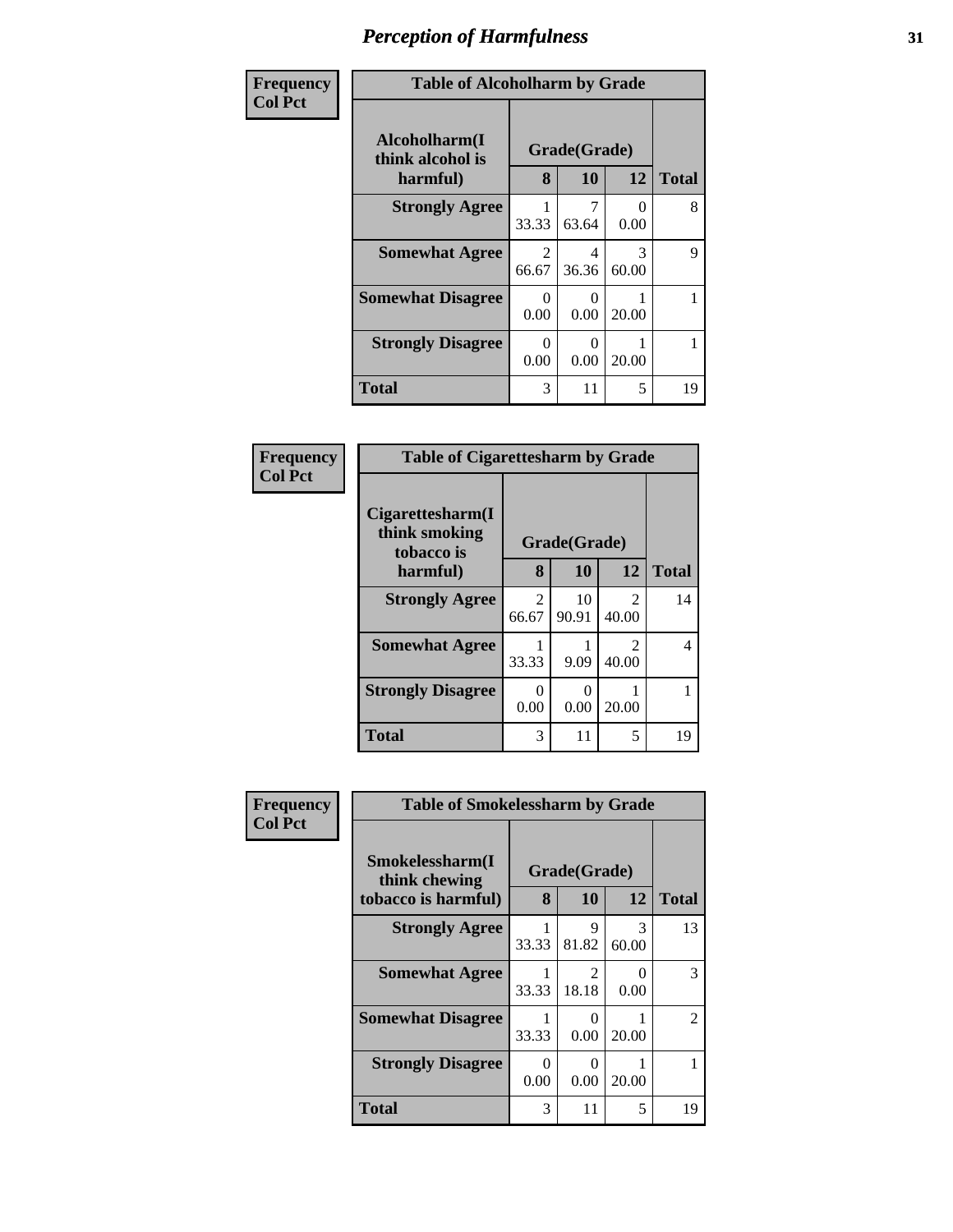| <b>Frequency</b><br>Col Pct |
|-----------------------------|
|                             |

Г

# **Table of Marijuanaharm by Grade**

٦

| Table of Maryagnanarin by Grauc                   |                      |              |                         |    |
|---------------------------------------------------|----------------------|--------------|-------------------------|----|
| Marijuanaharm(I<br>think marijuana is<br>harmful) | Grade(Grade)<br>8    | <b>Total</b> |                         |    |
| <b>Strongly Agree</b>                             | 2<br>66.67           | 5<br>45.45   | 20.00                   | 8  |
| <b>Somewhat Agree</b>                             | $\mathbf{0}$<br>0.00 | 0.00         | $\mathfrak{D}$<br>40.00 | 2  |
| <b>Somewhat Disagree</b>                          | 33.33                | 2<br>18.18   | 0.00                    | 3  |
| <b>Strongly Disagree</b>                          | 0<br>0.00            | 4<br>36.36   | $\mathcal{L}$<br>40.00  | 6  |
| <b>Total</b>                                      | 3                    | 11           | 5                       | 19 |

| <b>Table of Cocaineharm by Grade</b> |              |              |       |               |  |  |  |
|--------------------------------------|--------------|--------------|-------|---------------|--|--|--|
| Cocaineharm(I<br>think cocaine is    | Grade(Grade) |              |       |               |  |  |  |
| harmful)                             | 8            | 10           | 12    | <b>Total</b>  |  |  |  |
| <b>Strongly Agree</b>                | 2<br>66.67   | 11<br>100.00 | 80.00 | 17            |  |  |  |
| <b>Strongly Disagree</b>             | 33.33        | 0.00         | 20.00 | $\mathcal{L}$ |  |  |  |
| <b>Total</b>                         | 3            | 11           | 5     | 19            |  |  |  |

| Frequency      | <b>Table of Inhalantsharm by Grade</b>              |                         |                    |                           |              |
|----------------|-----------------------------------------------------|-------------------------|--------------------|---------------------------|--------------|
| <b>Col Pct</b> | Inhalantsharm(I)<br>think inhalants are<br>harmful) | 8                       | Grade(Grade)<br>10 | 12                        | <b>Total</b> |
|                | <b>Strongly Agree</b>                               | $\mathfrak{D}$<br>66.67 | 11<br>100.00       | 3<br>60.00                | 16           |
|                | <b>Somewhat Agree</b>                               | 0<br>0.00               | ∩<br>0.00          | 20.00                     |              |
|                | <b>Somewhat Disagree</b>                            | 33.33                   | ∩<br>0.00          | $\mathbf{\Omega}$<br>0.00 |              |
|                | <b>Strongly Disagree</b>                            | 0<br>0.00               | ∩<br>0.00          | 20.00                     |              |
|                | <b>Total</b>                                        | 3                       | 11                 | 5                         | 19           |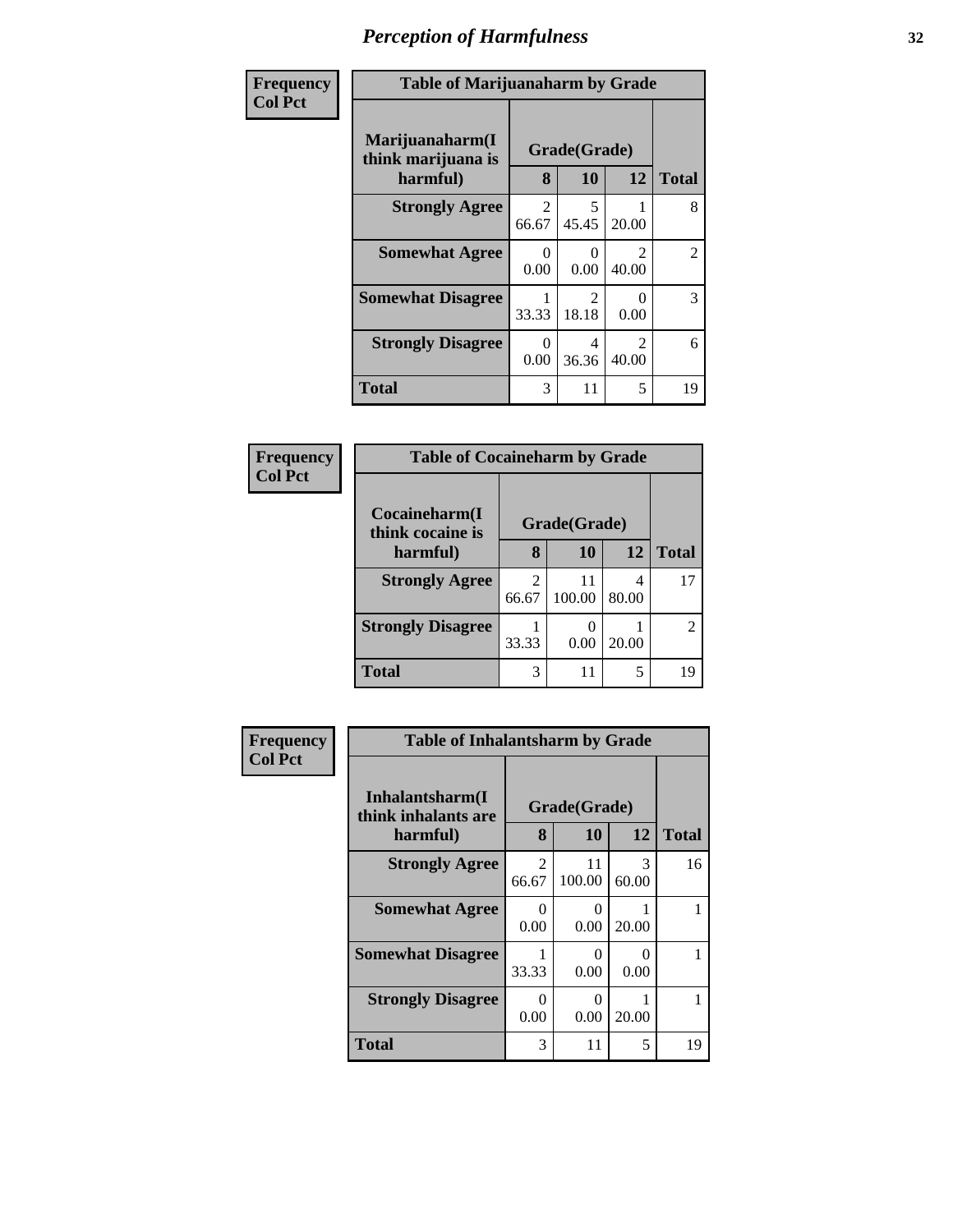| Frequency      | <b>Table of Steroidsharm by Grade</b> |                         |                         |            |              |
|----------------|---------------------------------------|-------------------------|-------------------------|------------|--------------|
| <b>Col Pct</b> | Steroidsharm(I<br>think steroids are  |                         | Grade(Grade)            |            |              |
|                | harmful)                              | 8                       | 10                      | 12         | <b>Total</b> |
|                | <b>Strongly Agree</b>                 | $\mathfrak{D}$<br>66.67 | 9<br>81.82              | 4<br>80.00 | 15           |
|                | <b>Somewhat Agree</b>                 | 0.00                    | $\mathfrak{D}$<br>18.18 | 0.00       | 2            |
|                | <b>Strongly Disagree</b>              | 33.33                   | 0.00                    | 20.00      | 2            |
|                | <b>Total</b>                          | 3                       | 11                      | 5          | 19           |

| Frequency      | <b>Table of Ecstasyharm by Grade</b>          |            |                           |                           |              |
|----------------|-----------------------------------------------|------------|---------------------------|---------------------------|--------------|
| <b>Col Pct</b> | Ecstasyharm(I<br>think ecstasy is<br>harmful) | 8          | Grade(Grade)<br><b>10</b> | 12                        | <b>Total</b> |
|                | <b>Strongly Agree</b>                         | 2<br>66.67 | 10<br>90.91               | 4<br>80.00                | 16           |
|                | <b>Somewhat Agree</b>                         | 0<br>0.00  | 9.09                      | 0<br>0.00                 |              |
|                | <b>Somewhat Disagree</b>                      | 33.33      | $\mathbf{\Omega}$<br>0.00 | $\mathbf{\Omega}$<br>0.00 |              |
|                | <b>Strongly Disagree</b>                      | 0<br>0.00  | $\mathbf{0}$<br>0.00      | 20.00                     |              |
|                | <b>Total</b>                                  | 3          | 11                        | 5                         | 19           |

| Frequency      | <b>Table of Methharm by Grade</b>            |                         |              |            |              |
|----------------|----------------------------------------------|-------------------------|--------------|------------|--------------|
| <b>Col Pct</b> | <b>Methharm</b> (I think<br>methamphetamines | Grade(Grade)            |              |            |              |
|                | are harmful)                                 | 8                       | 10           | 12         | <b>Total</b> |
|                | <b>Strongly Agree</b>                        | $\mathfrak{D}$<br>66.67 | 11<br>100.00 | 4<br>80.00 | 17           |
|                | <b>Somewhat Disagree</b>                     | 33.33                   | 0.00         | 0.00       |              |
|                | <b>Strongly Disagree</b>                     | 0.00                    | 0<br>0.00    | 20.00      |              |
|                | <b>Total</b>                                 | 3                       | 11           | 5          | 19           |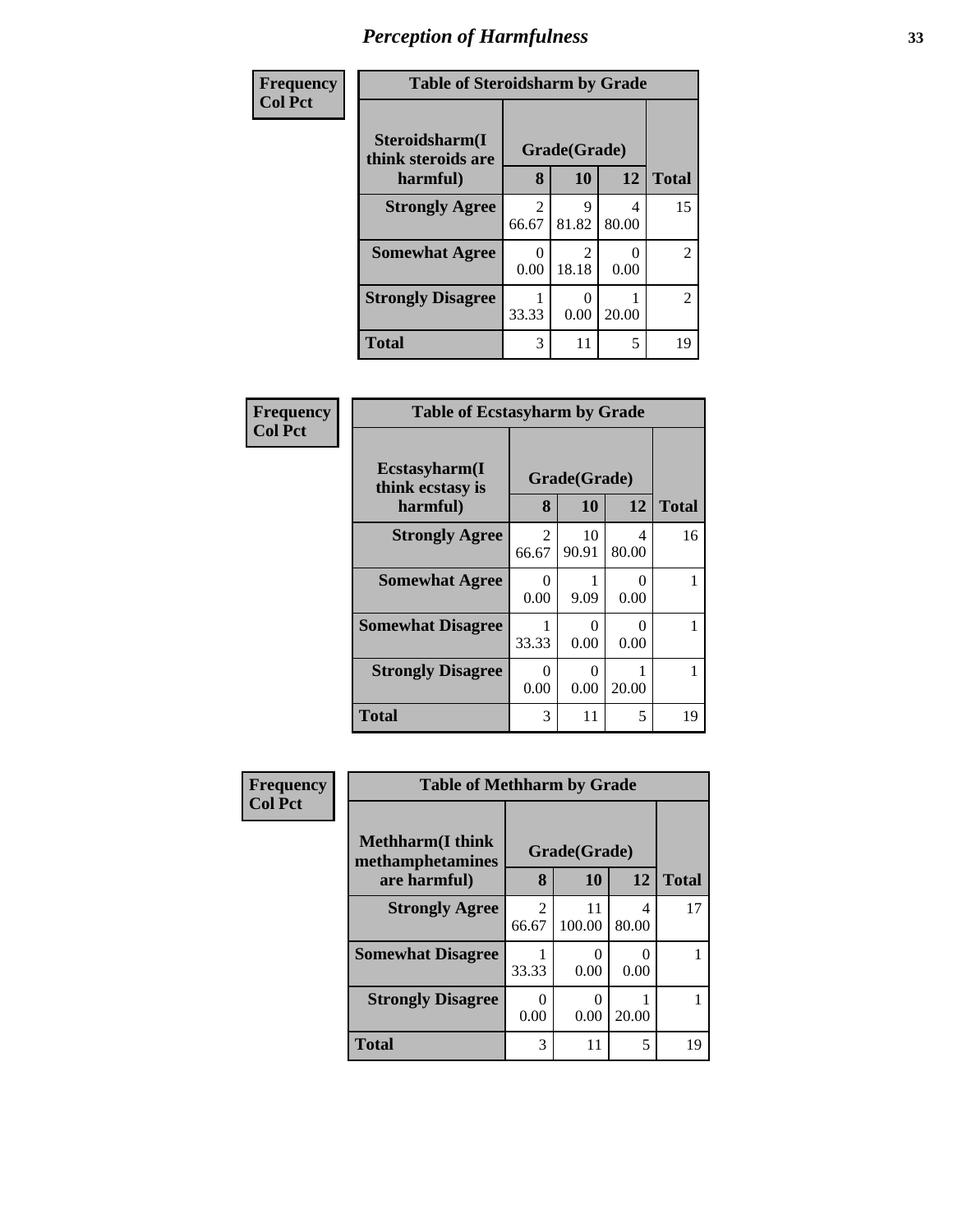| Frequency      | <b>Table of Hallucinogensharm by Grade</b>                 |                  |                                      |            |                |
|----------------|------------------------------------------------------------|------------------|--------------------------------------|------------|----------------|
| <b>Col Pct</b> | Hallucinogensharm(I<br>think hallucinogens<br>are harmful) | 8                | Grade(Grade)<br>10                   | 12         | <b>Total</b>   |
|                | <b>Strongly Agree</b>                                      | 2<br>66.67       | 9<br>81.82                           | 3<br>60.00 | 14             |
|                | <b>Somewhat Agree</b>                                      | $\Omega$<br>0.00 | $\mathcal{D}_{\mathcal{L}}$<br>18.18 | 0<br>0.00  | $\overline{2}$ |
|                | <b>Somewhat Disagree</b>                                   | 33.33            | 0.00                                 | 20.00      | $\overline{2}$ |
|                | <b>Strongly Disagree</b>                                   | $\Omega$<br>0.00 | 0<br>0.00                            | 20.00      |                |
|                | <b>Total</b>                                               | 3                | 11                                   | 5          | 19             |

| Frequency      |
|----------------|
| <b>Col Pct</b> |

| <b>Table of Prescriptionharm by Grade</b>                                         |              |                         |                           |                       |  |  |
|-----------------------------------------------------------------------------------|--------------|-------------------------|---------------------------|-----------------------|--|--|
| <b>Prescriptionharm(I)</b><br>think prescription<br>drugs not<br>prescribed to me | Grade(Grade) |                         |                           |                       |  |  |
| are harmful)                                                                      | 8            | 10                      | 12                        | <b>Total</b>          |  |  |
| <b>Strongly Agree</b>                                                             | 2<br>66.67   | 7<br>63.64              | 4<br>80.00                | 13                    |  |  |
| <b>Somewhat Agree</b>                                                             | 0<br>0.00    | $\mathfrak{D}$<br>18.18 | 0<br>0.00                 | $\mathcal{D}_{\cdot}$ |  |  |
| <b>Somewhat Disagree</b>                                                          | 1<br>33.33   | $\mathfrak{D}$<br>18.18 | $\mathbf{\Omega}$<br>0.00 | 3                     |  |  |
| <b>Strongly Disagree</b>                                                          | 0<br>0.00    | 0<br>0.00               | 20.00                     | 1                     |  |  |
| Total                                                                             | 3            | 11                      | 5                         | 19                    |  |  |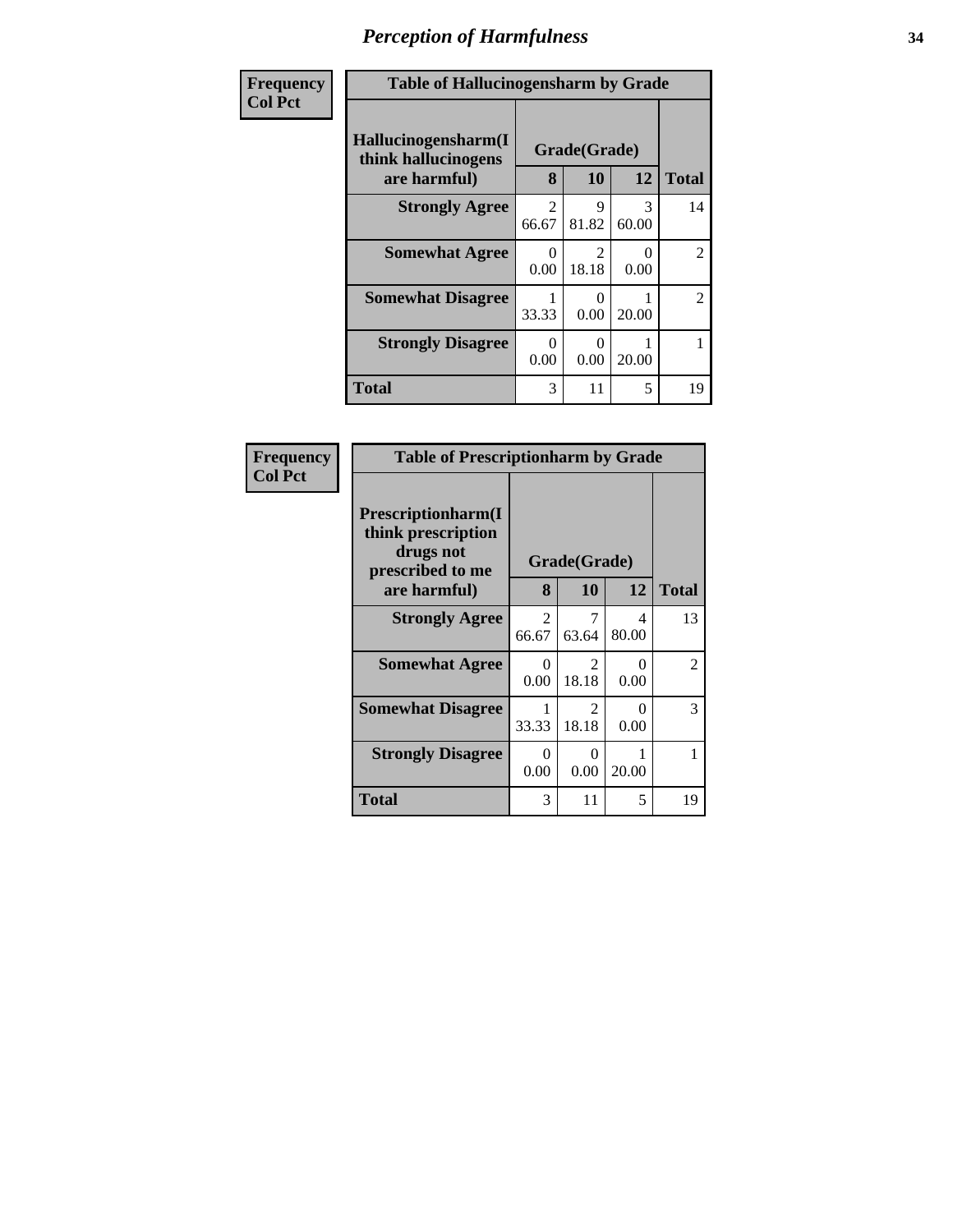# *Disapproval by Adults* **35**

| Frequency      | <b>Table of Alcoholadult by Grade</b>      |            |              |                           |              |
|----------------|--------------------------------------------|------------|--------------|---------------------------|--------------|
| <b>Col Pct</b> | Alcoholadult(Adults<br>would disapprove if |            | Grade(Grade) |                           |              |
|                | I used alcohol)                            | 8          | 10           | 12                        | <b>Total</b> |
|                | <b>Strongly Agree</b>                      | 33.33      | 8<br>72.73   | $\mathcal{L}$<br>40.00    | 11           |
|                | <b>Somewhat Agree</b>                      | 2<br>66.67 | 2<br>18.18   | 3<br>60.00                |              |
|                | <b>Somewhat Disagree</b>                   | 0.00       | 9.09         | $\mathbf{\Omega}$<br>0.00 |              |
|                | <b>Total</b>                               | 3          | 11           | 5                         | 19           |

| Frequency      | <b>Table of Tobaccoadult by Grade</b>                         |                           |                           |                  |              |
|----------------|---------------------------------------------------------------|---------------------------|---------------------------|------------------|--------------|
| <b>Col Pct</b> | Tobaccoadult(Adults<br>would disapprove if<br>I used tobacco) | 8                         | Grade(Grade)<br>10        | 12               | <b>Total</b> |
|                | <b>Strongly Agree</b>                                         | 33.33                     | 6<br>54.55                | 20.00            | 8            |
|                | <b>Somewhat Agree</b>                                         | $\mathfrak{D}$<br>66.67   | $\mathcal{L}$<br>18.18    | 20.00            | 5            |
|                | <b>Somewhat Disagree</b>                                      | $\mathbf{\Omega}$<br>0.00 | 3<br>27.27                | $\Omega$<br>0.00 | 3            |
|                | <b>Strongly Disagree</b>                                      | ∩<br>0.00                 | $\mathbf{\Omega}$<br>0.00 | 3<br>60.00       | 3            |
|                | <b>Total</b>                                                  | 3                         | 11                        | 5                | 19           |

| Frequency      | <b>Table of Marijuanaadult by Grade</b>                           |            |                    |            |              |
|----------------|-------------------------------------------------------------------|------------|--------------------|------------|--------------|
| <b>Col Pct</b> | Marijuanaadult(Adults<br>would disapprove if I<br>used marijuana) | 8          | Grade(Grade)<br>10 | 12         | <b>Total</b> |
|                | <b>Strongly Agree</b>                                             | 33.33      | 8<br>72.73         | 4<br>80.00 | 13           |
|                | <b>Somewhat Agree</b>                                             | 2<br>66.67 | 9.09               | 20.00      | 4            |
|                | <b>Somewhat Disagree</b>                                          | 0<br>0.00  | 9.09               | 0.00       |              |
|                | <b>Strongly Disagree</b>                                          | 0<br>0.00  | 9.09               | 0<br>0.00  |              |
|                | <b>Total</b>                                                      | 3          | 11                 | 5          | 19           |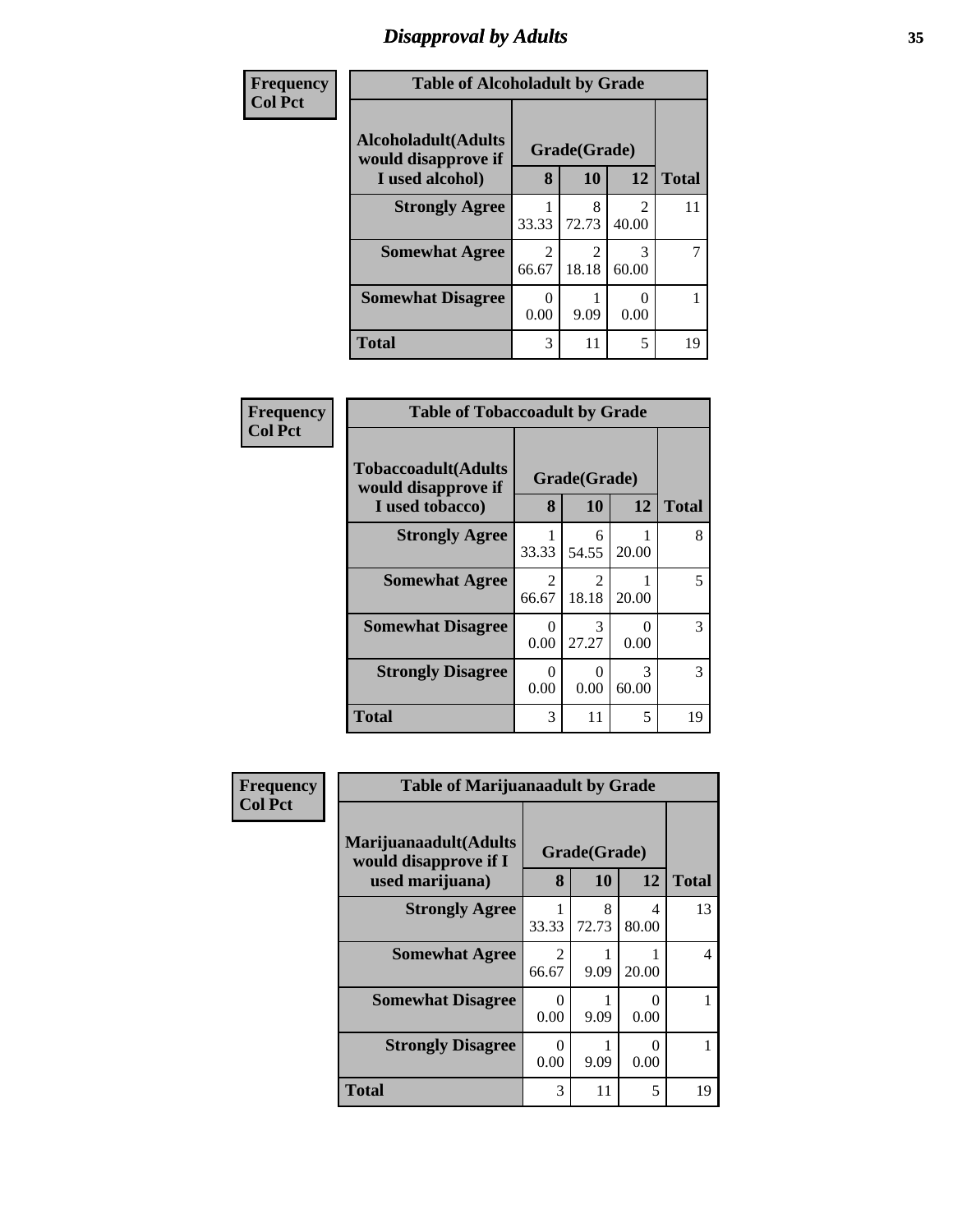### *Disapproval by Adults* **36**

| Frequency      | <b>Table of Otherdrugadult by Grade</b>                                     |           |                           |                           |              |
|----------------|-----------------------------------------------------------------------------|-----------|---------------------------|---------------------------|--------------|
| <b>Col Pct</b> | <b>Otherdrugadult</b> (Adults<br>would disapprove if I<br>used other drugs) | 8         | Grade(Grade)<br><b>10</b> | 12                        | <b>Total</b> |
|                | <b>Strongly Agree</b>                                                       | 33.33     | 10<br>90.91               | 5<br>100.00               | 16           |
|                | <b>Somewhat Agree</b>                                                       | 33.33     | 0.00                      | 0<br>0.00                 |              |
|                | <b>Somewhat Disagree</b>                                                    | 0<br>0.00 | 9.09                      | $\mathbf{\Omega}$<br>0.00 |              |
|                | <b>Strongly Disagree</b>                                                    | 33.33     | 0.00                      | 0<br>0.00                 |              |
|                | <b>Total</b>                                                                | 3         | 11                        | 5                         | 19           |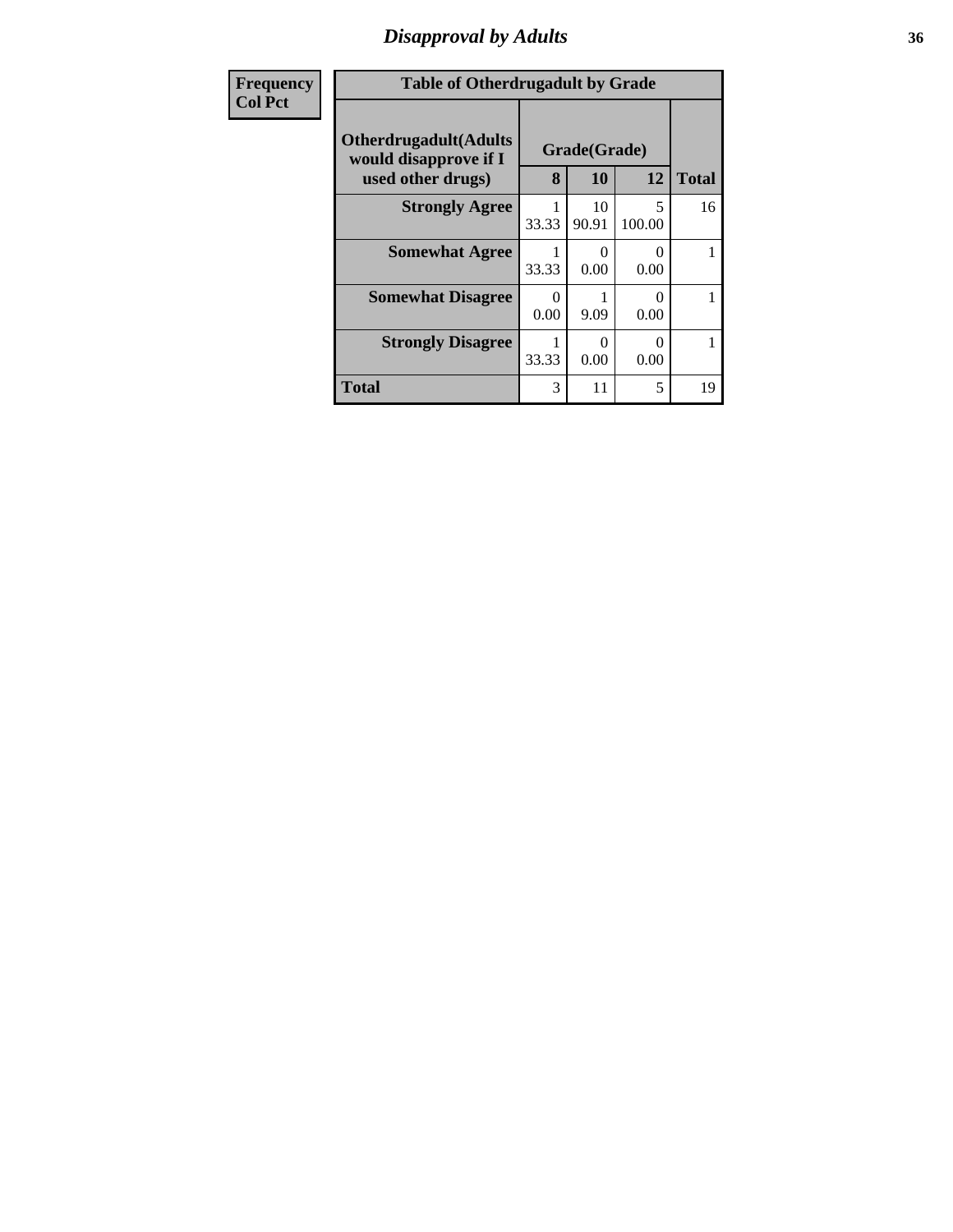## *Disapproval by Peers* **37**

| Frequency      | <b>Table of Alcoholpeer by Grade</b>                    |           |              |            |              |  |  |
|----------------|---------------------------------------------------------|-----------|--------------|------------|--------------|--|--|
| <b>Col Pct</b> | Alcoholpeer(My<br>friends would<br>disapprove if I used |           | Grade(Grade) |            |              |  |  |
|                | alcohol)                                                |           | 10           | 12         | <b>Total</b> |  |  |
|                | <b>Strongly Agree</b>                                   | 33.33     | 9.09         | 20.00      | 3            |  |  |
|                | <b>Somewhat Agree</b>                                   | 33.33     | 2<br>18.18   | 20.00      | 4            |  |  |
|                | <b>Somewhat Disagree</b>                                | 33.33     | 4<br>36.36   | 20.00      | 6            |  |  |
|                | <b>Strongly Disagree</b>                                | 0<br>0.00 | 4<br>36.36   | 2<br>40.00 | 6            |  |  |
|                | <b>Total</b>                                            | 3         | 11           | 5          | 19           |  |  |

| Frequency      | <b>Table of Tobaccopeer by Grade</b>                    |            |                         |            |              |  |  |
|----------------|---------------------------------------------------------|------------|-------------------------|------------|--------------|--|--|
| <b>Col Pct</b> | Tobaccopeer(My<br>friends would<br>disapprove if I used |            | Grade(Grade)            |            |              |  |  |
|                | tobacco)                                                | 8          | 10                      | 12         | <b>Total</b> |  |  |
|                | <b>Strongly Agree</b>                                   | 33.33      | $\overline{2}$<br>18.18 | 20.00      | 4            |  |  |
|                | <b>Somewhat Agree</b>                                   | 33.33      | 2<br>18.18              | 20.00      | 4            |  |  |
|                | <b>Somewhat Disagree</b>                                | 1<br>33.33 | 5<br>45.45              | 0<br>0.00  | 6            |  |  |
|                | <b>Strongly Disagree</b>                                | 0<br>0.00  | 2<br>18.18              | 3<br>60.00 | 5            |  |  |
|                | <b>Total</b>                                            | 3          | 11                      | 5          | 19           |  |  |

| Frequency      |                                                           | <b>Table of Marijuanapeer by Grade</b> |                         |            |              |  |  |
|----------------|-----------------------------------------------------------|----------------------------------------|-------------------------|------------|--------------|--|--|
| <b>Col Pct</b> | Marijuanapeer(My<br>friends would<br>disapprove if I used |                                        | Grade(Grade)            |            |              |  |  |
|                | marijuana)                                                | 8                                      | 10                      | 12         | <b>Total</b> |  |  |
|                | <b>Strongly Agree</b>                                     | 33.33                                  | $\mathfrak{D}$<br>18.18 | 3<br>60.00 | 6            |  |  |
|                | <b>Somewhat Agree</b>                                     | 2<br>66.67                             | 3<br>27.27              | 0.00       | 5            |  |  |
|                | <b>Somewhat Disagree</b>                                  | 0<br>0.00                              | 4<br>36.36              | 0.00       | 4            |  |  |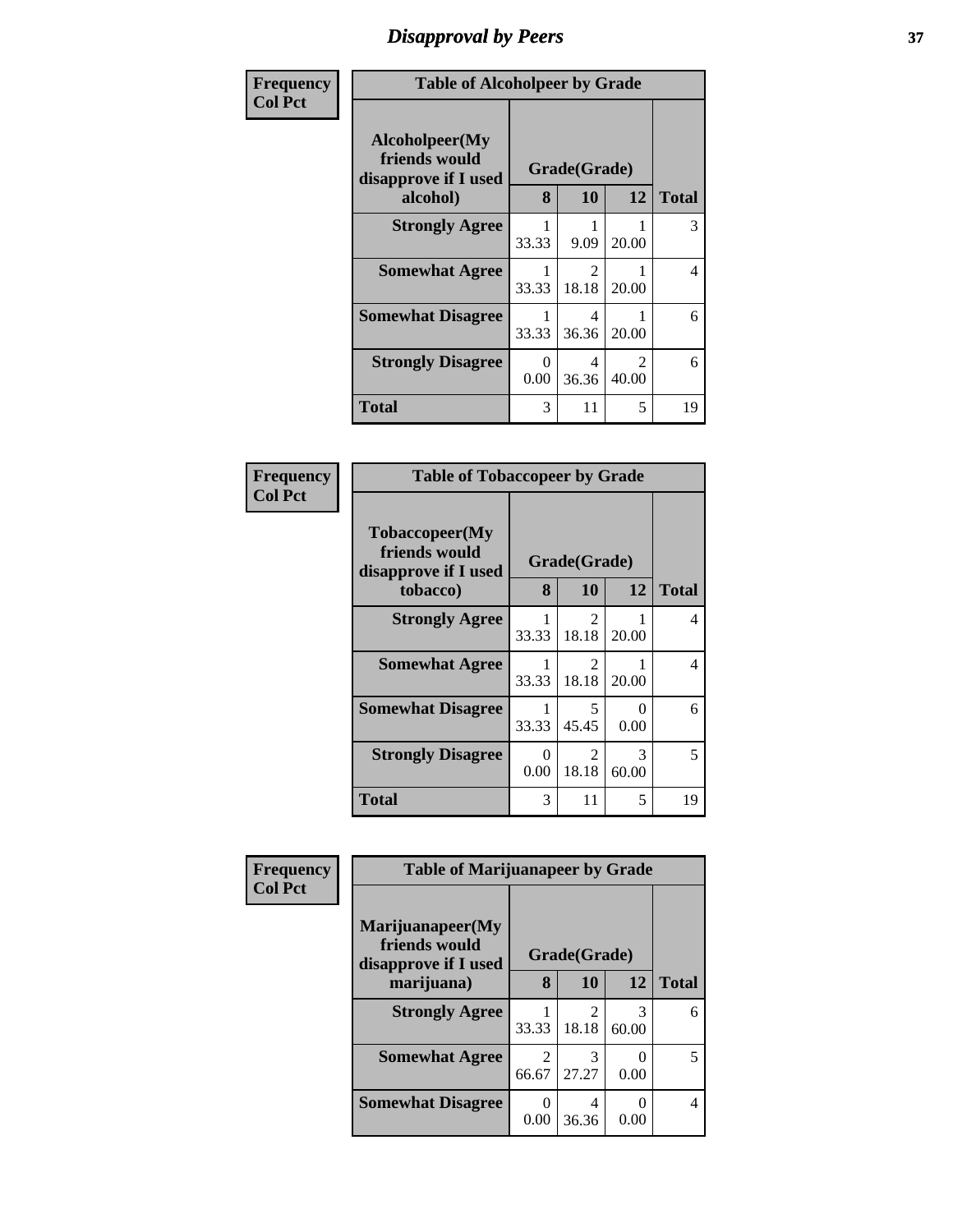# *Disapproval by Peers* **38**

| <b>Frequency</b> | <b>Table of Marijuanapeer by Grade</b>                                  |      |                    |       |              |
|------------------|-------------------------------------------------------------------------|------|--------------------|-------|--------------|
| <b>Col Pct</b>   | Marijuanapeer(My<br>friends would<br>disapprove if I used<br>marijuana) | 8    | Grade(Grade)<br>10 | 12    | <b>Total</b> |
|                  | <b>Strongly Disagree</b>                                                | 0.00 | 18.18              | 40.00 | 4            |
|                  | <b>Total</b>                                                            | 3    |                    | 5     | 19           |

| Frequency<br><b>Col Pct</b> | <b>Table of Otherdrugpeer by Grade</b>                    |                  |              |                           |                |  |  |  |  |
|-----------------------------|-----------------------------------------------------------|------------------|--------------|---------------------------|----------------|--|--|--|--|
|                             | Otherdrugpeer(My<br>friends would<br>disapprove if I used |                  | Grade(Grade) |                           |                |  |  |  |  |
|                             | other drugs)                                              | 8                | 10           | 12                        | <b>Total</b>   |  |  |  |  |
|                             | <b>Strongly Agree</b>                                     | 33.33            | 6<br>54.55   | 4<br>80.00                | 11             |  |  |  |  |
|                             | <b>Somewhat Agree</b>                                     | 2<br>66.67       | 3<br>27.27   | $\mathbf{\Omega}$<br>0.00 | 5              |  |  |  |  |
|                             | <b>Somewhat Disagree</b>                                  | $\theta$<br>0.00 | 9.09         | 20.00                     | $\overline{2}$ |  |  |  |  |
|                             | <b>Strongly Disagree</b>                                  | 0<br>0.00        | 9.09         | $\mathbf{0}$<br>0.00      | $\mathbf{1}$   |  |  |  |  |
|                             | Total                                                     | 3                | 11           | 5                         | 19             |  |  |  |  |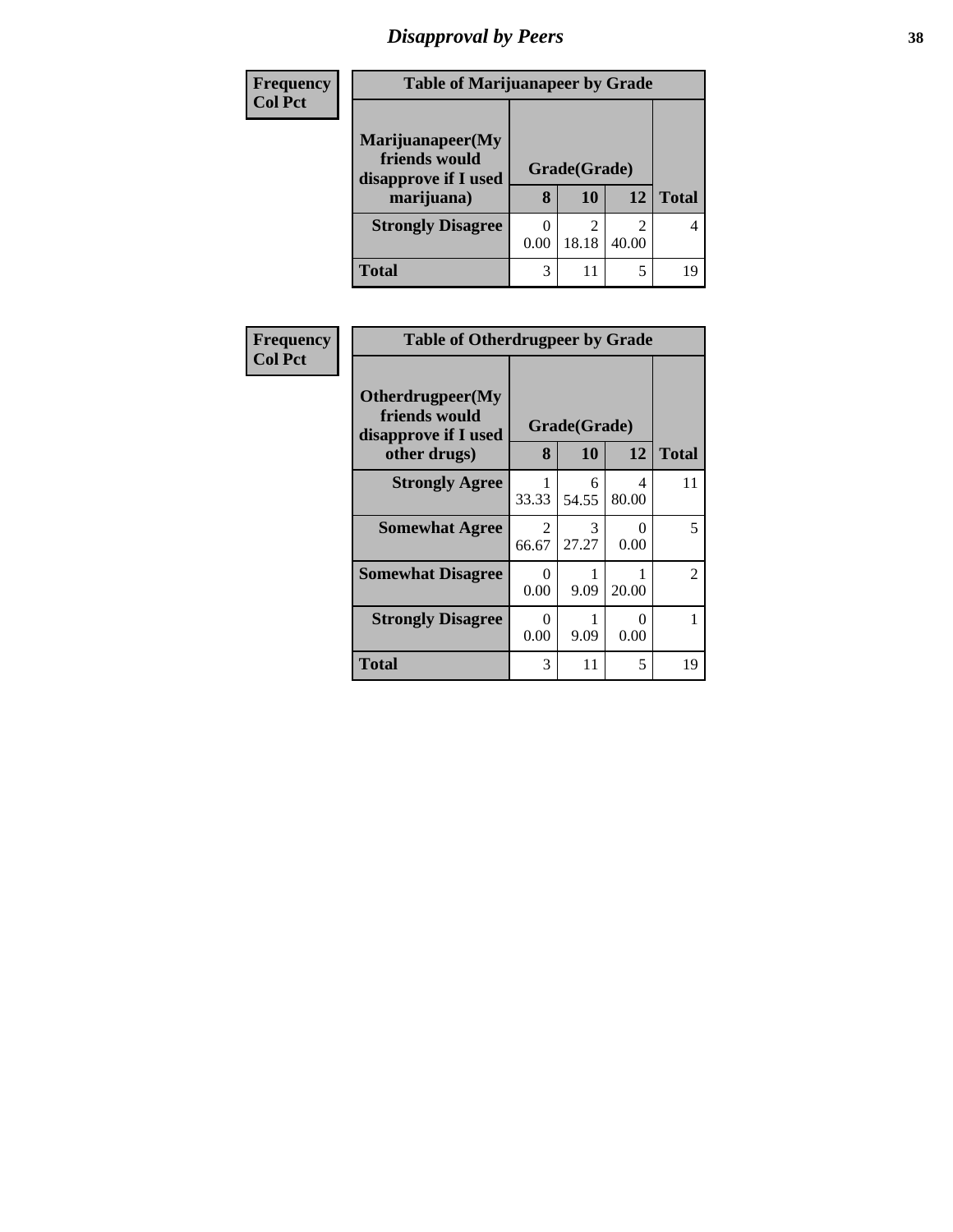| <b>Frequency</b> | <b>Table of Alcohollocation1 by Grade</b> |              |            |       |              |  |
|------------------|-------------------------------------------|--------------|------------|-------|--------------|--|
| <b>Col Pct</b>   | <b>Alcohollocation1(Places</b>            | Grade(Grade) |            |       |              |  |
|                  | <b>Friends Use Alcohol)</b>               | 8            | 10         | 12    | <b>Total</b> |  |
|                  |                                           | 66.67        | 9<br>81.82 | 60.00 | 14           |  |
|                  | Do Not Use                                | 33.33        | 18.18      | 40.00 | 5            |  |
|                  | <b>Total</b>                              | 3            | 11         | 5     | 19           |  |

| Frequency      | <b>Table of Alcohollocation2 by Grade</b> |       |              |       |              |  |
|----------------|-------------------------------------------|-------|--------------|-------|--------------|--|
| <b>Col Pct</b> | <b>Alcohollocation2(Places</b>            |       | Grade(Grade) |       |              |  |
|                | <b>Friends Use Alcohol)</b>               | 8     | 10           | 12    | <b>Total</b> |  |
|                |                                           | 33.33 | 6<br>54.55   | 80.00 |              |  |
|                | Home                                      | 66.67 | 45.45        | 20.00 | 8            |  |
|                | <b>Total</b>                              | 3     | 11           | 5     | 19           |  |

| <b>Frequency</b> | <b>Table of Alcohollocation 3 by Grade</b> |              |             |        |              |
|------------------|--------------------------------------------|--------------|-------------|--------|--------------|
| <b>Col Pct</b>   | <b>Alcohollocation3(Places</b>             | Grade(Grade) |             |        |              |
|                  | <b>Friends Use Alcohol)</b>                | 8            | <b>10</b>   | 12     | <b>Total</b> |
|                  | ٠                                          | 3<br>100.00  | 10<br>90.91 | 100.00 | 18           |
|                  | <b>School</b>                              | 0.00         | 9.09        | 0.00   |              |
|                  | Total                                      | 3            | 11          | 5      | 19           |

| <b>Frequency</b> | <b>Table of Alcohollocation4 by Grade</b> |              |             |        |              |  |  |
|------------------|-------------------------------------------|--------------|-------------|--------|--------------|--|--|
| <b>Col Pct</b>   | <b>Alcohollocation4(Places</b>            | Grade(Grade) |             |        |              |  |  |
|                  | <b>Friends Use Alcohol)</b>               | 8            | 10          | 12     | <b>Total</b> |  |  |
|                  |                                           | 3<br>100.00  | 10<br>90.91 | 100.00 | 18           |  |  |
|                  | Car                                       | 0.00         | 9.09        | 0.00   |              |  |  |
|                  | Total                                     | 3            | 11          |        | 19           |  |  |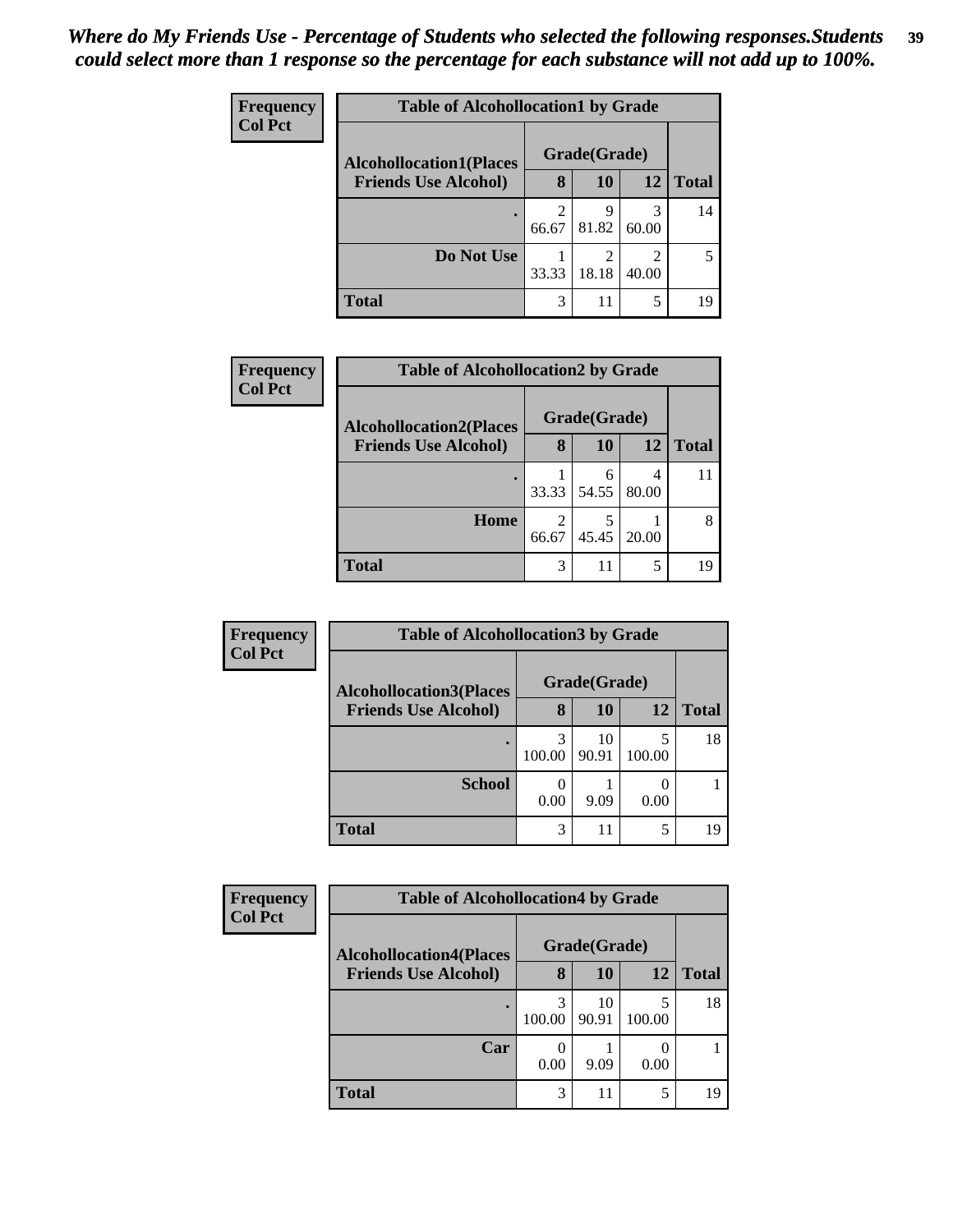| <b>Frequency</b> | <b>Table of Alcohollocation5 by Grade</b>                      |              |            |            |              |  |  |  |
|------------------|----------------------------------------------------------------|--------------|------------|------------|--------------|--|--|--|
| <b>Col Pct</b>   | <b>Alcohollocation5</b> (Places<br><b>Friends Use Alcohol)</b> | Grade(Grade) |            |            |              |  |  |  |
|                  |                                                                | 8            | 10         | 12         | <b>Total</b> |  |  |  |
|                  |                                                                | 2<br>66.67   | 8<br>72.73 | 40.00      | 12           |  |  |  |
|                  | <b>Friend's House</b>                                          | 33.33        | 3<br>27.27 | 3<br>60.00 |              |  |  |  |
|                  | <b>Total</b>                                                   | 3            | 11         | 5          | 19           |  |  |  |

| Frequency      | <b>Table of Alcohollocation6 by Grade</b> |       |              |            |              |  |
|----------------|-------------------------------------------|-------|--------------|------------|--------------|--|
| <b>Col Pct</b> | <b>Alcohollocation6(Places</b>            |       | Grade(Grade) |            |              |  |
|                | <b>Friends Use Alcohol)</b>               | 8     | 10           | 12         | <b>Total</b> |  |
|                |                                           | 66.67 | 36.36        | 3<br>60.00 | 9            |  |
|                | <b>Other</b>                              | 33.33 | 63.64        | 2<br>40.00 | 10           |  |
|                | <b>Total</b>                              | 3     | 11           | 5          | 19           |  |

| Frequency<br><b>Col Pct</b> | <b>Table of Tobaccolocation1 by Grade</b> |            |              |            |              |  |
|-----------------------------|-------------------------------------------|------------|--------------|------------|--------------|--|
|                             | <b>Tobaccolocation1(Places</b>            |            | Grade(Grade) |            |              |  |
|                             | <b>Friends Use Tobacco)</b>               | 8          | 10           | 12         | <b>Total</b> |  |
|                             |                                           | 2<br>66.67 | q<br>81.82   | 3<br>60.00 | 14           |  |
|                             | Do Not Use                                | 33.33      | 18.18        | 40.00      |              |  |
|                             | <b>Total</b>                              | 3          | 11           | 5          | 19           |  |

| <b>Frequency</b> | <b>Table of Tobaccolocation2 by Grade</b> |            |              |                         |              |
|------------------|-------------------------------------------|------------|--------------|-------------------------|--------------|
| <b>Col Pct</b>   | <b>Tobaccolocation2(Places</b>            |            | Grade(Grade) |                         |              |
|                  | <b>Friends Use Tobacco)</b>               | 8          | 10           | 12                      | <b>Total</b> |
|                  |                                           | 33.33      | 6<br>54.55   | 60.00                   | 10           |
|                  | Home                                      | 2<br>66.67 | 45.45        | $\mathfrak{D}$<br>40.00 | 9            |
|                  | <b>Total</b>                              | 3          | 11           | 5                       | 19           |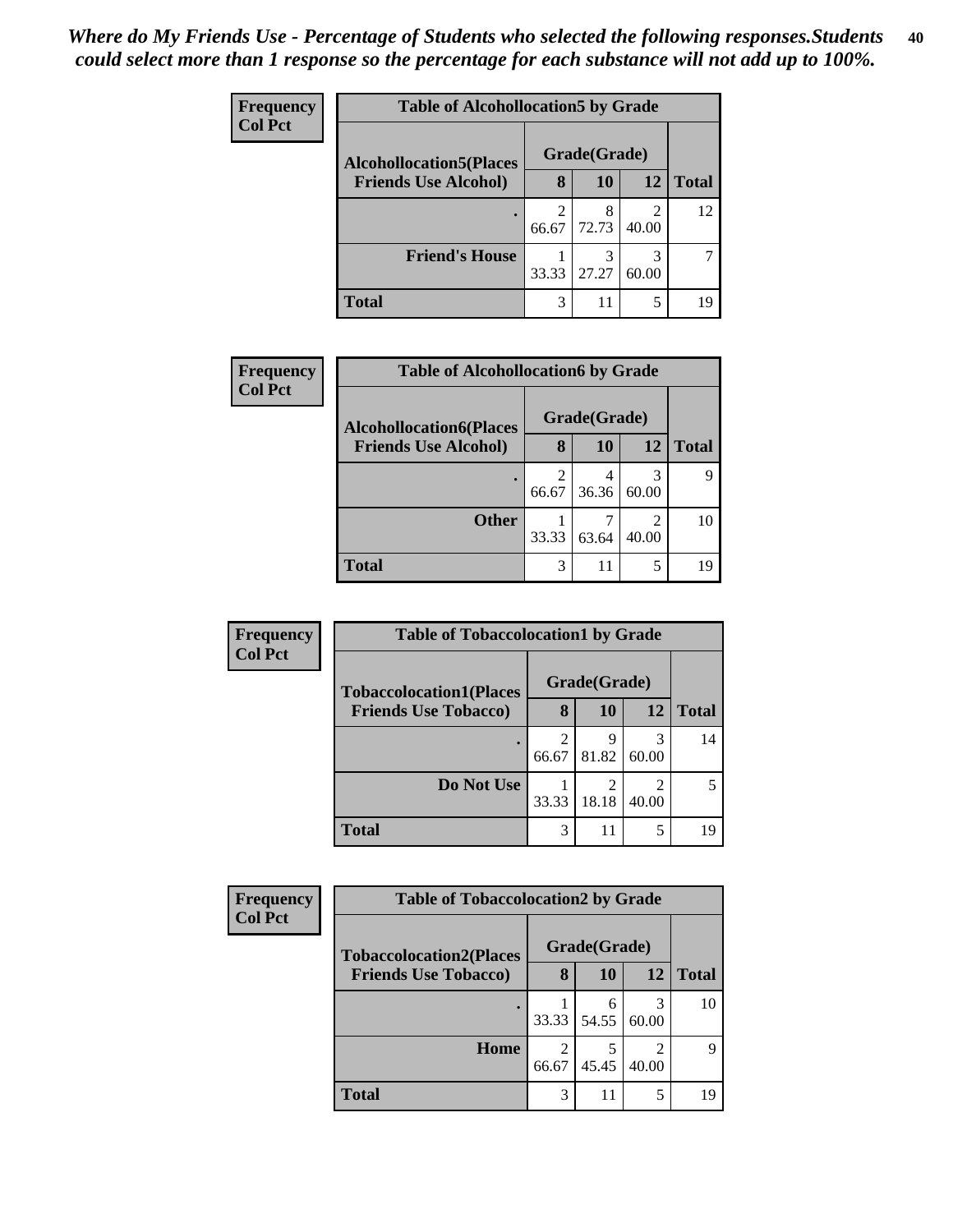| <b>Frequency</b>            |                                | <b>Table of Tobaccolocation 3 by Grade</b> |       |              |    |  |  |
|-----------------------------|--------------------------------|--------------------------------------------|-------|--------------|----|--|--|
| <b>Col Pct</b>              | <b>Tobaccolocation3(Places</b> | Grade(Grade)                               |       |              |    |  |  |
| <b>Friends Use Tobacco)</b> | 8                              | 10                                         | 12    | <b>Total</b> |    |  |  |
|                             |                                | 3<br>100.00                                | 63.64 | 100.00       | 15 |  |  |
|                             | <b>School</b>                  | 0.00                                       | 36.36 | 0.00         |    |  |  |
|                             | Total                          | 3                                          | 11    | 5            | 19 |  |  |

| <b>Frequency</b> | <b>Table of Tobaccolocation4 by Grade</b> |              |            |            |              |  |  |
|------------------|-------------------------------------------|--------------|------------|------------|--------------|--|--|
| <b>Col Pct</b>   | <b>Tobaccolocation4(Places</b>            | Grade(Grade) |            |            |              |  |  |
|                  | <b>Friends Use Tobacco)</b>               | 8            | 10         | 12         | <b>Total</b> |  |  |
|                  |                                           | 3<br>100.00  | 6<br>54.55 | 3<br>60.00 | 12           |  |  |
|                  | Car                                       | 0.00         | 45.45      | 2<br>40.00 |              |  |  |
|                  | <b>Total</b>                              | 3            | 11         | 5          | 19           |  |  |

| Frequency      | <b>Table of Tobaccolocation5 by Grade</b> |       |              |       |              |  |
|----------------|-------------------------------------------|-------|--------------|-------|--------------|--|
| <b>Col Pct</b> | <b>Tobaccolocation5(Places</b>            |       | Grade(Grade) |       |              |  |
|                | <b>Friends Use Tobacco)</b>               | 8     | 10           | 12    | <b>Total</b> |  |
|                |                                           | 66.67 | 6<br>54.55   | 60.00 |              |  |
|                | <b>Friend's House</b>                     | 33.33 | 45.45        | 40.00 | 8            |  |
|                | <b>Total</b>                              | 3     | 11           | 5     | 19           |  |

| Frequency<br><b>Col Pct</b> | <b>Table of Tobaccolocation6 by Grade</b> |       |              |                         |              |  |  |
|-----------------------------|-------------------------------------------|-------|--------------|-------------------------|--------------|--|--|
|                             | <b>Tobaccolocation6(Places</b>            |       | Grade(Grade) |                         |              |  |  |
|                             | <b>Friends Use Tobacco)</b>               | 8     | <b>10</b>    | 12                      | <b>Total</b> |  |  |
|                             |                                           | 66.67 | 18.18        | $\mathfrak{D}$<br>40.00 | 6            |  |  |
|                             | <b>Other</b>                              | 33.33 | 81.82        | 3<br>60.00              | 13           |  |  |
|                             | <b>Total</b>                              | 3     | 11           | 5                       | 19           |  |  |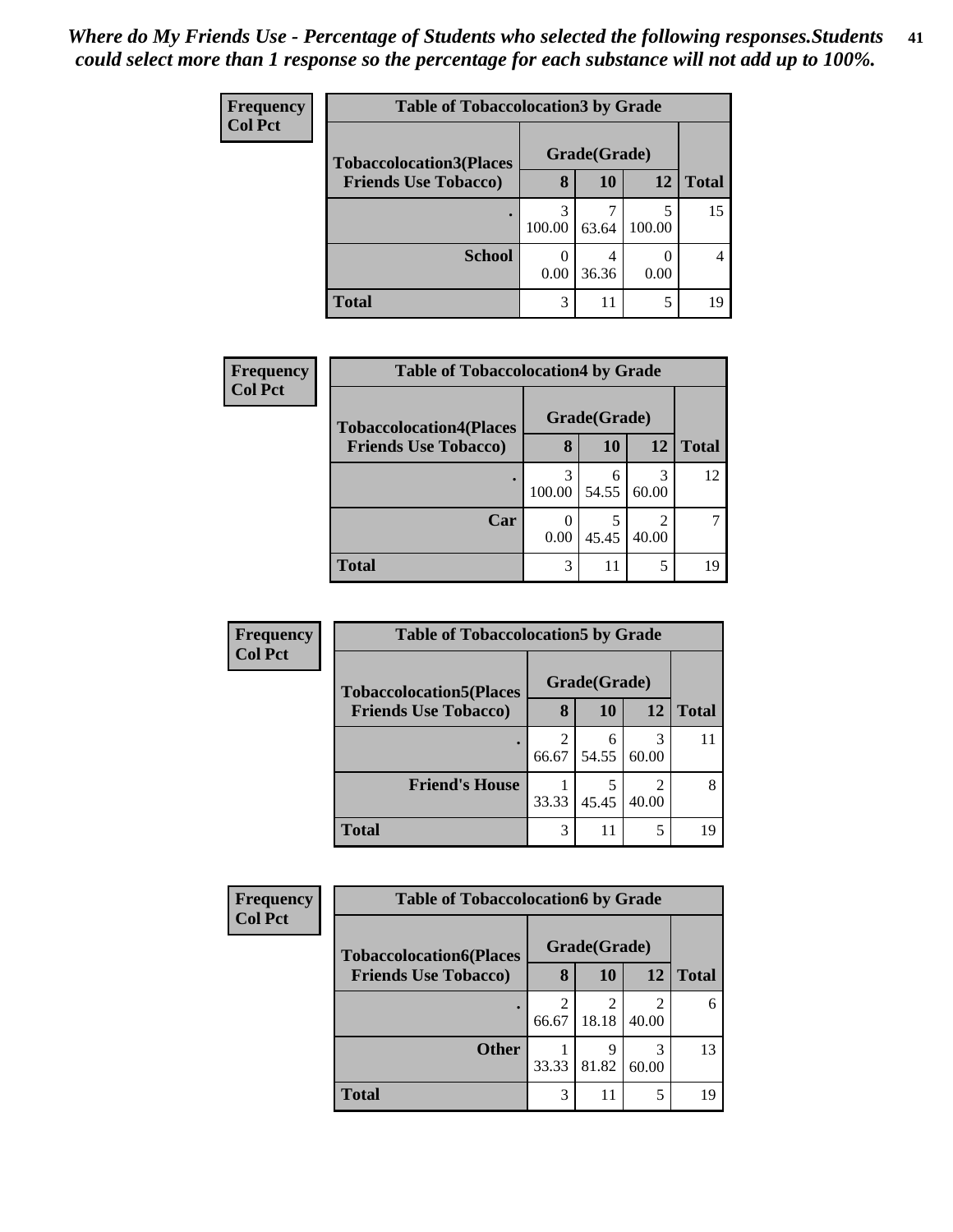| <b>Frequency</b><br><b>Col Pct</b> | <b>Table of Marijuanalocation1 by Grade</b> |       |              |       |              |  |
|------------------------------------|---------------------------------------------|-------|--------------|-------|--------------|--|
|                                    | <b>Marijuanalocation1(Places</b>            |       | Grade(Grade) |       |              |  |
|                                    | <b>Friends Use Marijuana</b> )              | 8     | 10           | 12    | <b>Total</b> |  |
|                                    | ٠                                           | 66.67 | Q<br>81.82   | 20.00 | 12           |  |
|                                    | Do Not Use                                  | 33.33 | 2<br>18.18   | 80.00 |              |  |
|                                    | <b>Total</b>                                | 3     | 11           | 5     | 19           |  |

| <b>Frequency</b> | <b>Table of Marijuanalocation2 by Grade</b>                        |            |              |       |              |  |  |
|------------------|--------------------------------------------------------------------|------------|--------------|-------|--------------|--|--|
| <b>Col Pct</b>   | <b>Marijuanalocation2(Places</b><br><b>Friends Use Marijuana</b> ) |            | Grade(Grade) |       |              |  |  |
|                  |                                                                    | 8          | 10           | 12    | <b>Total</b> |  |  |
|                  |                                                                    | 33.33      | 63.64        | 80.00 | 12           |  |  |
|                  | Home                                                               | ↑<br>66.67 | 4<br>36.36   | 20.00 |              |  |  |
|                  | <b>Total</b>                                                       | 3          | 11           | 5     | 19           |  |  |

| <b>Frequency</b> | <b>Table of Marijuanalocation3 by Grade</b>                        |        |              |        |              |  |  |  |
|------------------|--------------------------------------------------------------------|--------|--------------|--------|--------------|--|--|--|
| <b>Col Pct</b>   | <b>Marijuanalocation3(Places</b><br><b>Friends Use Marijuana</b> ) |        | Grade(Grade) |        |              |  |  |  |
|                  |                                                                    | 8      | 10           | 12     | <b>Total</b> |  |  |  |
|                  |                                                                    | 100.00 | 100.00       | 100.00 | 19           |  |  |  |
|                  | <b>Total</b>                                                       | 3      |              |        |              |  |  |  |

| <b>Frequency</b> | <b>Table of Marijuanalocation4 by Grade</b> |             |              |            |       |  |
|------------------|---------------------------------------------|-------------|--------------|------------|-------|--|
| <b>Col Pct</b>   | <b>Marijuanalocation4(Places</b>            |             | Grade(Grade) |            |       |  |
|                  | <b>Friends Use Marijuana</b> )              | 8           | 10           | 12         | Total |  |
|                  | ٠                                           | 3<br>100.00 | 10<br>90.91  | 4<br>80.00 |       |  |
|                  | Car                                         | 0.00        | 9.09         | 20.00      |       |  |
|                  | <b>Total</b>                                | 3           | 11           | 5          | 19    |  |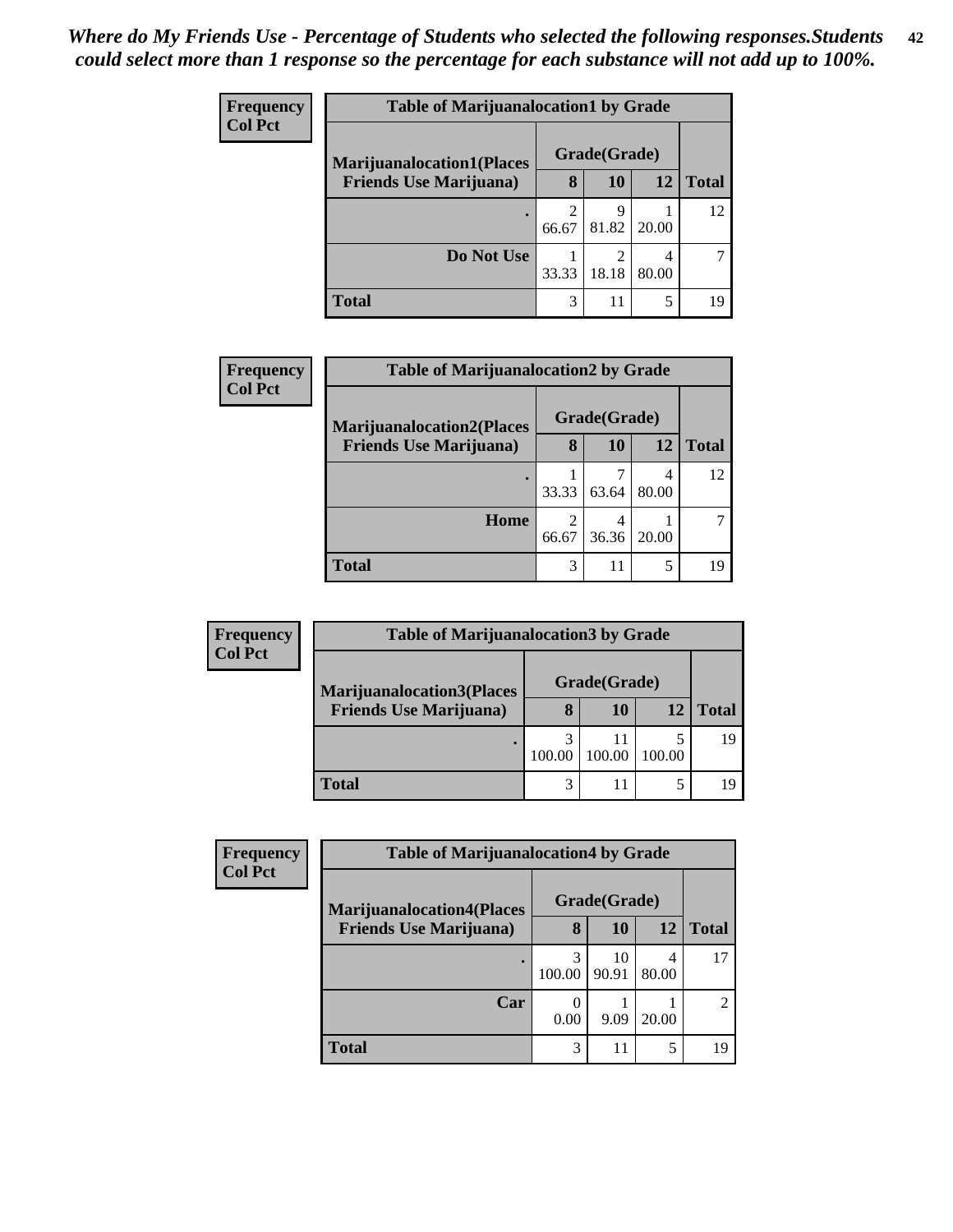| <b>Frequency</b> | <b>Table of Marijuanalocation5 by Grade</b> |       |              |       |              |  |
|------------------|---------------------------------------------|-------|--------------|-------|--------------|--|
| <b>Col Pct</b>   | <b>Marijuanalocation5</b> (Places           |       | Grade(Grade) |       |              |  |
|                  | <b>Friends Use Marijuana</b> )              | 8     | 10           | 12    | <b>Total</b> |  |
|                  |                                             | 66.67 | 8<br>72.73   | 80.00 | 14           |  |
|                  | <b>Friend's House</b>                       | 33.33 | 3<br>27.27   | 20.00 |              |  |
|                  | <b>Total</b>                                | 3     | 11           | 5     | 19           |  |

| <b>Frequency</b> | <b>Table of Marijuanalocation6 by Grade</b> |       |              |       |              |
|------------------|---------------------------------------------|-------|--------------|-------|--------------|
| <b>Col Pct</b>   | <b>Marijuanalocation6(Places</b>            |       | Grade(Grade) |       |              |
|                  | <b>Friends Use Marijuana</b> )              | 8     | <b>10</b>    | 12    | <b>Total</b> |
|                  |                                             | 66.67 | 5<br>45.45   | 80.00 |              |
|                  | <b>Other</b>                                | 33.33 | 6<br>54.55   | 20.00 | 8            |
|                  | <b>Total</b>                                | 3     | 11           | 5     | 19           |

| <b>Frequency</b> | <b>Table of Otherdruglocation1 by Grade</b>                          |            |              |           |              |  |
|------------------|----------------------------------------------------------------------|------------|--------------|-----------|--------------|--|
| <b>Col Pct</b>   | <b>Otherdruglocation1(Places</b><br><b>Friends Use Other Illegal</b> |            | Grade(Grade) |           |              |  |
|                  | Drugs)                                                               | 8          | 10           | <b>12</b> | <b>Total</b> |  |
|                  | $\bullet$                                                            | 33.33      | 6<br>54.55   | 0.00      |              |  |
|                  | Do Not Use                                                           | 2<br>66.67 | 5<br>45.45   | 100.00    | 12           |  |
|                  | <b>Total</b>                                                         | 3          | 11           | 5         | 19           |  |

| Frequency      | <b>Table of Otherdruglocation2 by Grade</b>                          |            |              |        |              |
|----------------|----------------------------------------------------------------------|------------|--------------|--------|--------------|
| <b>Col Pct</b> | <b>Otherdruglocation2(Places</b><br><b>Friends Use Other Illegal</b> |            | Grade(Grade) |        |              |
|                | Drugs)                                                               | 8          | <b>10</b>    | 12     | <b>Total</b> |
|                | ٠                                                                    | 2<br>66.67 | 8<br>72.73   | 100.00 | 15           |
|                | Home                                                                 | 33.33      | 3<br>27.27   | 0.00   |              |
|                | <b>Total</b>                                                         | 3          | 11           | 5      | 19           |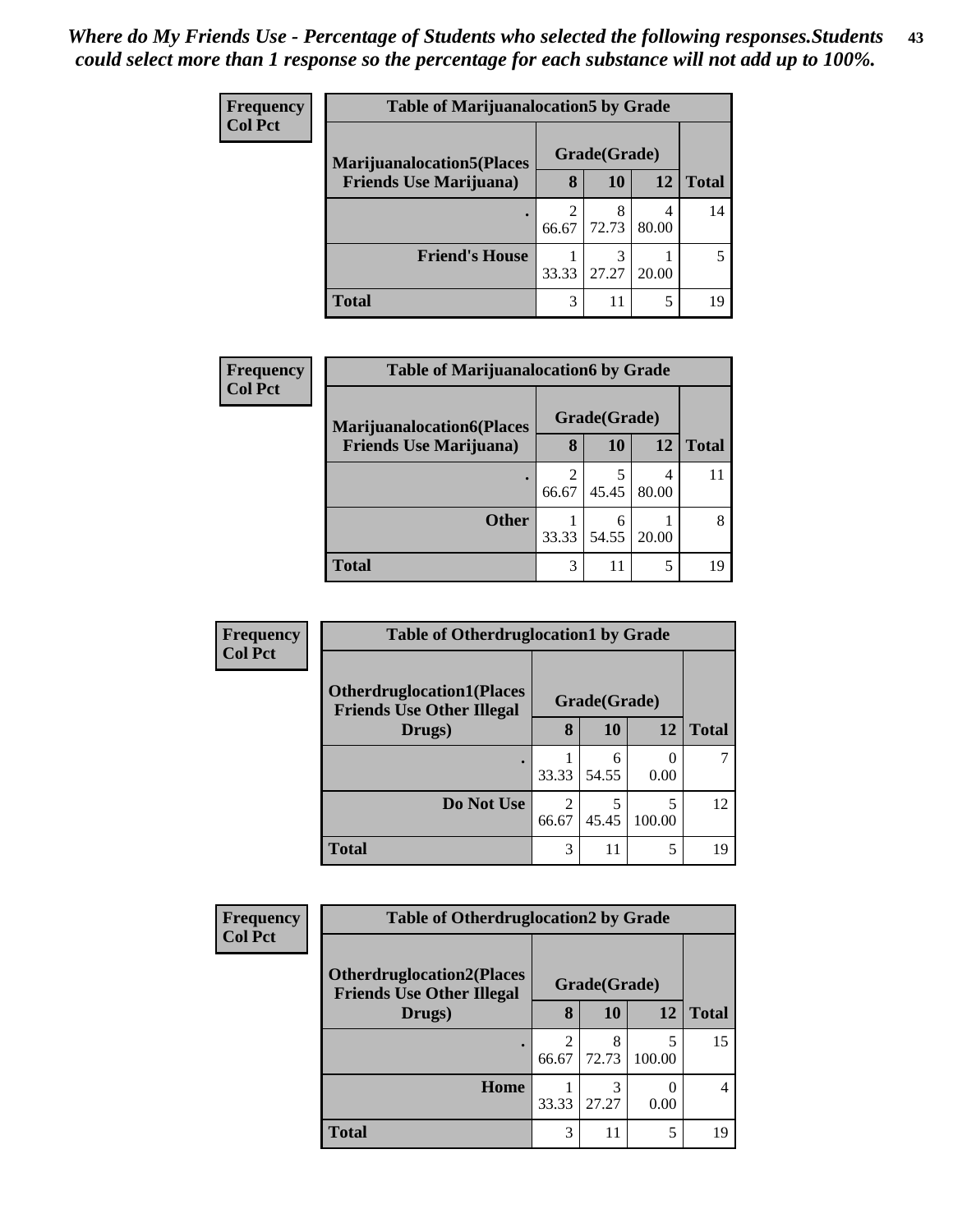| <b>Frequency</b> | <b>Table of Otherdruglocation 3 by Grade</b>                         |              |        |        |              |  |  |  |
|------------------|----------------------------------------------------------------------|--------------|--------|--------|--------------|--|--|--|
| <b>Col Pct</b>   | <b>Otherdruglocation3(Places</b><br><b>Friends Use Other Illegal</b> | Grade(Grade) |        |        |              |  |  |  |
|                  | Drugs)                                                               | 8            | 10     | 12     | <b>Total</b> |  |  |  |
|                  |                                                                      | 100.00       | 100.00 | 100.00 | 19           |  |  |  |
|                  | Total                                                                | 3            |        |        | 19           |  |  |  |

| Frequency      | <b>Table of Otherdruglocation4 by Grade</b>                          |              |             |             |              |  |
|----------------|----------------------------------------------------------------------|--------------|-------------|-------------|--------------|--|
| <b>Col Pct</b> | <b>Otherdruglocation4(Places</b><br><b>Friends Use Other Illegal</b> | Grade(Grade) |             |             |              |  |
|                | Drugs)                                                               | 8            | 10          | 12          | <b>Total</b> |  |
|                |                                                                      | 3<br>100.00  | 10<br>90.91 | 5<br>100.00 | 18           |  |
|                | Car                                                                  | 0.00         | 9.09        | 0.00        |              |  |
|                | <b>Total</b>                                                         | 3            | 11          | 5           | 19           |  |

| <b>Frequency</b> | <b>Table of Otherdruglocation5 by Grade</b>                                          |             |            |        |              |
|------------------|--------------------------------------------------------------------------------------|-------------|------------|--------|--------------|
| <b>Col Pct</b>   | <b>Otherdruglocation5(Places</b><br>Grade(Grade)<br><b>Friends Use Other Illegal</b> |             |            |        |              |
|                  | Drugs)                                                                               | 8           | 10         | 12     | <b>Total</b> |
|                  |                                                                                      | 3<br>100.00 | 8<br>72.73 | 100.00 | 16           |
|                  | <b>Friend's House</b>                                                                | 0.00        | 3<br>27.27 | 0.00   |              |
|                  | <b>Total</b>                                                                         | 3           | 11         | 5      | 19           |

| Frequency      | <b>Table of Otherdruglocation6 by Grade</b>                           |              |       |        |              |
|----------------|-----------------------------------------------------------------------|--------------|-------|--------|--------------|
| <b>Col Pct</b> | <b>Otherdruglocation6(Places)</b><br><b>Friends Use Other Illegal</b> | Grade(Grade) |       |        |              |
|                | Drugs)                                                                | 8            | 10    | 12     | <b>Total</b> |
|                |                                                                       | 3<br>100.00  | 63.64 | 100.00 | 15           |
|                | <b>Other</b>                                                          | 0<br>0.00    | 36.36 | 0.00   | 4            |
|                | <b>Total</b>                                                          | 3            | 11    | 5      | 19           |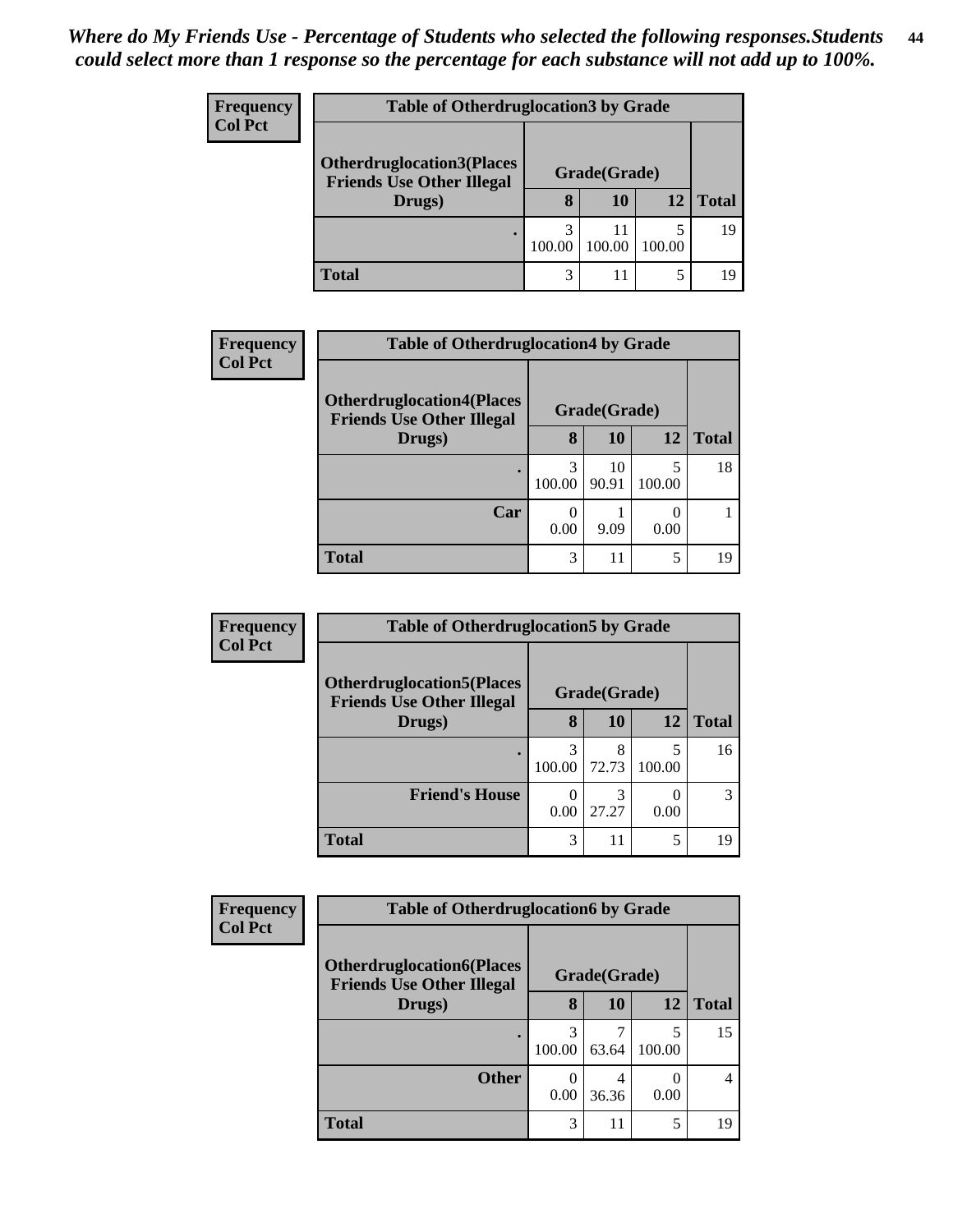| Frequency      | <b>Table of Alcoholtime1 by Grade</b>           |                         |              |            |              |  |
|----------------|-------------------------------------------------|-------------------------|--------------|------------|--------------|--|
| <b>Col Pct</b> | <b>Alcoholtime1(Times</b><br><b>Friends Use</b> |                         | Grade(Grade) |            |              |  |
|                | Alcohol)                                        | 8                       | 10           | <b>12</b>  | <b>Total</b> |  |
|                |                                                 | $\overline{2}$<br>66.67 | 8<br>72.73   | 3<br>60.00 | 13           |  |
|                | Do Not Use                                      | 33.33                   | 3<br>27.27   | 2<br>40.00 | 6            |  |
|                | <b>Total</b>                                    | 3                       | 11           | 5          | 19           |  |

| <b>Frequency</b> | <b>Table of Alcoholtime2 by Grade</b>           |              |            |        |                |  |  |
|------------------|-------------------------------------------------|--------------|------------|--------|----------------|--|--|
| <b>Col Pct</b>   | <b>Alcoholtime2(Times</b><br><b>Friends Use</b> | Grade(Grade) |            |        |                |  |  |
|                  | Alcohol)                                        | 8            | <b>10</b>  | 12     | <b>Total</b>   |  |  |
|                  |                                                 | 3<br>100.00  | 9<br>81.82 | 100.00 | 17             |  |  |
|                  | <b>On Way to School</b>                         | 0<br>0.00    | 2<br>18.18 | 0.00   | 2 <sub>1</sub> |  |  |
|                  | <b>Total</b>                                    | 3            | 11         | 5      | 19             |  |  |

| Frequency      | <b>Table of Alcoholtime3 by Grade</b>           |             |              |             |              |  |
|----------------|-------------------------------------------------|-------------|--------------|-------------|--------------|--|
| <b>Col Pct</b> | <b>Alcoholtime3(Times</b><br><b>Friends Use</b> |             | Grade(Grade) |             |              |  |
|                | Alcohol)                                        | 8           | 10           | 12          | <b>Total</b> |  |
|                |                                                 | 3<br>100.00 | 10<br>90.91  | 5<br>100.00 | 18           |  |
|                | <b>During School</b>                            | 0.00        | 9.09         | 0.00        |              |  |
|                | <b>Total</b>                                    | 3           | 11           | 5           | 19           |  |

| Frequency<br><b>Col Pct</b> | <b>Table of Alcoholtime4 by Grade</b> |              |                         |       |              |  |  |
|-----------------------------|---------------------------------------|--------------|-------------------------|-------|--------------|--|--|
|                             | <b>Alcoholtime4(Times</b>             | Grade(Grade) |                         |       |              |  |  |
|                             | <b>Friends Use Alcohol)</b>           | 8            | 10                      | 12    | <b>Total</b> |  |  |
|                             |                                       | 100.00       | 9<br>81.82              | 80.00 | 16           |  |  |
|                             | <b>On Way Home From School</b>        | 0.00         | $\mathfrak{D}$<br>18.18 | 20.00 | 3            |  |  |
|                             | <b>Total</b>                          | 3            | 11                      | 5     | 19           |  |  |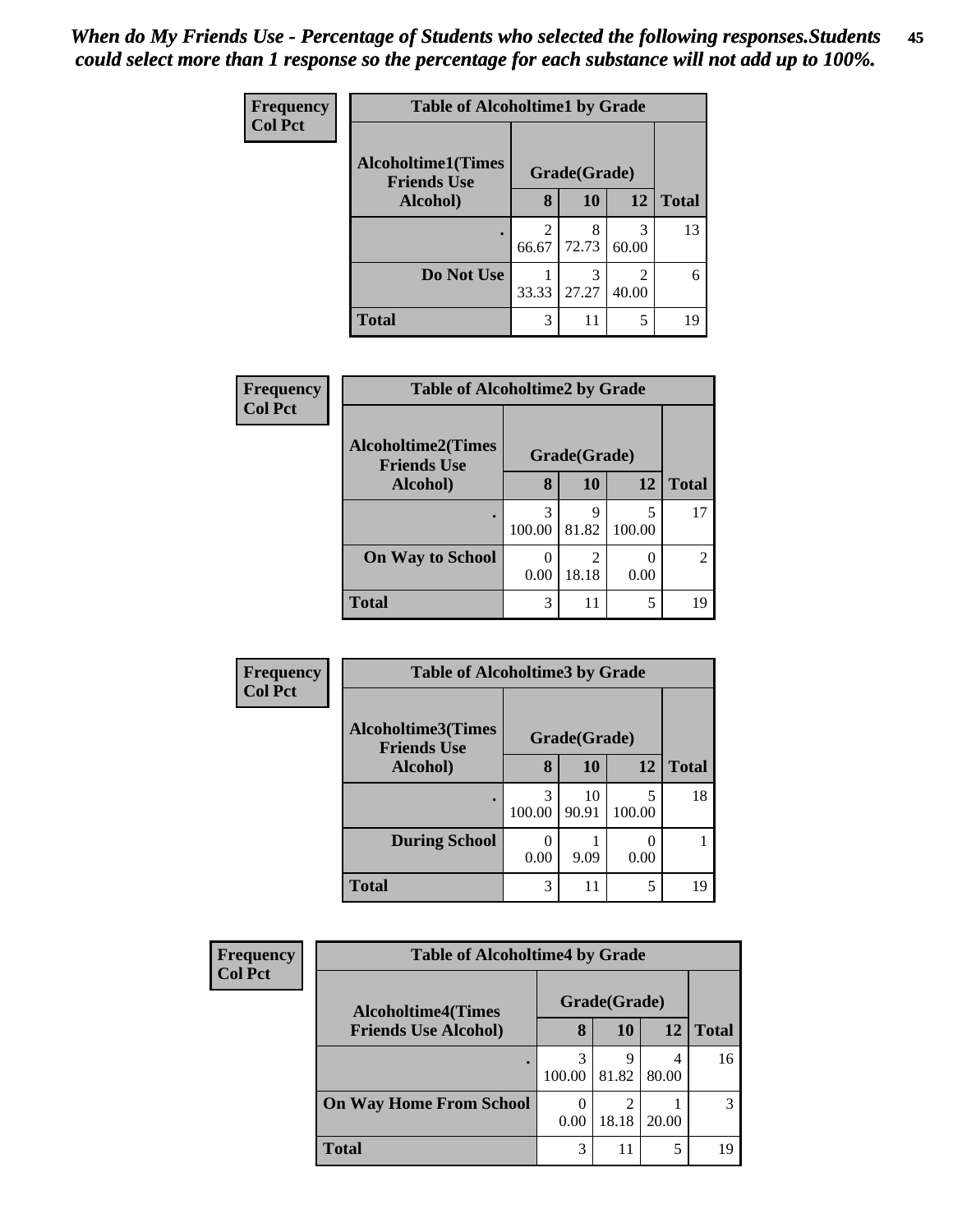| <b>Frequency</b><br><b>Col Pct</b> | <b>Table of Alcoholtime5 by Grade</b>                           |            |            |            |              |
|------------------------------------|-----------------------------------------------------------------|------------|------------|------------|--------------|
|                                    | <b>Alcoholtime5(Times</b><br>Grade(Grade)<br><b>Friends Use</b> |            |            |            |              |
|                                    | Alcohol)                                                        | 8          | 10         | <b>12</b>  | <b>Total</b> |
|                                    |                                                                 | 2<br>66.67 | 63.64      | 4<br>80.00 | 13           |
|                                    | <b>Weeknights</b>                                               | 33.33      | 4<br>36.36 | 20.00      | 6            |
|                                    | <b>Total</b>                                                    | 3          | 11         | 5          | 19           |

| <b>Frequency</b> | <b>Table of Alcoholtime6 by Grade</b>           |                         |            |                                                                                                                                                                          |              |  |
|------------------|-------------------------------------------------|-------------------------|------------|--------------------------------------------------------------------------------------------------------------------------------------------------------------------------|--------------|--|
| <b>Col Pct</b>   | <b>Alcoholtime6(Times</b><br><b>Friends Use</b> | Grade(Grade)            |            |                                                                                                                                                                          |              |  |
|                  | Alcohol)                                        | 8                       | 10         | 12                                                                                                                                                                       | <b>Total</b> |  |
|                  |                                                 | 33.33                   | 3<br>27.27 | $\mathcal{D}_{\mathcal{A}}^{\mathcal{A}}(\mathcal{A})=\mathcal{D}_{\mathcal{A}}^{\mathcal{A}}(\mathcal{A})\mathcal{D}_{\mathcal{A}}^{\mathcal{A}}(\mathcal{A})$<br>40.00 | 6            |  |
|                  | Weekends                                        | $\mathfrak{D}$<br>66.67 | 8<br>72.73 | 3<br>60.00                                                                                                                                                               | 13           |  |
|                  | <b>Total</b>                                    | 3                       | 11         | 5                                                                                                                                                                        | 19           |  |

| <b>Frequency</b> | <b>Table of Tobaccotime1 by Grade</b>           |            |                         |                         |              |  |
|------------------|-------------------------------------------------|------------|-------------------------|-------------------------|--------------|--|
| <b>Col Pct</b>   | <b>Tobaccotime1(Times</b><br><b>Friends Use</b> |            | Grade(Grade)            |                         |              |  |
|                  | <b>Tobacco</b> )                                | 8          | 10                      | 12                      | <b>Total</b> |  |
|                  |                                                 | 2<br>66.67 | 9<br>81.82              | 3<br>60.00              | 14           |  |
|                  | Do Not Use                                      | 33.33      | $\mathfrak{D}$<br>18.18 | $\mathfrak{D}$<br>40.00 | 5            |  |
|                  | <b>Total</b>                                    | 3          | 11                      | 5                       | 19           |  |

| <b>Frequency</b> | <b>Table of Tobaccotime2 by Grade</b>           |              |            |                         |              |
|------------------|-------------------------------------------------|--------------|------------|-------------------------|--------------|
| <b>Col Pct</b>   | <b>Tobaccotime2(Times</b><br><b>Friends Use</b> | Grade(Grade) |            |                         |              |
|                  | <b>Tobacco</b> )                                | 8            | 10         | 12                      | <b>Total</b> |
|                  |                                                 | 3<br>100.00  | 5<br>45.45 | 3<br>60.00              | 11           |
|                  | <b>On Way to School</b>                         | 0.00         | 6<br>54.55 | $\mathfrak{D}$<br>40.00 | 8            |
|                  | <b>Total</b>                                    | 3            | 11         | 5                       | 19           |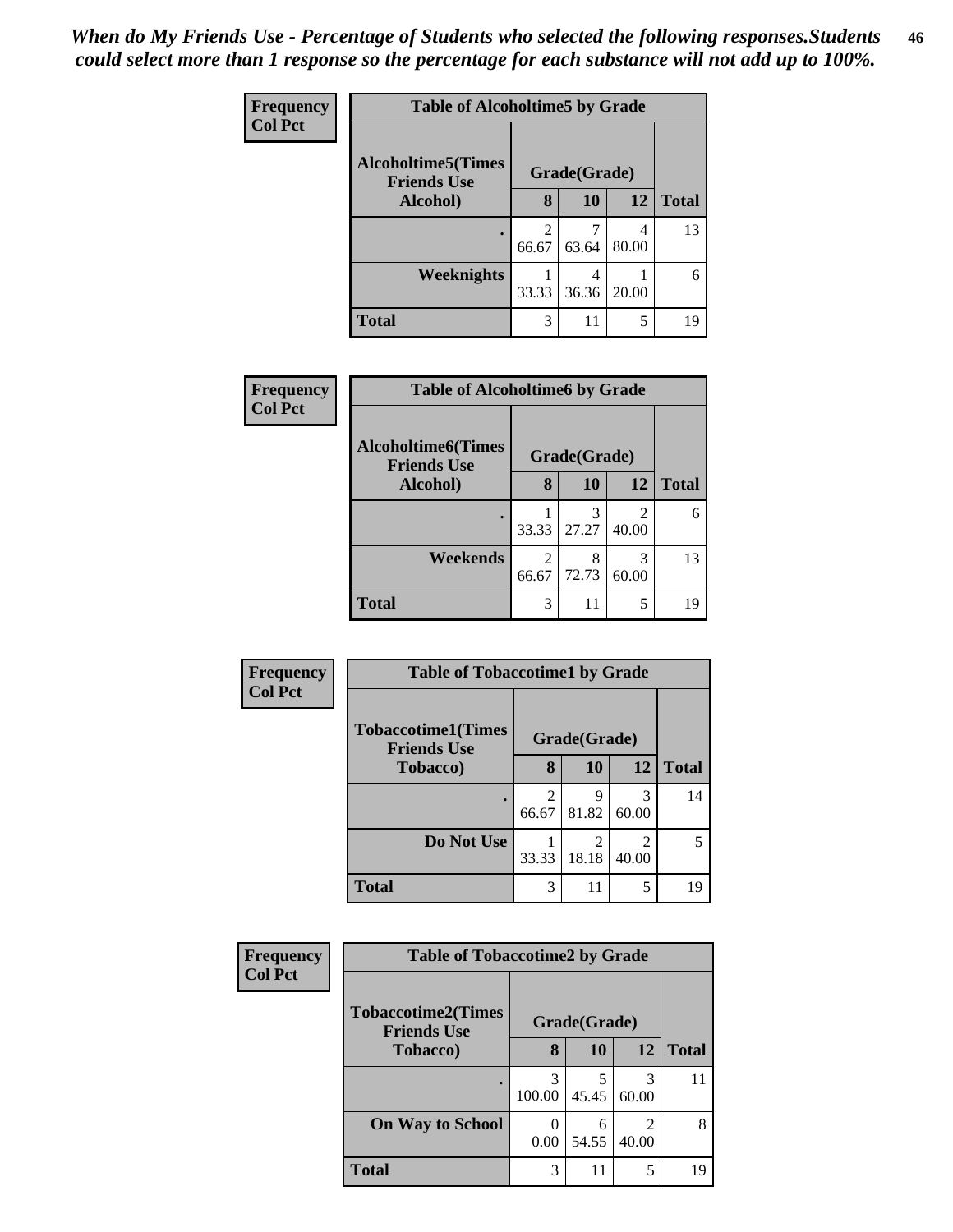| Frequency<br><b>Col Pct</b> | <b>Table of Tobaccotime3 by Grade</b>                           |                         |            |            |              |  |
|-----------------------------|-----------------------------------------------------------------|-------------------------|------------|------------|--------------|--|
|                             | <b>Tobaccotime3(Times</b><br>Grade(Grade)<br><b>Friends Use</b> |                         |            |            |              |  |
|                             | <b>Tobacco</b> )                                                | 8                       | 10         | 12         | <b>Total</b> |  |
|                             |                                                                 | $\mathcal{R}$<br>100.00 | 63.64      | 4<br>80.00 | 14           |  |
|                             | <b>During School</b>                                            | 0.00                    | 4<br>36.36 | 20.00      | 5            |  |
|                             | <b>Total</b>                                                    | 3                       | 11         | 5          | 19           |  |

| <b>Frequency</b> | <b>Table of Tobaccotime4 by Grade</b> |        |                         |            |              |  |
|------------------|---------------------------------------|--------|-------------------------|------------|--------------|--|
| <b>Col Pct</b>   | <b>Tobaccotime4(Times</b>             |        | Grade(Grade)            |            |              |  |
|                  | <b>Friends Use Tobacco)</b>           | 8      | <b>10</b>               | 12         | <b>Total</b> |  |
|                  |                                       | 100.00 | q<br>81.82              | 4<br>80.00 | 16           |  |
|                  | <b>On Way Home From School</b>        | 0.00   | $\mathfrak{D}$<br>18.18 | 20.00      |              |  |
|                  | <b>Total</b>                          | 3      | 11                      | 5          | 19           |  |

| <b>Frequency</b> |                                                 | <b>Table of Tobaccotime5 by Grade</b> |              |                         |              |  |
|------------------|-------------------------------------------------|---------------------------------------|--------------|-------------------------|--------------|--|
| <b>Col Pct</b>   | <b>Tobaccotime5(Times</b><br><b>Friends Use</b> |                                       | Grade(Grade) |                         |              |  |
|                  | <b>Tobacco</b> )                                | 8                                     | 10           | 12                      | <b>Total</b> |  |
|                  |                                                 | 33.33                                 | 2<br>18.18   | 3<br>60.00              | 6            |  |
|                  | <b>Weeknights</b>                               | 2<br>66.67                            | 9<br>81.82   | $\mathfrak{D}$<br>40.00 | 13           |  |
|                  | <b>Total</b>                                    | 3                                     | 11           | 5                       | 19           |  |

| Frequency      | <b>Table of Tobaccotime6 by Grade</b>           |            |              |                         |              |
|----------------|-------------------------------------------------|------------|--------------|-------------------------|--------------|
| <b>Col Pct</b> | <b>Tobaccotime6(Times</b><br><b>Friends Use</b> |            | Grade(Grade) |                         |              |
|                | <b>Tobacco</b> )                                | 8          | 10           | 12                      | <b>Total</b> |
|                |                                                 | 33.33      | 2<br>18.18   | $\mathfrak{D}$<br>40.00 | 5            |
|                | Weekends                                        | 2<br>66.67 | 9<br>81.82   | 3<br>60.00              | 14           |
|                | <b>Total</b>                                    | 3          | 11           | 5                       | 19           |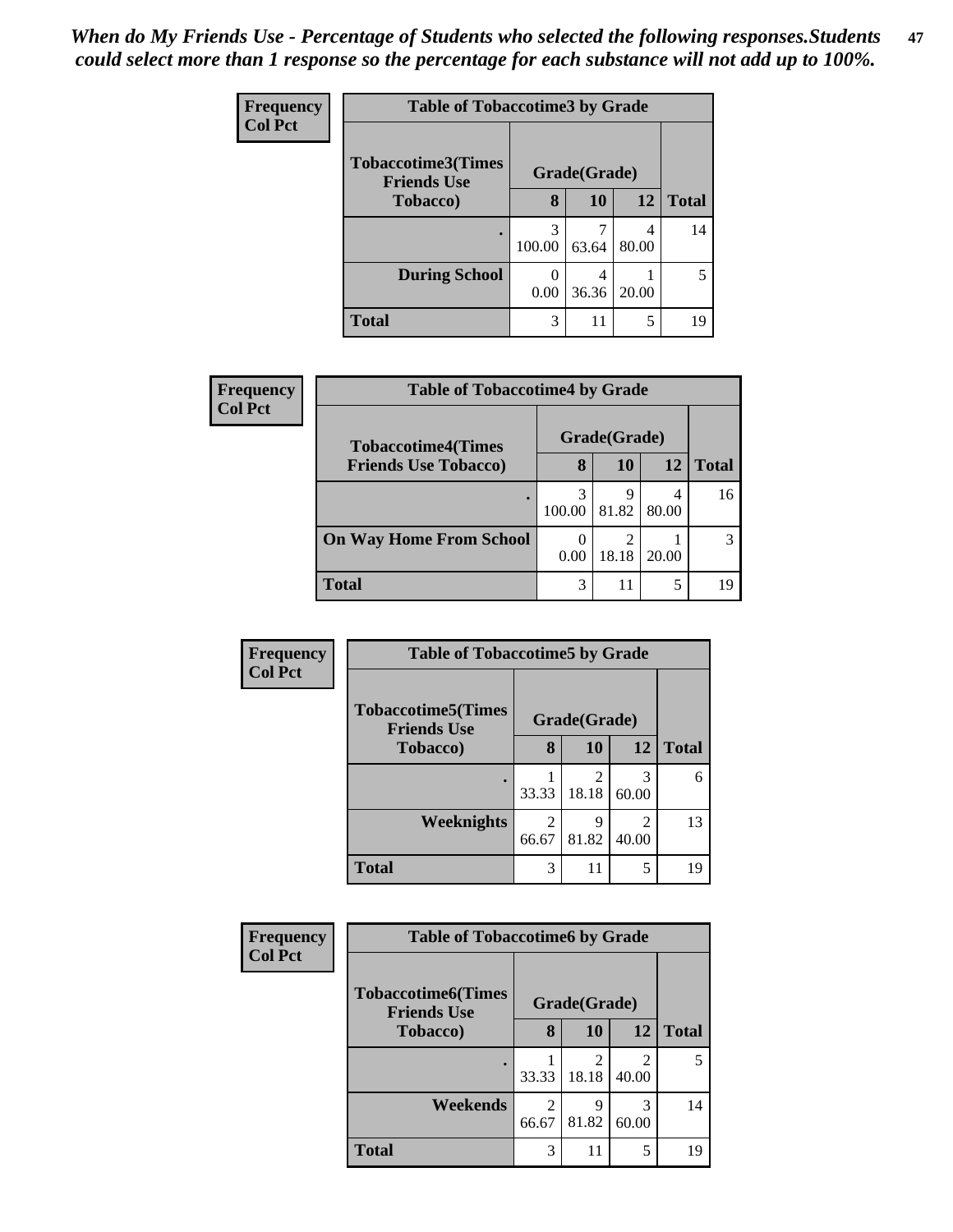| Frequency      | <b>Table of Marijuanatime1 by Grade</b>           |                         |              |            |              |
|----------------|---------------------------------------------------|-------------------------|--------------|------------|--------------|
| <b>Col Pct</b> | <b>Marijuanatime1(Times</b><br><b>Friends Use</b> |                         | Grade(Grade) |            |              |
|                | Marijuana)                                        | 8                       | 10           | 12         | <b>Total</b> |
|                | $\bullet$                                         | $\mathfrak{D}$<br>66.67 | 63.64        | 20.00      | 10           |
|                | Do Not Use                                        | 33.33                   | 4<br>36.36   | 4<br>80.00 | 9            |
|                | <b>Total</b>                                      | 3                       | 11           | 5          | 19           |

| Frequency      | <b>Table of Marijuanatime2 by Grade</b>    |             |              |            |              |  |  |
|----------------|--------------------------------------------|-------------|--------------|------------|--------------|--|--|
| <b>Col Pct</b> | Marijuanatime2(Times<br><b>Friends Use</b> |             | Grade(Grade) |            |              |  |  |
|                | Marijuana)                                 | 8           | 10           | 12         | <b>Total</b> |  |  |
|                | ٠                                          | 3<br>100.00 | 8<br>72.73   | 4<br>80.00 | 15           |  |  |
|                | <b>On Way to School</b>                    | 0<br>0.00   | 3<br>27.27   | 20.00      |              |  |  |
|                | <b>Total</b>                               | 3           | 11           | 5          | 19           |  |  |

| Frequency      | <b>Table of Marijuanatime3 by Grade</b>    |             |                        |             |                |  |
|----------------|--------------------------------------------|-------------|------------------------|-------------|----------------|--|
| <b>Col Pct</b> | Marijuanatime3(Times<br><b>Friends Use</b> |             | Grade(Grade)           |             |                |  |
|                | Marijuana)                                 | 8           | 10                     | 12          | <b>Total</b>   |  |
|                |                                            | 3<br>100.00 | q<br>81.82             | 5<br>100.00 | 17             |  |
|                | <b>During School</b>                       | 0.00        | $\mathcal{P}$<br>18.18 | 0.00        | $\overline{2}$ |  |
|                | <b>Total</b>                               | 3           | 11                     | 5           | 19             |  |

| <b>Frequency</b> | <b>Table of Marijuanatime4 by Grade</b> |                          |              |            |              |  |
|------------------|-----------------------------------------|--------------------------|--------------|------------|--------------|--|
| <b>Col Pct</b>   | <b>Marijuanatime4</b> (Times            |                          | Grade(Grade) |            |              |  |
|                  | <b>Friends Use Marijuana</b> )          | 8                        | 10           | 12         | <b>Total</b> |  |
|                  | $\bullet$                               | 100.00                   | 63.64        | 4<br>80.00 | 14           |  |
|                  | <b>On Way Home From School</b>          | $\left( \right)$<br>0.00 | 36.36        | 20.00      |              |  |
|                  | <b>Total</b>                            | 3                        | 11           | 5          | 19           |  |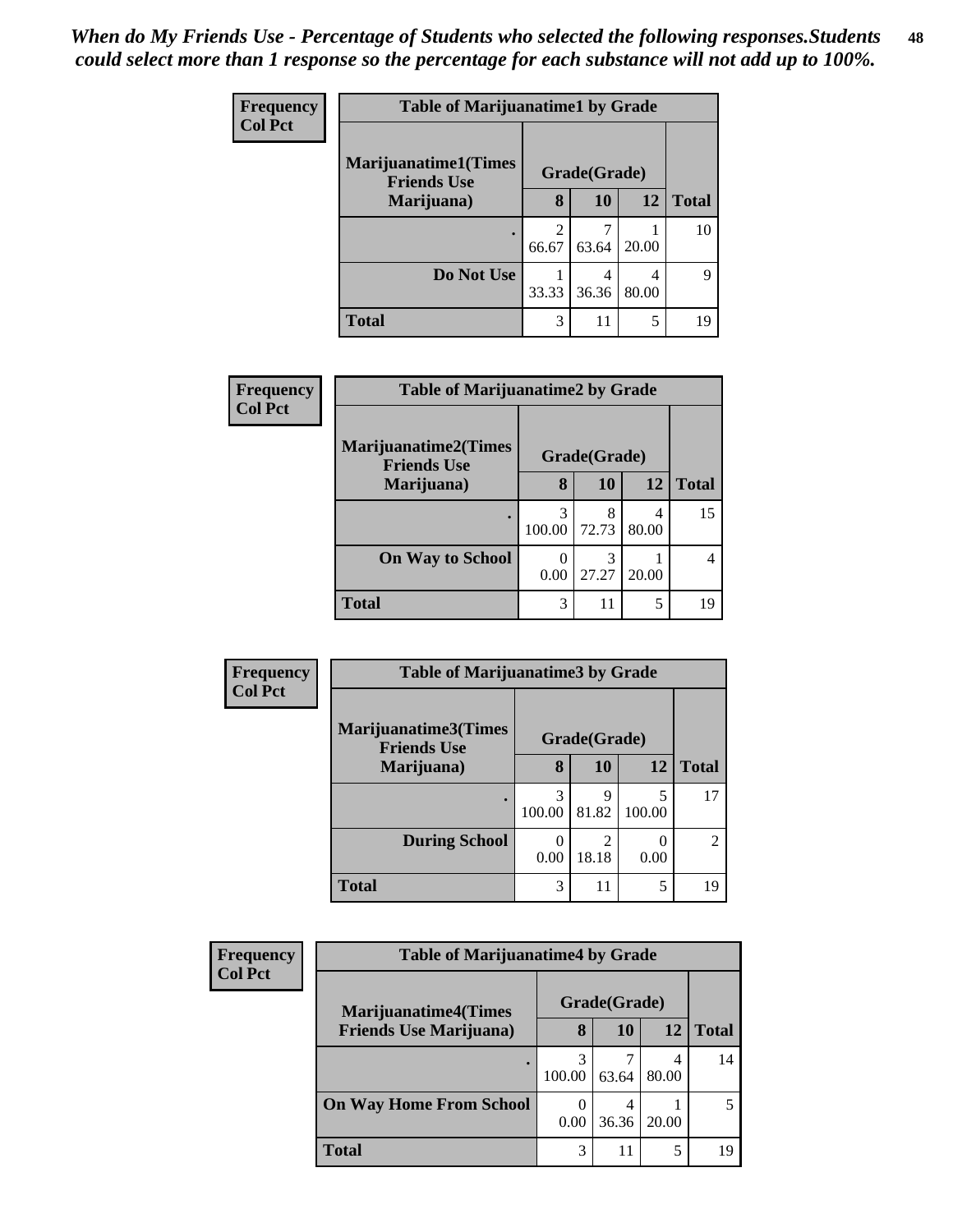| <b>Frequency</b> | <b>Table of Marijuanatime5 by Grade</b>            |             |              |            |              |  |
|------------------|----------------------------------------------------|-------------|--------------|------------|--------------|--|
| <b>Col Pct</b>   | <b>Marijuanatime5</b> (Times<br><b>Friends Use</b> |             | Grade(Grade) |            |              |  |
|                  | Marijuana)                                         | 8           | <b>10</b>    | 12         | <b>Total</b> |  |
|                  |                                                    | 3<br>100.00 | 36.36        | 4<br>80.00 | 11           |  |
|                  | <b>Weeknights</b>                                  | 0.00        | 63.64        | 20.00      | 8            |  |
|                  | <b>Total</b>                                       | 3           | 11           | 5          | 19           |  |

| Frequency      | <b>Table of Marijuanatime6 by Grade</b>           |            |                        |            |              |  |
|----------------|---------------------------------------------------|------------|------------------------|------------|--------------|--|
| <b>Col Pct</b> | <b>Marijuanatime6(Times</b><br><b>Friends Use</b> |            | Grade(Grade)           |            |              |  |
|                | Marijuana)                                        | 8          | 10                     | 12         | <b>Total</b> |  |
|                | $\bullet$                                         | 33.33      | $\mathcal{R}$<br>27.27 | 4<br>80.00 | 8            |  |
|                | Weekends                                          | 2<br>66.67 | 8<br>72.73             | 20.00      |              |  |
|                | <b>Total</b>                                      | 3          | 11                     | 5          | 19           |  |

| Frequency      | <b>Table of Otherdrugtime1 by Grade</b>                 |            |              |             |              |  |
|----------------|---------------------------------------------------------|------------|--------------|-------------|--------------|--|
| <b>Col Pct</b> | <b>Otherdrugtime1(Times</b><br><b>Friends Use Other</b> |            | Grade(Grade) |             |              |  |
|                | <b>Illegal Drugs</b> )                                  | 8          | 10           | 12          | <b>Total</b> |  |
|                |                                                         | 33.33      | 4<br>36.36   | 0.00        | 5            |  |
|                | Do Not Use                                              | 2<br>66.67 | 7<br>63.64   | 5<br>100.00 | 14           |  |
|                | <b>Total</b>                                            | 3          | 11           | 5           | 19           |  |

| <b>Frequency</b> | <b>Table of Otherdrugtime2 by Grade</b>                 |              |              |        |              |  |  |
|------------------|---------------------------------------------------------|--------------|--------------|--------|--------------|--|--|
| <b>Col Pct</b>   | <b>Otherdrugtime2(Times</b><br><b>Friends Use Other</b> | Grade(Grade) |              |        |              |  |  |
|                  | <b>Illegal Drugs)</b>                                   | 8            | 10           | 12     | <b>Total</b> |  |  |
|                  |                                                         | 100.00       | 11<br>100.00 | 100.00 | 19           |  |  |
|                  | <b>Total</b>                                            | 3            | 11           |        | 19           |  |  |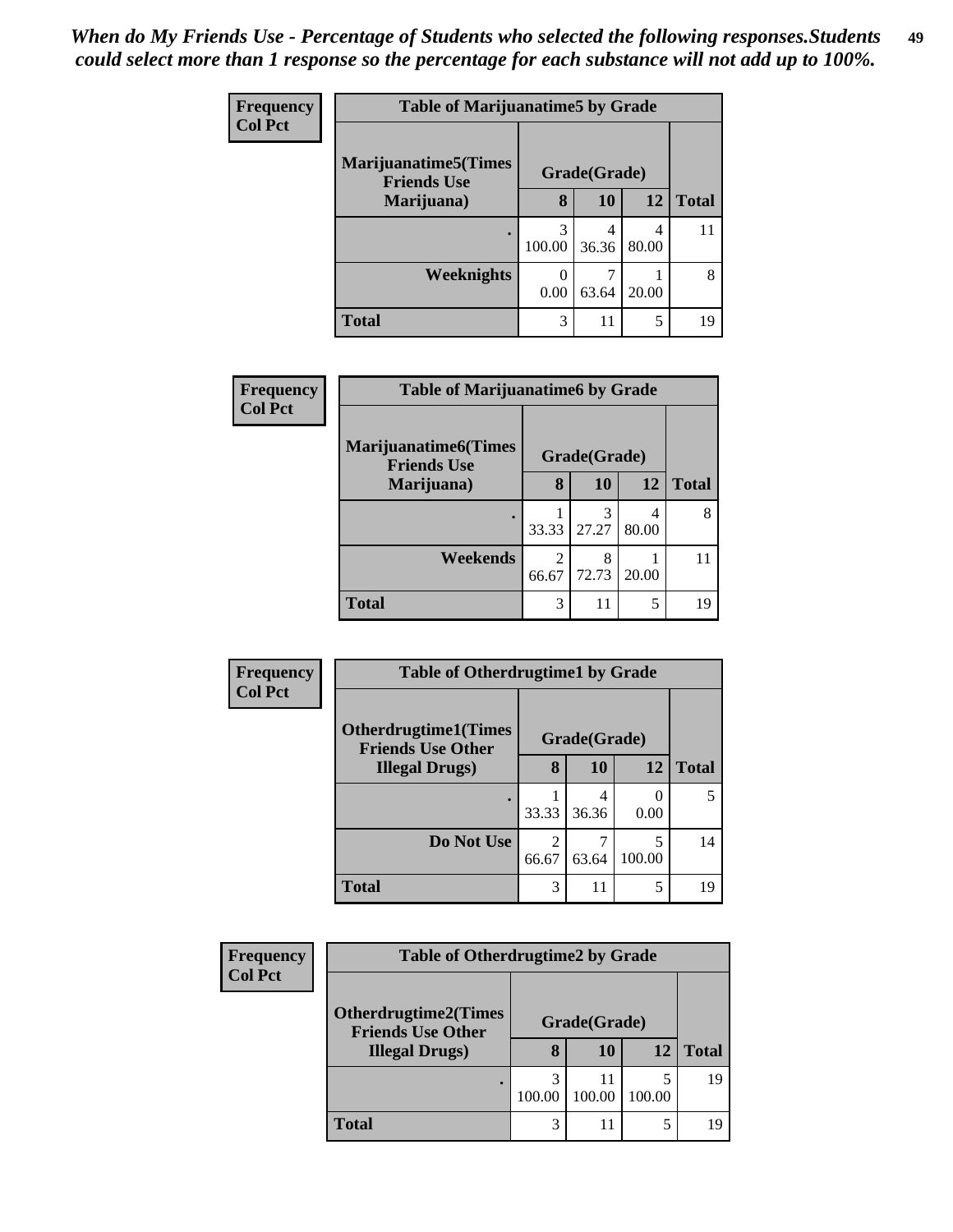| <b>Frequency</b> | <b>Table of Otherdrugtime3 by Grade</b>                                    |              |              |        |              |  |
|------------------|----------------------------------------------------------------------------|--------------|--------------|--------|--------------|--|
| <b>Col Pct</b>   | Otherdrugtime3(Times<br><b>Friends Use Other</b><br><b>Illegal Drugs</b> ) | Grade(Grade) |              |        |              |  |
|                  |                                                                            | 8            | 10           | 12     | <b>Total</b> |  |
|                  |                                                                            | 3<br>100.00  | 11<br>100.00 | 100.00 | 19           |  |
|                  | <b>Total</b>                                                               | 3            | 11           |        | 19           |  |

| <b>Frequency</b> | <b>Table of Otherdrugtime4 by Grade</b>                 |        |              |        |              |  |
|------------------|---------------------------------------------------------|--------|--------------|--------|--------------|--|
| <b>Col Pct</b>   | <b>Otherdrugtime4(Times</b><br><b>Friends Use Other</b> |        | Grade(Grade) |        |              |  |
|                  | <b>Illegal Drugs)</b>                                   | 8      | 10           | 12     | <b>Total</b> |  |
|                  |                                                         | 100.00 | 11<br>100.00 | 100.00 | 19           |  |
|                  | <b>Total</b>                                            | 3      |              |        | 19           |  |

| <b>Frequency</b> | <b>Table of Otherdrugtime5 by Grade</b>                  |              |            |        |              |  |
|------------------|----------------------------------------------------------|--------------|------------|--------|--------------|--|
| <b>Col Pct</b>   | <b>Otherdrugtime5</b> (Times<br><b>Friends Use Other</b> | Grade(Grade) |            |        |              |  |
|                  | <b>Illegal Drugs</b> )                                   | 8            | 10         | 12     | <b>Total</b> |  |
|                  |                                                          | 3<br>100.00  | 63.64      | 100.00 | 15           |  |
|                  | Weeknights                                               | 0.00         | 4<br>36.36 | 0.00   |              |  |
|                  | <b>Total</b>                                             | 3            | 11         | 5      | 19           |  |

| Frequency      | <b>Table of Otherdrugtime6 by Grade</b>                  |              |            |             |              |
|----------------|----------------------------------------------------------|--------------|------------|-------------|--------------|
| <b>Col Pct</b> | <b>Otherdrugtime6</b> (Times<br><b>Friends Use Other</b> | Grade(Grade) |            |             |              |
|                | <b>Illegal Drugs</b> )                                   | 8            | 10         | 12          | <b>Total</b> |
|                |                                                          | 2<br>66.67   | 63.64      | 5<br>100.00 | 14           |
|                | Weekends                                                 | 33.33        | 4<br>36.36 | 0.00        | 5            |
|                | <b>Total</b>                                             | 3            | 11         | 5           | 19           |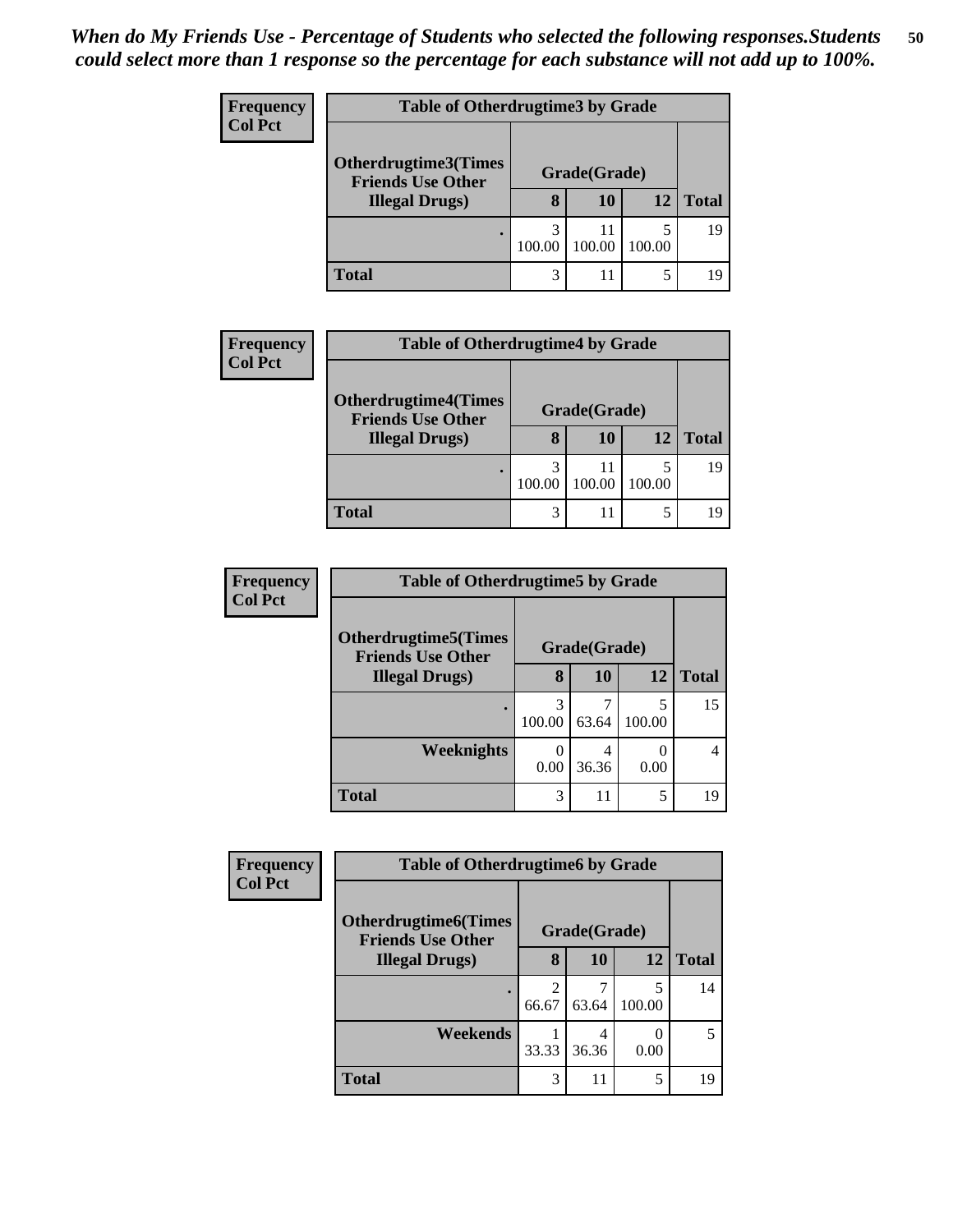| Frequency      | <b>Table of Educationalcohol by Grade</b>                                                                  |                         |            |             |              |  |
|----------------|------------------------------------------------------------------------------------------------------------|-------------------------|------------|-------------|--------------|--|
| <b>Col Pct</b> | Educationalcohol(I<br>have been taught<br>about alcohol,<br>tobacco,<br>and other drugs<br>within the last | Grade(Grade)            |            |             |              |  |
|                | year at school)                                                                                            | 8                       | 10         | 12          | <b>Total</b> |  |
|                | Yes                                                                                                        | $\mathfrak{D}$<br>66.67 | 8<br>72.73 | 5<br>100.00 | 15           |  |
|                | N <sub>0</sub>                                                                                             | 33.33                   | 3<br>27.27 | 0<br>0.00   | 4            |  |
|                | <b>Total</b>                                                                                               | 3                       | 11         | 5           | 19           |  |

| Frequency      | <b>Table of Eversmoked by Grade</b> |             |              |             |                |  |  |
|----------------|-------------------------------------|-------------|--------------|-------------|----------------|--|--|
| <b>Col Pct</b> | Eversmoked(I<br>have smoked         |             | Grade(Grade) |             |                |  |  |
|                | a cigarette)                        | 8           | 10           | 12          | <b>Total</b>   |  |  |
|                | Yes                                 | 3<br>100.00 | 63.64        | 5<br>100.00 | 15             |  |  |
|                | N <sub>0</sub>                      | 0.00        | 36.36        | 0.00        | $\overline{4}$ |  |  |
|                | <b>Total</b>                        | 3           | 11           | 5           | 19             |  |  |

| <b>Frequency</b> |                                                                                                                     | <b>Table of Drovedrinking by Grade</b> |                         |             |              |  |
|------------------|---------------------------------------------------------------------------------------------------------------------|----------------------------------------|-------------------------|-------------|--------------|--|
| <b>Col Pct</b>   | Drovedrinking(In<br>the past 30 days I<br>have driven a car<br>or other vehicle<br>while I was<br>drinking alcohol) | 8                                      | Grade(Grade)<br>10      | 12          | <b>Total</b> |  |
|                  | N <sub>0</sub>                                                                                                      | 0                                      | 11<br>100.00            | 5<br>100.00 | 16           |  |
|                  | <b>Total</b>                                                                                                        | 0                                      | 11                      | 5           | 16           |  |
|                  |                                                                                                                     |                                        | Frequency Missing $=$ 3 |             |              |  |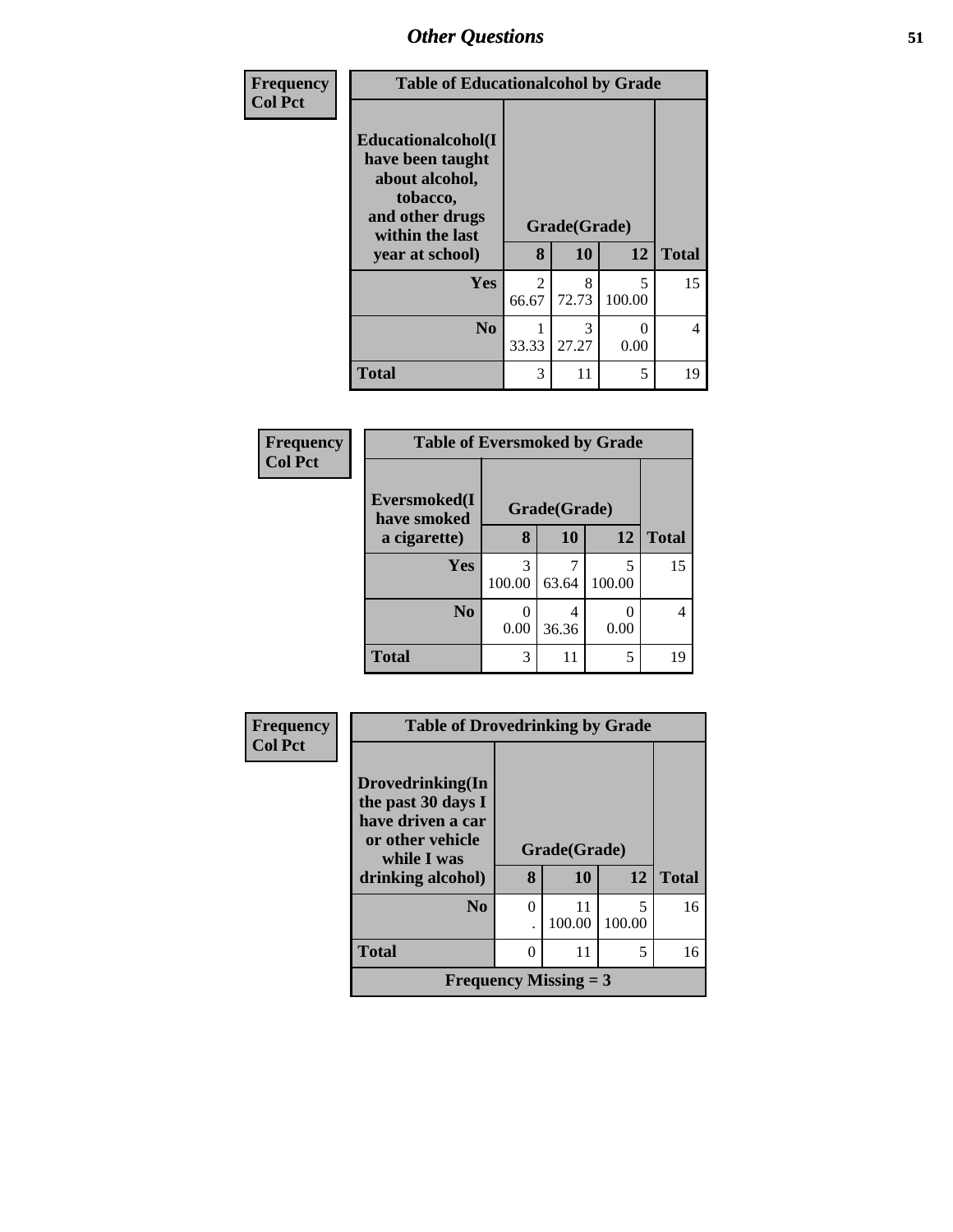| Frequency      | <b>Table of Rodedrinking by Grade</b>                                                                                  |                   |              |                           |    |  |  |
|----------------|------------------------------------------------------------------------------------------------------------------------|-------------------|--------------|---------------------------|----|--|--|
| <b>Col Pct</b> | Rodedrinking(In<br>the past 30 days<br>I have ridden in<br>a car with a<br>driver who had<br>been drinking<br>alcohol) | Grade(Grade)<br>8 | <b>Total</b> |                           |    |  |  |
|                |                                                                                                                        |                   | 10           | 12                        |    |  |  |
|                | <b>Yes</b>                                                                                                             | 33.33             | 2<br>18.18   | $\mathbf{\Omega}$<br>0.00 | 3  |  |  |
|                | No.                                                                                                                    | 2<br>66.67        | 9<br>81.82   | 5<br>100.00               | 16 |  |  |
|                | <b>Total</b>                                                                                                           | 3                 | 11           | 5                         | 19 |  |  |

| <b>Frequency</b> | <b>Table of Drugsschool by Grade</b>                                                                                                   |                  |                    |                        |              |  |  |  |
|------------------|----------------------------------------------------------------------------------------------------------------------------------------|------------------|--------------------|------------------------|--------------|--|--|--|
| <b>Col Pct</b>   | <b>Drugsschool</b> (During<br>the past 12 months,<br>I have been offered,<br>sold,<br>or given illegal<br>drugs on school<br>property) | 8                | Grade(Grade)<br>10 | 12                     | <b>Total</b> |  |  |  |
|                  | Yes                                                                                                                                    | $\Omega$<br>0.00 | 5<br>45.45         | 2<br>40.00             |              |  |  |  |
|                  | N <sub>0</sub>                                                                                                                         | 3<br>100.00      | 6<br>54.55         | $\mathcal{R}$<br>60.00 | 12           |  |  |  |
|                  | <b>Total</b>                                                                                                                           | 3                | 11                 | 5                      | 19           |  |  |  |

| Frequency      | <b>Table of Helpbullied by Grade</b>           |              |            |            |                |
|----------------|------------------------------------------------|--------------|------------|------------|----------------|
| <b>Col Pct</b> | Helpbullied(I<br>would help<br>someone who was | Grade(Grade) |            |            |                |
|                | being bullied)                                 | 8            | 10         | 12         | <b>Total</b>   |
|                | <b>Strongly Agree</b>                          | 33.33        | 63.64      | 4<br>80.00 | 12             |
|                | <b>Somewhat Agree</b>                          | 33.33        | 3<br>27.27 | 20.00      | 5              |
|                | <b>Somewhat Disagree</b>                       | 1<br>33.33   | 9.09       | 0<br>0.00  | $\mathfrak{D}$ |
|                | <b>Total</b>                                   | 3            | 11         | 5          | 19             |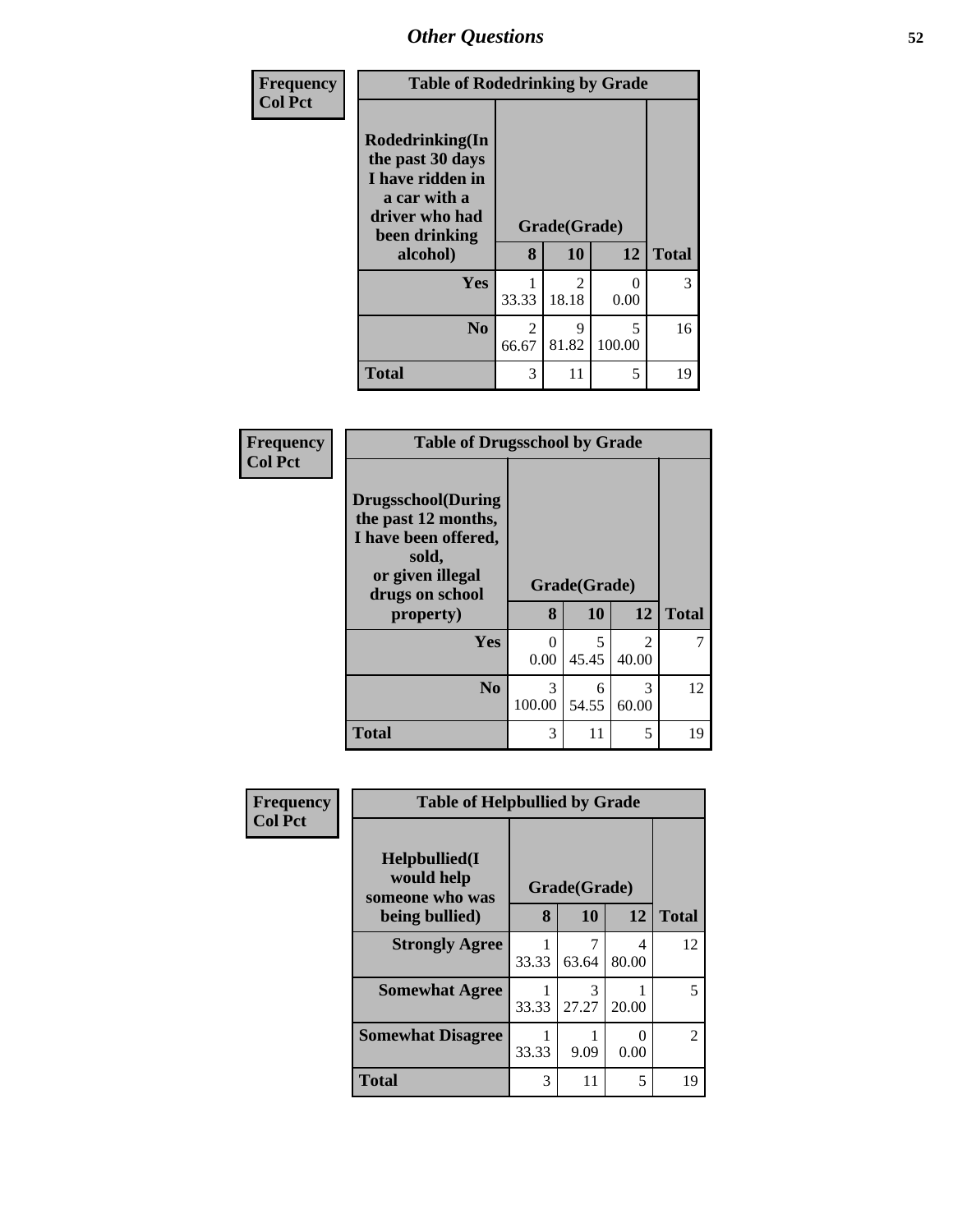*Other Questions* **53**

| <b>Frequency</b> |              | <b>Table of Grade by Bingedrinking</b>                                                                                |                              |                         |                   |              |  |  |  |
|------------------|--------------|-----------------------------------------------------------------------------------------------------------------------|------------------------------|-------------------------|-------------------|--------------|--|--|--|
| <b>Row Pct</b>   |              | <b>Bingedrinking</b> (I have<br>drunk five or more<br>drinks of alcohol at one<br>sitting during the last 30<br>days) |                              |                         |                   |              |  |  |  |
|                  | Grade(Grade) | $\bf{0}$<br><b>Days</b>                                                                                               | 3 <sub>to</sub><br>5<br>days | 10<br>to<br>19<br>days  | All<br>30<br>days | <b>Total</b> |  |  |  |
|                  | 8            | 2<br>66.67                                                                                                            | 33.33                        | $\Omega$<br>0.00        | $\Omega$<br>0.00  | 3            |  |  |  |
|                  | 10           | 8<br>72.73                                                                                                            | 0<br>0.00                    | $\mathfrak{D}$<br>18.18 | 1<br>9.09         | 11           |  |  |  |
|                  | 12           | 5<br>100.00                                                                                                           | $\Omega$<br>0.00             | 0<br>0.00               | $\Omega$<br>0.00  | 5            |  |  |  |
|                  | <b>Total</b> | 15                                                                                                                    |                              | $\overline{2}$          | 1                 | 19           |  |  |  |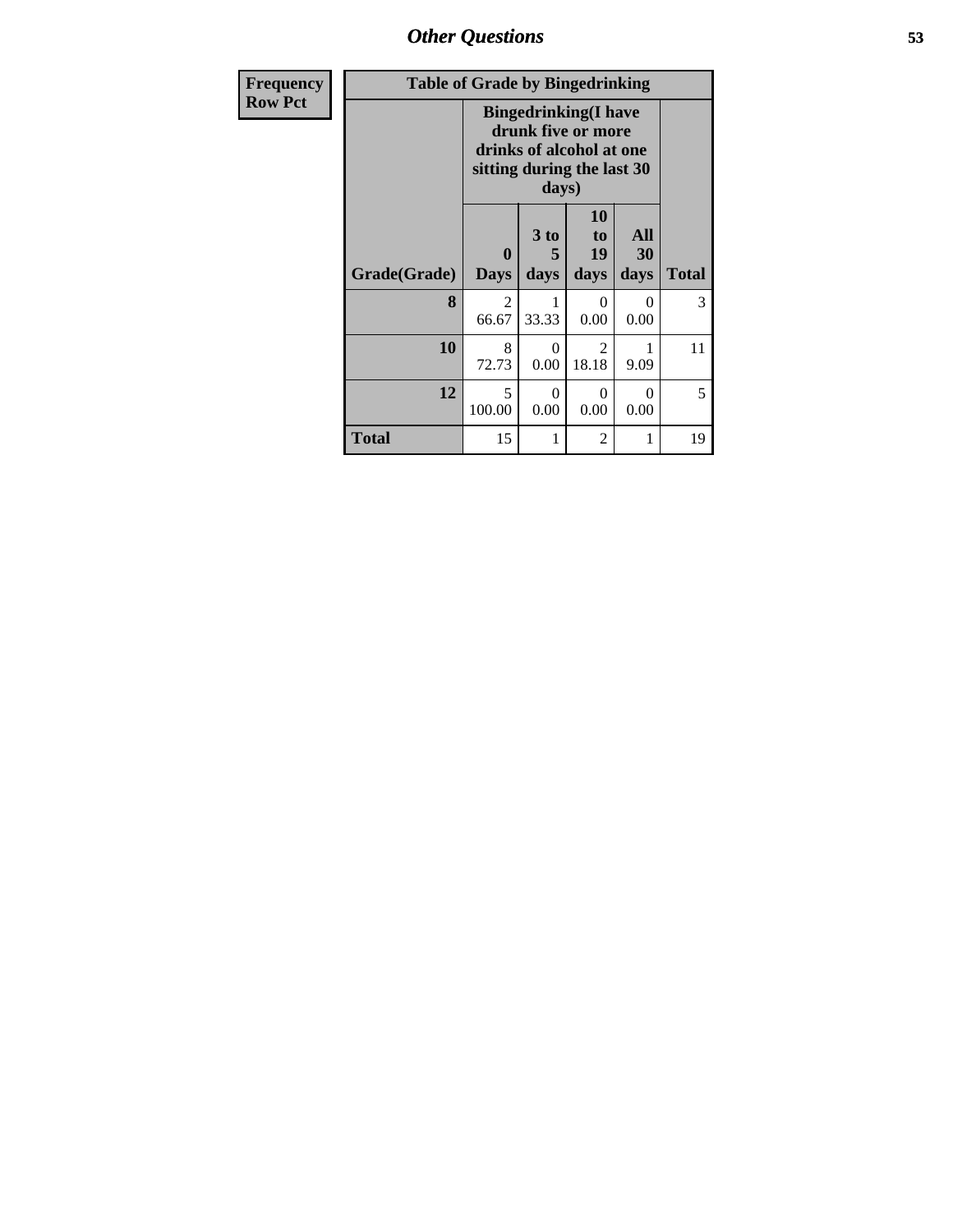### *Nutrition* **54**

**Frequency Row Pct**

| <b>Table of Grade by Dairy</b> |                          |                                                                 |                             |                                    |              |  |  |
|--------------------------------|--------------------------|-----------------------------------------------------------------|-----------------------------|------------------------------------|--------------|--|--|
|                                |                          | Dairy (I eat at least 3 servings of dairy<br>products each day) |                             |                                    |              |  |  |
| Grade(Grade)                   | <b>Strongly</b><br>Agree | Somewhat  <br>Agree                                             | <b>Somewhat</b><br>Disagree | <b>Strongly</b><br><b>Disagree</b> | <b>Total</b> |  |  |
| 8                              | 0.00                     | 33.33                                                           | 2<br>66.67                  | 0.00                               | 3            |  |  |
| 10                             | 4<br>36.36               | 3<br>27.27                                                      | $\overline{c}$<br>18.18     | 2<br>18.18                         | 11           |  |  |
| 12                             | $\mathfrak{D}$<br>40.00  | っ<br>40.00                                                      | 20.00                       | 0.00                               | 5            |  |  |
| <b>Total</b>                   | 6                        | 6                                                               | 5                           | $\mathfrak{D}$                     | 19           |  |  |

| V | <b>Table of Grade by Fruitveg</b> |                          |                                                                          |                                      |                                    |              |  |  |
|---|-----------------------------------|--------------------------|--------------------------------------------------------------------------|--------------------------------------|------------------------------------|--------------|--|--|
|   |                                   |                          | Fruitveg(I eat at least 5 servings of fruits<br>and vegetables each day) |                                      |                                    |              |  |  |
|   | Grade(Grade)                      | <b>Strongly</b><br>Agree | Agree                                                                    | Somewhat Somewhat<br><b>Disagree</b> | <b>Strongly</b><br><b>Disagree</b> | <b>Total</b> |  |  |
|   | 8                                 | 0.00                     | 33.33                                                                    | 2<br>66.67                           | 0.00                               |              |  |  |
|   | 10                                | 0.00                     | 4<br>36.36                                                               | 45.45                                | $\mathfrak{D}$<br>18.18            | 11           |  |  |
|   | 12                                | 20.00                    | 0<br>0.00                                                                | 4<br>80.00                           | 0.00                               | 5            |  |  |
|   | <b>Total</b>                      |                          | 5                                                                        | 11                                   | 2                                  | 19           |  |  |

| <b>Frequency</b> |              | <b>Table of Grade by Cafeteriahealthy</b> |                                                                       |                                    |                                    |              |  |
|------------------|--------------|-------------------------------------------|-----------------------------------------------------------------------|------------------------------------|------------------------------------|--------------|--|
| <b>Row Pct</b>   |              |                                           | Cafeteriahealthy (School meals in my<br>school cafeteria are healthy) |                                    |                                    |              |  |
|                  | Grade(Grade) | <b>Strongly</b><br>Agree                  | Somewhat<br>Agree                                                     | <b>Somewhat</b><br><b>Disagree</b> | <b>Strongly</b><br><b>Disagree</b> | <b>Total</b> |  |
|                  | 8            | 33.33                                     | $\mathbf{\Omega}$<br>0.00                                             | 0.00                               | 2<br>66.67                         | 3            |  |
|                  | <b>10</b>    | 0.00                                      | $\mathcal{D}_{\mathcal{L}}$<br>18.18                                  | 4<br>36.36                         | 5<br>45.45                         | 11           |  |
|                  | 12           | 20.00                                     | 20.00                                                                 | 20.00                              | $\mathfrak{D}$<br>40.00            | 5            |  |
|                  | <b>Total</b> | $\overline{2}$                            | 3                                                                     | 5                                  | $\mathbf Q$                        | 19           |  |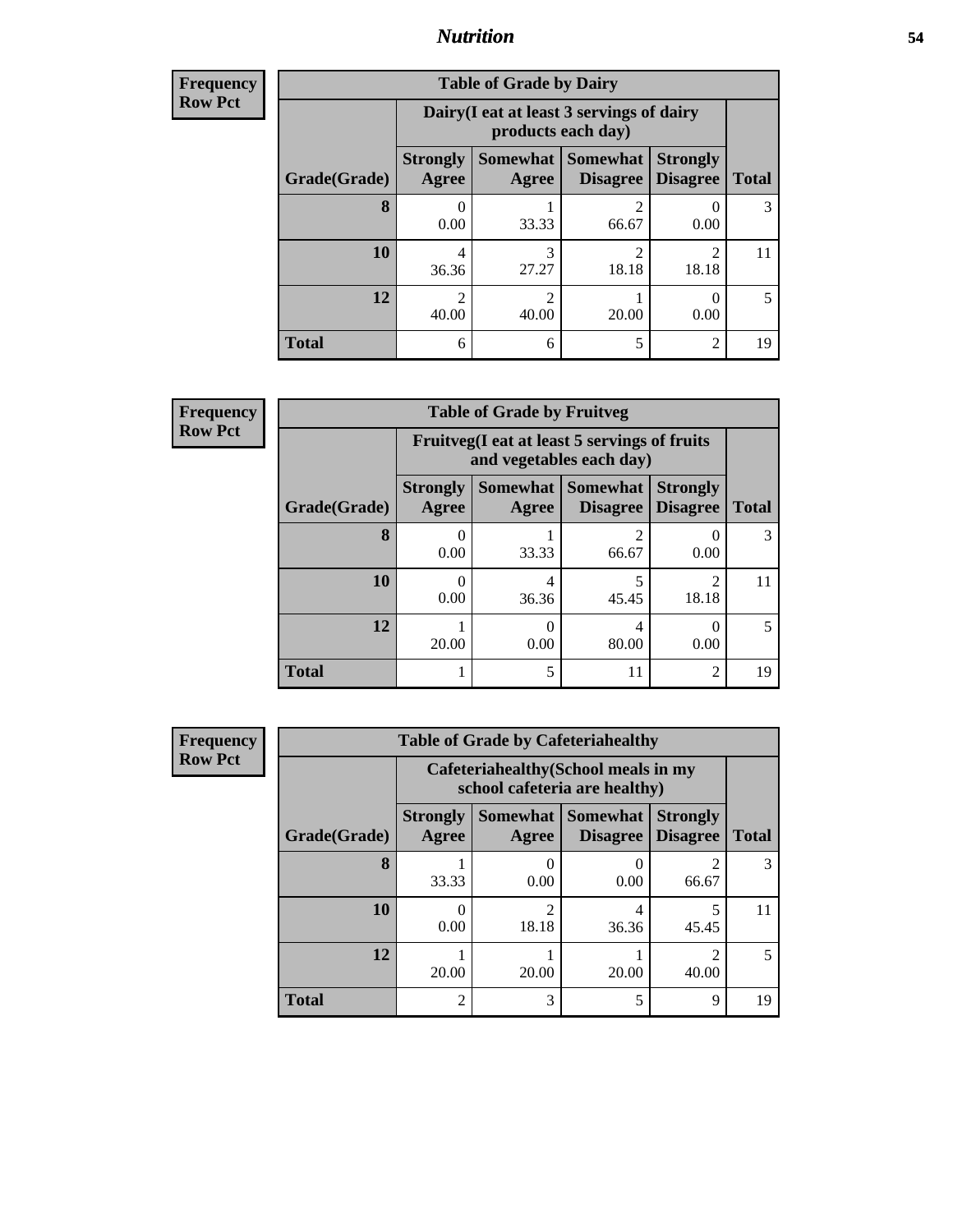### *Nutrition* **55**

| <b>Frequency</b> |
|------------------|
|                  |
| l Row Pct        |

| <b>Table of Grade by Cafeterianutrition</b> |                          |                                                                                           |                                   |                                    |                          |  |  |
|---------------------------------------------|--------------------------|-------------------------------------------------------------------------------------------|-----------------------------------|------------------------------------|--------------------------|--|--|
|                                             |                          | <b>Cafeterianutrition</b> (Facts about nutrition<br>are available in my school cafeteria) |                                   |                                    |                          |  |  |
| Grade(Grade)                                | <b>Strongly</b><br>Agree | Agree                                                                                     | Somewhat   Somewhat  <br>Disagree | <b>Strongly</b><br><b>Disagree</b> | <b>Total</b>             |  |  |
| 8                                           | 0.00                     | 33.33                                                                                     | 0.00                              | 66.67                              | $\mathcal{R}$            |  |  |
| 10                                          | 9.09                     | 2<br>18.18                                                                                | $\mathfrak{D}$<br>18.18           | 6<br>54.55                         | 11                       |  |  |
| 12                                          | 20.00                    | 2<br>40.00                                                                                | 0<br>0.00                         | っ<br>40.00                         | $\overline{\phantom{1}}$ |  |  |
| <b>Total</b>                                | 2                        | 5                                                                                         | $\overline{2}$                    | 10                                 | 19                       |  |  |

**Frequency Row Pct**

| <b>Table of Grade by Schoollunch</b> |                          |                                                                 |                               |                                    |                          |  |  |
|--------------------------------------|--------------------------|-----------------------------------------------------------------|-------------------------------|------------------------------------|--------------------------|--|--|
|                                      |                          | Schoollunch(I eat school lunch three or<br>more times per week) |                               |                                    |                          |  |  |
| Grade(Grade)                         | <b>Strongly</b><br>Agree | Agree                                                           | Somewhat Somewhat<br>Disagree | <b>Strongly</b><br><b>Disagree</b> | <b>Total</b>             |  |  |
| 8                                    | $\mathfrak{D}$<br>66.67  | 33.33                                                           | 0.00                          | 0.00                               | 3                        |  |  |
| 10                                   | 45.45                    | $\overline{\mathcal{L}}$<br>18.18                               | $\mathfrak{D}$<br>18.18       | ↑<br>18.18                         | 11                       |  |  |
| 12                                   | 3<br>60.00               | 0.00                                                            | 0<br>0.00                     | 40.00                              | $\overline{\phantom{0}}$ |  |  |
| <b>Total</b>                         | 10                       | 3                                                               | $\mathfrak{D}$                | $\overline{4}$                     | 19                       |  |  |

| <b>Table of Grade by Foodchoices</b> |                                 |                                                                     |                                      |                                    |              |  |  |
|--------------------------------------|---------------------------------|---------------------------------------------------------------------|--------------------------------------|------------------------------------|--------------|--|--|
|                                      |                                 | Foodchoices (I make healthy food choices in<br>my school cafeteria) |                                      |                                    |              |  |  |
| Grade(Grade)                         | <b>Strongly</b><br><b>Agree</b> | Agree                                                               | Somewhat Somewhat<br><b>Disagree</b> | <b>Strongly</b><br><b>Disagree</b> | <b>Total</b> |  |  |
| 8                                    | 0.00                            | 33.33                                                               | 33.33                                | 33.33                              | 3            |  |  |
| 10                                   | 9.09                            | 3<br>27.27                                                          | 6<br>54.55                           | 9.09                               |              |  |  |
| 12                                   | 20.00                           | 3<br>60.00                                                          | 0.00                                 | 20.00                              | 5            |  |  |
| <b>Total</b>                         | $\mathfrak{D}$                  | ┑                                                                   | 7                                    | 3                                  | 19           |  |  |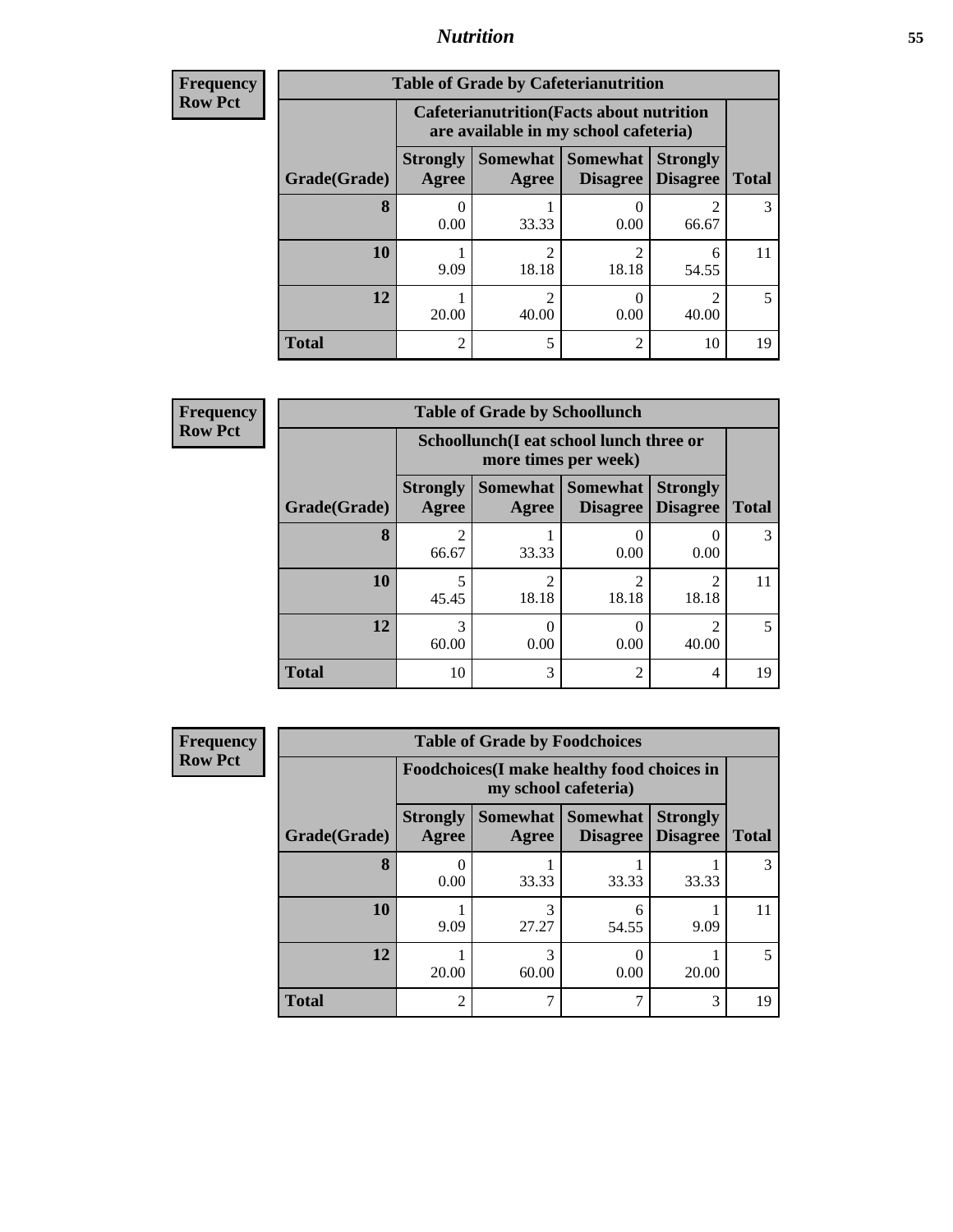### *Nutrition* **56**

| Frequency      |
|----------------|
| <b>Row Pct</b> |

| <b>Table of Grade by Wholewheat</b> |                          |                                                                                                             |                                      |                                    |              |  |  |
|-------------------------------------|--------------------------|-------------------------------------------------------------------------------------------------------------|--------------------------------------|------------------------------------|--------------|--|--|
|                                     |                          | Wholewheat (There are whole wheat and<br>multigrain breads and cereals available in<br>my school cafeteria) |                                      |                                    |              |  |  |
| Grade(Grade)                        | <b>Strongly</b><br>Agree | Agree                                                                                                       | Somewhat Somewhat<br><b>Disagree</b> | <b>Strongly</b><br><b>Disagree</b> | <b>Total</b> |  |  |
| 8                                   | 0<br>0.00                | 33.33                                                                                                       | 0.00                                 | 66.67                              |              |  |  |
| 10                                  | 4<br>36.36               | 3<br>27.27                                                                                                  | $\mathfrak{D}$<br>18.18              | $\mathcal{D}$<br>18.18             | 11           |  |  |
| 12                                  | 0<br>0.00                | 3<br>60.00                                                                                                  | 2<br>40.00                           | $\mathbf{0}$<br>0.00               |              |  |  |
| <b>Total</b>                        | 4                        | 7                                                                                                           | 4                                    | 4                                  | 19           |  |  |

**Frequency Row Pct**

| <b>Table of Grade by Healthyvending</b> |                          |                                                                                                                                               |                      |                                    |              |  |  |
|-----------------------------------------|--------------------------|-----------------------------------------------------------------------------------------------------------------------------------------------|----------------------|------------------------------------|--------------|--|--|
|                                         |                          | Healthyvending (If only healthy snacks and<br>beverages were available in the vending<br>machines during the school day,<br>I would buy them) |                      |                                    |              |  |  |
| Grade(Grade)                            | <b>Strongly</b><br>Agree | Somewhat<br>Agree                                                                                                                             | Somewhat<br>Disagree | <b>Strongly</b><br><b>Disagree</b> | <b>Total</b> |  |  |
| 8                                       | 0.00                     | 0<br>0.00                                                                                                                                     | 33.33                | 2<br>66.67                         | 3            |  |  |
| 10                                      | C<br>18.18               | 9.09                                                                                                                                          | 6<br>54.55           | $\mathfrak{D}$<br>18.18            | 11           |  |  |
| 12                                      | 0.00                     | 3<br>60.00                                                                                                                                    | 0<br>0.00            | $\mathfrak{D}$<br>40.00            | 5            |  |  |
| <b>Total</b>                            | 2                        | 4                                                                                                                                             | ┑                    | 6                                  | 19           |  |  |

| <b>Table of Grade by Schoolbreakfast</b> |                          |                                                                                                                                         |                                      |                                    |              |  |  |
|------------------------------------------|--------------------------|-----------------------------------------------------------------------------------------------------------------------------------------|--------------------------------------|------------------------------------|--------------|--|--|
|                                          |                          | Schoolbreakfast (If breakfast were<br>available at school,<br>but outside the cafeteria,<br>I would eat breakfast at school more often) |                                      |                                    |              |  |  |
| Grade(Grade)                             | <b>Strongly</b><br>Agree | Agree                                                                                                                                   | Somewhat Somewhat<br><b>Disagree</b> | <b>Strongly</b><br><b>Disagree</b> | <b>Total</b> |  |  |
| 8                                        | $\mathfrak{D}$<br>66.67  | 33.33                                                                                                                                   | 0.00                                 | 0.00                               | 3            |  |  |
| 10                                       | 4<br>36.36               | 4<br>36.36                                                                                                                              | 9.09                                 | っ<br>18.18                         | 11           |  |  |
| 12                                       | 0<br>0.00                | 3<br>60.00                                                                                                                              | 0<br>0.00                            | $\mathfrak{D}$<br>40.00            |              |  |  |
| <b>Total</b>                             | 6                        | 8                                                                                                                                       |                                      | 4                                  | 19           |  |  |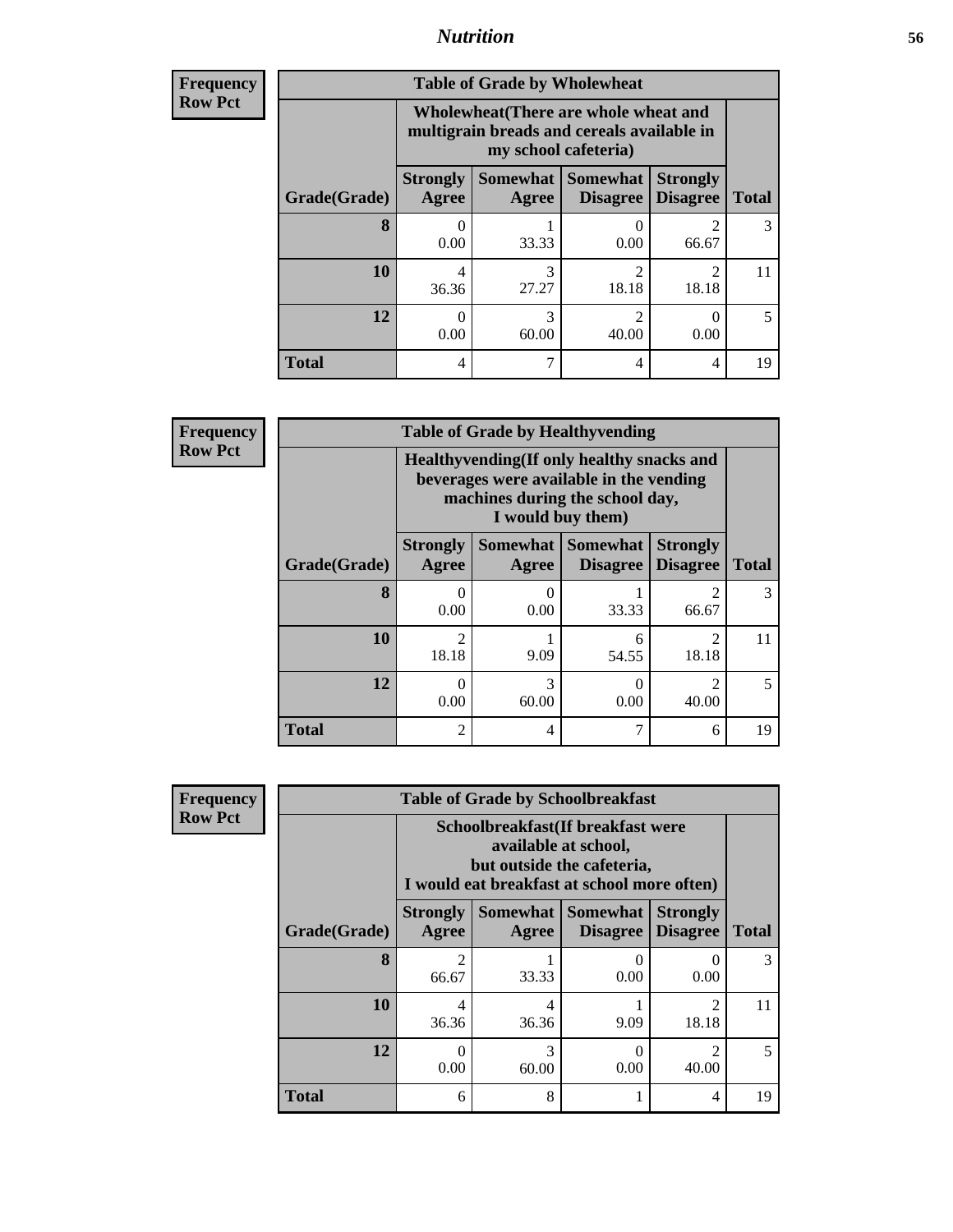| Frequency      | <b>Table of Educationaids by Grade</b>                                                                    |             |                    |                           |              |  |
|----------------|-----------------------------------------------------------------------------------------------------------|-------------|--------------------|---------------------------|--------------|--|
| <b>Col Pct</b> | <b>Educationaids</b> (I<br>have been<br>taught about<br><b>HIV/AIDS</b> at<br>school in the<br>past year) | 8           | Grade(Grade)<br>10 | 12                        | <b>Total</b> |  |
|                | <b>Yes</b>                                                                                                | 3<br>100.00 | 8<br>72.73         | 5<br>100.00               | 16           |  |
|                | N <sub>0</sub>                                                                                            | 0<br>0.00   | 3<br>27.27         | $\mathbf{\Omega}$<br>0.00 | 3            |  |
|                | <b>Total</b>                                                                                              | 3           | 11                 | 5                         | 19           |  |

| Frequency      | <b>Table of Educationcharacter by Grade</b>                                                  |                         |                                      |            |              |  |  |  |
|----------------|----------------------------------------------------------------------------------------------|-------------------------|--------------------------------------|------------|--------------|--|--|--|
| <b>Col Pct</b> | <b>Educationcharacter</b> (I<br>have been taught<br>about character<br>education in the past | Grade(Grade)            |                                      |            |              |  |  |  |
|                | year at school)                                                                              | 8                       | 10                                   | 12         | <b>Total</b> |  |  |  |
|                | <b>Yes</b>                                                                                   | 33.33                   | Q<br>81.82                           | 4<br>80.00 | 14           |  |  |  |
|                | No.                                                                                          | $\mathfrak{D}$<br>66.67 | $\mathcal{D}_{\mathcal{L}}$<br>18.18 | 20.00      | 5            |  |  |  |
|                | <b>Total</b>                                                                                 | 3                       | 11                                   | 5          | 19           |  |  |  |

| Frequency      | <b>Table of Gradcoach1 by Grade</b>              |            |              |            |              |
|----------------|--------------------------------------------------|------------|--------------|------------|--------------|
| <b>Col Pct</b> | Gradcoach1(I<br>know who my<br><b>Graduation</b> |            | Grade(Grade) |            |              |
|                | Coach is)                                        | 8          | 10           | 12         | <b>Total</b> |
|                | Yes                                              | 33.33      | 4<br>36.36   | 3<br>60.00 | 8            |
|                | N <sub>0</sub>                                   | 2<br>66.67 | 63.64        | 2<br>40.00 | 11           |
|                | <b>Total</b>                                     | 3          | 11           | 5          | 19           |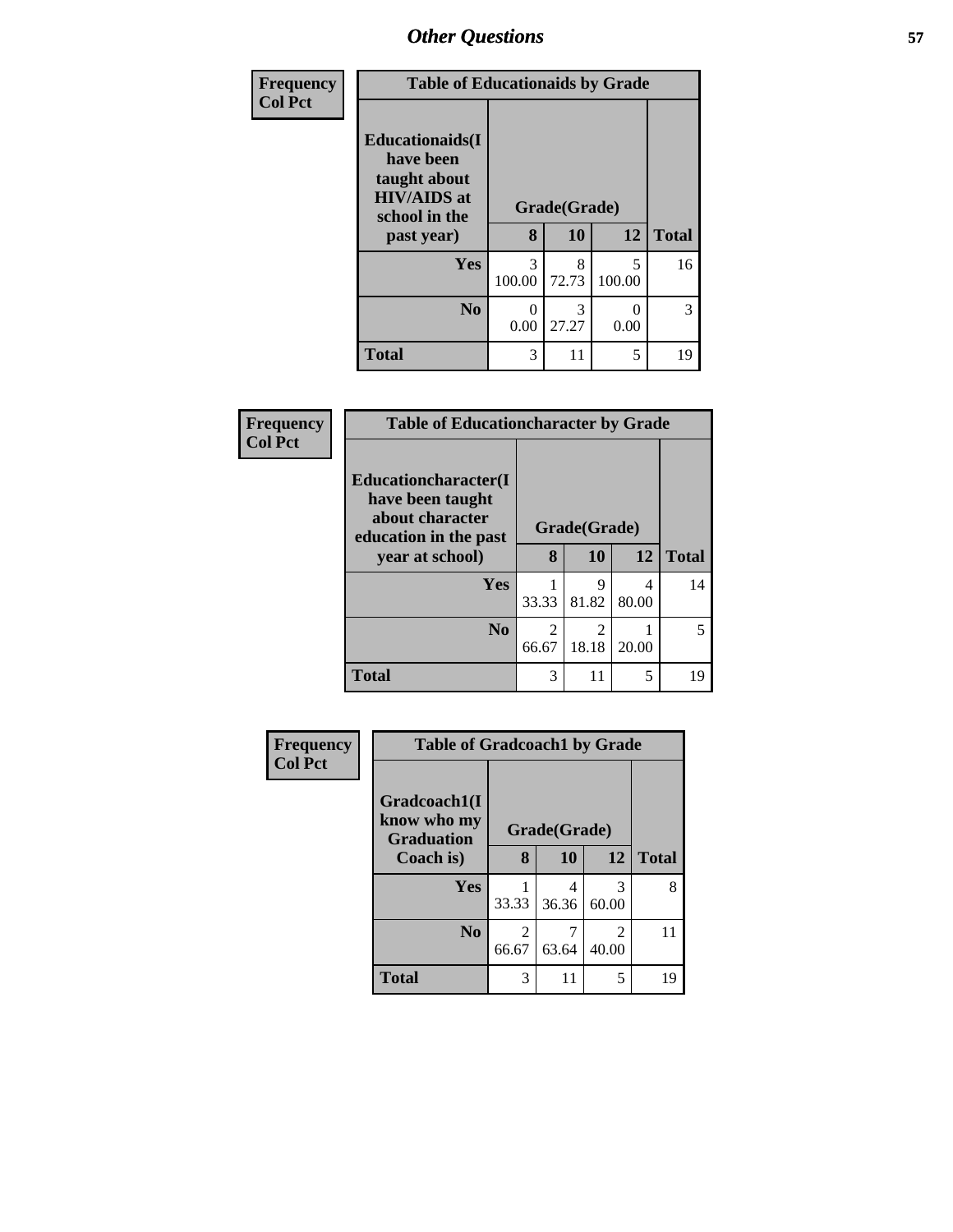| Frequency      | <b>Table of Gradcoach2 by Grade</b>                       |              |            |            |              |
|----------------|-----------------------------------------------------------|--------------|------------|------------|--------------|
| <b>Col Pct</b> | Gradcoach2(I<br>have<br>contacted my<br><b>Graduation</b> | Grade(Grade) |            |            |              |
|                | Coach)                                                    | 8            | 10         | 12         | <b>Total</b> |
|                | Yes                                                       | 33.33        | 2<br>18.18 | 2<br>40.00 | 5            |
|                | N <sub>0</sub>                                            | 2<br>66.67   | 9<br>81.82 | 3<br>60.00 | 14           |
|                | <b>Total</b>                                              | 3            | 11         | 5          | 19           |

| Frequency<br><b>Col Pct</b> | <b>Table of Gradcoach3 by Grade</b>                                         |                         |            |                         |              |
|-----------------------------|-----------------------------------------------------------------------------|-------------------------|------------|-------------------------|--------------|
|                             | Gradcoach3(I<br>have received<br>assistance<br>from my<br><b>Graduation</b> | Grade(Grade)            |            |                         |              |
|                             | Coach)                                                                      | 8                       | 10         | 12                      | <b>Total</b> |
|                             | <b>Yes</b>                                                                  | 0<br>0.00               | 9.09       | $\overline{2}$<br>40.00 | 3            |
|                             | N <sub>0</sub>                                                              | $\mathfrak{D}$<br>66.67 | 4<br>36.36 | $\mathcal{F}$<br>60.00  | 9            |
|                             | Don't know                                                                  | 33.33                   | 6<br>54.55 | $\theta$<br>0.00        | 7            |
|                             | <b>Total</b>                                                                | 3                       | 11         | 5                       | 19           |

| Frequency<br><b>Col Pct</b> | <b>Table of Selfharm by Grade</b>                                                                                                                                   |             |              |             |              |
|-----------------------------|---------------------------------------------------------------------------------------------------------------------------------------------------------------------|-------------|--------------|-------------|--------------|
|                             | <b>Selfharm</b> (During<br>the past 12<br>months,<br>I harmed myself<br>on purpose<br>Suicideconsider<br>During the past<br>12 months,<br>I seriously<br>considered |             | Grade(Grade) |             |              |
|                             | suicide)                                                                                                                                                            | 8           | 10           | 12          | <b>Total</b> |
|                             | N <sub>0</sub>                                                                                                                                                      | 3<br>100.00 | 11<br>100.00 | 5<br>100.00 | 19           |
|                             | <b>Total</b>                                                                                                                                                        | 3           | 11           | 5           | 19           |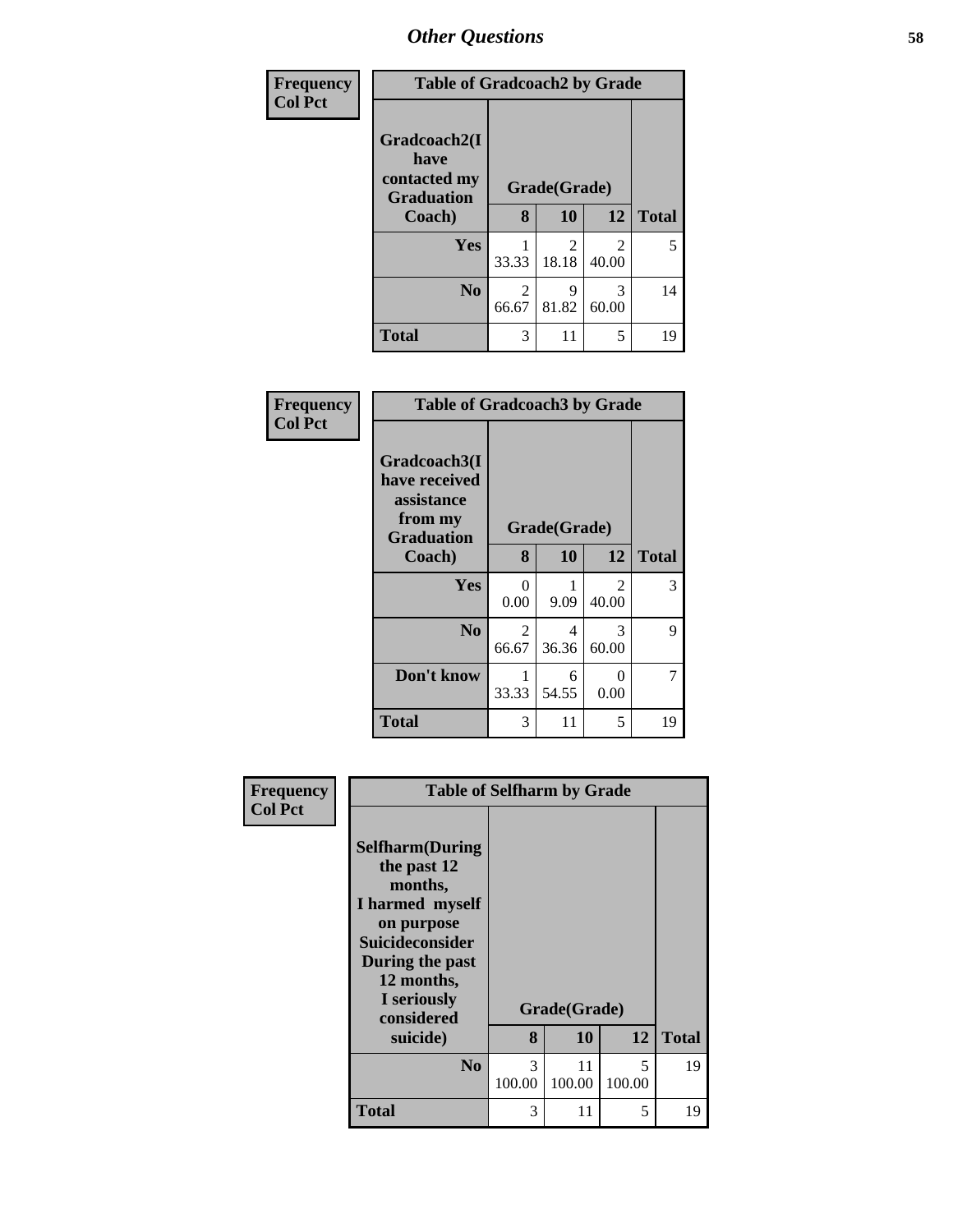| <b>Frequency</b> |                 | <b>Table of Suicideconsider by Grade</b> |              |        |                |  |  |
|------------------|-----------------|------------------------------------------|--------------|--------|----------------|--|--|
| <b>Col Pct</b>   |                 |                                          | Grade(Grade) |        |                |  |  |
|                  | Suicideconsider | 8                                        | <b>10</b>    | 12     | <b>Total</b>   |  |  |
|                  | Yes             | 33.33                                    | 9.09         | 0.00   | $\overline{2}$ |  |  |
|                  | N <sub>0</sub>  | 2<br>66.67                               | 10<br>90.91  | 100.00 | 17             |  |  |
|                  | <b>Total</b>    | 3                                        | 11           |        | 19             |  |  |

| <b>Frequency</b> | <b>Table of Suicideattempt by Grade</b>              |            |              |             |              |  |  |
|------------------|------------------------------------------------------|------------|--------------|-------------|--------------|--|--|
| <b>Col Pct</b>   | Suicideattempt(I<br>have attempted<br>suicide in the |            | Grade(Grade) |             |              |  |  |
|                  | last year)                                           | 8          | 10           | 12          | <b>Total</b> |  |  |
|                  | Yes                                                  | 33.33      | 0.00         | 0<br>0.00   |              |  |  |
|                  | N <sub>0</sub>                                       | 2<br>66.67 | 11<br>100.00 | 5<br>100.00 | 18           |  |  |
|                  | <b>Total</b>                                         | 3          | 11           | 5           | 19           |  |  |

| Frequency      | <b>Table of Instantmessaged by Grade</b>               |              |            |                         |              |
|----------------|--------------------------------------------------------|--------------|------------|-------------------------|--------------|
| <b>Col Pct</b> | Instantmessaged(I<br>have instant<br>messaged people I | Grade(Grade) |            |                         |              |
|                | do not even know)                                      | 8            | 10         | 12                      | <b>Total</b> |
|                | Yes                                                    | 3<br>100.00  | 6<br>54.55 | $\overline{2}$<br>40.00 | 11           |
|                | N <sub>0</sub>                                         | 0<br>0.00    | 5<br>45.45 | 3<br>60.00              | 8            |
|                | <b>Total</b>                                           | 3            | 11         | 5                       | 19           |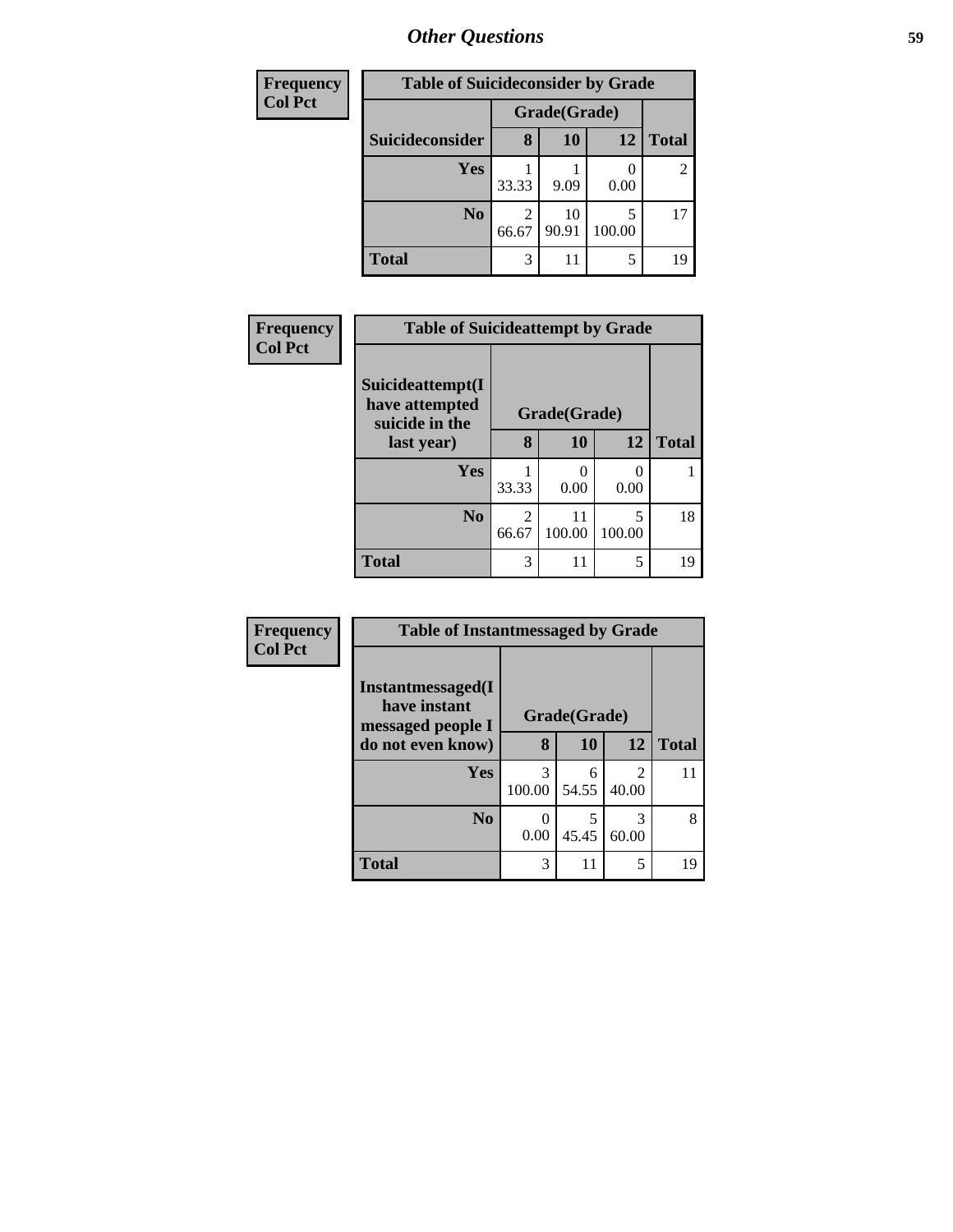| Frequency<br><b>Col Pct</b> | <b>Table of Getsalong by Grade</b>                  |              |            |            |              |
|-----------------------------|-----------------------------------------------------|--------------|------------|------------|--------------|
|                             | Getsalong(I get<br>along with other<br>students and | Grade(Grade) |            |            |              |
|                             | adults)                                             | 8            | 10         | <b>12</b>  | <b>Total</b> |
|                             | <b>Strongly Agree</b>                               | 0<br>0.00    | 4<br>36.36 | 4<br>80.00 | 8            |
|                             | <b>Somewhat Agree</b>                               | 2<br>66.67   | 5<br>45.45 | 20.00      | 8            |
|                             | <b>Somewhat Disagree</b>                            | 33.33        | 2<br>18.18 | 0<br>0.00  | 3            |
|                             | <b>Total</b>                                        | 3            | 11         | 5          | 19           |

| Frequency      | <b>Table of Safehome by Grade</b> |                   |                  |                  |    |
|----------------|-----------------------------------|-------------------|------------------|------------------|----|
| <b>Col Pct</b> | Safehome(I feel<br>safe at home)  | Grade(Grade)<br>8 | <b>Total</b>     |                  |    |
|                | <b>Strongly Agree</b>             | 33.33             | 10<br>6<br>54.55 | 12<br>4<br>80.00 | 11 |
|                | <b>Somewhat Agree</b>             | 33.33             | 3<br>27.27       | 20.00            | 5  |
|                | <b>Somewhat Disagree</b>          | 33.33             | 9.09             | 0<br>0.00        | 2  |
|                | <b>Strongly Disagree</b>          | 0<br>0.00         | 9.09             | 0<br>0.00        |    |
|                | <b>Total</b>                      | 3                 | 11               | 5                | 19 |

| Frequency      | <b>Table of Adulttalk by Grade</b>                                                  |            |              |             |              |  |  |  |  |
|----------------|-------------------------------------------------------------------------------------|------------|--------------|-------------|--------------|--|--|--|--|
| <b>Col Pct</b> | <b>Adulttalk(I</b><br>know an<br>adult at<br>school that<br>I can talk<br>with if I |            | Grade(Grade) |             |              |  |  |  |  |
|                | need help)                                                                          | 8          | <b>10</b>    | 12          | <b>Total</b> |  |  |  |  |
|                | <b>Yes</b>                                                                          | 2<br>66.67 | 8<br>72.73   | 5<br>100.00 | 15           |  |  |  |  |
|                | N <sub>0</sub>                                                                      | 33.33      | 3<br>27.27   | ∩<br>0.00   | 4            |  |  |  |  |
|                | <b>Total</b>                                                                        | 3          | 11           | 5           | 19           |  |  |  |  |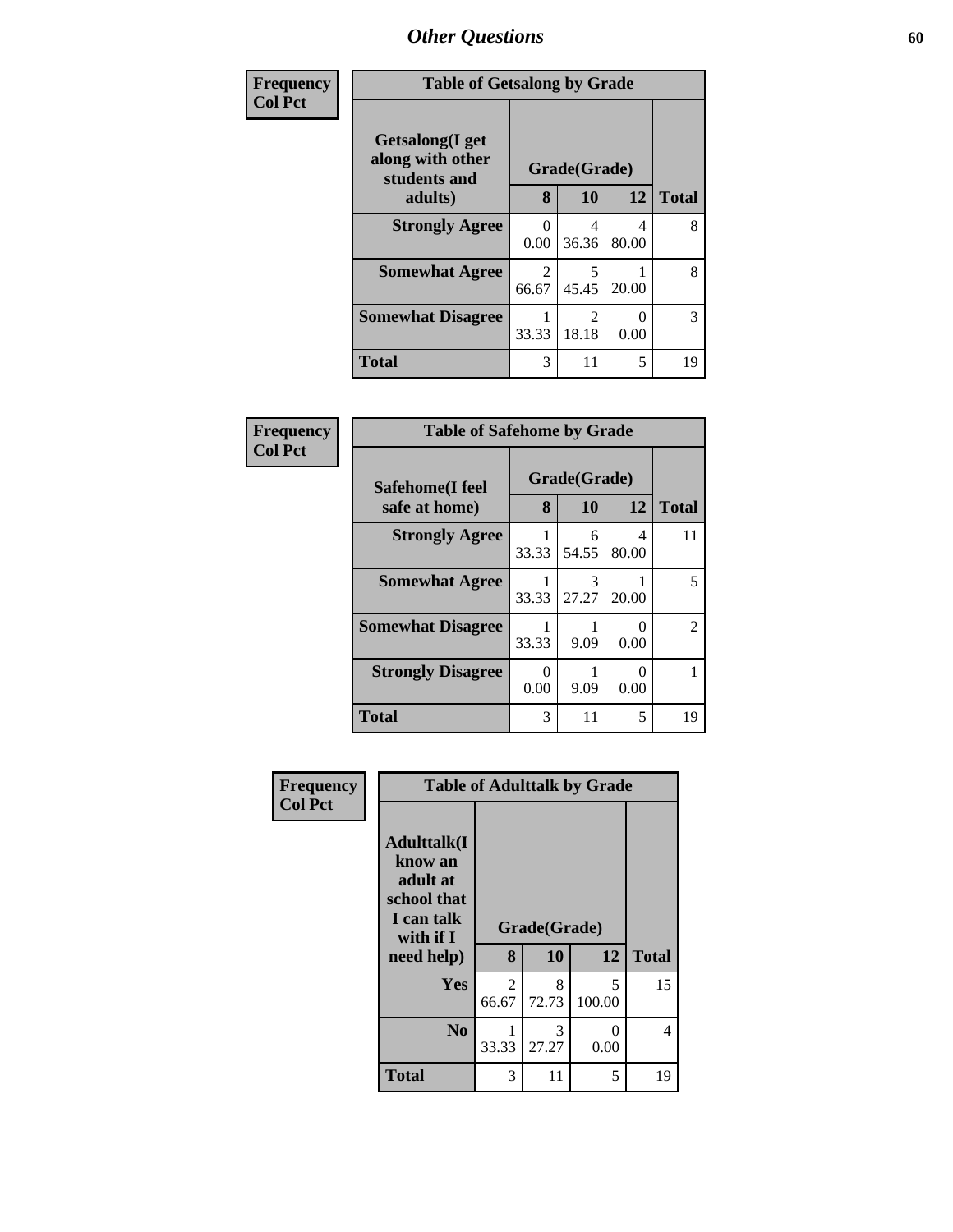**Frequency Row Pct**

| <b>Table of Grade by Tytime</b> |            |                                                                                         |          |                      |                      |                   |              |  |
|---------------------------------|------------|-----------------------------------------------------------------------------------------|----------|----------------------|----------------------|-------------------|--------------|--|
|                                 |            | Tvtime (On an average school day,<br>how much unsupervised time do I spend watching TV) |          |                      |                      |                   |              |  |
| Grade(Grade)   None             |            | <b>Less that</b><br>hour/day                                                            | hour/day | $2 - 3$<br>hours/day | $4 - 5$<br>hours/day | $6+$<br>hours/day | <b>Total</b> |  |
| 8                               | 0.00       | 0.00                                                                                    | 33.33    | 0.00                 | 33.33                | 33.33             | 3            |  |
| 10                              | 3<br>27.27 | 27.27                                                                                   | 9.09     | 18.18                | 9.09                 | 9.09              | 11           |  |
| 12                              | 20.00      | 20.00                                                                                   | 20.00    | 0.00                 | 40.00                | 0.00              | 5.           |  |
| <b>Total</b>                    | 4          |                                                                                         | 3        | っ                    |                      | റ                 | 19           |  |

**Frequency**

**Row Pct**

| <b>Table of Grade by Computertime</b> |       |                                                                                                                               |      |            |       |      |    |  |  |
|---------------------------------------|-------|-------------------------------------------------------------------------------------------------------------------------------|------|------------|-------|------|----|--|--|
|                                       |       | Computertime (On an average school day,<br>how much unsupervised time do I spend on the computer)                             |      |            |       |      |    |  |  |
| Grade(Grade)                          | None  | <b>Less that</b><br>$2 - 3$<br>$4 - 5$<br>$6+$<br>hour/day<br>hour/day<br>hours/day<br>hours/day<br>hours/day<br><b>Total</b> |      |            |       |      |    |  |  |
| 8                                     | 0.00  | 0.00                                                                                                                          | 0.00 | ∍<br>66.67 | 33.33 | 0.00 |    |  |  |
| 10                                    | 9.09  | 4<br>36.36                                                                                                                    | 9.09 | ⌒<br>18.18 | 18.18 | 9.09 | 11 |  |  |
| 12                                    | 20.00 | 60.00                                                                                                                         | 0.00 | 20.00      | 0.00  | 0.00 |    |  |  |
| <b>Total</b>                          | っ     |                                                                                                                               |      |            | 3     |      | 19 |  |  |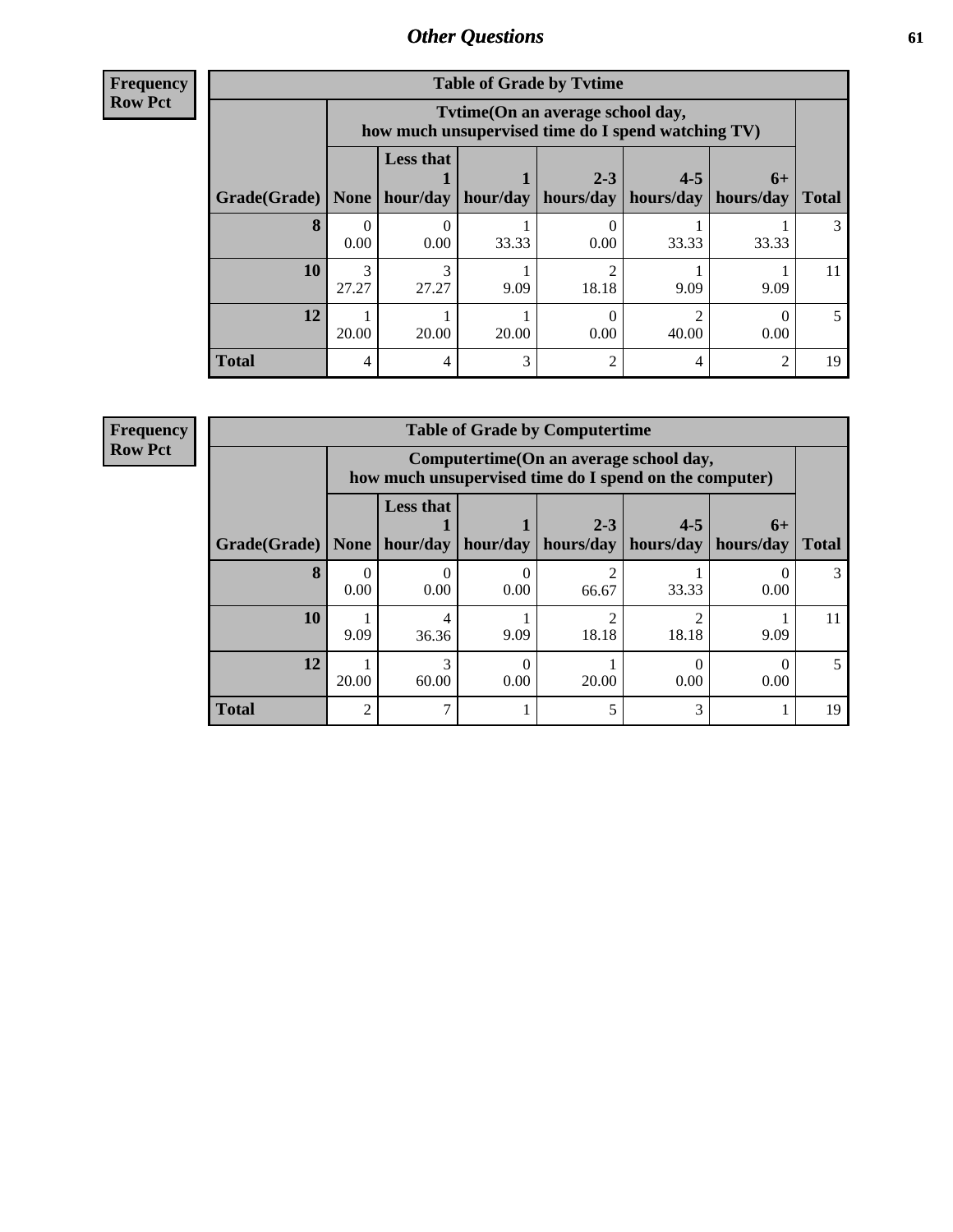### *Questions about Driving Laws* **62** *Driving Questions were asked only of high school students.*

| Frequency      |              | <b>Table of Grade by License1</b> |                                                                                                                                              |                           |              |  |  |
|----------------|--------------|-----------------------------------|----------------------------------------------------------------------------------------------------------------------------------------------|---------------------------|--------------|--|--|
| <b>Row Pct</b> |              |                                   | License1(During the first 6<br>months of driving with a<br>provisional license,<br>the only passengers who can<br>ride with the driver are:) |                           |              |  |  |
|                | Grade(Grade) | <b>Parent or</b>                  | <b>Family</b><br><b>Guardian   Members   Friends</b>                                                                                         |                           | <b>Total</b> |  |  |
|                | 8            | 0                                 | $\Omega$                                                                                                                                     | 0                         | 0            |  |  |
|                | 10           | 3<br>27.27                        | 8<br>72.73                                                                                                                                   | $\mathbf{\Omega}$<br>0.00 | 11           |  |  |
|                | 12           | 20.00                             | 3<br>60.00                                                                                                                                   | 20.00                     | 5            |  |  |
|                | <b>Total</b> | $\overline{4}$                    | 11                                                                                                                                           |                           | 16           |  |  |
|                |              | <b>Frequency Missing = 3</b>      |                                                                                                                                              |                           |              |  |  |

| <b>Frequency</b> |              | <b>Table of Grade by License2</b>                                                                           |                                      |                                                    |               |              |
|------------------|--------------|-------------------------------------------------------------------------------------------------------------|--------------------------------------|----------------------------------------------------|---------------|--------------|
| <b>Row Pct</b>   |              | License2(17 yr old drivers with<br>a provisional driver's license<br>cannot drive between the hours<br>of:) |                                      |                                                    |               |              |
|                  | Grade(Grade) | <b>Midnight</b><br>to 6am                                                                                   | 1am<br>to<br>5am                     | N <sub>0</sub><br>curfew<br>for 17<br>year<br>olds | Don't<br>Know | <b>Total</b> |
|                  | 8            | $\Omega$                                                                                                    | $\Omega$                             | $\Omega$                                           | 0             | 0            |
|                  | 10           | 4<br>36.36                                                                                                  | $\mathcal{R}$<br>27.27               | 9.09                                               | 3<br>27.27    | 11           |
|                  | 12           | 3<br>60.00                                                                                                  | $\mathcal{D}_{\mathcal{A}}$<br>40.00 | 0<br>0.00                                          | 0<br>0.00     | 5            |
|                  | <b>Total</b> | 7                                                                                                           | 5                                    | 1                                                  | 3             | 16           |
|                  |              | <b>Frequency Missing = 3</b>                                                                                |                                      |                                                    |               |              |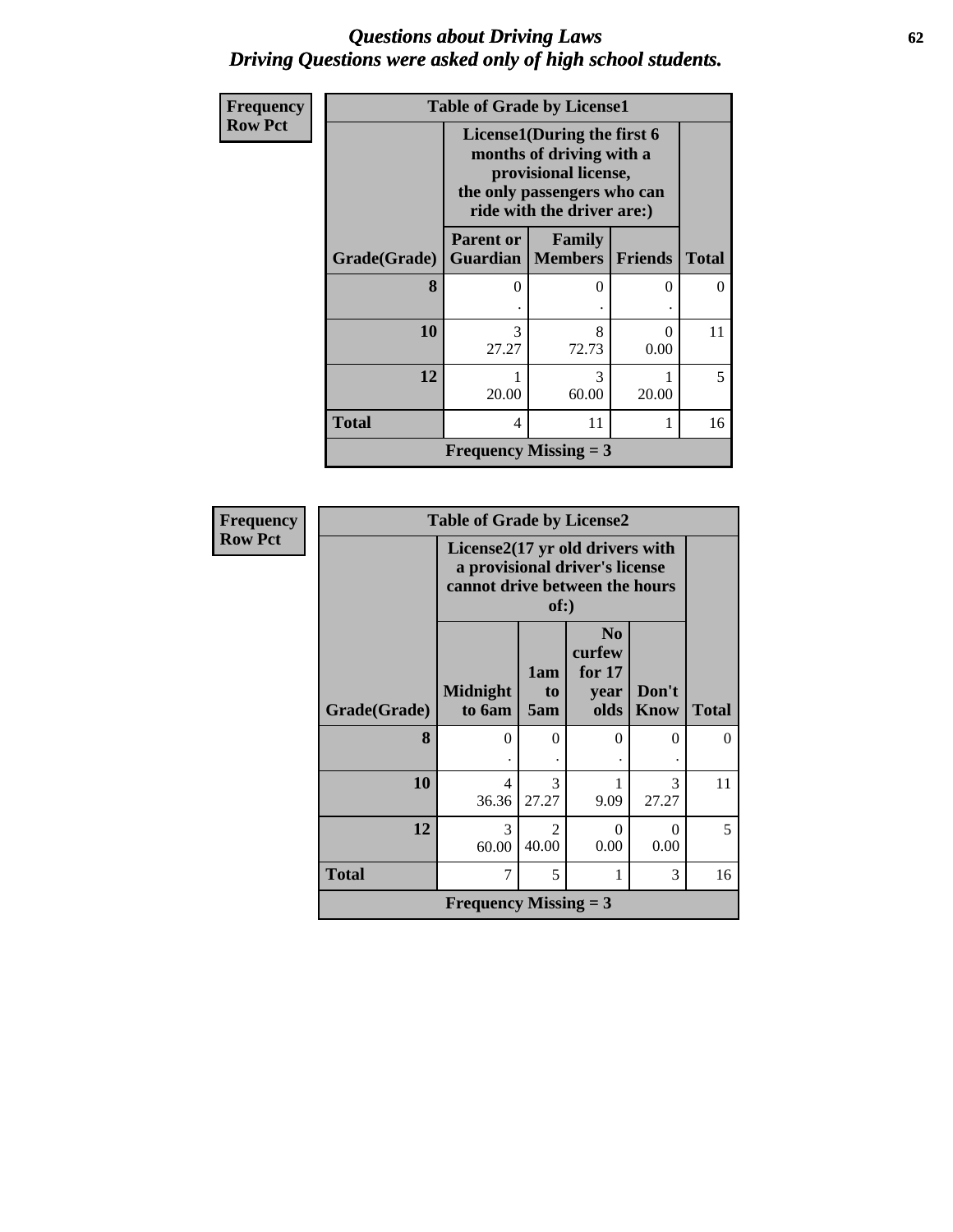#### *Questions about Driving Laws* **63** *Driving Questions were asked only of high school students.*

| Frequency      |              | <b>Table of Grade by License3</b>                                                      |                              |                  |                  |           |               |              |
|----------------|--------------|----------------------------------------------------------------------------------------|------------------------------|------------------|------------------|-----------|---------------|--------------|
| <b>Row Pct</b> |              | License3(For drivers under the age of 21,<br>what level of alcohol is considered DUI?) |                              |                  |                  |           |               |              |
|                | Grade(Grade) | Any<br>Amount                                                                          | 0.02                         | 0.04             | 0.06             | 0.08      | Don't<br>know | <b>Total</b> |
|                | 8            | $\Omega$                                                                               | $\Omega$<br>٠                | $\Omega$<br>٠    | $\theta$<br>٠    | $\Omega$  | 0             | $\Omega$     |
|                | 10           | $\overline{\mathcal{A}}$<br>36.36                                                      | 3<br>27.27                   | $\Omega$<br>0.00 | $\theta$<br>0.00 | 9.09      | 3<br>27.27    | 11           |
|                | 12           | 20.00                                                                                  | 20.00                        | 20.00            | 20.00            | 0<br>0.00 | 20.00         | 5.           |
|                | <b>Total</b> | 5                                                                                      | 4                            |                  |                  |           | 4             | 16           |
|                |              |                                                                                        | <b>Frequency Missing = 3</b> |                  |                  |           |               |              |

| V |                                                                                                                                                          |                                                                    |                                                                                                                        | <b>Table of Grade by License4</b> |            |                                      |          |  |
|---|----------------------------------------------------------------------------------------------------------------------------------------------------------|--------------------------------------------------------------------|------------------------------------------------------------------------------------------------------------------------|-----------------------------------|------------|--------------------------------------|----------|--|
|   |                                                                                                                                                          |                                                                    | License4(A driver under 21<br>automatically loses his/her license if<br>caught exceeding the posted speet limit<br>by: |                                   |            |                                      |          |  |
|   | Can't<br>lose<br><b>Depends</b><br>license<br>$15+$<br>$25+$<br>Don't<br>for<br><sub>on</sub><br>Grade(Grade)<br>mph<br>speeding<br>know<br>mph<br>judge |                                                                    |                                                                                                                        |                                   |            |                                      |          |  |
|   | 8                                                                                                                                                        | 0                                                                  | 0                                                                                                                      | 0                                 | 0          | 0                                    | $\Omega$ |  |
|   | 10                                                                                                                                                       | $\mathfrak{D}$<br>18.18                                            | 3<br>27.27                                                                                                             | 9.09                              | 3<br>27.27 | $\mathcal{D}_{\mathcal{L}}$<br>18.18 | 11       |  |
|   | 12                                                                                                                                                       | $\mathcal{R}$<br>0<br>0<br>20.00<br>20.00<br>0.00<br>0.00<br>60.00 |                                                                                                                        |                                   |            |                                      |          |  |
|   | <b>Total</b><br>5<br>3<br>2<br>2<br>4                                                                                                                    |                                                                    |                                                                                                                        |                                   |            |                                      |          |  |
|   | <b>Frequency Missing = 3</b>                                                                                                                             |                                                                    |                                                                                                                        |                                   |            |                                      |          |  |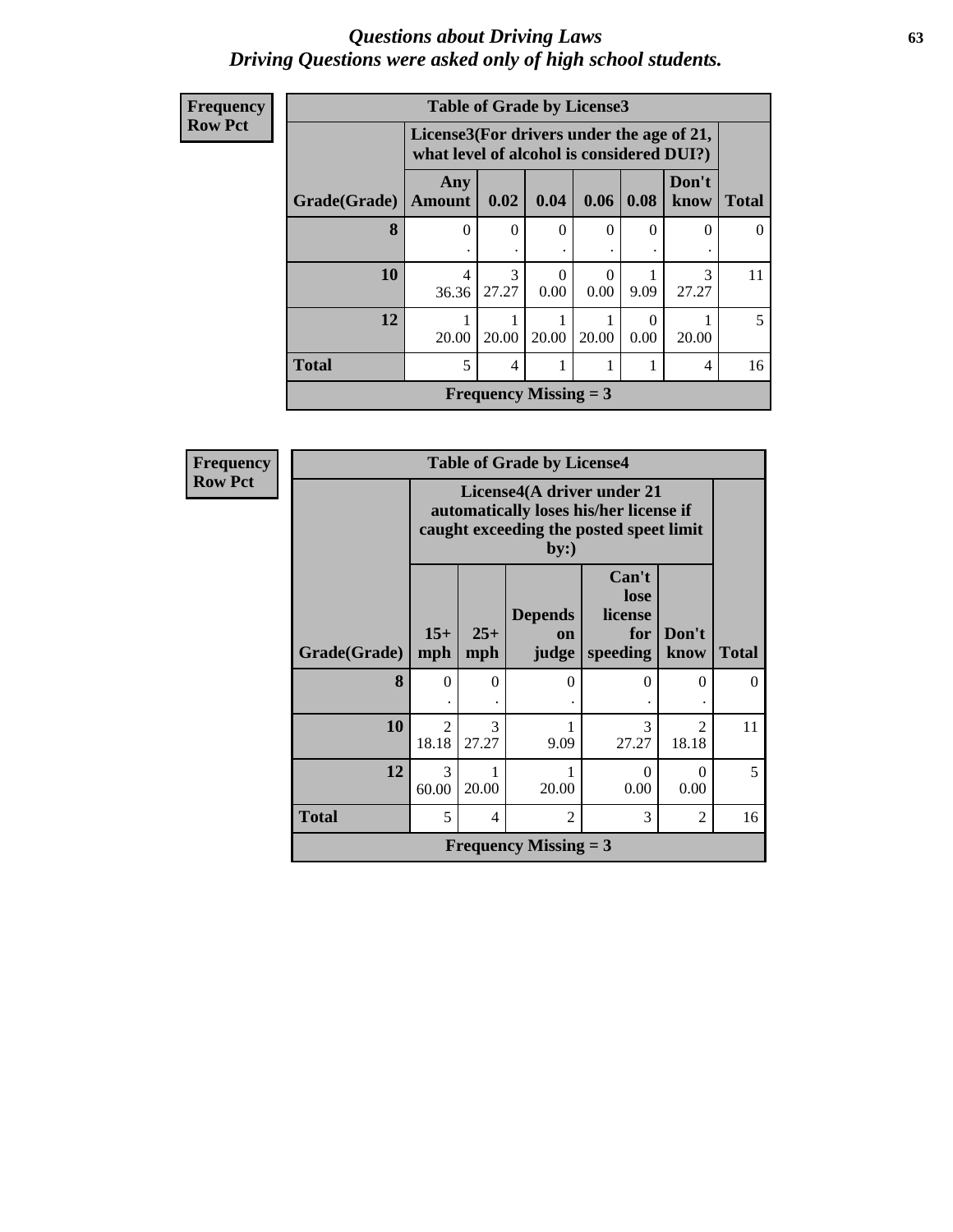### *Questions about Driving Laws* **64** *Driving Questions were asked only of high school students.*

| <b>Frequency</b> | <b>Table of Grade by License5</b> |                                                                                                                                                                      |            |              |  |
|------------------|-----------------------------------|----------------------------------------------------------------------------------------------------------------------------------------------------------------------|------------|--------------|--|
| <b>Row Pct</b>   |                                   | License5(A)<br>Georgia<br>teenager<br>with family<br>connections<br>or a good<br>lawyer can<br>break a teen<br>driving law<br>and keep<br>their driver's<br>license) |            |              |  |
|                  | Grade(Grade)                      | Yes                                                                                                                                                                  | No         | <b>Total</b> |  |
|                  | 8                                 | 0                                                                                                                                                                    | 0          | $\theta$     |  |
|                  | 10                                | 3<br>27.27                                                                                                                                                           | 8<br>72.73 | 11           |  |
|                  | 12                                | $\mathfrak{D}$<br>40.00                                                                                                                                              | 3<br>60.00 | 5            |  |
|                  | <b>Total</b>                      | 5                                                                                                                                                                    | 11         | 16           |  |
|                  | <b>Frequency Missing = 3</b>      |                                                                                                                                                                      |            |              |  |

| <b>Frequency</b> | <b>Table of Grade by License6</b> |                              |                                                                                                                                                 |               |              |
|------------------|-----------------------------------|------------------------------|-------------------------------------------------------------------------------------------------------------------------------------------------|---------------|--------------|
| <b>Row Pct</b>   |                                   |                              | License <sub>6</sub> (I know a<br>friend or<br>classmate that<br>broke a teen<br>driving law,<br>but was allowed to<br>keep his/her<br>license) |               |              |
|                  | Grade(Grade)                      | Yes                          | N <sub>0</sub>                                                                                                                                  | Don't<br>know | <b>Total</b> |
|                  | 8                                 | $\Omega$                     | $\theta$                                                                                                                                        | 0             | $\theta$     |
|                  | 10                                | $\overline{4}$<br>36.36      | 4<br>36.36                                                                                                                                      | 3<br>27.27    | 11           |
|                  | 12                                | 2<br>40.00                   | 2<br>40.00                                                                                                                                      | 1<br>20.00    | 5            |
|                  | <b>Total</b>                      | 6                            | 6                                                                                                                                               | 4             | 16           |
|                  |                                   | <b>Frequency Missing = 3</b> |                                                                                                                                                 |               |              |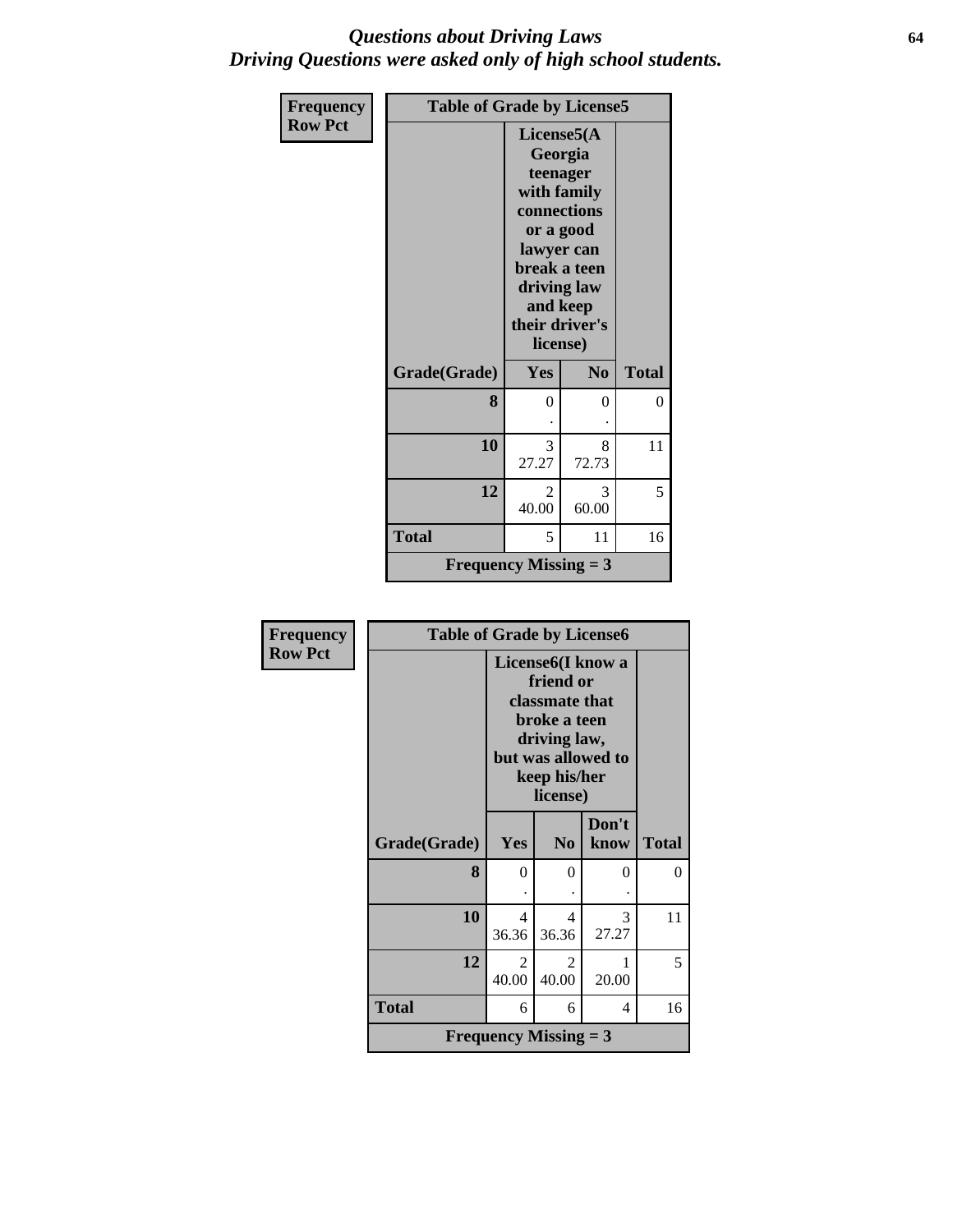#### *Questions about Driving Laws* **65** *Driving Questions were asked only of high school students.*

| Frequency      |              |                                                                                                  | <b>Table of Grade by License7</b> |                        |              |
|----------------|--------------|--------------------------------------------------------------------------------------------------|-----------------------------------|------------------------|--------------|
| <b>Row Pct</b> |              | License7(A student under the<br>age of 18 cam loser his/her<br>driving privileges if he or she:) |                                   |                        |              |
|                | Grade(Grade) | <b>Have</b><br>more than<br><b>10</b><br>unexcused<br>absences<br>per school<br>yr               | Drop out<br>without<br>graduating | All of<br>the<br>above | <b>Total</b> |
|                | 8            | 0                                                                                                | 0                                 | $\Omega$               | 0            |
|                | 10           | $\overline{c}$<br>18.18                                                                          | 9.09                              | 8<br>72.73             | 11           |
|                | 12           | 20.00                                                                                            | 20.00                             | 3<br>60.00             | 5            |
|                | <b>Total</b> | 3                                                                                                | $\mathfrak{D}$                    | 11                     | 16           |
|                |              | <b>Frequency Missing = 3</b>                                                                     |                                   |                        |              |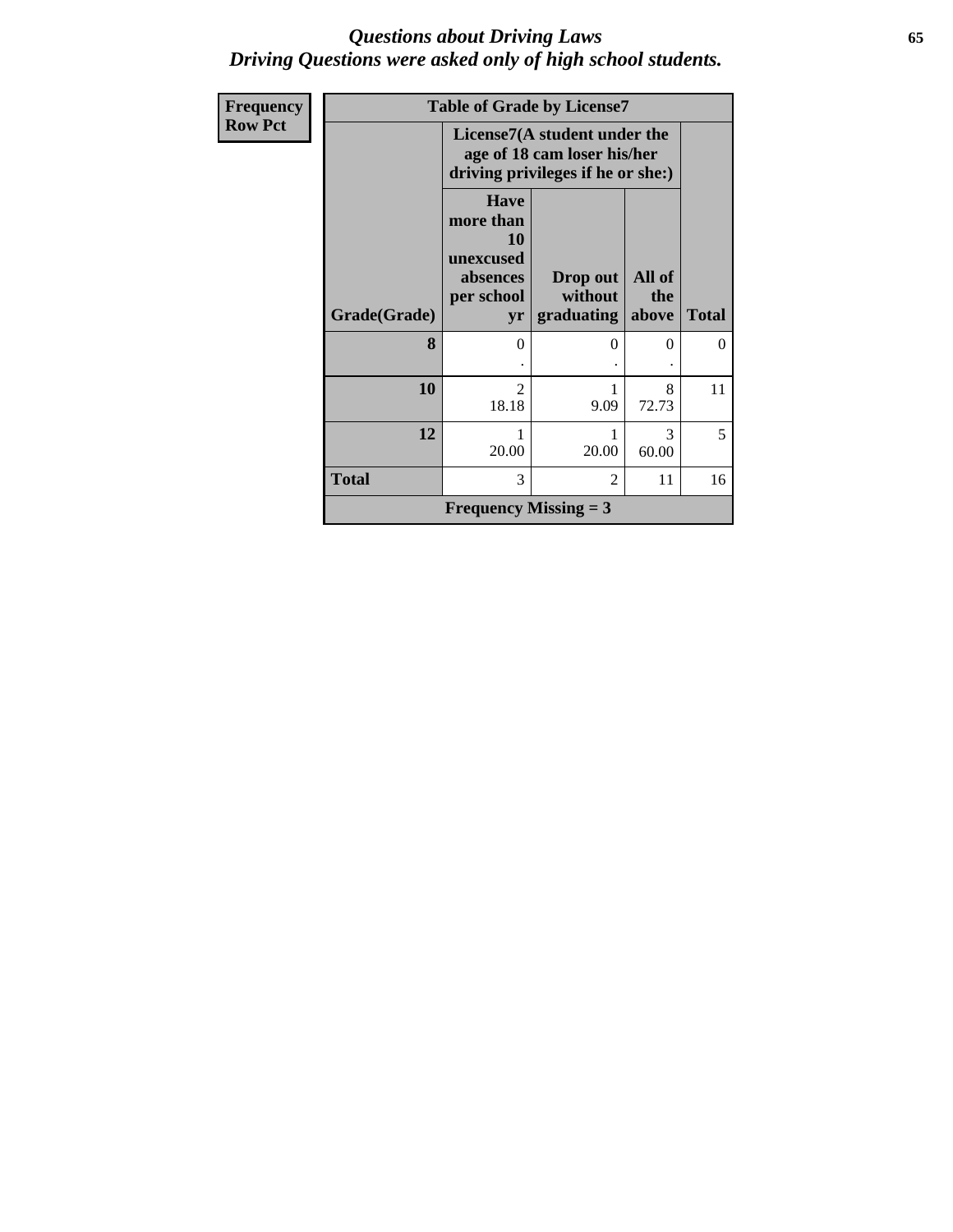# *Select Results by Gender* **66**

| Frequency      | <b>Table of SchoolClimate2 by Gender</b>          |                                 |             |                |  |
|----------------|---------------------------------------------------|---------------------------------|-------------|----------------|--|
| <b>Col Pct</b> | SchoolClimate2(I<br>feel successful at<br>school) | Gender(Gender)<br><b>Female</b> | <b>Male</b> | <b>Total</b>   |  |
|                | <b>Strongly Agree</b>                             | 12.50                           | 9.09        | $\overline{2}$ |  |
|                | <b>Somewhat Agree</b>                             | 5<br>62.50                      | 8<br>72.73  | 13             |  |
|                | <b>Somewhat Disagree</b>                          | $\mathcal{D}$<br>25.00          | 9.09        | 3              |  |
|                | <b>Strongly Disagree</b>                          | $\Omega$<br>0.00                | 9.09        |                |  |
|                | <b>Total</b>                                      | 8                               | 11          | 19             |  |

| <b>Frequency</b> | <b>Table of SchoolClimate6 by Gender</b> |               |                |                |
|------------------|------------------------------------------|---------------|----------------|----------------|
| <b>Col Pct</b>   | <b>SchoolClimate6(Teachers</b>           |               | Gender(Gender) |                |
|                  | treat me with respect)                   | <b>Female</b> | <b>Male</b>    | <b>Total</b>   |
|                  | <b>Strongly Agree</b>                    | 2<br>25.00    | 45.45          |                |
|                  | <b>Somewhat Agree</b>                    | 5<br>62.50    | 3<br>27.27     | 8              |
|                  | <b>Somewhat Disagree</b>                 | 12.50         | 9.09           | $\mathfrak{D}$ |
|                  | <b>Strongly Disagree</b>                 | ∩<br>0.00     | っ<br>18.18     | $\mathcal{D}$  |
|                  | <b>Total</b>                             | 8             | 11             | 19             |

| Frequency      | <b>Table of SchoolClimate8 by Gender</b>                                             |                                      |                        |              |  |
|----------------|--------------------------------------------------------------------------------------|--------------------------------------|------------------------|--------------|--|
| <b>Col Pct</b> | <b>SchoolClimate8(Students</b><br>are frequently<br>recognized for good<br>behavior) | Gender(Gender)<br><b>Female</b>      | <b>Male</b>            | <b>Total</b> |  |
|                |                                                                                      |                                      |                        |              |  |
|                | <b>Strongly Agree</b>                                                                | $\mathfrak{D}$<br>25.00              | $\mathcal{D}$<br>18.18 | 4            |  |
|                | <b>Somewhat Agree</b>                                                                | 4<br>50.00                           | 3<br>27.27             | 7            |  |
|                | <b>Somewhat Disagree</b>                                                             | $\mathcal{D}_{\mathcal{L}}$<br>25.00 | 5<br>45.45             | 7            |  |
|                | <b>Strongly Disagree</b>                                                             | 0<br>0.00                            | 9.09                   |              |  |
|                | Total                                                                                | 8                                    | 11                     | 19           |  |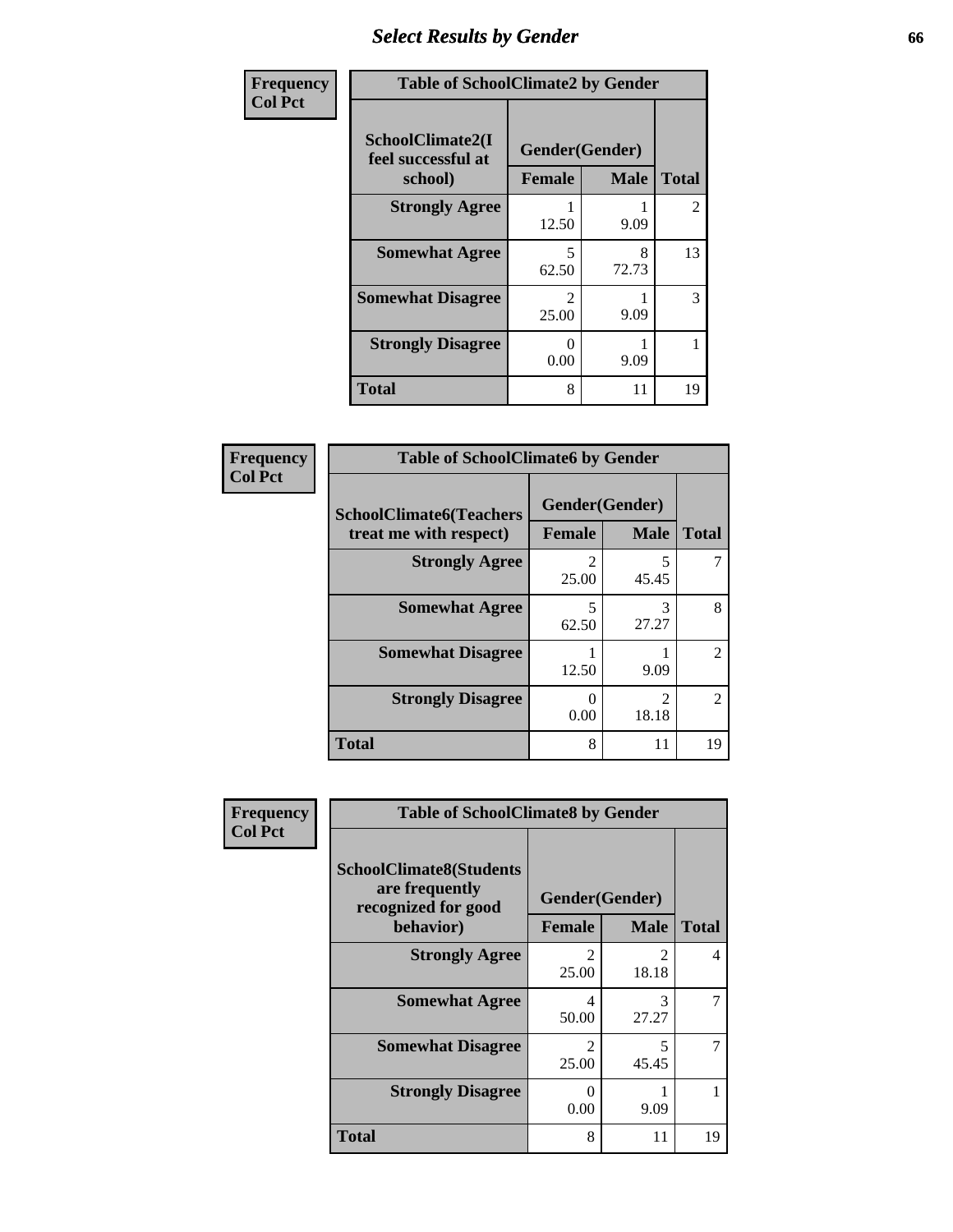## **Select Results by Gender 67**

| <b>Frequency</b> | <b>Table of Gender by Dropout</b> |                                                              |                |              |  |
|------------------|-----------------------------------|--------------------------------------------------------------|----------------|--------------|--|
| <b>Row Pct</b>   |                                   | Dropout(I<br>have<br>thought<br>about<br>dropping<br>school) | out of         |              |  |
|                  | Gender(Gender)                    | Yes                                                          | N <sub>0</sub> | <b>Total</b> |  |
|                  | <b>Female</b>                     | 5<br>62.50                                                   | 3<br>37.50     | 8            |  |
|                  | <b>Male</b>                       | 6<br>54.55                                                   | 5<br>45.45     | 11           |  |
|                  | <b>Total</b>                      | 11                                                           | 8              | 19           |  |

| Frequency      | <b>Table of Gender by Dropoutreason</b> |                      |                             |                                                                        |              |              |
|----------------|-----------------------------------------|----------------------|-----------------------------|------------------------------------------------------------------------|--------------|--------------|
| <b>Row Pct</b> |                                         |                      |                             | Dropoutreason (If I dropped out<br>the reason would most likely<br>be) |              |              |
|                | Gender(Gender)                          | Won't<br>Drop<br>out | <b>Bored</b>                | Family<br><b>Reasons</b>                                               | <b>Other</b> | <b>Total</b> |
|                | <b>Female</b>                           | 25.00                | 12.50                       | 12.50                                                                  | 4<br>50.00   | 8            |
|                | <b>Male</b>                             | 4<br>36.36           | 9.09                        | $\Omega$<br>0.00                                                       | 6<br>54.55   | 11           |
|                | <b>Total</b>                            | 6                    | $\mathcal{D}_{\mathcal{A}}$ |                                                                        | 10           | 19           |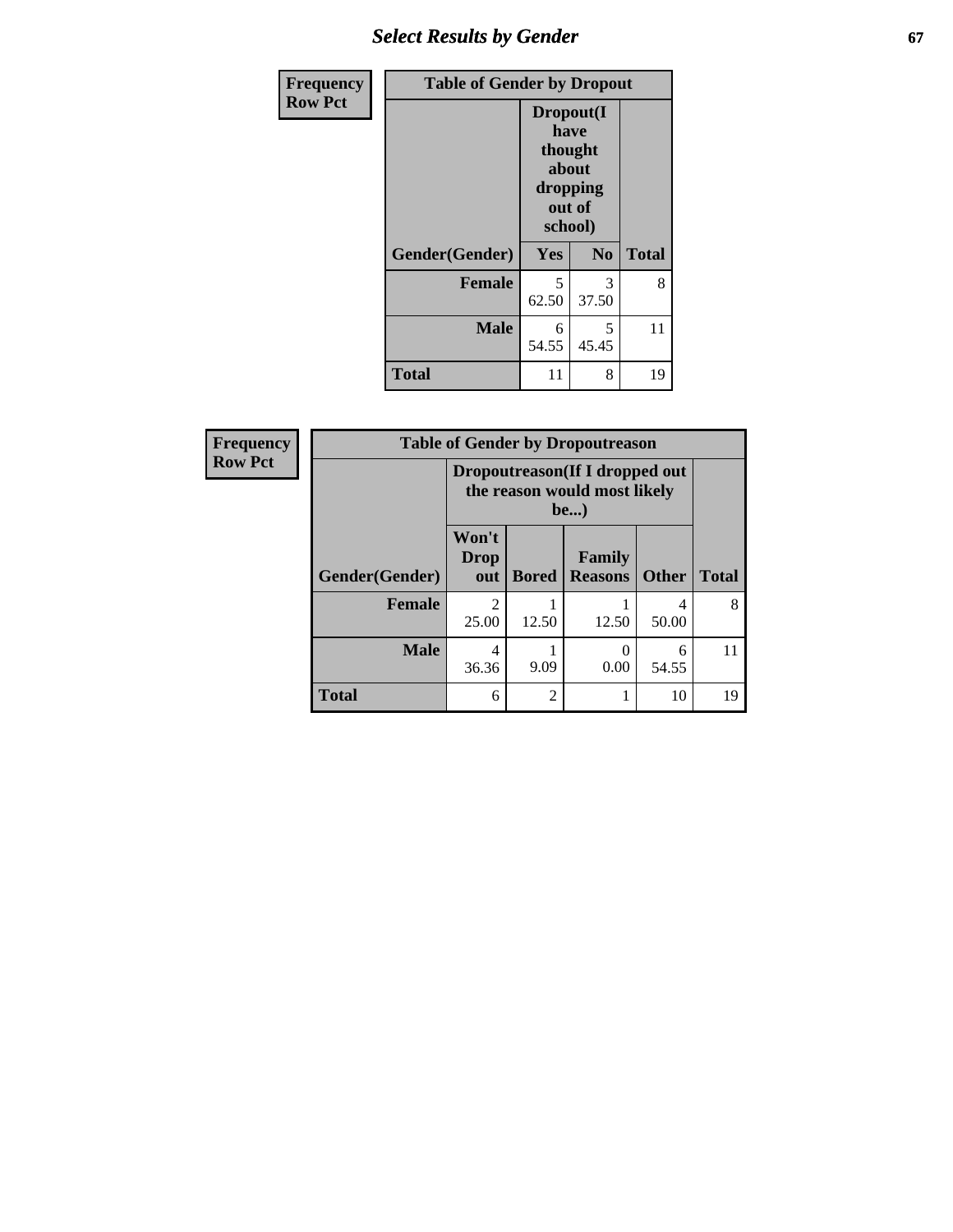*School Safety* **68**

| <b>Frequency</b> | <b>Table of Gender by Bullied2</b> |      |                 |              |
|------------------|------------------------------------|------|-----------------|--------------|
| <b>Row Pct</b>   |                                    |      | <b>Bullied2</b> |              |
|                  | Gender(Gender)                     | Yes  | N <sub>0</sub>  | <b>Total</b> |
|                  | <b>Female</b>                      | 0.00 | 100.00          | 8            |
|                  | <b>Male</b>                        | 9.09 | 10<br>90.91     |              |
|                  | <b>Total</b>                       |      | 18              | 19           |

| <b>Frequency</b>                        | <b>Table of Gender by Bulliedothers2</b> |            |                |              |
|-----------------------------------------|------------------------------------------|------------|----------------|--------------|
| <b>Row Pct</b><br><b>Bulliedothers2</b> |                                          |            |                |              |
|                                         | Gender(Gender)                           | <b>Yes</b> | N <sub>0</sub> | <b>Total</b> |
|                                         | <b>Female</b>                            | 0.00       | 8<br>100.00    |              |
|                                         | <b>Male</b>                              | 2<br>18.18 | Q<br>81.82     |              |
|                                         | <b>Total</b>                             | 2          | 17             | 19           |

| Frequency      | <b>Table of Gender by Weaponschool2</b> |                      |                |              |
|----------------|-----------------------------------------|----------------------|----------------|--------------|
| <b>Row Pct</b> |                                         | <b>Weaponschool2</b> |                |              |
|                | Gender(Gender)                          | Yes                  | N <sub>0</sub> | <b>Total</b> |
|                | <b>Female</b>                           | 25.00                | 6<br>75.00     |              |
|                | <b>Male</b>                             | 9.09                 | 10<br>90.91    |              |
|                | <b>Total</b>                            | 3                    | 16             |              |

| Frequency      | <b>Table of Gender by Absentunsafe2</b> |               |                |              |
|----------------|-----------------------------------------|---------------|----------------|--------------|
| <b>Row Pct</b> |                                         | Absentunsafe2 |                |              |
|                | Gender(Gender)                          | Yes           | N <sub>0</sub> | <b>Total</b> |
|                | <b>Female</b>                           | 0.00          | 100.00         | 8            |
|                | <b>Male</b>                             | 18.18         | 81.82          | 11           |
|                | <b>Total</b>                            |               | 17             | 19           |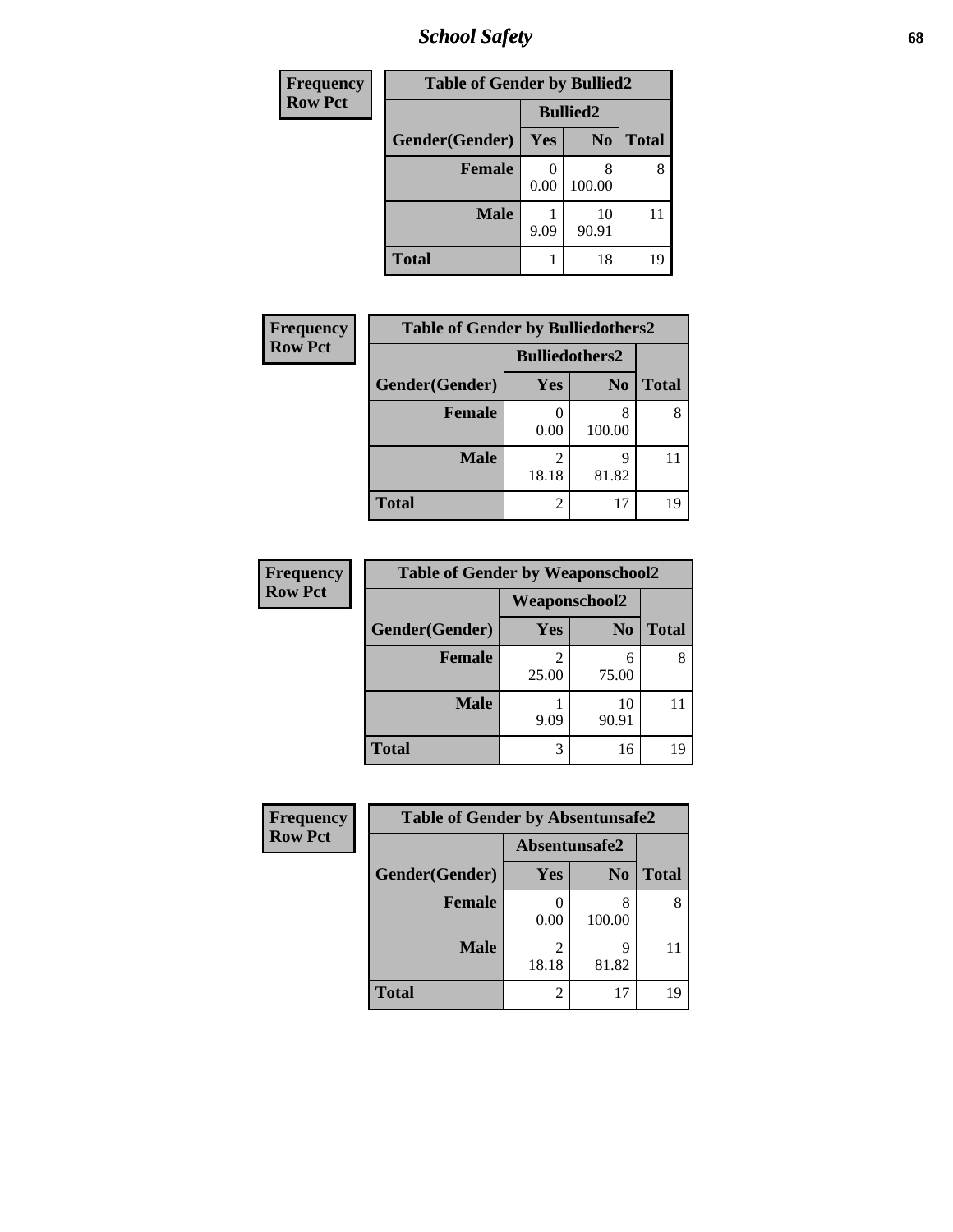*School Safety* **69**

| Frequency      | <b>Table of Gender by Gangself</b> |                                                                                                   |              |  |
|----------------|------------------------------------|---------------------------------------------------------------------------------------------------|--------------|--|
| <b>Row Pct</b> |                                    | Gangself(I<br>have<br>participated<br>in illegal<br>gang<br>activities in<br>the past 30<br>days) |              |  |
|                | Gender(Gender)                     | N <sub>0</sub>                                                                                    | <b>Total</b> |  |
|                | <b>Female</b>                      | 8<br>100.00                                                                                       | 8            |  |
|                | <b>Male</b>                        | 11<br>100.00                                                                                      | 11           |  |
|                | <b>Total</b>                       | 19                                                                                                | 19           |  |

| Frequency      | <b>Table of Gender by Gangpeers</b> |                                                                                                                 |                |              |
|----------------|-------------------------------------|-----------------------------------------------------------------------------------------------------------------|----------------|--------------|
| <b>Row Pct</b> |                                     | <b>Gangpeers</b> (I<br>have friends<br>participated<br>in illegal gang<br>activities in<br>the past 30<br>days) | who have       |              |
|                | Gender(Gender)                      | Yes                                                                                                             | N <sub>0</sub> | <b>Total</b> |
|                | <b>Female</b>                       | 12.50                                                                                                           | 7<br>87.50     | 8            |
|                | <b>Male</b>                         | 3<br>27.27                                                                                                      | 8<br>72.73     | 11           |
|                | <b>Total</b>                        | 4                                                                                                               | 15             | 19           |

| Frequency      | <b>Table of Gender by Pickedon2</b> |           |                |       |
|----------------|-------------------------------------|-----------|----------------|-------|
| <b>Row Pct</b> |                                     | Pickedon2 |                |       |
|                | Gender(Gender)                      | Yes       | N <sub>0</sub> | Total |
|                | <b>Female</b>                       | 0.00      | 100.00         |       |
|                | <b>Male</b>                         | 45.45     | 54.55          |       |
|                | <b>Total</b>                        | 5         | 14             | 19    |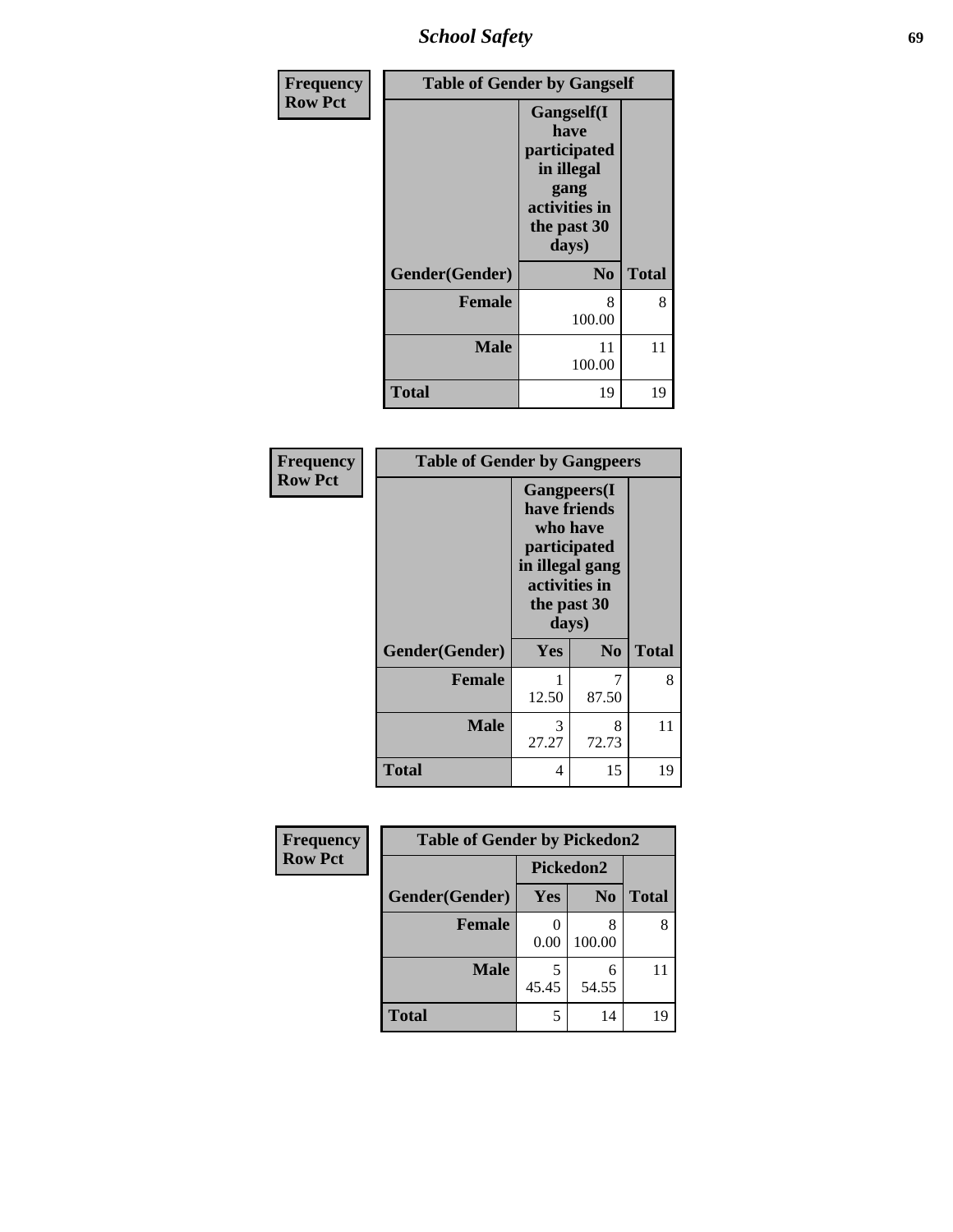*School Safety* **70**

| Frequency      | <b>Table of Gender by Safeschool2</b> |             |                |              |
|----------------|---------------------------------------|-------------|----------------|--------------|
| <b>Row Pct</b> |                                       | Safeschool2 |                |              |
|                | Gender(Gender)                        | <b>Yes</b>  | N <sub>0</sub> | <b>Total</b> |
|                | <b>Female</b>                         | 62.50       | 37.50          | 8            |
|                | <b>Male</b>                           | 63.64       | 36.36          | 11           |
|                | <b>Total</b>                          | 12          |                | 19           |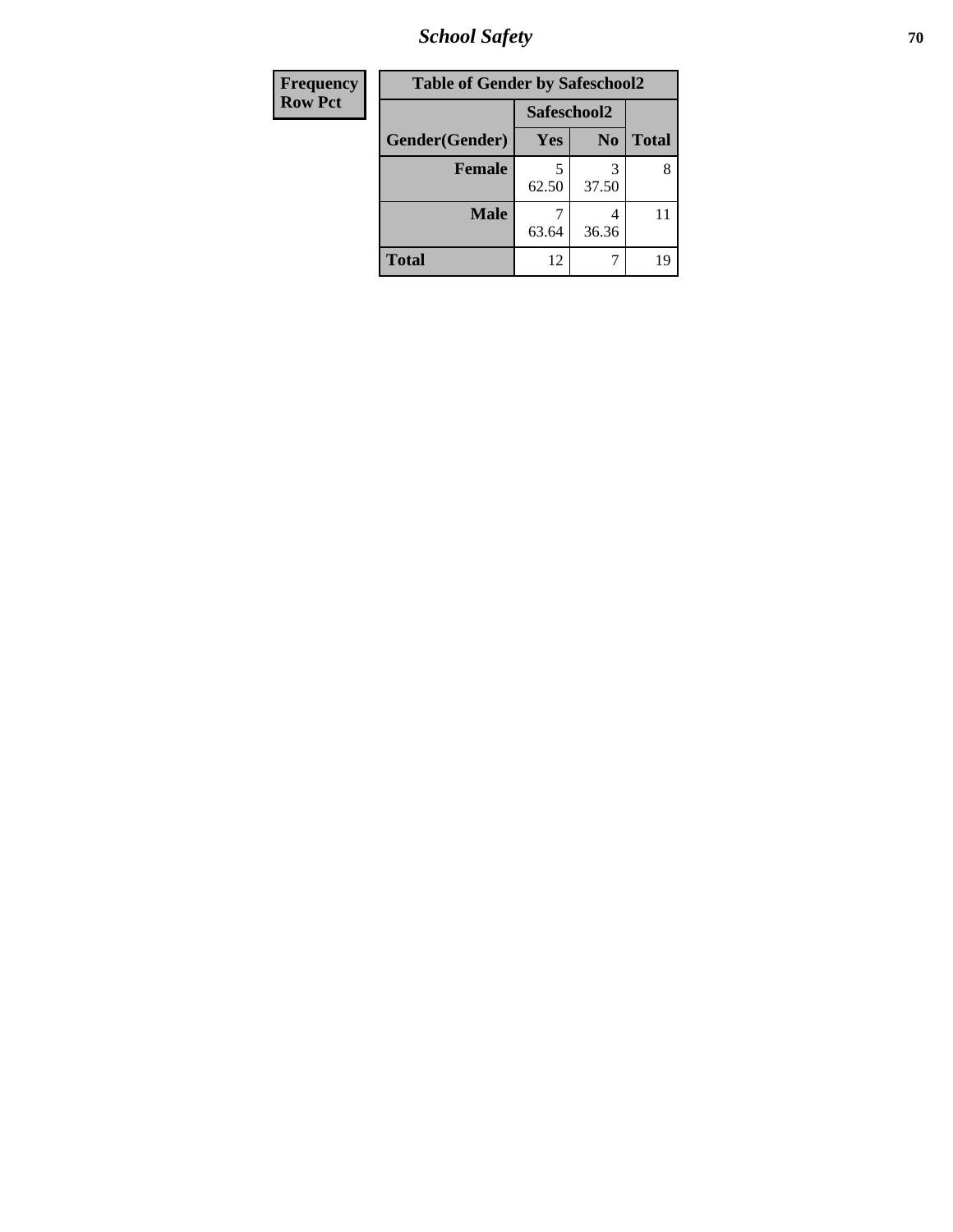# *Incidence of Drug Use* <sup>71</sup>

| <b>Frequency</b> | <b>Table of Gender by AlcoholAlt</b> |            |                                          |              |
|------------------|--------------------------------------|------------|------------------------------------------|--------------|
| <b>Row Pct</b>   |                                      |            | AlcoholAlt(Alcohol<br>use, past 30 days) |              |
|                  | Gender(Gender)                       | Yes        | N <sub>0</sub>                           | <b>Total</b> |
|                  | Female                               | 3<br>37.50 | 5<br>62.50                               | 8            |
|                  | <b>Male</b>                          | 6<br>54.55 | 5<br>45.45                               | 11           |
|                  | <b>Total</b>                         | Q          | 10                                       | 19           |

| Frequency      | <b>Table of Gender by TobaccoAny</b> |                                          |                |              |
|----------------|--------------------------------------|------------------------------------------|----------------|--------------|
| <b>Row Pct</b> |                                      | TobaccoAny(Tobacco<br>use, past 30 days) |                |              |
|                | Gender(Gender)                       | Yes                                      | N <sub>0</sub> | <b>Total</b> |
|                | Female                               | 25.00                                    | 6<br>75.00     | 8            |
|                | <b>Male</b>                          | 63.64                                    | 36.36          |              |
|                | <b>Total</b>                         | q                                        | 10             | 19           |

| <b>Frequency</b> | <b>Table of Gender by MarijuanaAlt</b> |                                              |                |              |
|------------------|----------------------------------------|----------------------------------------------|----------------|--------------|
| <b>Row Pct</b>   |                                        | MarijuanaAlt(Marijuana<br>use, past 30 days) |                |              |
|                  | Gender(Gender)                         | <b>Yes</b>                                   | N <sub>0</sub> | <b>Total</b> |
|                  | <b>Female</b>                          | 12.50                                        | 87.50          |              |
|                  | <b>Male</b>                            | 45.45                                        | 6<br>54.55     | 11           |
|                  | <b>Total</b>                           | 6                                            | 13             | 19           |

| <b>Frequency</b> | <b>Table of Gender by OtherDrugAny</b> |                                                      |                |              |  |
|------------------|----------------------------------------|------------------------------------------------------|----------------|--------------|--|
| <b>Row Pct</b>   |                                        | <b>OtherDrugAny(Other</b><br>drug use, past 30 days) |                |              |  |
|                  | Gender(Gender)                         | <b>Yes</b>                                           | N <sub>0</sub> | <b>Total</b> |  |
|                  | <b>Female</b>                          | 37.50                                                | 5<br>62.50     | 8            |  |
|                  | <b>Male</b>                            | 4<br>36.36                                           | 63.64          |              |  |
|                  | <b>Total</b>                           |                                                      | 12             | 19           |  |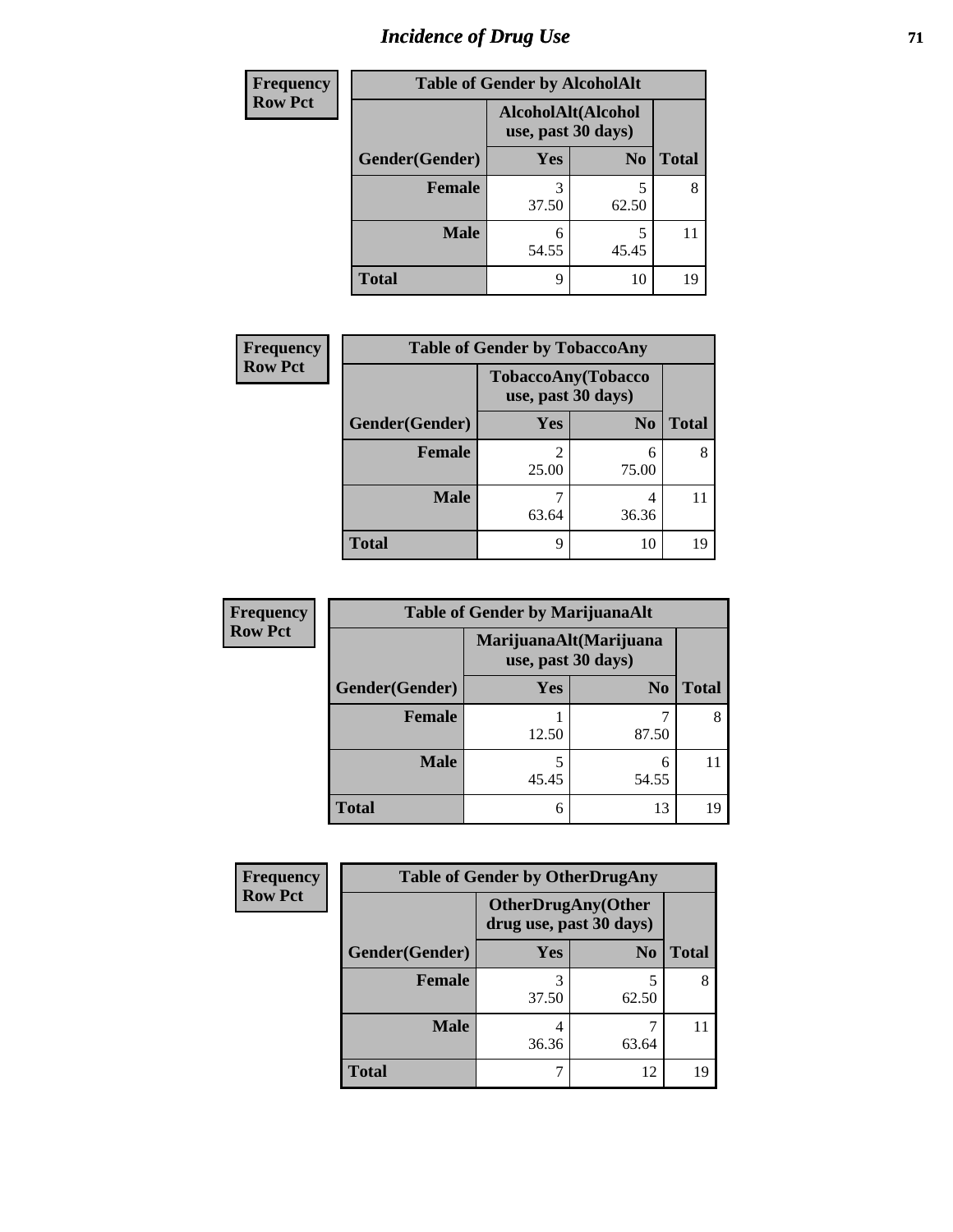### *Average Age at Onset of Use* **72** *Results for "Average Age at Onset of Use" questions exclude students who said they did not use that substance*

#### **Gender=Female**

| <b>Variable</b>    | Label                                                              | <b>Mean</b> |
|--------------------|--------------------------------------------------------------------|-------------|
| Alcoholinit2       | I started using alcohol when I was                                 | 12.50       |
| Cigarettesinit2    | I started smoking tobacco when I was                               | 12.75       |
| Smokelessinit2     | I started chewing tobacco when I was                               | 15.00       |
| Marijuanainit2     | I started using marijuana when I was                               | 12.50       |
| Cocaineinit2       | I started using cocaine when I was                                 | 15.00       |
| Inhalantsinit2     | I started using inhalants when I was                               |             |
| Steroidsinit2      | I started using steroids when I was                                |             |
| Ecstasyinit2       | I started using ecstasy when I was                                 | 14.00       |
| Methinit2          | I started using methamphetamines when I was                        | 16.00       |
| Hallucinogensinit2 | I started using hallucinogens when I was                           | 16.00       |
| Prescription in t2 | I started using prescription drugs not prescribed to me when I was | 13.50       |

### **Gender=Male**

| <b>Variable</b>    | Label                                                              | <b>Mean</b> |
|--------------------|--------------------------------------------------------------------|-------------|
| Alcoholinit2       | I started using alcohol when I was                                 | 14.29       |
| Cigarettesinit2    | I started smoking tobacco when I was                               | 13.43       |
| Smokelessinit2     | I started chewing tobacco when I was                               | 12.00       |
| Marijuanainit2     | I started using marijuana when I was                               | 12.80       |
| Cocaineinit2       | I started using cocaine when I was                                 |             |
| Inhalantsinit2     | I started using inhalants when I was                               | 16.00       |
| Steroidsinit2      | I started using steroids when I was                                |             |
| Ecstasyinit2       | I started using ecstasy when I was                                 | 16.00       |
| Methinit2          | I started using methamphetamines when I was                        |             |
| Hallucinogensinit2 | I started using hallucinogens when I was                           | 16.00       |
| Prescriptioninit2  | I started using prescription drugs not prescribed to me when I was | 14.67       |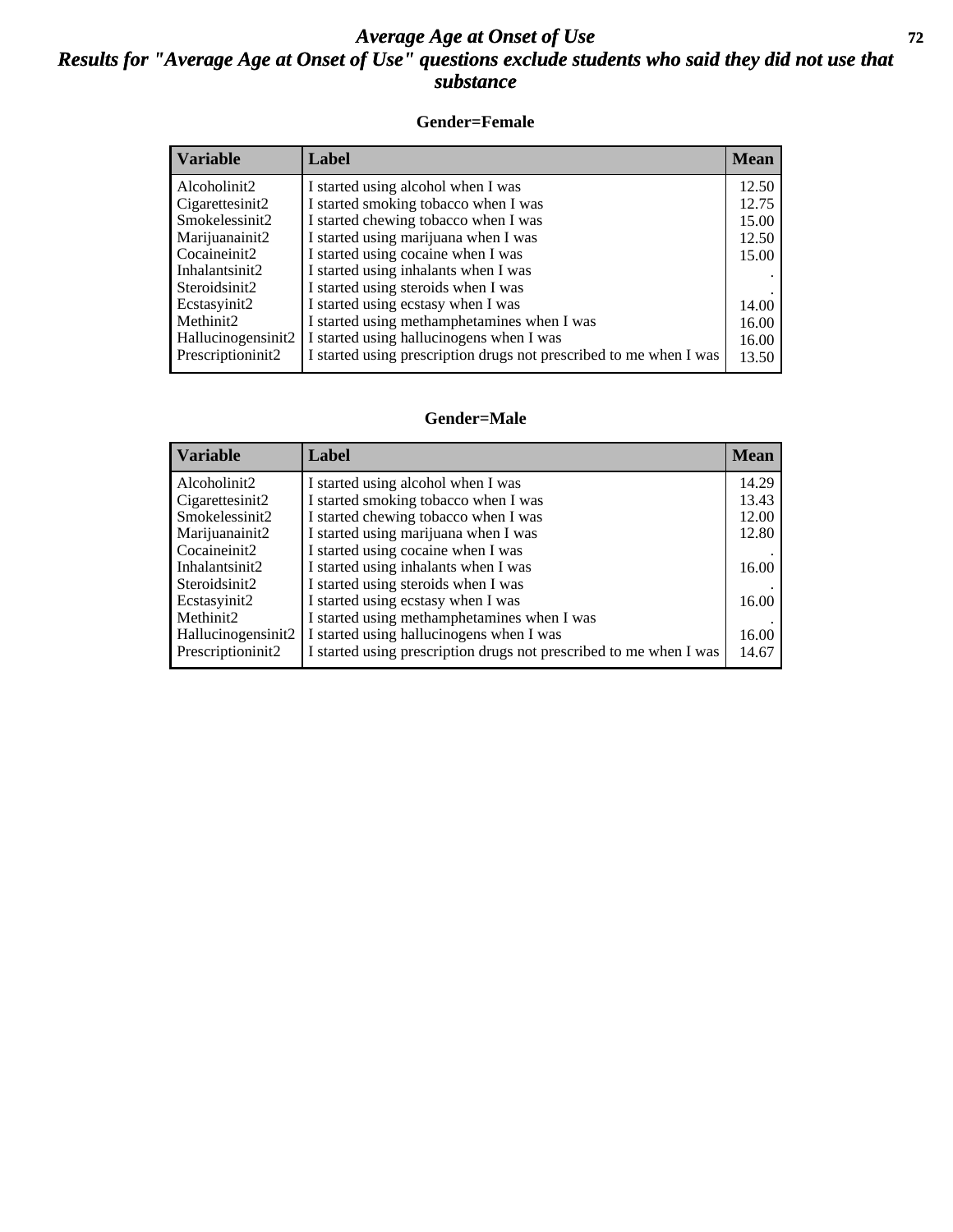# *I Think These Drugs are Harmful* **73**

| <b>Frequency</b> | <b>Table of Gender by Alcoholharmdich</b> |                                                   |                |              |
|------------------|-------------------------------------------|---------------------------------------------------|----------------|--------------|
| <b>Row Pct</b>   |                                           | Alcoholharmdich(I<br>think alcohol is<br>harmful) |                |              |
|                  | Gender(Gender)                            | <b>Yes</b>                                        | N <sub>0</sub> | <b>Total</b> |
|                  | <b>Female</b>                             | 87.50                                             | 12.50          | 8            |
|                  | <b>Male</b>                               | 10<br>90.91                                       | 9.09           | 11           |
|                  | <b>Total</b>                              | 17                                                | 2              | 19           |

| Frequency      | <b>Table of Gender by Tobaccoharmdich</b> |                                                   |                           |              |  |
|----------------|-------------------------------------------|---------------------------------------------------|---------------------------|--------------|--|
| <b>Row Pct</b> |                                           | Tobaccoharmdich(I<br>think tobacco is<br>harmful) |                           |              |  |
|                | Gender(Gender)                            | Yes                                               | N <sub>0</sub>            | <b>Total</b> |  |
|                | <b>Female</b>                             | 87.50                                             | 12.50                     | 8            |  |
|                | <b>Male</b>                               | 11<br>100.00                                      | $\mathbf{\Omega}$<br>0.00 |              |  |
|                | Total                                     | 18                                                |                           | 19           |  |

| Frequency      | <b>Table of Gender by Marijuanaharmdich</b> |                                                       |                |              |
|----------------|---------------------------------------------|-------------------------------------------------------|----------------|--------------|
| <b>Row Pct</b> |                                             | Marijuanaharmdich(I<br>think marijuana is<br>harmful) |                |              |
|                | Gender(Gender)                              | <b>Yes</b>                                            | N <sub>0</sub> | <b>Total</b> |
|                | <b>Female</b>                               | 62.50                                                 | 3<br>37.50     | 8            |
|                | <b>Male</b>                                 | 45.45                                                 | 6<br>54.55     |              |
|                | <b>Total</b>                                | 10                                                    | $\mathbf Q$    | 19           |

| Frequency      | <b>Table of Gender by Otherdrugharmdich</b> |                                                          |                         |              |
|----------------|---------------------------------------------|----------------------------------------------------------|-------------------------|--------------|
| <b>Row Pct</b> |                                             | Otherdrugharmdich(I<br>think other drugs are<br>harmful) |                         |              |
|                | Gender(Gender)                              | <b>Yes</b>                                               | N <sub>0</sub>          | <b>Total</b> |
|                | <b>Female</b>                               | 6<br>75.00                                               | $\overline{c}$<br>25.00 | 8            |
|                | <b>Male</b>                                 | 100.00                                                   | 0.00                    | 11           |
|                | <b>Total</b>                                | 17                                                       | $\overline{c}$          | 19           |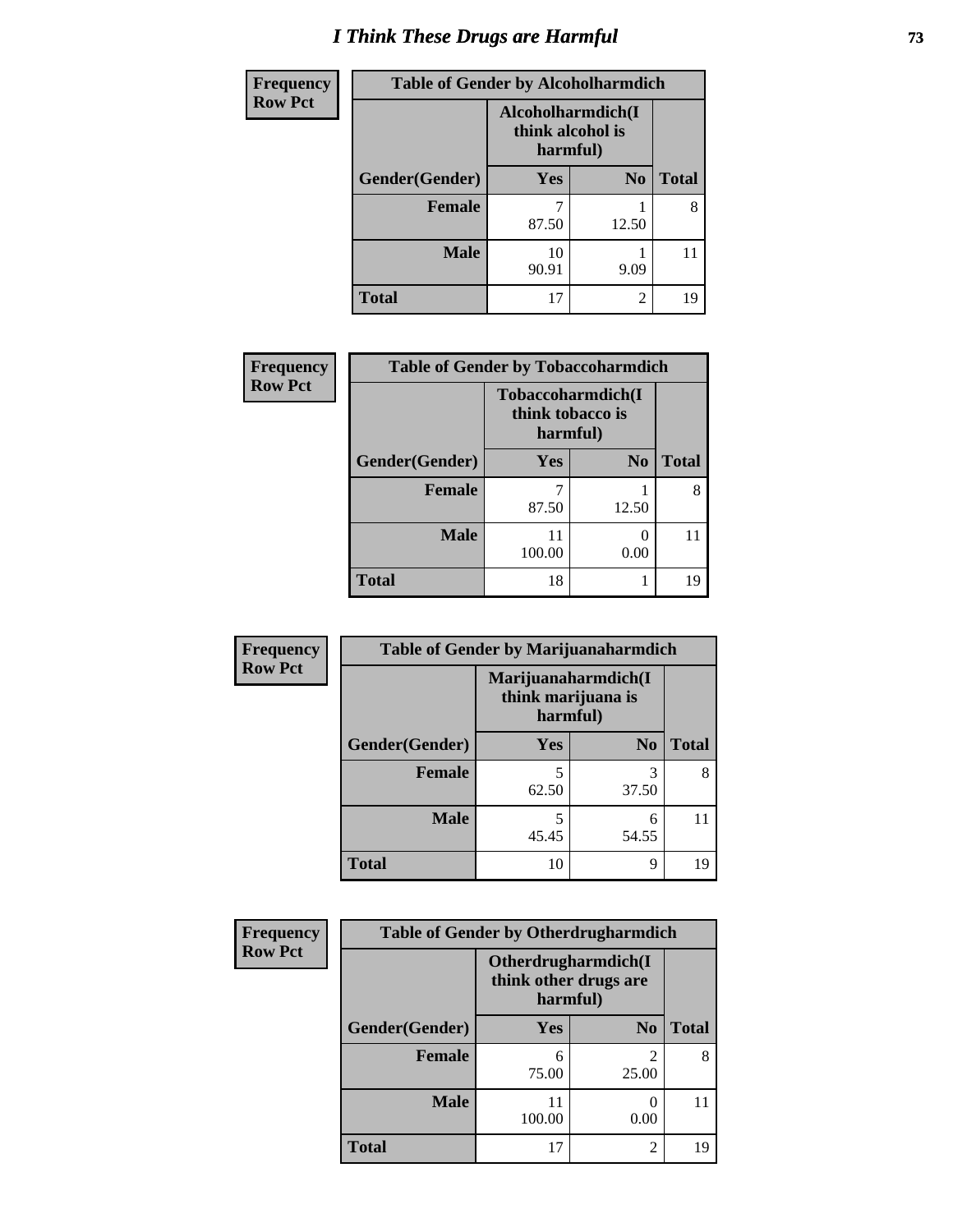| <b>Frequency</b> | <b>Table of Gender by Alcohollocation1</b> |                                                               |            |              |
|------------------|--------------------------------------------|---------------------------------------------------------------|------------|--------------|
| <b>Row Pct</b>   |                                            | <b>Alcohollocation1(Places</b><br><b>Friends Use Alcohol)</b> |            |              |
|                  | Gender(Gender)                             |                                                               | Do Not Use | <b>Total</b> |
|                  | <b>Female</b>                              | 62.50                                                         | 37.50      | 8            |
|                  | <b>Male</b>                                | q<br>81.82                                                    | 18.18      |              |
|                  | <b>Total</b>                               | 14                                                            | 5          | 19           |

| <b>Frequency</b> | <b>Table of Gender by Alcohollocation2</b> |       |                                                               |              |
|------------------|--------------------------------------------|-------|---------------------------------------------------------------|--------------|
| <b>Row Pct</b>   |                                            |       | <b>Alcohollocation2(Places</b><br><b>Friends Use Alcohol)</b> |              |
|                  | Gender(Gender)                             |       | Home                                                          | <b>Total</b> |
|                  | Female                                     | 50.00 | 50.00                                                         |              |
|                  | <b>Male</b>                                | 63.64 | 36.36                                                         |              |
|                  | <b>Total</b>                               |       | 8                                                             | 19           |

| Frequency      | <b>Table of Gender by Alcohollocation3</b> |                                                               |               |              |
|----------------|--------------------------------------------|---------------------------------------------------------------|---------------|--------------|
| <b>Row Pct</b> |                                            | <b>Alcohollocation3(Places</b><br><b>Friends Use Alcohol)</b> |               |              |
|                | Gender(Gender)                             |                                                               | <b>School</b> | <b>Total</b> |
|                | <b>Female</b>                              | 87.50                                                         | 12.50         |              |
|                | <b>Male</b>                                | 100.00                                                        | 0.00          |              |
|                | <b>Total</b>                               | 18                                                            |               | 19           |

| <b>Frequency</b> | <b>Table of Gender by Alcohollocation4</b> |        |                                                               |              |
|------------------|--------------------------------------------|--------|---------------------------------------------------------------|--------------|
| <b>Row Pct</b>   |                                            |        | <b>Alcohollocation4(Places</b><br><b>Friends Use Alcohol)</b> |              |
|                  | Gender(Gender)                             |        | Car                                                           | <b>Total</b> |
|                  | <b>Female</b>                              | 87.50  | 12.50                                                         |              |
|                  | <b>Male</b>                                | 100.00 | 0.00                                                          |              |
|                  | <b>Total</b>                               | 18     |                                                               | 19           |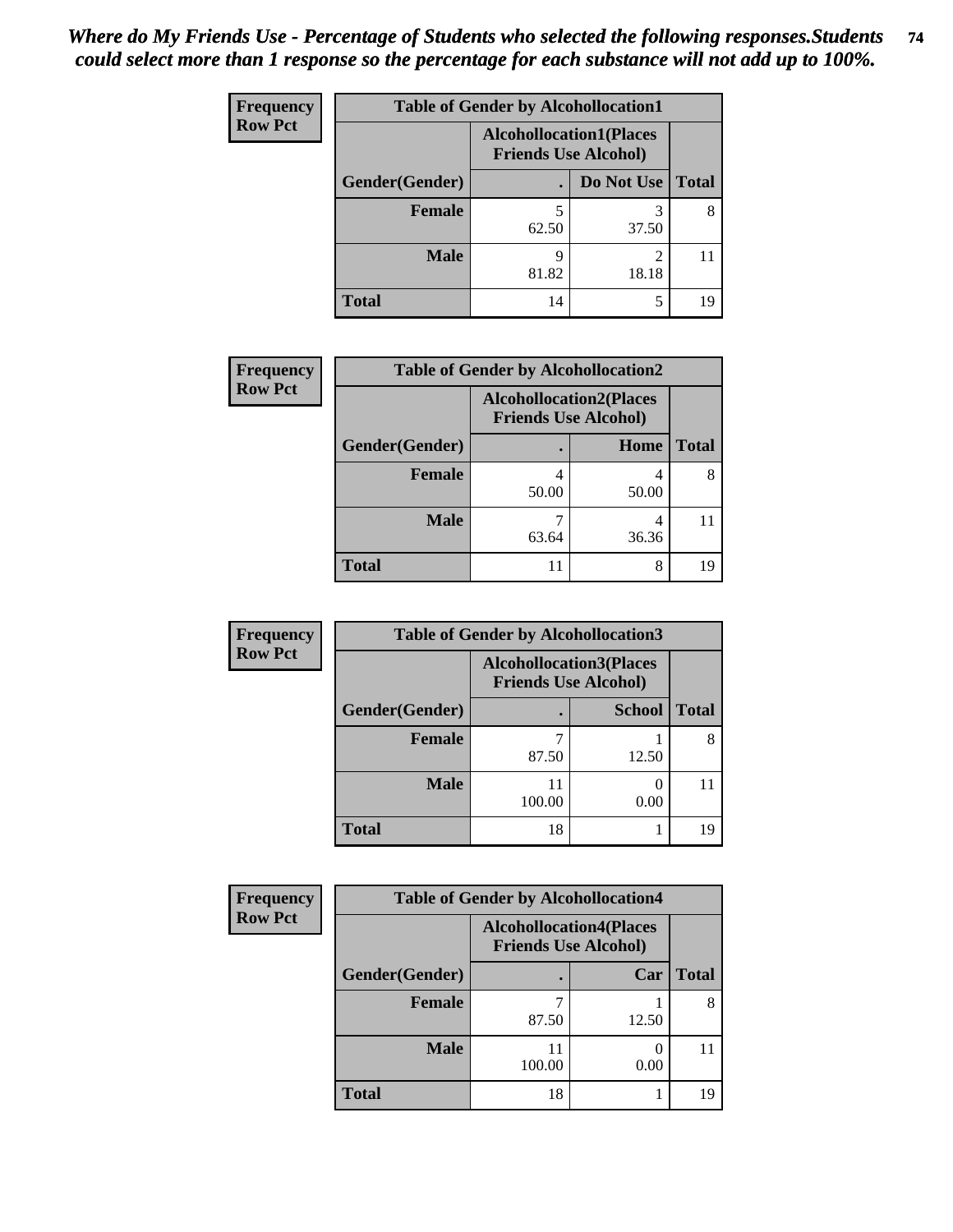| <b>Frequency</b> | <b>Table of Gender by Alcohollocation5</b> |                                                                |                                 |              |
|------------------|--------------------------------------------|----------------------------------------------------------------|---------------------------------|--------------|
| <b>Row Pct</b>   |                                            | <b>Alcohollocation5</b> (Places<br><b>Friends Use Alcohol)</b> |                                 |              |
|                  | Gender(Gender)                             |                                                                | <b>Friend's</b><br><b>House</b> | <b>Total</b> |
|                  | <b>Female</b>                              | 5<br>62.50                                                     | 3<br>37.50                      | 8            |
|                  | <b>Male</b>                                | 63.64                                                          | 4<br>36.36                      |              |
|                  | <b>Total</b>                               | 12                                                             |                                 | 19           |

| <b>Frequency</b> | <b>Table of Gender by Alcohollocation6</b> |                                                               |              |              |  |
|------------------|--------------------------------------------|---------------------------------------------------------------|--------------|--------------|--|
| <b>Row Pct</b>   |                                            | <b>Alcohollocation6(Places</b><br><b>Friends Use Alcohol)</b> |              |              |  |
|                  | Gender(Gender)                             |                                                               | <b>Other</b> | <b>Total</b> |  |
|                  | <b>Female</b>                              | 50.00                                                         | 50.00        |              |  |
|                  | <b>Male</b>                                | 5<br>45.45                                                    | 6<br>54.55   |              |  |
|                  | <b>Total</b>                               | q                                                             | 10           | 19           |  |

| Frequency      | <b>Table of Gender by Tobaccolocation1</b> |                                                               |            |              |  |
|----------------|--------------------------------------------|---------------------------------------------------------------|------------|--------------|--|
| <b>Row Pct</b> |                                            | <b>Tobaccolocation1(Places</b><br><b>Friends Use Tobacco)</b> |            |              |  |
|                | Gender(Gender)                             |                                                               | Do Not Use | <b>Total</b> |  |
|                | <b>Female</b>                              | 62.50                                                         | 37.50      |              |  |
|                | <b>Male</b>                                | 81.82                                                         | 18.18      |              |  |
|                | <b>Total</b>                               | 14                                                            | 5          | 19           |  |

| <b>Frequency</b> | <b>Table of Gender by Tobaccolocation2</b> |                             |                                |              |
|------------------|--------------------------------------------|-----------------------------|--------------------------------|--------------|
| <b>Row Pct</b>   |                                            | <b>Friends Use Tobacco)</b> | <b>Tobaccolocation2(Places</b> |              |
|                  | Gender(Gender)                             |                             | Home                           | <b>Total</b> |
|                  | Female                                     | 50.00                       | 50.00                          |              |
|                  | <b>Male</b>                                | 54.55                       | 45.45                          |              |
|                  | <b>Total</b>                               | 10                          | Q                              | 19           |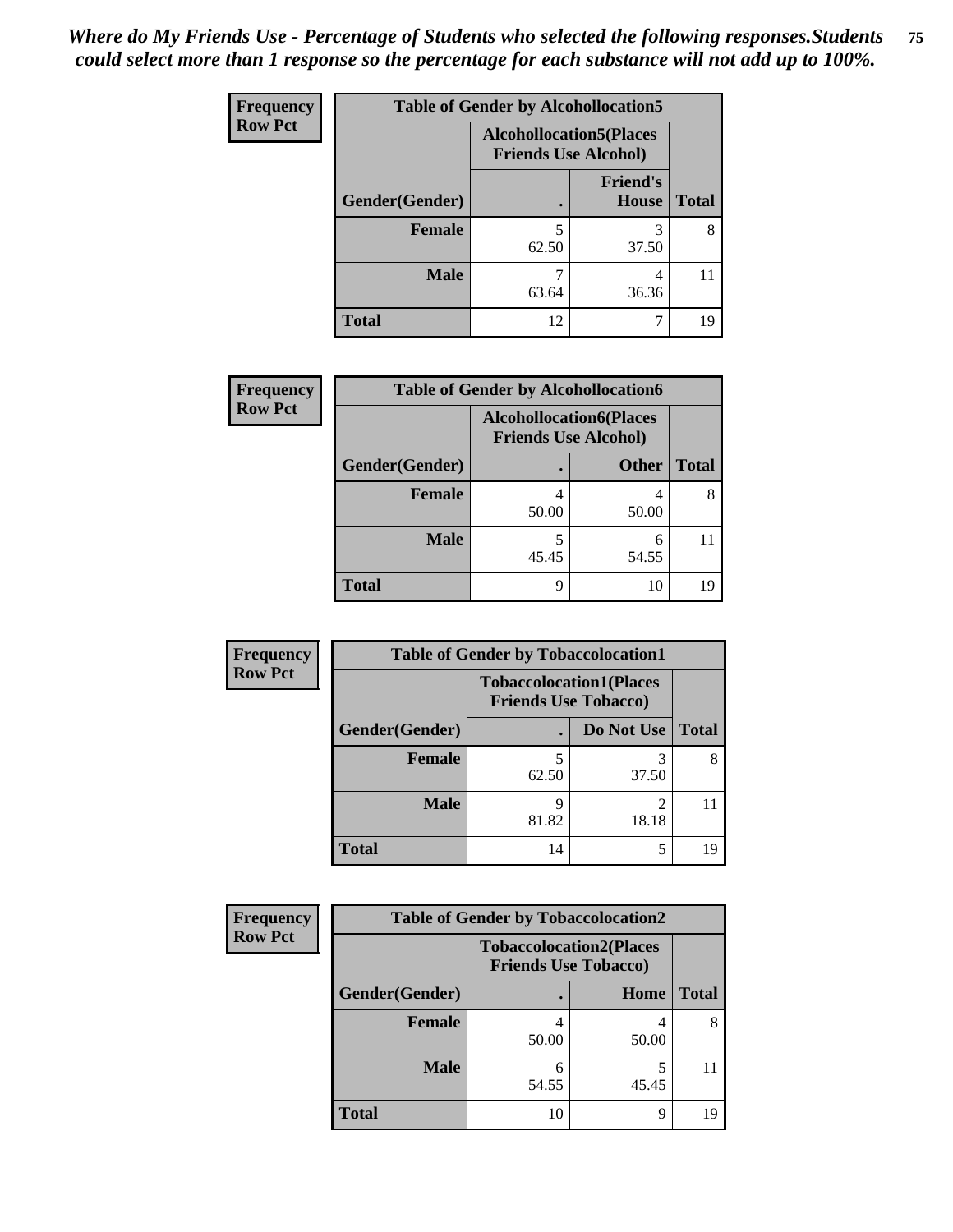| <b>Frequency</b> | <b>Table of Gender by Tobaccolocation3</b> |                             |                                |              |
|------------------|--------------------------------------------|-----------------------------|--------------------------------|--------------|
| <b>Row Pct</b>   |                                            | <b>Friends Use Tobacco)</b> | <b>Tobaccolocation3(Places</b> |              |
|                  | Gender(Gender)                             |                             | <b>School</b>                  | <b>Total</b> |
|                  | Female                                     | 87.50                       | 12.50                          | 8            |
|                  | <b>Male</b>                                | 8<br>72.73                  | 3<br>27.27                     |              |
|                  | <b>Total</b>                               | 15                          | 4                              | 19           |

| <b>Frequency</b> | <b>Table of Gender by Tobaccolocation4</b> |                                                               |       |              |
|------------------|--------------------------------------------|---------------------------------------------------------------|-------|--------------|
| <b>Row Pct</b>   |                                            | <b>Tobaccolocation4(Places</b><br><b>Friends Use Tobacco)</b> |       |              |
|                  | Gender(Gender)                             |                                                               | Car   | <b>Total</b> |
|                  | Female                                     | h<br>75.00                                                    | 25.00 | 8            |
|                  | <b>Male</b>                                | 6<br>54.55                                                    | 45.45 |              |
|                  | <b>Total</b>                               | 12                                                            |       | 19           |

| <b>Frequency</b> | <b>Table of Gender by Tobaccolocation5</b> |                                                               |                                 |              |
|------------------|--------------------------------------------|---------------------------------------------------------------|---------------------------------|--------------|
| <b>Row Pct</b>   |                                            | <b>Tobaccolocation5(Places</b><br><b>Friends Use Tobacco)</b> |                                 |              |
|                  | Gender(Gender)                             |                                                               | <b>Friend's</b><br><b>House</b> | <b>Total</b> |
|                  | Female                                     | 5<br>62.50                                                    | 3<br>37.50                      | 8            |
|                  | <b>Male</b>                                | 6<br>54.55                                                    | 45.45                           | 11           |
|                  | <b>Total</b>                               | 11                                                            | 8                               | 19           |

| <b>Frequency</b> | <b>Table of Gender by Tobaccolocation6</b> |                                                               |              |              |
|------------------|--------------------------------------------|---------------------------------------------------------------|--------------|--------------|
| <b>Row Pct</b>   |                                            | <b>Tobaccolocation6(Places</b><br><b>Friends Use Tobacco)</b> |              |              |
|                  | Gender(Gender)                             |                                                               | <b>Other</b> | <b>Total</b> |
|                  | <b>Female</b>                              | 50.00                                                         | 50.00        |              |
|                  | <b>Male</b>                                | 18.18                                                         | Q<br>81.82   |              |
|                  | <b>Total</b>                               | 6                                                             | 13           | 19           |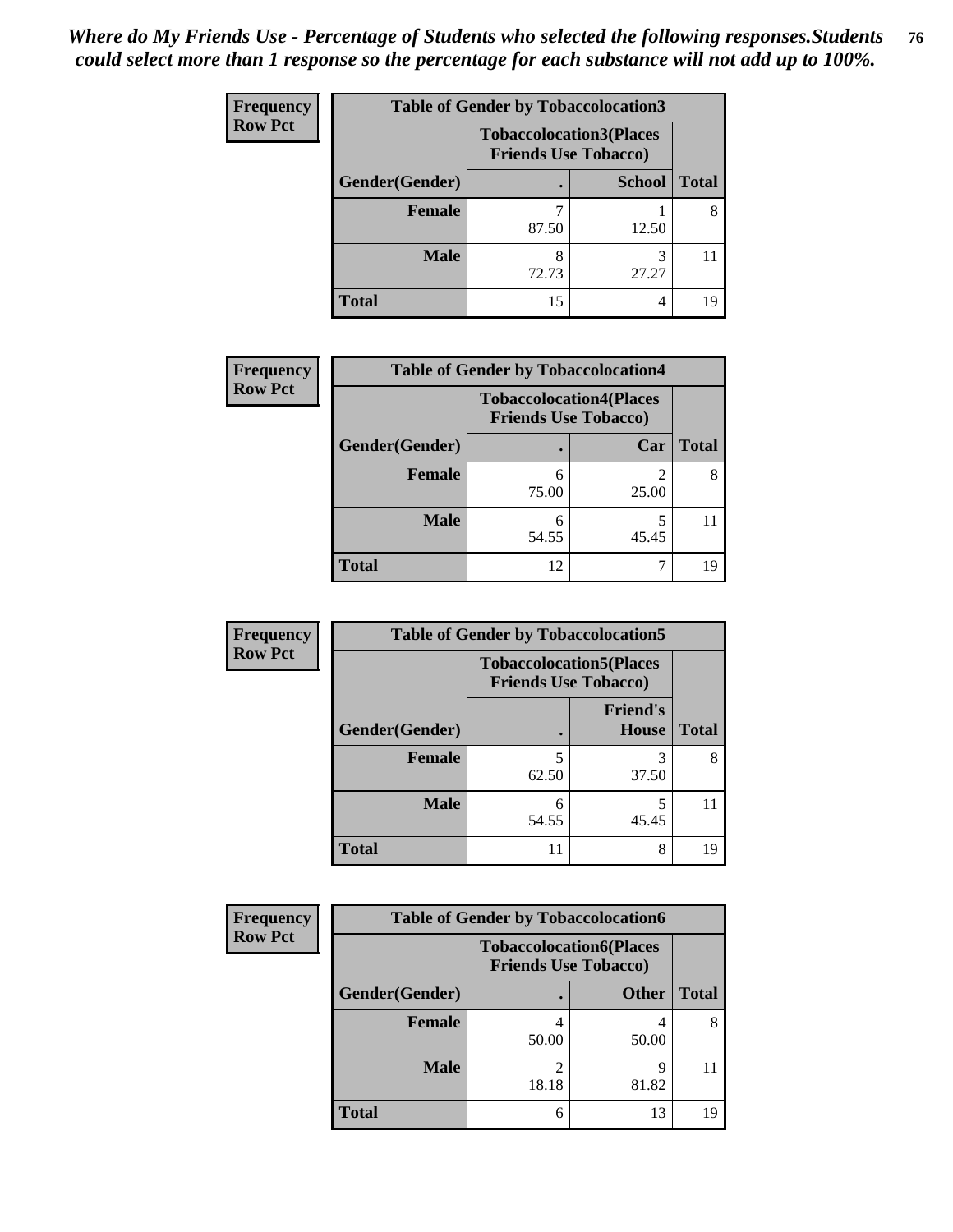| <b>Frequency</b> | <b>Table of Gender by Marijuanalocation1</b> |                                |                                  |              |
|------------------|----------------------------------------------|--------------------------------|----------------------------------|--------------|
| <b>Row Pct</b>   |                                              | <b>Friends Use Marijuana</b> ) | <b>Marijuanalocation1(Places</b> |              |
|                  | Gender(Gender)                               |                                | Do Not Use                       | <b>Total</b> |
|                  | <b>Female</b>                                | 50.00                          | 50.00                            |              |
|                  | <b>Male</b>                                  | 8<br>72.73                     | 3<br>27.27                       |              |
|                  | <b>Total</b>                                 | 12                             |                                  | 19           |

| <b>Frequency</b> | <b>Table of Gender by Marijuanalocation2</b> |                                                                    |            |              |
|------------------|----------------------------------------------|--------------------------------------------------------------------|------------|--------------|
| <b>Row Pct</b>   |                                              | <b>Marijuanalocation2(Places</b><br><b>Friends Use Marijuana</b> ) |            |              |
|                  | Gender(Gender)                               |                                                                    | Home       | <b>Total</b> |
|                  | <b>Female</b>                                | 62.50                                                              | 37.50      | 8            |
|                  | <b>Male</b>                                  | 63.64                                                              | 4<br>36.36 |              |
|                  | <b>Total</b>                                 | 12                                                                 | 7          | 19           |

| Frequency      | <b>Table of Gender by Marijuanalocation3</b> |                                                                    |              |  |
|----------------|----------------------------------------------|--------------------------------------------------------------------|--------------|--|
| <b>Row Pct</b> |                                              | <b>Marijuanalocation3(Places</b><br><b>Friends Use Marijuana</b> ) |              |  |
|                | Gender(Gender)                               |                                                                    | <b>Total</b> |  |
|                | Female                                       | 8<br>100.00                                                        |              |  |
|                | <b>Male</b>                                  | 11<br>100.00                                                       |              |  |
|                | <b>Total</b>                                 | 19                                                                 |              |  |

| <b>Frequency</b> | <b>Table of Gender by Marijuanalocation4</b> |                                                                    |               |              |
|------------------|----------------------------------------------|--------------------------------------------------------------------|---------------|--------------|
| <b>Row Pct</b>   |                                              | <b>Marijuanalocation4(Places</b><br><b>Friends Use Marijuana</b> ) |               |              |
|                  | Gender(Gender)                               |                                                                    | Car           | <b>Total</b> |
|                  | Female                                       | 87.50                                                              | 12.50         |              |
|                  | <b>Male</b>                                  | 10<br>90.91                                                        | 9.09          |              |
|                  | <b>Total</b>                                 | 17                                                                 | $\mathcal{D}$ |              |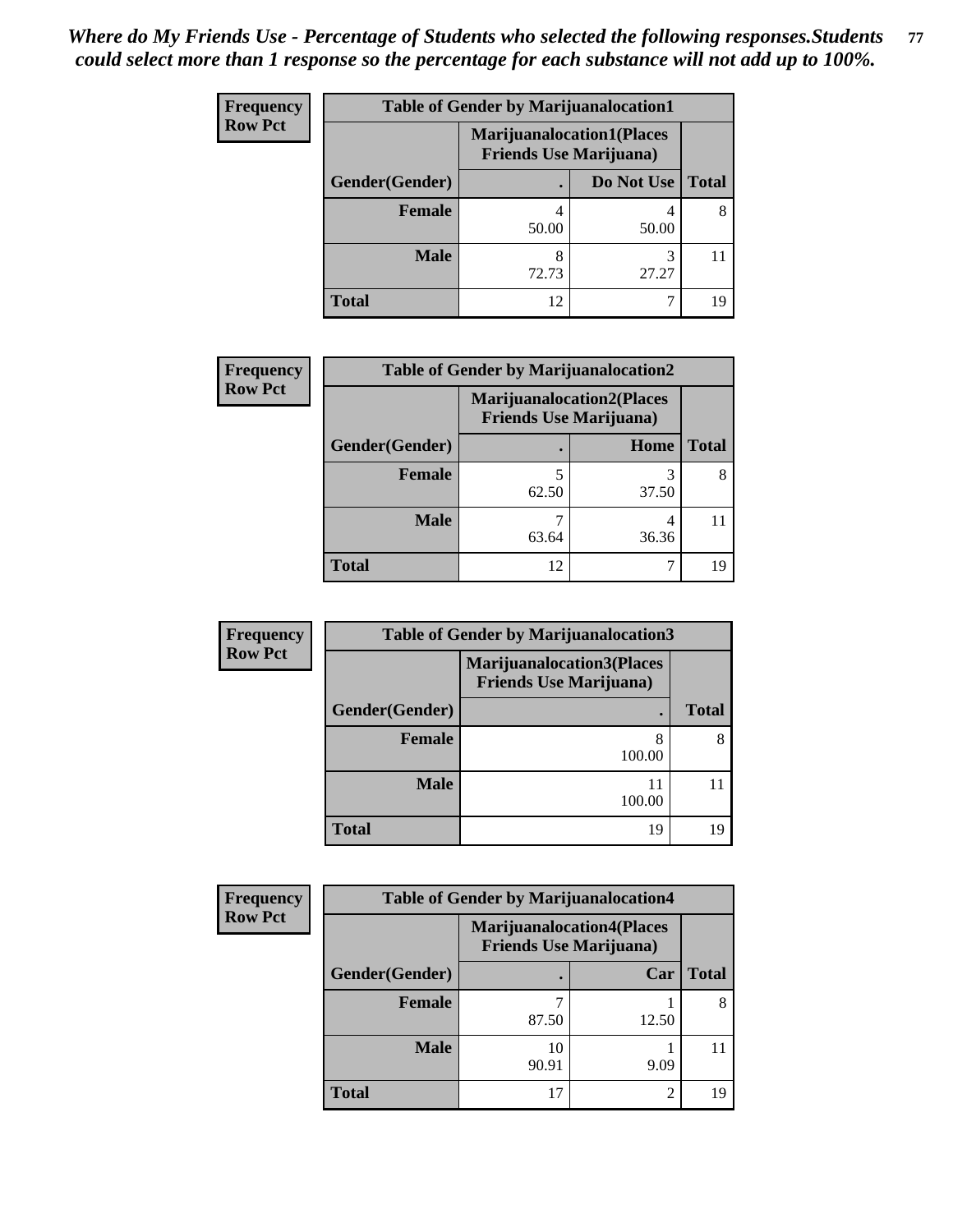| <b>Frequency</b> | <b>Table of Gender by Marijuanalocation5</b> |                                                                     |                          |              |
|------------------|----------------------------------------------|---------------------------------------------------------------------|--------------------------|--------------|
| <b>Row Pct</b>   |                                              | <b>Marijuanalocation5</b> (Places<br><b>Friends Use Marijuana</b> ) |                          |              |
|                  | Gender(Gender)                               |                                                                     | <b>Friend's</b><br>House | <b>Total</b> |
|                  | Female                                       | 6<br>75.00                                                          | 25.00                    | 8            |
|                  | <b>Male</b>                                  | 8<br>72.73                                                          | 3<br>27.27               |              |
|                  | <b>Total</b>                                 | 14                                                                  | 5                        | 19           |

| <b>Frequency</b> | <b>Table of Gender by Marijuanalocation6</b> |                                                                    |              |              |
|------------------|----------------------------------------------|--------------------------------------------------------------------|--------------|--------------|
| <b>Row Pct</b>   |                                              | <b>Marijuanalocation6(Places</b><br><b>Friends Use Marijuana</b> ) |              |              |
|                  | Gender(Gender)                               |                                                                    | <b>Other</b> | <b>Total</b> |
|                  | <b>Female</b>                                | 62.50                                                              | 37.50        | 8            |
|                  | <b>Male</b>                                  | 54.55                                                              | 45.45        |              |
|                  | Total                                        | 11                                                                 | 8            |              |

| <b>Frequency</b> |                | <b>Table of Gender by Otherdruglocation1</b>                                   |            |              |
|------------------|----------------|--------------------------------------------------------------------------------|------------|--------------|
| <b>Row Pct</b>   |                | <b>Otherdruglocation1(Places</b><br><b>Friends Use Other Illegal</b><br>Drugs) |            |              |
|                  | Gender(Gender) |                                                                                | Do Not Use | <b>Total</b> |
|                  | <b>Female</b>  | 3<br>37.50                                                                     | 62.50      | 8            |
|                  | <b>Male</b>    | 4<br>36.36                                                                     | 63.64      | 11           |
|                  | <b>Total</b>   |                                                                                | 12         | 19           |

| <b>Frequency</b> | <b>Table of Gender by Otherdruglocation2</b> |                                                                                |             |              |
|------------------|----------------------------------------------|--------------------------------------------------------------------------------|-------------|--------------|
| <b>Row Pct</b>   |                                              | <b>Otherdruglocation2(Places</b><br><b>Friends Use Other Illegal</b><br>Drugs) |             |              |
|                  | Gender(Gender)                               |                                                                                | <b>Home</b> | <b>Total</b> |
|                  | Female                                       | 6<br>75.00                                                                     | 25.00       | 8            |
|                  | <b>Male</b>                                  | 9<br>81.82                                                                     | っ<br>18.18  | 11           |
|                  | <b>Total</b>                                 | 15                                                                             | 4           | 19           |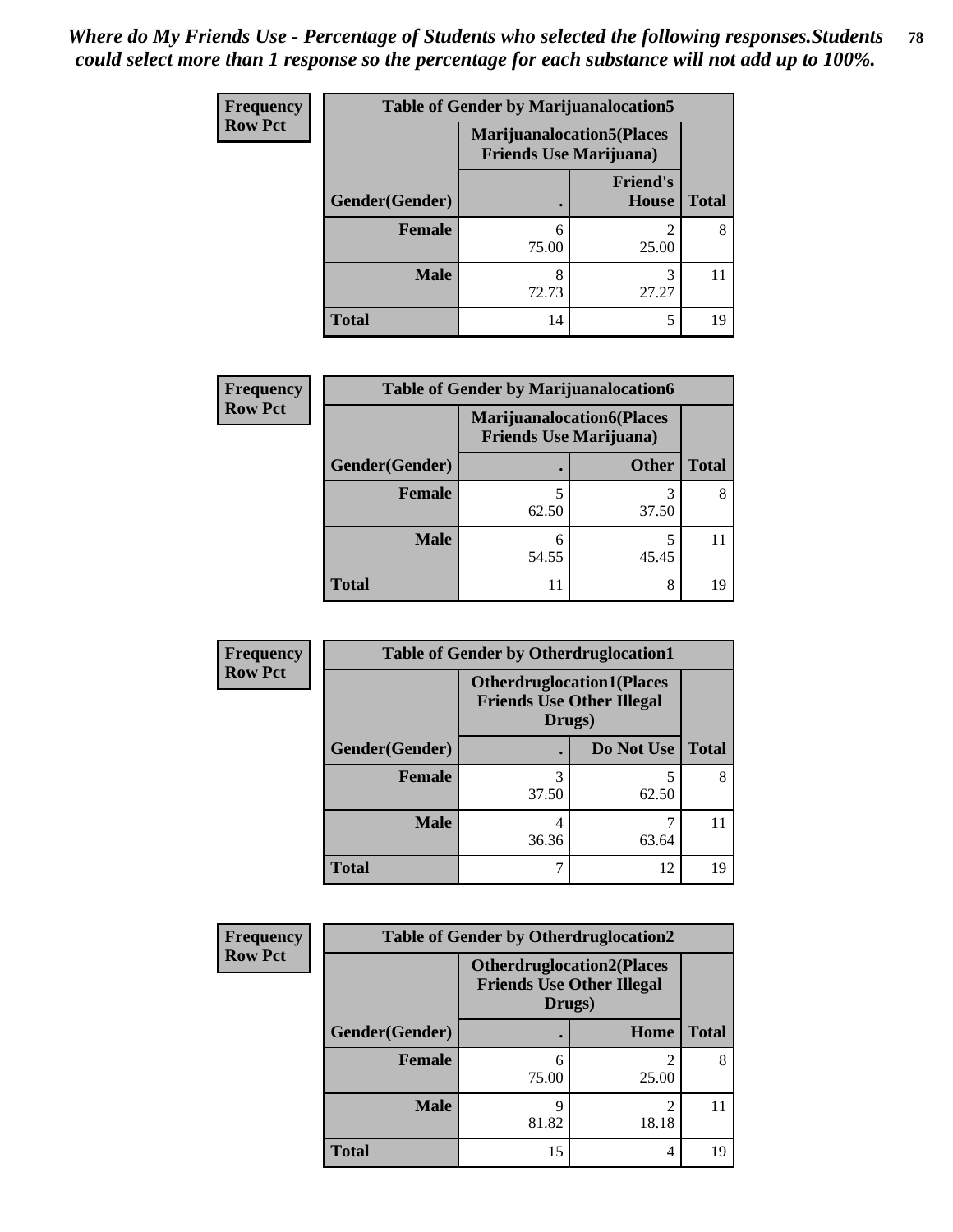| <b>Frequency</b> | <b>Table of Gender by Otherdruglocation3</b> |                                                                                |              |  |  |
|------------------|----------------------------------------------|--------------------------------------------------------------------------------|--------------|--|--|
| <b>Row Pct</b>   |                                              | <b>Otherdruglocation3(Places</b><br><b>Friends Use Other Illegal</b><br>Drugs) |              |  |  |
|                  | Gender(Gender)                               |                                                                                | <b>Total</b> |  |  |
|                  | Female                                       | 8<br>100.00                                                                    | 8            |  |  |
|                  | <b>Male</b>                                  | 100.00                                                                         |              |  |  |
|                  | <b>Total</b>                                 | 19                                                                             | 19           |  |  |

| Frequency<br><b>Row Pct</b> | <b>Table of Gender by Otherdruglocation4</b> |                                                                                 |       |              |
|-----------------------------|----------------------------------------------|---------------------------------------------------------------------------------|-------|--------------|
|                             |                                              | <b>Otherdruglocation4(Places)</b><br><b>Friends Use Other Illegal</b><br>Drugs) |       |              |
|                             | Gender(Gender)                               |                                                                                 | Car   | <b>Total</b> |
|                             | <b>Female</b>                                | 87.50                                                                           | 12.50 |              |
|                             | <b>Male</b>                                  | 11<br>100.00                                                                    | 0.00  |              |
|                             | <b>Total</b>                                 | 18                                                                              |       | 19           |

| Frequency      | <b>Table of Gender by Otherdruglocation5</b> |                                                                                |                                 |              |
|----------------|----------------------------------------------|--------------------------------------------------------------------------------|---------------------------------|--------------|
| <b>Row Pct</b> |                                              | <b>Otherdruglocation5(Places</b><br><b>Friends Use Other Illegal</b><br>Drugs) |                                 |              |
|                | Gender(Gender)                               |                                                                                | <b>Friend's</b><br><b>House</b> | <b>Total</b> |
|                | <b>Female</b>                                | 87.50                                                                          | 12.50                           | 8            |
|                | <b>Male</b>                                  | Q<br>81.82                                                                     | 2<br>18.18                      | 11           |
|                | <b>Total</b>                                 | 16                                                                             | 3                               | 19           |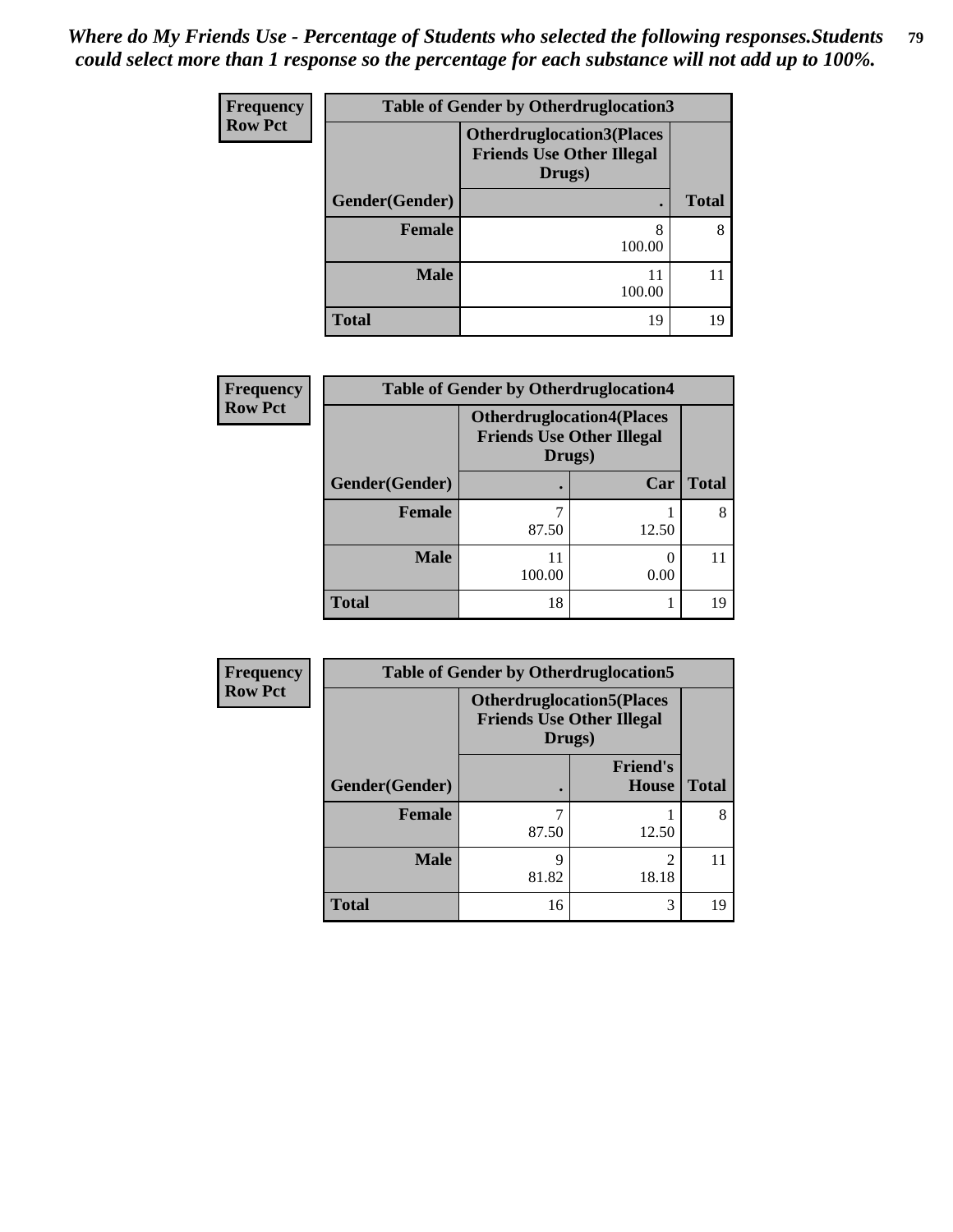| <b>Frequency</b> | <b>Table of Gender by Otherdruglocation6</b> |                                            |                                  |              |
|------------------|----------------------------------------------|--------------------------------------------|----------------------------------|--------------|
| <b>Row Pct</b>   |                                              | <b>Friends Use Other Illegal</b><br>Drugs) | <b>Otherdruglocation6(Places</b> |              |
|                  | Gender(Gender)                               |                                            | <b>Other</b>                     | <b>Total</b> |
|                  | Female                                       | 6<br>75.00                                 | 25.00                            | 8            |
|                  | <b>Male</b>                                  | q<br>81.82                                 | っ<br>18.18                       | 11           |
|                  | <b>Total</b>                                 | 15                                         | 4                                | 19           |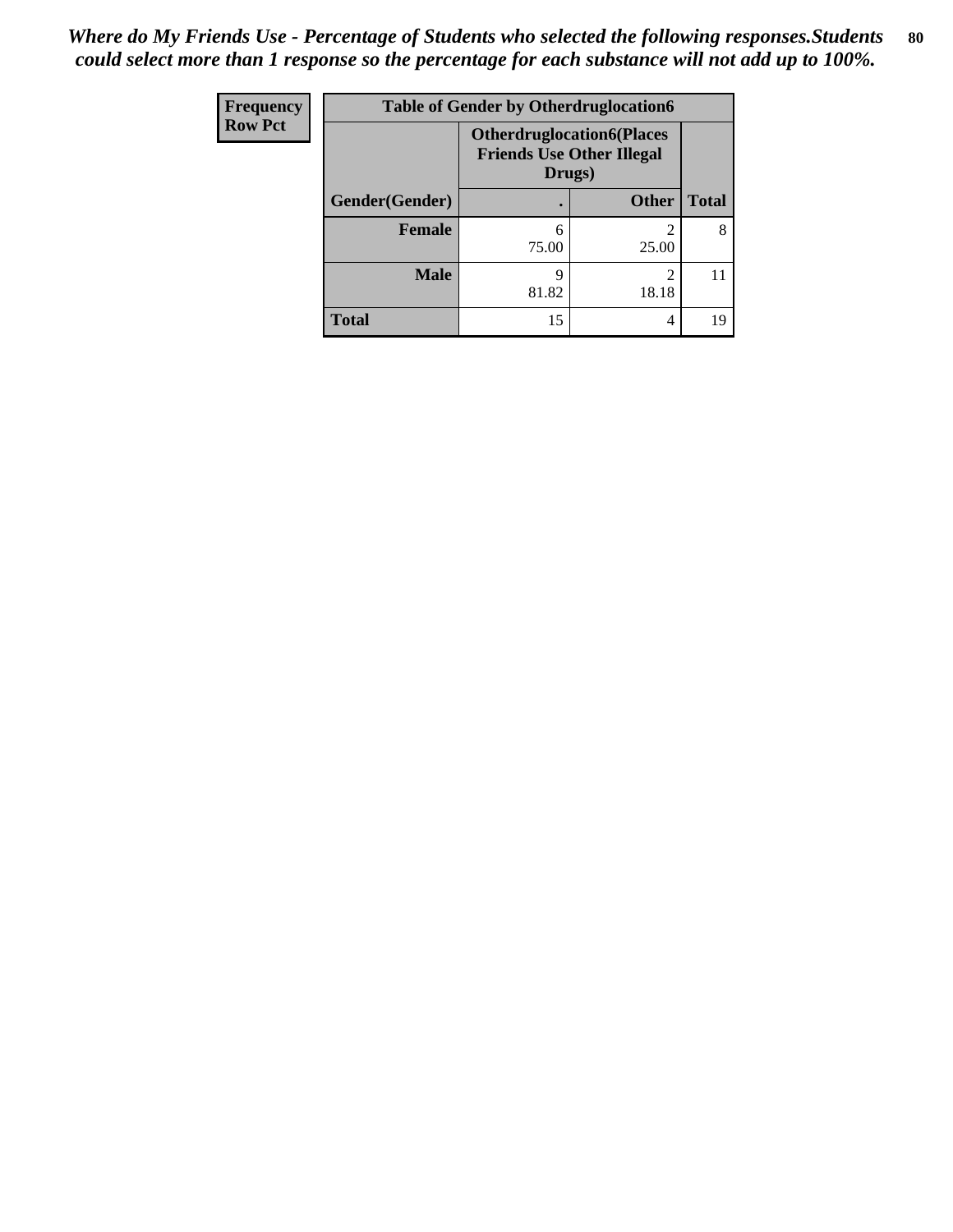| <b>Frequency</b> |                | <b>Table of Gender by Alcoholtime1</b>                   |                      |              |
|------------------|----------------|----------------------------------------------------------|----------------------|--------------|
| <b>Row Pct</b>   |                | <b>Alcoholtime1(Times</b><br><b>Friends Use Alcohol)</b> |                      |              |
|                  | Gender(Gender) |                                                          | Do Not<br><b>Use</b> | <b>Total</b> |
|                  | <b>Female</b>  | 4<br>50.00                                               | 4<br>50.00           | 8            |
|                  | <b>Male</b>    | 9<br>81.82                                               | 2<br>18.18           | 11           |
|                  | <b>Total</b>   | 13                                                       | 6                    | 19           |

| <b>Frequency</b> | <b>Table of Gender by Alcoholtime2</b> |                                                          |                            |              |
|------------------|----------------------------------------|----------------------------------------------------------|----------------------------|--------------|
| <b>Row Pct</b>   |                                        | <b>Alcoholtime2(Times</b><br><b>Friends Use Alcohol)</b> |                            |              |
|                  | Gender(Gender)                         |                                                          | <b>On Way</b><br>to School | <b>Total</b> |
|                  | <b>Female</b>                          | 87.50                                                    | 12.50                      | 8            |
|                  | <b>Male</b>                            | 10<br>90.91                                              | 9.09                       |              |
|                  | <b>Total</b>                           | 17                                                       | 2                          | 19           |

| Frequency      | <b>Table of Gender by Alcoholtime3</b> |                                                          |                                |              |
|----------------|----------------------------------------|----------------------------------------------------------|--------------------------------|--------------|
| <b>Row Pct</b> |                                        | <b>Alcoholtime3(Times</b><br><b>Friends Use Alcohol)</b> |                                |              |
|                | Gender(Gender)                         |                                                          | <b>During</b><br><b>School</b> | <b>Total</b> |
|                | Female                                 | 8<br>100.00                                              | 0.00                           | 8            |
|                | <b>Male</b>                            | 10<br>90.91                                              | 9.09                           | 11           |
|                | <b>Total</b>                           | 18                                                       |                                | 19           |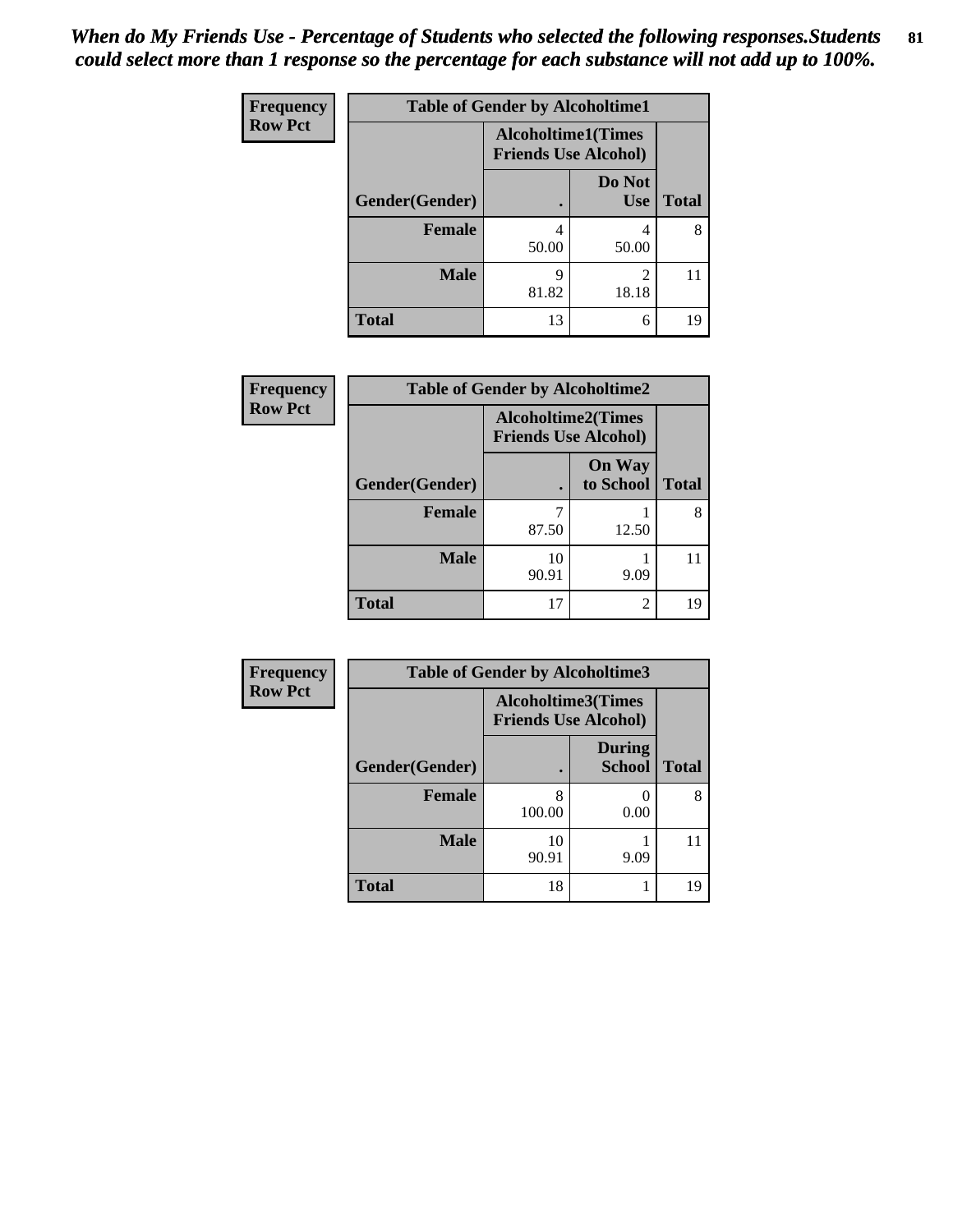*When do My Friends Use - Percentage of Students who selected the following responses.Students could select more than 1 response so the percentage for each substance will not add up to 100%.* **82**

| <b>Frequency</b> | <b>Table of Gender by Alcoholtime4</b> |                                                          |                                                       |              |
|------------------|----------------------------------------|----------------------------------------------------------|-------------------------------------------------------|--------------|
| <b>Row Pct</b>   |                                        | <b>Alcoholtime4(Times</b><br><b>Friends Use Alcohol)</b> |                                                       |              |
|                  | Gender(Gender)                         |                                                          | <b>On Way</b><br>Home<br><b>From</b><br><b>School</b> | <b>Total</b> |
|                  | <b>Female</b>                          | 87.50                                                    | 12.50                                                 | 8            |
|                  | <b>Male</b>                            | q<br>81.82                                               | $\mathfrak{D}$<br>18.18                               | 11           |
|                  | <b>Total</b>                           | 16                                                       | 3                                                     | 19           |

| <b>Frequency</b> | <b>Table of Gender by Alcoholtime5</b> |                                                           |                   |              |
|------------------|----------------------------------------|-----------------------------------------------------------|-------------------|--------------|
| <b>Row Pct</b>   |                                        | <b>Alcoholtime5</b> (Times<br><b>Friends Use Alcohol)</b> |                   |              |
|                  | Gender(Gender)                         | $\bullet$                                                 | <b>Weeknights</b> | <b>Total</b> |
|                  | <b>Female</b>                          | 6<br>75.00                                                | 2<br>25.00        | 8            |
|                  | <b>Male</b>                            | 63.64                                                     | 4<br>36.36        | 11           |
|                  | <b>Total</b>                           | 13                                                        | 6                 | 19           |

| <b>Frequency</b> | <b>Table of Gender by Alcoholtime6</b> |                                                          |            |              |
|------------------|----------------------------------------|----------------------------------------------------------|------------|--------------|
| <b>Row Pct</b>   |                                        | <b>Alcoholtime6(Times</b><br><b>Friends Use Alcohol)</b> |            |              |
|                  | Gender(Gender)                         |                                                          | Weekends   | <b>Total</b> |
|                  | Female                                 | 50.00                                                    | 4<br>50.00 | 8            |
|                  | <b>Male</b>                            | 2<br>18.18                                               | Q<br>81.82 | 11           |
|                  | <b>Total</b>                           | 6                                                        | 13         | 19           |

| <b>Frequency</b> | <b>Table of Gender by Tobaccotime1</b> |             |                                                          |              |
|------------------|----------------------------------------|-------------|----------------------------------------------------------|--------------|
| <b>Row Pct</b>   |                                        |             | <b>Tobaccotime1(Times</b><br><b>Friends Use Tobacco)</b> |              |
|                  | Gender(Gender)                         |             | Do Not<br><b>Use</b>                                     | <b>Total</b> |
|                  | <b>Female</b>                          | 4<br>50.00  | 4<br>50.00                                               | 8            |
|                  | <b>Male</b>                            | 10<br>90.91 | 9.09                                                     | 11           |
|                  | <b>Total</b>                           | 14          | 5                                                        | 19           |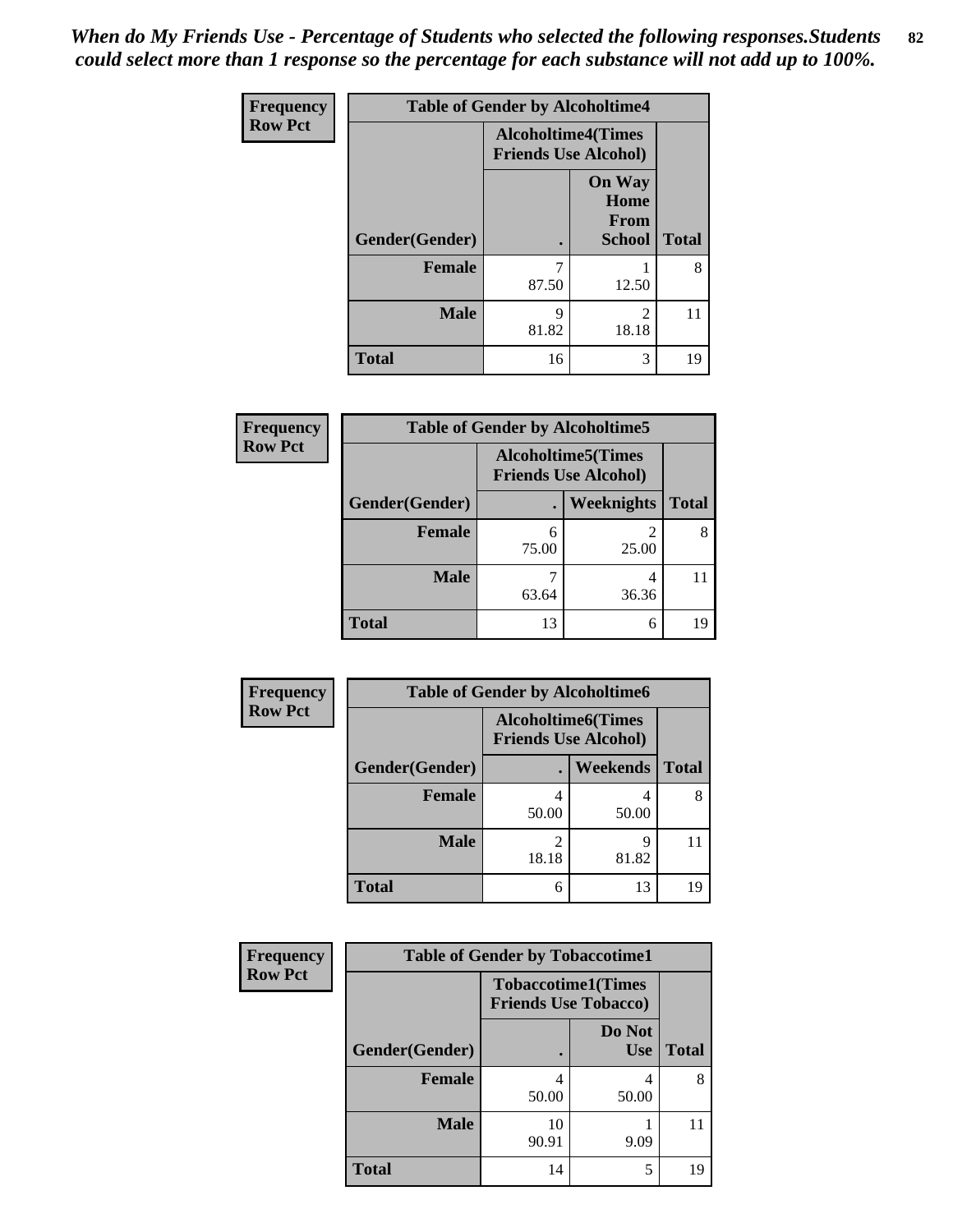| Frequency      | <b>Table of Gender by Tobaccotime2</b> |                                                          |                            |              |
|----------------|----------------------------------------|----------------------------------------------------------|----------------------------|--------------|
| <b>Row Pct</b> |                                        | <b>Tobaccotime2(Times</b><br><b>Friends Use Tobacco)</b> |                            |              |
|                | Gender(Gender)                         |                                                          | <b>On Way</b><br>to School | <b>Total</b> |
|                | Female                                 | 6<br>75.00                                               | $\mathfrak{D}$<br>25.00    | 8            |
|                | <b>Male</b>                            | 5<br>45.45                                               | 6<br>54.55                 | 11           |
|                | <b>Total</b>                           | 11                                                       | 8                          | 19           |

| Frequency      | <b>Table of Gender by Tobaccotime3</b> |                                                          |                                |              |
|----------------|----------------------------------------|----------------------------------------------------------|--------------------------------|--------------|
| <b>Row Pct</b> |                                        | <b>Tobaccotime3(Times</b><br><b>Friends Use Tobacco)</b> |                                |              |
|                | Gender(Gender)                         |                                                          | <b>During</b><br><b>School</b> | <b>Total</b> |
|                | <b>Female</b>                          | 87.50                                                    | 12.50                          | 8            |
|                | <b>Male</b>                            | 63.64                                                    | 36.36                          | 11           |
|                | <b>Total</b>                           | 14                                                       | 5                              | 19           |

| Frequency      | <b>Table of Gender by Tobaccotime4</b> |                                                          |                                                |              |
|----------------|----------------------------------------|----------------------------------------------------------|------------------------------------------------|--------------|
| <b>Row Pct</b> |                                        | <b>Tobaccotime4(Times</b><br><b>Friends Use Tobacco)</b> |                                                |              |
|                | Gender(Gender)                         |                                                          | <b>On Way</b><br>Home<br>From<br><b>School</b> | <b>Total</b> |
|                | <b>Female</b>                          | 87.50                                                    | 12.50                                          | 8            |
|                | <b>Male</b>                            | 9<br>81.82                                               | $\mathfrak{D}$<br>18.18                        | 11           |
|                | <b>Total</b>                           | 16                                                       | 3                                              | 19           |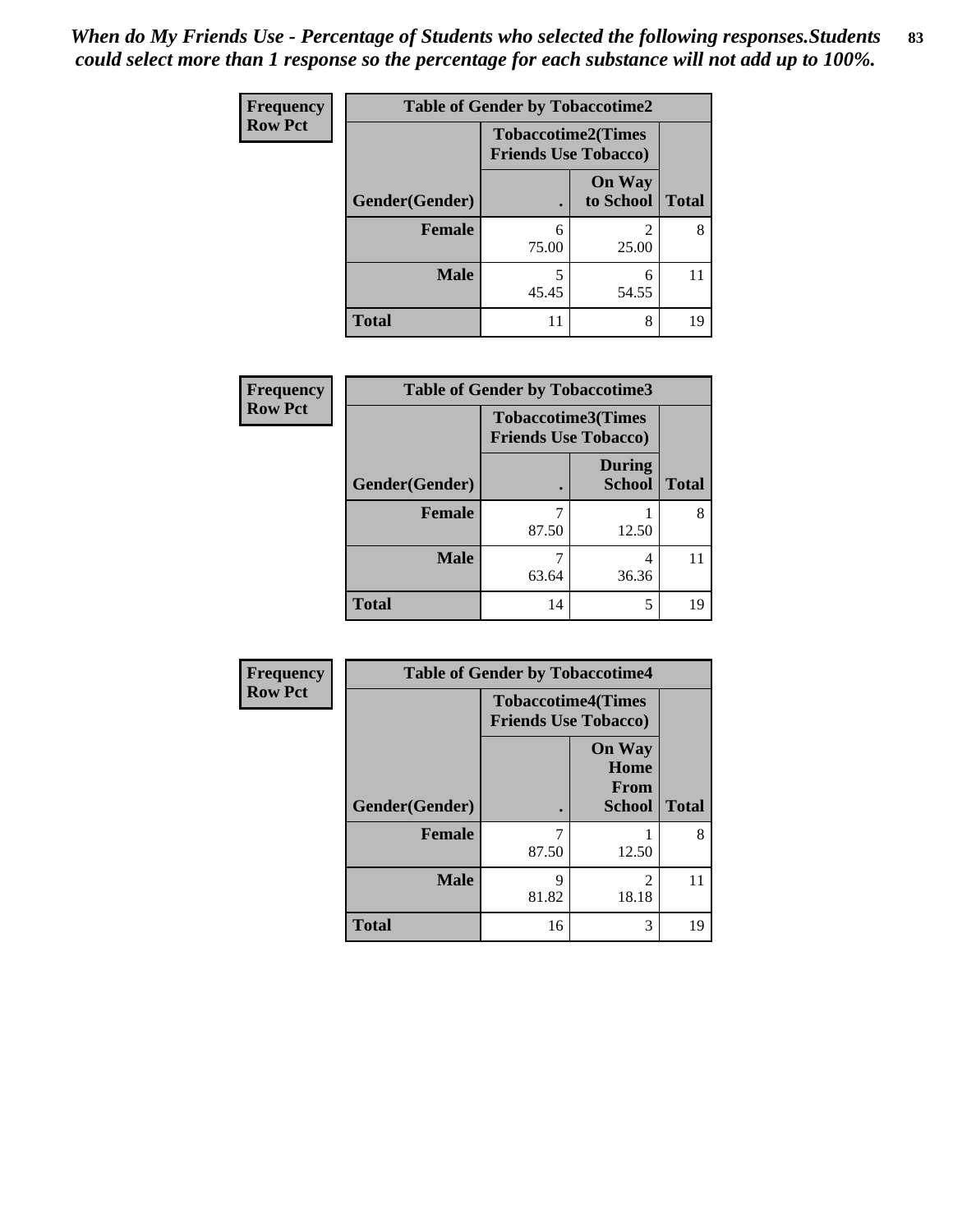| Frequency      | <b>Table of Gender by Tobaccotime5</b> |       |                                                           |              |  |
|----------------|----------------------------------------|-------|-----------------------------------------------------------|--------------|--|
| <b>Row Pct</b> |                                        |       | <b>Tobaccotime5</b> (Times<br><b>Friends Use Tobacco)</b> |              |  |
|                | Gender(Gender)                         |       | <b>Weeknights</b>                                         | <b>Total</b> |  |
|                | Female                                 | 50.00 | 4<br>50.00                                                | 8            |  |
|                | <b>Male</b>                            | 18.18 | q<br>81.82                                                | 11           |  |
|                | <b>Total</b>                           | 6     | 13                                                        | 19           |  |

| <b>Frequency</b> | <b>Table of Gender by Tobaccotime6</b> |                                                          |                 |              |  |
|------------------|----------------------------------------|----------------------------------------------------------|-----------------|--------------|--|
| <b>Row Pct</b>   |                                        | <b>Tobaccotime6(Times</b><br><b>Friends Use Tobacco)</b> |                 |              |  |
|                  | Gender(Gender)                         |                                                          | <b>Weekends</b> | <b>Total</b> |  |
|                  | Female                                 | 4<br>50.00                                               | 50.00           |              |  |
|                  | <b>Male</b>                            | 9.09                                                     | 10<br>90.91     |              |  |
|                  | <b>Total</b>                           | 5                                                        | 14              | 19           |  |

| Frequency      |                | <b>Table of Gender by Marijuanatime1</b>                      |            |              |
|----------------|----------------|---------------------------------------------------------------|------------|--------------|
| <b>Row Pct</b> |                | <b>Marijuanatime1(Times</b><br><b>Friends Use Marijuana</b> ) |            |              |
|                | Gender(Gender) |                                                               | Do Not Use | <b>Total</b> |
|                | Female         | 37.50                                                         | 62.50      | 8            |
|                | <b>Male</b>    | 63.64                                                         | 4<br>36.36 |              |
|                | <b>Total</b>   | 10                                                            | 9          | 19           |

| Frequency      | <b>Table of Gender by Marijuanatime2</b> |                                                               |                            |              |
|----------------|------------------------------------------|---------------------------------------------------------------|----------------------------|--------------|
| <b>Row Pct</b> |                                          | <b>Marijuanatime2(Times</b><br><b>Friends Use Marijuana</b> ) |                            |              |
|                | Gender(Gender)                           |                                                               | On Way to<br><b>School</b> | <b>Total</b> |
|                | <b>Female</b>                            | 87.50                                                         | 12.50                      | 8            |
|                | <b>Male</b>                              | 72.73                                                         | 3<br>27.27                 | 11           |
|                | <b>Total</b>                             | 15                                                            | 4                          | 19           |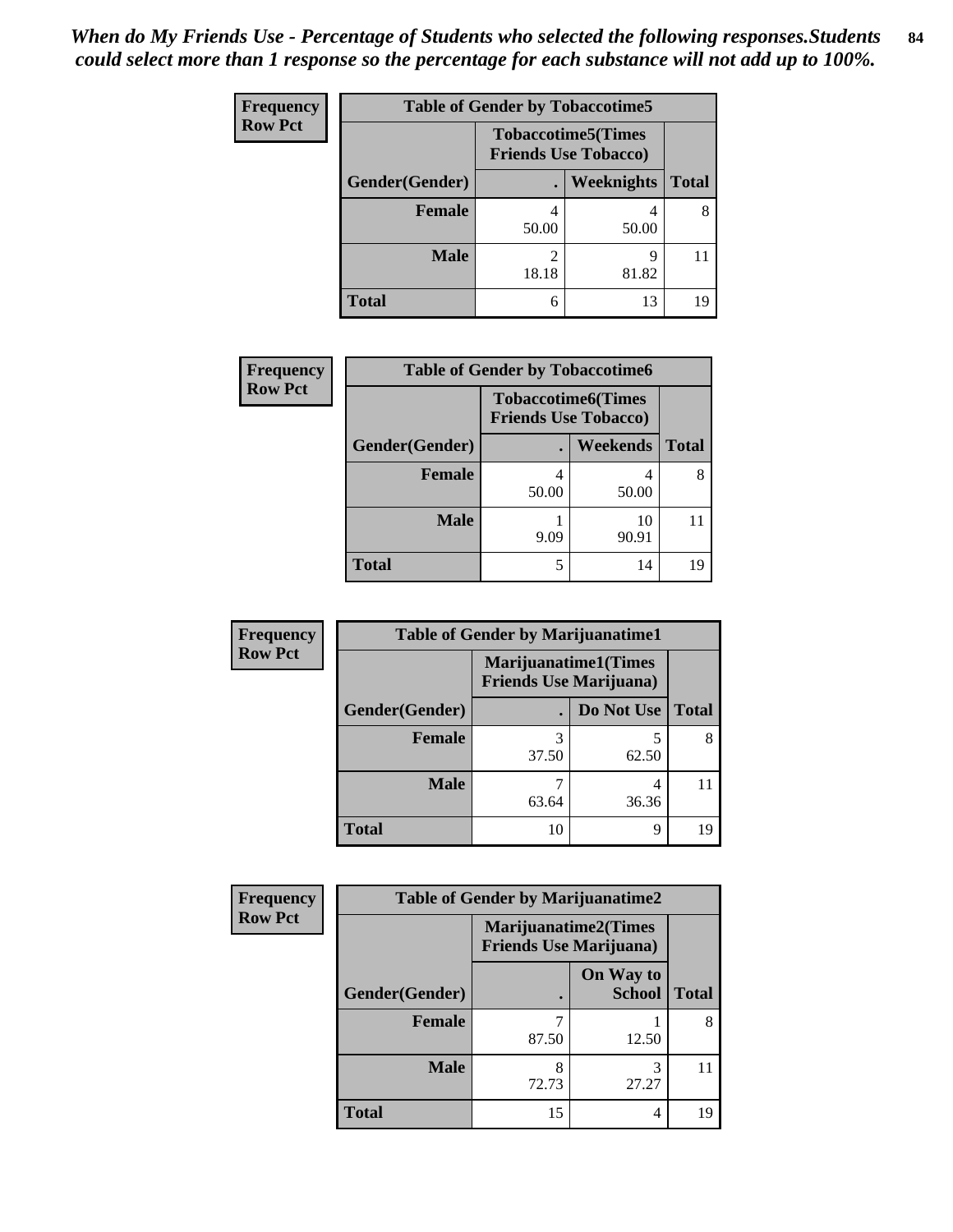| <b>Frequency</b> | <b>Table of Gender by Marijuanatime3</b> |                                |                                |              |
|------------------|------------------------------------------|--------------------------------|--------------------------------|--------------|
| <b>Row Pct</b>   |                                          | <b>Friends Use Marijuana</b> ) | Marijuanatime3(Times           |              |
|                  | Gender(Gender)                           |                                | <b>During</b><br><b>School</b> | <b>Total</b> |
|                  | Female                                   | 87.50                          | 12.50                          | 8            |
|                  | <b>Male</b>                              | 10<br>90.91                    | 9.09                           |              |
|                  | <b>Total</b>                             | 17                             | 2                              | 19           |

| Frequency      | <b>Table of Gender by Marijuanatime4</b> |                             |                                                |              |
|----------------|------------------------------------------|-----------------------------|------------------------------------------------|--------------|
| <b>Row Pct</b> |                                          | <b>Marijuanatime4(Times</b> | <b>Friends Use Marijuana</b> )                 |              |
|                | Gender(Gender)                           |                             | <b>On Way</b><br>Home<br>From<br><b>School</b> | <b>Total</b> |
|                | <b>Female</b>                            | 7<br>87.50                  | 12.50                                          | 8            |
|                | <b>Male</b>                              | 7<br>63.64                  | 4<br>36.36                                     | 11           |
|                | <b>Total</b>                             | 14                          | 5                                              | 19           |

| Frequency      | <b>Table of Gender by Marijuanatime5</b> |       |                                                                |              |  |
|----------------|------------------------------------------|-------|----------------------------------------------------------------|--------------|--|
| <b>Row Pct</b> |                                          |       | <b>Marijuanatime5</b> (Times<br><b>Friends Use Marijuana</b> ) |              |  |
|                | Gender(Gender)                           |       | Weeknights                                                     | <b>Total</b> |  |
|                | <b>Female</b>                            | 87.50 | 12.50                                                          | 8            |  |
|                | <b>Male</b>                              | 36.36 | 63.64                                                          |              |  |
|                | <b>Total</b>                             | 11    | 8                                                              | 19           |  |

| Frequency      | <b>Table of Gender by Marijuanatime6</b> |                                                               |                 |              |  |
|----------------|------------------------------------------|---------------------------------------------------------------|-----------------|--------------|--|
| <b>Row Pct</b> |                                          | <b>Marijuanatime6(Times</b><br><b>Friends Use Marijuana</b> ) |                 |              |  |
|                | Gender(Gender)                           |                                                               | <b>Weekends</b> | <b>Total</b> |  |
|                | Female                                   | 62.50                                                         | 37.50           | 8            |  |
|                | <b>Male</b>                              | 27.27                                                         | 8<br>72.73      |              |  |
|                | <b>Total</b>                             | 8                                                             | 11              | 19           |  |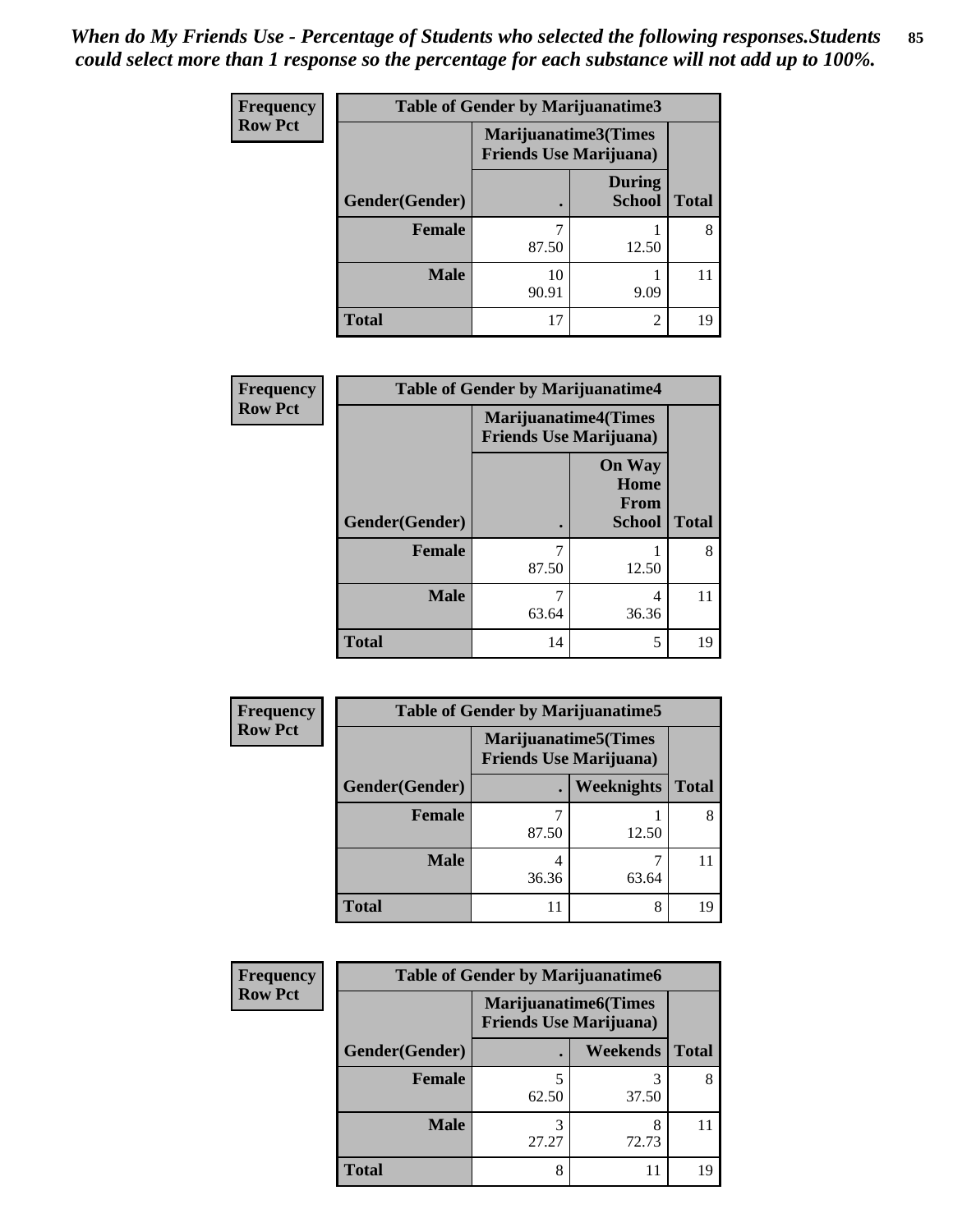| <b>Frequency</b> | <b>Table of Gender by Otherdrugtime1</b> |                                                                                  |            |              |
|------------------|------------------------------------------|----------------------------------------------------------------------------------|------------|--------------|
| <b>Row Pct</b>   |                                          | <b>Otherdrugtime1(Times</b><br><b>Friends Use Other</b><br><b>Illegal Drugs)</b> |            |              |
|                  | Gender(Gender)                           |                                                                                  | Do Not Use | <b>Total</b> |
|                  | <b>Female</b>                            | $\mathfrak{D}$<br>25.00                                                          | 6<br>75.00 | 8            |
|                  | <b>Male</b>                              | 3<br>27.27                                                                       | 8<br>72.73 |              |
|                  | <b>Total</b>                             | 5                                                                                | 14         | 19           |

| Frequency      | <b>Table of Gender by Otherdrugtime2</b> |                                                                                   |              |  |
|----------------|------------------------------------------|-----------------------------------------------------------------------------------|--------------|--|
| <b>Row Pct</b> |                                          | <b>Otherdrugtime2(Times</b><br><b>Friends Use Other</b><br><b>Illegal Drugs</b> ) |              |  |
|                | Gender(Gender)                           |                                                                                   | <b>Total</b> |  |
|                | <b>Female</b>                            | 8<br>100.00                                                                       | 8            |  |
|                | <b>Male</b>                              | 11<br>100.00                                                                      |              |  |
|                | <b>Total</b>                             | 19                                                                                | 19           |  |

| Frequency      | Table of Gender by Otherdrugtime3 |                                                                            |              |  |  |
|----------------|-----------------------------------|----------------------------------------------------------------------------|--------------|--|--|
| <b>Row Pct</b> |                                   | Otherdrugtime3(Times<br><b>Friends Use Other</b><br><b>Illegal Drugs</b> ) |              |  |  |
|                | Gender(Gender)                    | ٠                                                                          | <b>Total</b> |  |  |
|                | <b>Female</b>                     | 8<br>100.00                                                                | 8            |  |  |
|                | <b>Male</b>                       | 11<br>100.00                                                               | 11           |  |  |
|                | <b>Total</b>                      | 19                                                                         | 19           |  |  |

| Frequency      | <b>Table of Gender by Otherdrugtime4</b> |                                                                                  |              |  |  |
|----------------|------------------------------------------|----------------------------------------------------------------------------------|--------------|--|--|
| <b>Row Pct</b> |                                          | <b>Otherdrugtime4(Times</b><br><b>Friends Use Other</b><br><b>Illegal Drugs)</b> |              |  |  |
|                | Gender(Gender)                           |                                                                                  | <b>Total</b> |  |  |
|                | <b>Female</b>                            | 8<br>100.00                                                                      | 8            |  |  |
|                | <b>Male</b>                              | 11<br>100.00                                                                     | 11           |  |  |
|                | <b>Total</b>                             | 19                                                                               | 19           |  |  |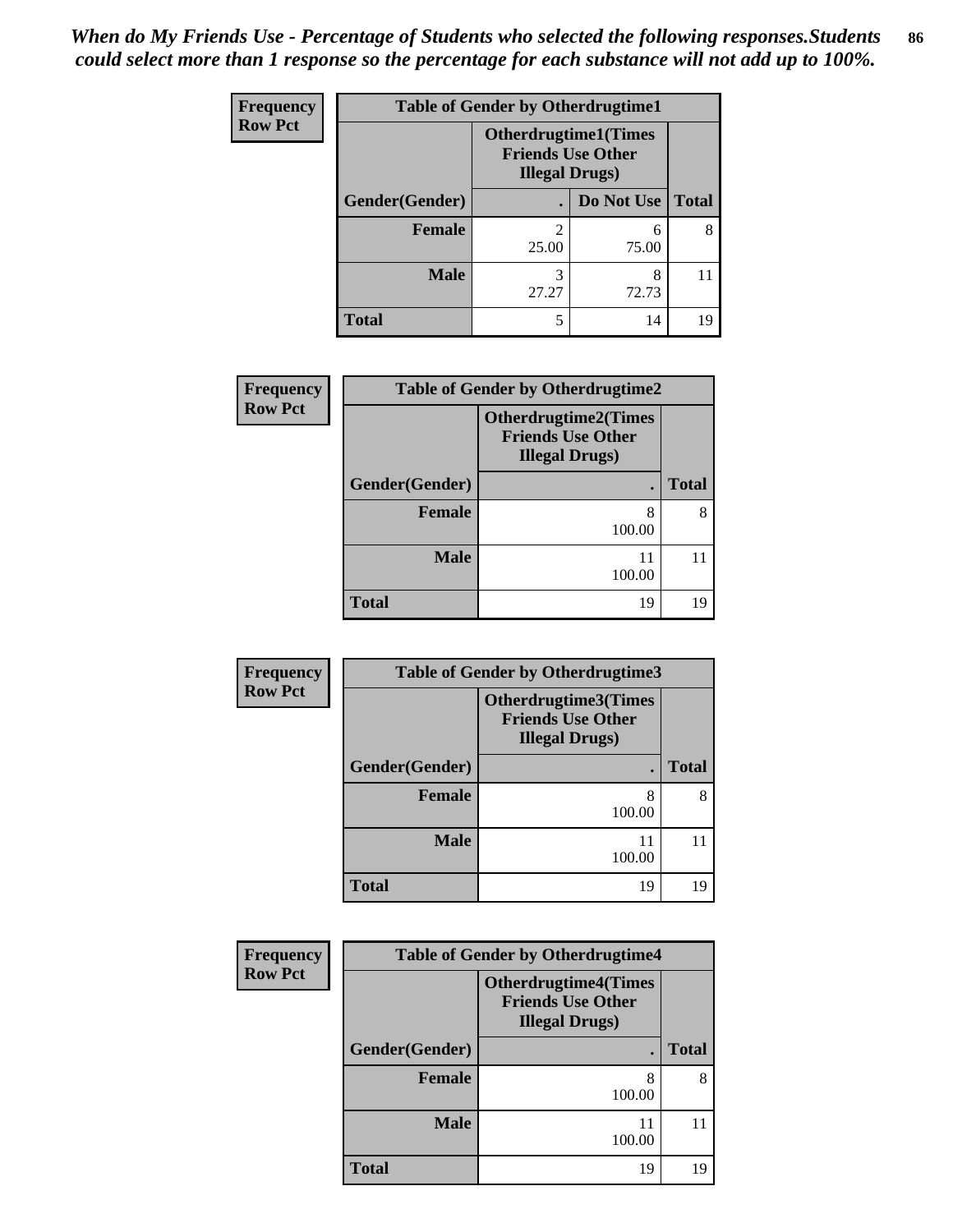| <b>Frequency</b> | <b>Table of Gender by Otherdrugtime5</b> |                                                                                   |            |              |  |
|------------------|------------------------------------------|-----------------------------------------------------------------------------------|------------|--------------|--|
| <b>Row Pct</b>   |                                          | <b>Otherdrugtime5</b> (Times<br><b>Friends Use Other</b><br><b>Illegal Drugs)</b> |            |              |  |
|                  | Gender(Gender)                           |                                                                                   | Weeknights | <b>Total</b> |  |
|                  | <b>Female</b>                            | 87.50                                                                             | 12.50      | 8            |  |
|                  | <b>Male</b>                              | 8<br>72.73                                                                        | 3<br>27.27 |              |  |
|                  | <b>Total</b>                             | 15                                                                                | 4          | 19           |  |

| Frequency      | <b>Table of Gender by Otherdrugtime6</b> |                                                    |                             |              |  |
|----------------|------------------------------------------|----------------------------------------------------|-----------------------------|--------------|--|
| <b>Row Pct</b> |                                          | <b>Friends Use Other</b><br><b>Illegal Drugs</b> ) | <b>Otherdrugtime6(Times</b> |              |  |
|                | Gender(Gender)                           |                                                    | Weekends                    | <b>Total</b> |  |
|                | Female                                   | 6<br>75.00                                         | 25.00                       | 8            |  |
|                | <b>Male</b>                              | 8<br>72.73                                         | 3<br>27.27                  |              |  |
|                | <b>Total</b>                             | 14                                                 | 5                           | 19           |  |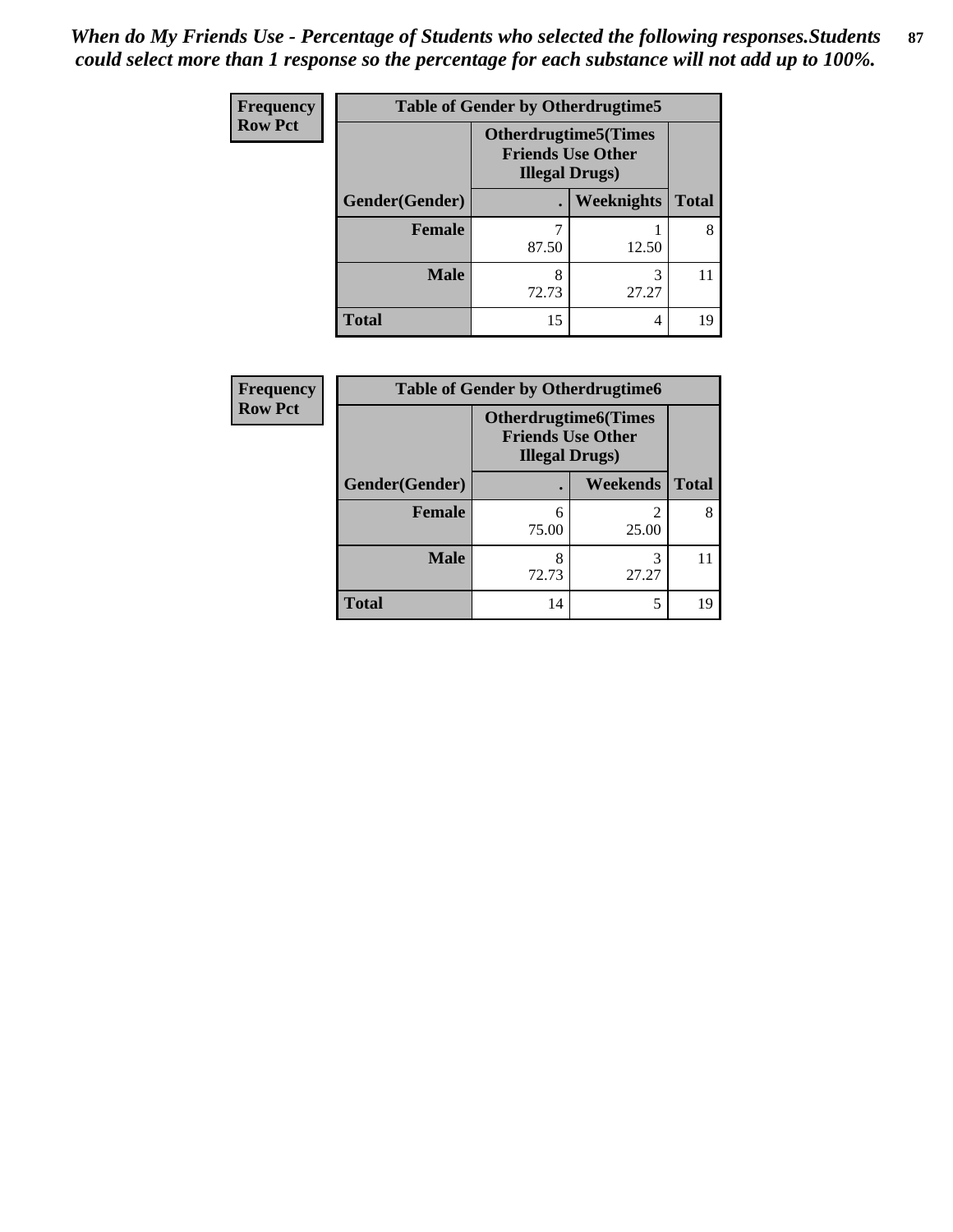## *Other Questions* **88**

| Frequency      | <b>Table of Gender by Educationalcohol</b> |                                                                                                                                       |                |              |
|----------------|--------------------------------------------|---------------------------------------------------------------------------------------------------------------------------------------|----------------|--------------|
| <b>Row Pct</b> |                                            | <b>Educationalcohol</b> (I<br>have been taught<br>about alcohol,<br>tobacco,<br>and other drugs<br>within the last year<br>at school) |                |              |
|                | Gender(Gender)                             | Yes                                                                                                                                   | N <sub>0</sub> | <b>Total</b> |
|                | <b>Female</b>                              | 6<br>75.00                                                                                                                            | 2<br>25.00     | 8            |
|                | <b>Male</b>                                | 9<br>81.82                                                                                                                            | 2<br>18.18     | 11           |
|                | <b>Total</b>                               | 15                                                                                                                                    | 4              | 19           |

| Frequency      | <b>Table of Gender by Rodedrinking</b> |                                                                                                                     |             |              |
|----------------|----------------------------------------|---------------------------------------------------------------------------------------------------------------------|-------------|--------------|
| <b>Row Pct</b> |                                        | Rodedrinking(In<br>the past 30 days I<br>have ridden in a<br>car with a driver<br>who had been<br>drinking alcohol) |             |              |
|                | Gender(Gender)                         | Yes                                                                                                                 | $\bf N_0$   | <b>Total</b> |
|                | <b>Female</b>                          | 25.00                                                                                                               | 6<br>75.00  | 8            |
|                | <b>Male</b>                            | 9.09                                                                                                                | 10<br>90.91 | 11           |
|                | <b>Total</b>                           | 3                                                                                                                   | 16          | 19           |

| Frequency      | <b>Table of Gender by Drugsschool</b> |                                                                                                                                     |                |              |  |
|----------------|---------------------------------------|-------------------------------------------------------------------------------------------------------------------------------------|----------------|--------------|--|
| <b>Row Pct</b> |                                       | <b>Drugsschool</b> (During<br>the past 12 months,<br>I have been offered,<br>sold,<br>or given illegal drugs<br>on school property) |                |              |  |
|                | Gender(Gender)                        | Yes                                                                                                                                 | N <sub>0</sub> | <b>Total</b> |  |
|                | <b>Female</b>                         | $\overline{2}$<br>25.00                                                                                                             | 6<br>75.00     | 8            |  |
|                | <b>Male</b>                           | 5<br>45.45                                                                                                                          | 6<br>54.55     | 11           |  |
|                | <b>Total</b>                          | 7                                                                                                                                   | 12             | 19           |  |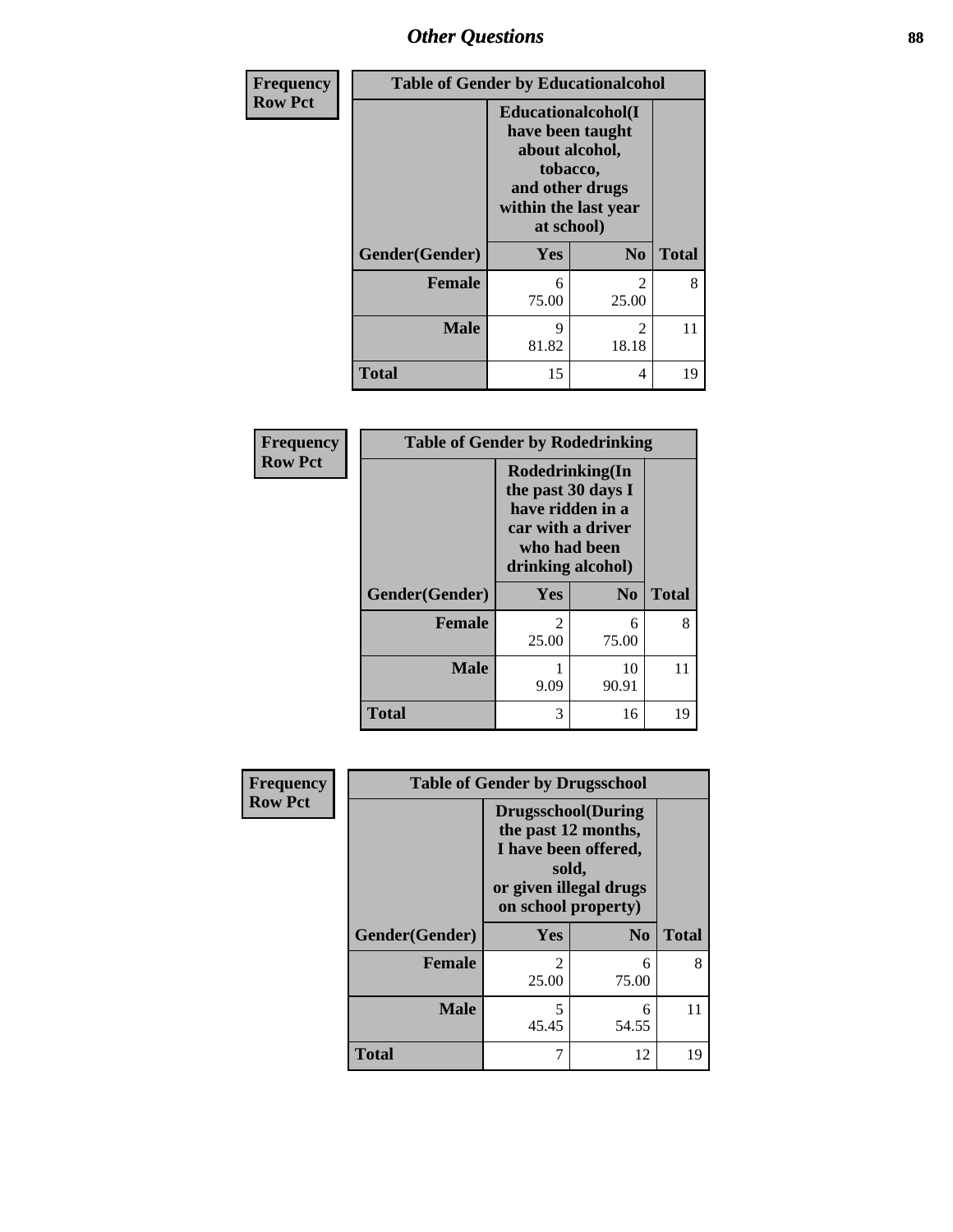*Other Questions* **89**

| <b>Frequency</b> | <b>Table of Gender by Bingedrinking</b> |                                                                                                                       |           |                       |           |              |
|------------------|-----------------------------------------|-----------------------------------------------------------------------------------------------------------------------|-----------|-----------------------|-----------|--------------|
| <b>Row Pct</b>   |                                         | <b>Bingedrinking</b> (I have<br>drunk five or more<br>drinks of alcohol at one<br>sitting during the last 30<br>days) |           |                       |           |              |
|                  |                                         | $\mathbf{0}$                                                                                                          | 3 to<br>5 | <b>10</b><br>to<br>19 | All<br>30 |              |
|                  | Gender(Gender)                          | <b>Days</b>                                                                                                           | days      | days                  | days      | <b>Total</b> |
|                  | <b>Female</b>                           | 6<br>75.00                                                                                                            | 12.50     | 12.50                 | 0<br>0.00 | 8            |
|                  | <b>Male</b>                             | 9<br>81.82                                                                                                            | 0<br>0.00 | 9.09                  | 9.09      | 11           |
|                  | <b>Total</b>                            | 15                                                                                                                    |           | $\overline{2}$        |           | 19           |

| <b>Frequency</b> | <b>Table of Gender by Educationaids</b> |                                                                                                 |                |              |
|------------------|-----------------------------------------|-------------------------------------------------------------------------------------------------|----------------|--------------|
| <b>Row Pct</b>   |                                         | <b>Educationaids</b> (I<br>have been taught<br>about HIV/AIDS<br>at school in the<br>past year) |                |              |
|                  | Gender(Gender)                          | Yes                                                                                             | N <sub>0</sub> | <b>Total</b> |
|                  | <b>Female</b>                           | 7<br>87.50                                                                                      | 12.50          | 8            |
|                  | <b>Male</b>                             | 9<br>81.82                                                                                      | 2<br>18.18     | 11           |
|                  | <b>Total</b>                            | 16                                                                                              | 3              | 19           |

| <b>Frequency</b> | <b>Table of Gender by Suicideconsider</b> |                 |                |              |
|------------------|-------------------------------------------|-----------------|----------------|--------------|
| <b>Row Pct</b>   |                                           | Suicideconsider |                |              |
|                  | Gender(Gender)                            | Yes             | N <sub>0</sub> | <b>Total</b> |
|                  | <b>Female</b>                             | 25.00           | 6<br>75.00     | 8            |
|                  | <b>Male</b>                               | 0.00            | 11<br>100.00   |              |
|                  | <b>Total</b>                              |                 | 17             | 19           |